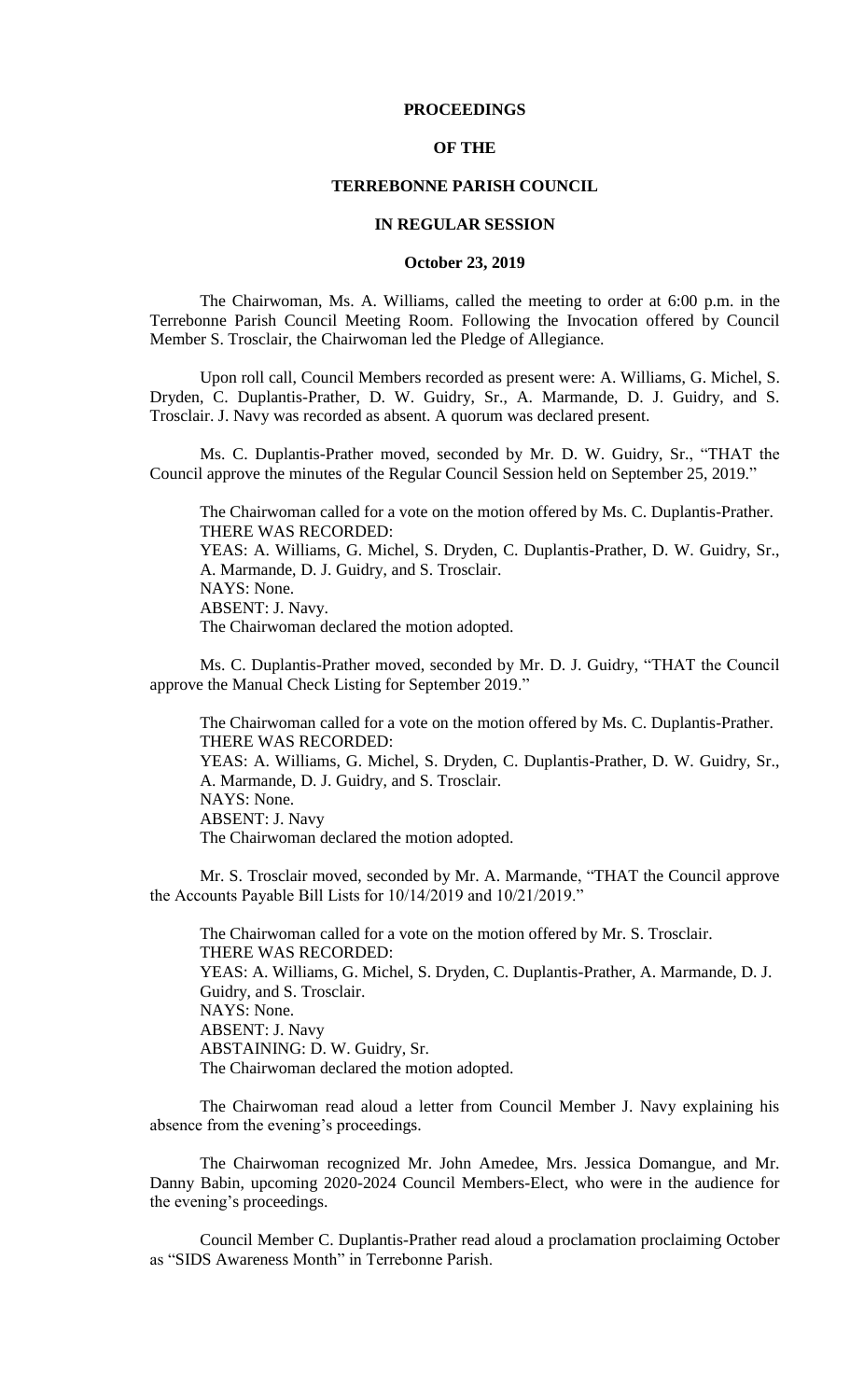The Chairwoman recognized Ms. Myra Stoufflet, Children's Advocacy Center representative, who thanked the Council for their assistance in spreading awareness of potential causes of SIDS and gave a brief review of the modern measures that can be taken by parents to help prevent SIDS.

Upon Council Member D. W. Guidry, Sr.'s request, the Chairwoman recognized Ms. Jamie Boyd, representing Foley and Judell as Bond Counsel for the Hospital Service District, who confirmed that the funding to be used to pay back the bonds would come from hospital revenues only.

OFFERED BY: MR. G. MICHEL<br>SECONDED BY: MR. D. W. GUID MR. D. W. GUIDRY, SR.

#### **RESOLUTION NO. 19-369**

A RESOLUTION APPROVING THE ISSUANCE OF NOT EXCEEDING FIFTEEN MILLION DOLLARS (\$15,000,000) OF HOSPITAL SERVICE DISTRICT NO. 1 OF THE PARISH OF TERREBONNE, STATE OF LOUISIANA HOSPITAL REVENUE REFUNDING BONDS (TERREBONNE GENERAL MEDICAL CENTER PROJECT), FOR THE PURPOSE OF REFUNDING THE OUTSTANDING SERIES 2010 BONDS OF THE DISTRICT, FUNDING A RESERVE FUND, IF NECESSARY, AND PAYING COSTS OF ISSUANCE OF THE BONDS; AND PROVIDING FOR OTHER MATTERS IN CONNECTION THEREWITH.

**WHEREAS**, the Board of Commissioners of Hospital Service District No. 1 of the Parish of Terrebonne, State of Louisiana (the "Board"), acting as the governing authority of Hospital Service District No. 1 of the Parish of Terrebonne, State of Louisiana (the "District"), proposes to issue not exceeding Fifteen Million Dollars (\$15,000,000) of Hospital Revenue Refunding Bonds (Terrebonne General Medical Center Project) (the "Bonds") maturing not later than April 1, 2028, bearing interest at a fixed rate or rates not exceeding 6% per annum and payable, equally with the District's outstanding (i) Hospital Revenue Refunding Bonds (Terrebonne General Medical Center Project) Series 2013, (ii) Hospital Revenue Bonds (Terrebonne General Medical Center Project), Series 2016, and (iii) Hospital Revenue Refunding Bonds (Terrebonne General Medical Center Project) Series 2017 (collectively, the "Outstanding Parity Bonds") solely from the income, revenues and receipts derived by the District from the operation of Terrebonne General Medical Center (the "Medical Center") subject only to the payment of the reasonable and necessary expenses of operation of the Medical Center, for the purposes set forth above; and

**WHEREAS**, the Board Commissioners of the District has requested that the Terrebonne Parish Council of the Parish of Terrebonne, State of Louisiana (this "Parish Council"), acting as the governing authority of the Parish of Terrebonne, State of Louisiana, give its consent and authority for the District to issue, sell and deliver the Bonds; and

**WHEREAS**, as required by Article VI, Section 15 of the Constitution of the State of Louisiana of 1974, it is now the desire of this Parish Council to approve the issue, sale and delivery of the Bonds;

**WHEREAS**, this Parish Council, as the elected legislative body of the Parish of Terrebonne, State of Louisiana, now further desires to approve the issuance of the Bonds;

**NOW, THEREFORE, BE IT RESOLVED** by this Parish Council, acting as the governing authority of the Parish of Terrebonne, State of Louisiana, that:

SECTION 1. In compliance with the provisions of Article VI, Section 15 of the Constitution of the State of Louisiana of 1974, and in accordance with the request of the District, this Parish Council does hereby consent to and authorize the District to issue, sell and deliver the Bonds, payable, equally with the Outstanding Parity Bonds, unless it is determined by the purchaser that no reserve fund is required to be funded or no mortgage is required, solely from the income, revenues and receipts derived by the District from the operation of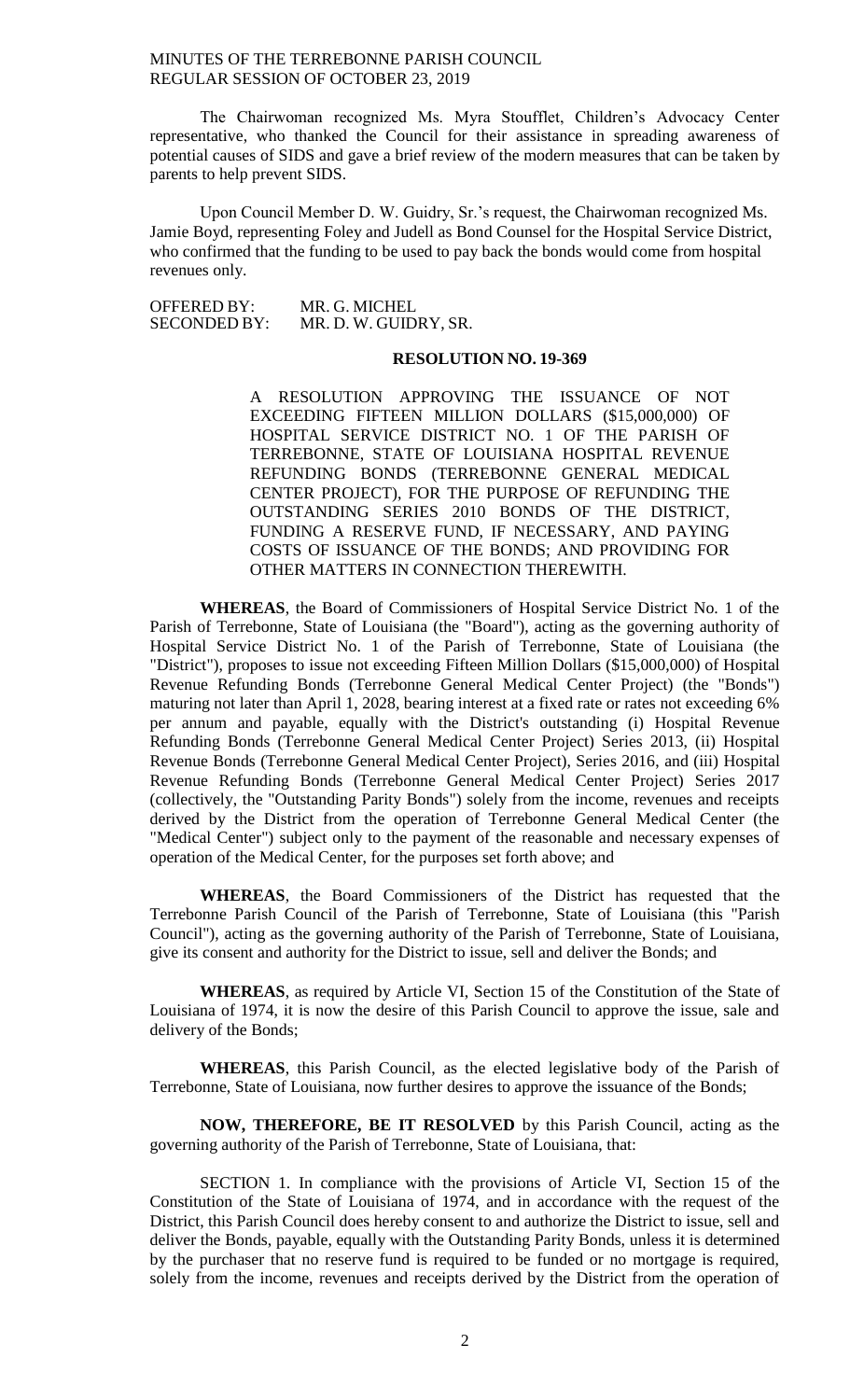the Medical Center subject only to the payment of the reasonable and necessary expenses of operation of the Medical Center. In addition, if issued on a parity, the Bonds and the Outstanding Parity Bonds will be secured by a Mortgage and Security Agreement Securing Future Advances, as amended and supplemented to reflect the issuance of the Bonds.

SECTION 2. The Bonds are solely the obligations of the District and not the Parish of Terrebonne, any political subdivision thereof, or this Parish Council. The Parish of Terrebonne and this Parish Council shall not be liable in any manner for the payment of said Bonds, and no funds of the Parish or this Parish Council shall be pledged to the payment thereof.

This resolution having been submitted to a vote, the vote thereon was as follows: **THERE WAS RECORDED:**

YEAS: A. Williams, G. Michel, S. Dryden, C. Duplantis-Prather, D. W. Guidry, Sr., A. Marmande, Sr., D. J. Guidry, and S. Trosclair. NAYS: None. ABSTAINING: None. ABSENT: J. Navy. The Chairman declared the resolution adopted on this the  $21<sup>st</sup>$  day of October 2019.

OFFERED BY: MRS. C. DUPLANTIS-PRATHER SECONDED BY: MR. S. TROSCLAIR

## **RESOLUTION NO. 19-370**

A RESOLUTION OF THE TERREBONNE PARISH COUNCIL PROVIDING FOR CANVASSING THE RETURNS AND DECLARING THE RESULTS OF THE SPECIAL ELECTION HELD WITHIN THE BOUNDARIES OF CERTAIN ROAD AND LIGHTING DESTRICTS, PARISH OF TERREBONNE, STATE OF LOUISIANA, ON OCTOBER 12, 2019 TO AUTHORIZE THE COLLECTION OF THE SPECIAL TAX AUTHORIZED **THEREIN** 

**BE IT RESOLVED** by the Terrebonne Parish Council (the "**Governing Authority**"), acting as the governing authority of the (i) Road Lighting District No. 3A, (ii) Road Lighting District No. 6, (iii) Road Lighting District No. 8, (iv) Road Lighting District No. 9, and (v) Road Lighting District No. 10, Parish of Terrebonne, State of Louisiana (the "**Districts**"), that:

**SECTION 1: Canvass.** This Governing Authority does now proceed in open and public session to examine the official tabulations of votes cast at the special election held in the Districts, Parish of Terrebonne, State of Louisiana, on October 12, 2019, to authorize the collection of a special tax and dedicate the revenues derived from that special tax therein, and said Governing Authority does further proceed to examine and canvass the returns and declare the results of the special election.

**SECTION 2: Procès Verbal**. A *Procès Verbal* of the canvass of the returns of said election shall be made and a certified copy thereof shall be forwarded to the Secretary of State, Baton Rouge, Louisiana, who shall record the same in his office; other certified copy thereof shall be forwarded to the Clerk of Court and *Ex-Officio* Recorder of Mortgages in and for the Parish of Terrebonne, who shall record the same in the Mortgage Records of said Parish; and another copy thereof shall be retained in the archives of this Governing Authority.

**SECTION 3: Promulgation of Election Results.** The results of said election shall be promulgated by publication in the manner provided by law.

**SECTION 4:** All resolutions or parts thereof, in conflict herewith are hereby repealed.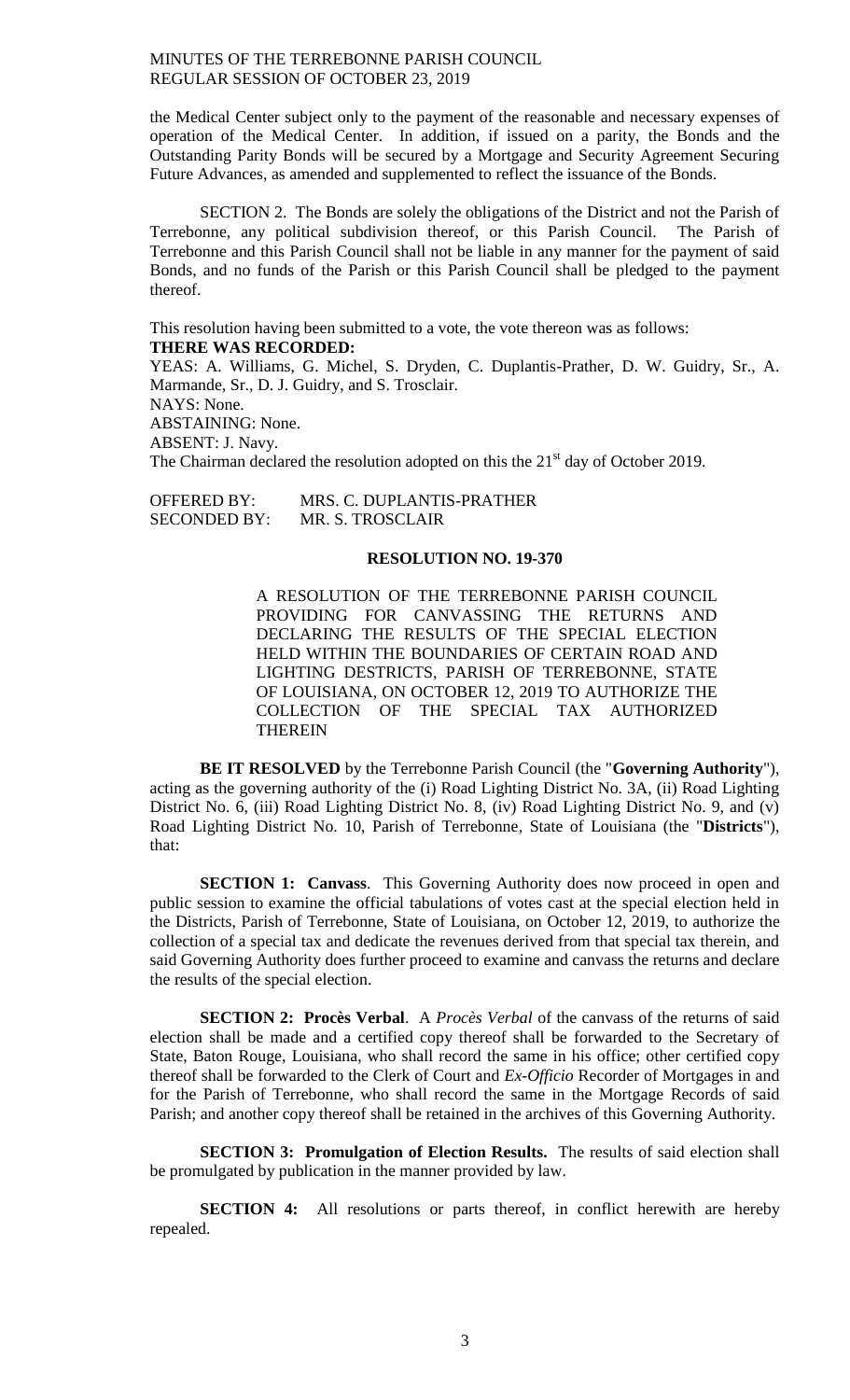**SECTION 5:** This resolution and all documents and filings related to the election call of the Governing Authority may be executed electronic signature in accordance with La R.S. 9§2601 et seq. by the Chairwoman and Clerk of the Terrebonne Parish Council.

This resolution having been submitted to a vote, the vote thereon was as follows: **THERE WAS RECORDED:** YEAS: A. Williams, G. Michel, S. Dryden, C. Duplantis-Prather, D. W. Guidry, Sr., A. Marmande, Sr., D. J. Guidry, and S. Trosclair. NAYS: None. ABSTAINING: None. ABSENT: J. Navy. The Chairman declared the resolution adopted on this the  $23<sup>st</sup>$  day of October 2019.

# **PROCES VERBAL AND PROCLAMATION OF THE CANVASS OF THE VOTES CAST AT THE SPECIAL ELECTION HELD WITHIN THE BOUNDARIES OF THE DISTRICTS, PARISH OF TERREBONNE, STATE OF LOUISIANA, ON OCTOBER 12, 2019.**

**BE IT KNOWN AND REMEMBERED** that on October 23, 2019, at 6:00 PM, at its regular meeting place, Council Meeting Room, Government Tower, 8026 Main Street, Houma, Louisiana, Terrebonne Parish Council (the "**Governing Authority**"), acting as the governing authority of the (i) Road Lighting District No. 3A, (ii) Road Lighting District No. 6, (iii) Road Lighting District No. 8, (iv) Road Lighting District No. 9, and (v) Road Lighting District No. 10, Parish of Terrebonne, State of Louisiana (the "**Districts**"), and being the governing authority ordering the special election held therein on October 12, 2019, with the following members present:

A. Williams, G. Michel, S. Dryden, C. Duplantis-Prather, D. W. Guidry, Sr.,

A. Marmande, D. J. Guidry, and S. Trosclair.

There being absent: J. Navy

did, in open and public session, examine the official certified tabulations of votes cast at the said election, and did examine and canvass the returns of the said election, there having been submitted at said election the following propositions, to-wit:

## **ROAD LIGHTING DISTRICT NO. 3A (TAX RENEWAL)**

Shall Road Lighting District No. 3A of the Parish of Terrebonne, State of Louisiana (the "District"), continue to levy a six and one -half (6.50) mill tax on all property subject to taxation in the District (an estimated \$1,434,570 reasonably expected at this time to be collected from the levy of the tax for an entire year), for a period of ten (10) years, beginning with the year 2020 and ending with the year 2029, for the purposes of providing and maintaining electric lights on the streets, roads, highways, alleys and public places in said Road Lighting District?

# **ROAD LIGHTING DISTRICT NO. 6 (TAX RENEWAL)**

Shall Road Lighting District No. 6 of the Parish of Terrebonne, State of Louisiana (the "District"), continue to levy a four and seventy-seven hundredths (4.77) mills tax on all property subject to taxation in the District (an estimated \$219,327 reasonably expected at this time to be collected from the levy of the tax for an entire year), for a period of ten (10) years, beginning with the year 2022 and ending with the year 2031, for the purposes of providing and maintaining electric lights on the streets, roads, highways, alleys and public places in said Road Lighting District?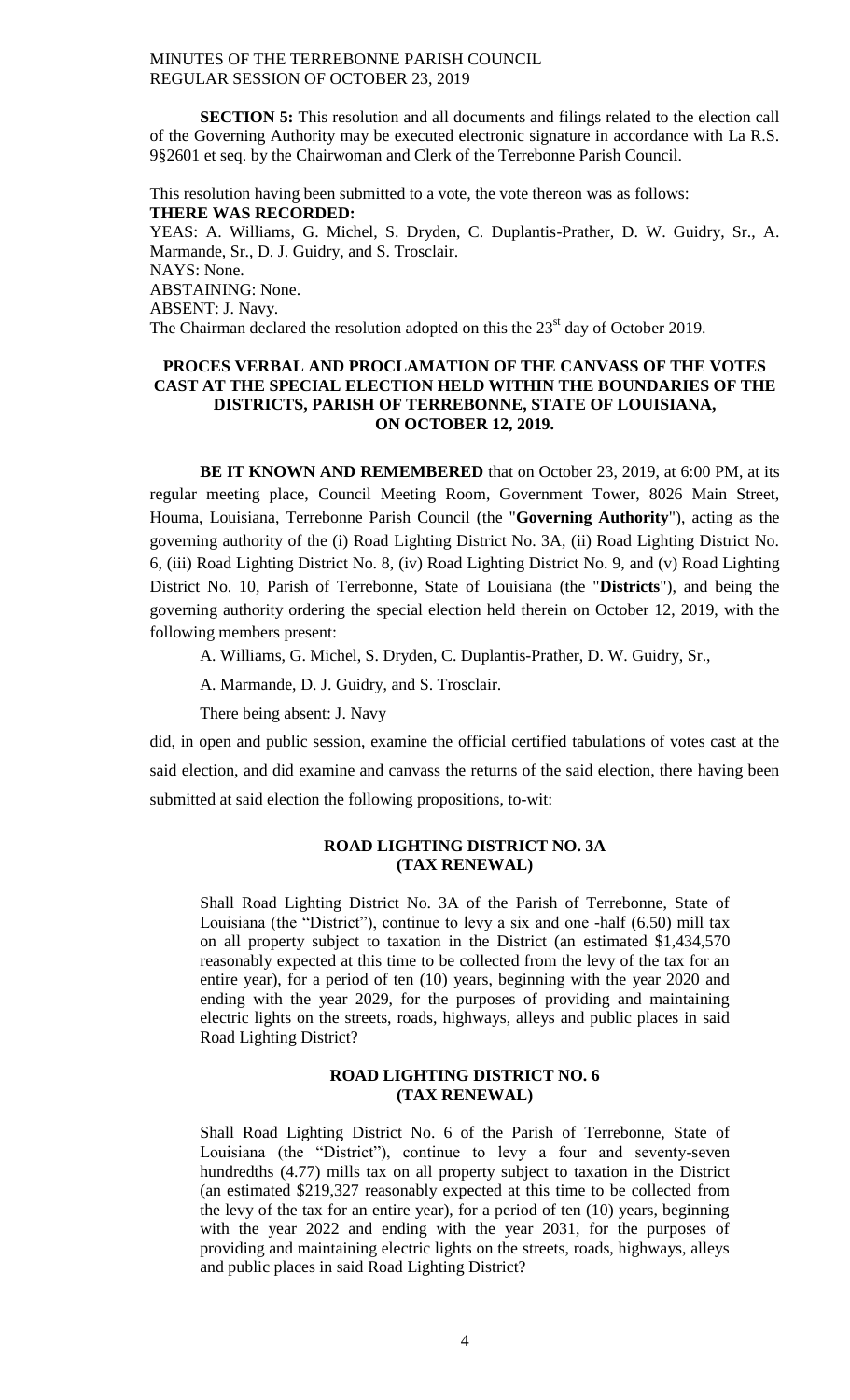## **ROAD LIGHTING DISTRICT NO. 8 (TAX RENEWAL)**

Shall Road Lighting District No. 8 of the Parish of Terrebonne, State of Louisiana (the "District"), continue to levy a four and sixty-three hundredths (4.63) mills tax on all property subject to taxation in the District (an estimated \$179,861 reasonably expected at this time to be collected from the levy of the tax for an entire year), for a period of ten (10) years, beginning with the year 2022 and ending with the year 2031, for the purposes of providing and maintaining electric lights on the streets, roads, highways, alleys and public places in said Road Lighting District?

# **ROAD LIGHTING DISTRICT NO. 9 (TAX RENEWAL)**

Shall Road Lighting District No. 9 of the Parish of Terrebonne, State of Louisiana (the "District"), continue to levy a six and fifty hundredths (6.50) mills tax on all property subject to taxation in the District (an estimated \$372,242 reasonably expected at this time to be collected from the levy of the tax for an entire year), for a period of ten (10) years, beginning with the year 2022 and ending with the year 2031, for the purposes of providing and maintaining electric lights on the streets, roads, highways, alleys and public places in said Road Lighting District?

## **ROAD LIGHTING DISTRICT NO. 10 (TAX RENEWAL)**

Shall Road Lighting District No. 10 of the Parish of Terrebonne, State of Louisiana (the "District"), continue to levy a four and eighty-nine hundredths (4.89) mills tax on all property subject to taxation in the District (an estimated \$226,673 reasonably expected at this time to be collected from the levy of the tax for an entire year), for a period of ten (10) years, beginning with the year 2022 and ending with the year 2031, for the purposes of providing and maintaining electric lights on the streets, roads, highways, alleys and public places in said Road Lighting District?

The said special election will be held at the following polling places situated within the Districts, which polls will open at 7:00 a.m., and close at 8:00 p.m., in accordance with the provisions of La. R.S. 18:541, to-wit:

#### **LOUISIANA DEPARTMENT OF ELECTIONS & REGISTRATION PRECINCTS LOCATION REPORT FOR THE DISTRICTS**

| <b>POLLING PLACES</b> |                                       |                     |              | <b>VOTE</b> |                |
|-----------------------|---------------------------------------|---------------------|--------------|-------------|----------------|
| Pct.                  | <b>Location</b>                       | <b>Address</b>      | <b>City</b>  | <b>Yes</b>  | N <sub>0</sub> |
| $012$ (In Part)       | FR. PAT O'BRIEN CENTER                | 409 FUNDERBURK AVE. | <b>HOUMA</b> | 18          | 7              |
| 017                   | <b>BROADMOOR ELEMENTARY</b><br>SCHOOL | 1010 BROADMOOR AVE  | <b>HOUMA</b> | 162         | 118            |
| 018 A                 | LISA PARK GYM                         | 6639 LISA PARK AVE  | <b>HOUMA</b> | 122         | 73             |
| 018J                  | LISA PARK GYM                         | 6639 LISA PARK AVE  | <b>HOUMA</b> | 126         | 100            |
| 019A                  | <b>SHADY ACRES SR CENTER</b>          | 6512 W MAIN ST      | <b>HOUMA</b> | 69          | 69             |
| 019K                  | <b>SHADY ACRES SR CENTER</b>          | 6512 W MAIN ST      | <b>HOUMA</b> | 81          | 62             |
| 020 (In Part)         | TERREBONNE PAR SCHOOL BRD<br>OFF.     | 201 STADIUM DR      | <b>HOUMA</b> | 126         | 94             |
| $021$ (In Part)       | ST GREGORY SCHOOL LIBRARY             | 419 SEVENTH ST      | <b>HOUMA</b> | 23          | 14             |
| 025 (In Part)         | WEST HOUMA RECREATION CTR             | 800 WILLIAMS AVE    | <b>HOUMA</b> | 2           | $\Omega$       |

# **ROAD LIGHTING DISTRICT NO. 3A**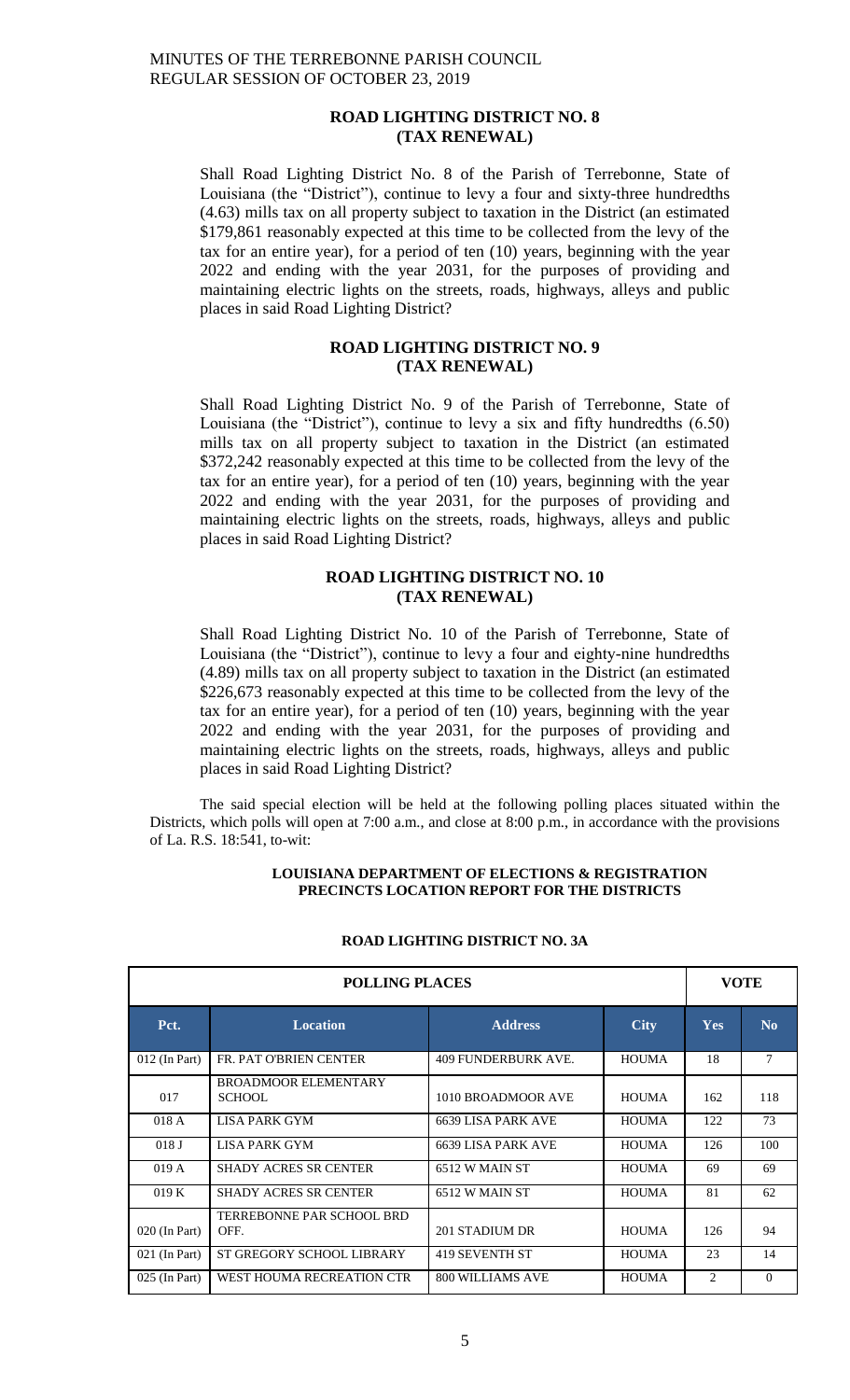| 027                             | SOUTH LOUISIANA ELECTRIC CO-<br>OP               | 2028 COTEAU RD                            | <b>HOUMA</b>   | 71             | 64             |
|---------------------------------|--------------------------------------------------|-------------------------------------------|----------------|----------------|----------------|
| $029$ (In Part)                 | WEST HOUMA RECREATION CTR                        | 800 WILLIAMS AVE                          | <b>HOUMA</b>   | 1              | $\Omega$       |
| 031 (In Part)                   | <b>VILLAGE EAST VOL FIRE</b><br><b>STATION</b>   | 100 DEVELOPMENT ST                        | <b>HOUMA</b>   | 133            | 88             |
| 032 (In Part)                   | <b>VILLAGE EAST SCHOOL</b>                       | <b>315 LAFAYETTE WOODS</b><br><b>BLVD</b> | <b>HOUMA</b>   | 69             | 72             |
| 034 A (In<br>Part)              | <b>EAST STREET SCHOOL</b><br><b>CAFETERIA</b>    | 609 EAST ST                               | <b>HOUMA</b>   | 92             | 80             |
| 034 M (In<br>Part)              | <b>EAST STREET SCHOOL</b><br><b>CAFETERIA</b>    | 609 EAST ST                               | <b>HOUMA</b>   | 93             | 67             |
| 035                             | <b>EAST HOUMA RECREATION</b><br><b>CENTER</b>    | 126 BOUNDRY RD                            | <b>HOUMA</b>   | 58             | 51             |
| 036                             | EAST HOUMA RECREATION<br><b>CENTER</b>           | 126 BOUNDRY RD                            | <b>HOUMA</b>   | 57             | 51             |
| 038 (In Part)                   | EAST HOUMA BRANCH LIBRARY                        | 778 GRAND CAILLOU RD                      | <b>HOUMA</b>   | 101            | 92             |
| 041 (In Part)                   | <b>EAST HOUMA BRANCH LIBRARY</b>                 | 778 GRAND CAILLOU RD                      | <b>HOUMA</b>   | 27             | 34             |
| 043                             | OAKLAWN JR HIGH SCHOOL<br><b>CAFETERIA</b>       | 2215 ACADIAN DRIVE                        | <b>HOUMA</b>   | 230            | 124            |
| 045 (In Part)                   | NSU ALLIED HEALTH BUILDING                       | <b>235 CIVIC CENTER BLVD</b>              | <b>HOUMA</b>   | $\mathbf{1}$   | $\overline{4}$ |
| 046 (In Part)                   | MUNICIPAL AUDITORIUM                             | 880 VERRET ST                             | <b>HOUMA</b>   | $\tau$         | 3              |
| 049 (In Part)                   | <b>HOUMA JR HIGH SCHOOL</b>                      | 315 ST CHARLES ST                         | <b>HOUMA</b>   | $\overline{2}$ | 3              |
| 051                             | <b>SHADY ACRES SR CENTER</b>                     | 6512 W MAIN ST                            | <b>HOUMA</b>   | 205            | 198            |
| 052 (In Part)                   | <b>GRAND CAILLOU ELEMENTARY</b><br><b>SCHOOL</b> | 3933 GRAND CAILLOU RD                     | <b>HOUMA</b>   | $\mathbf{0}$   | $\Omega$       |
| 055 (In Part)                   | <b>BOURG COMMUNITY CENTER</b>                    | 4411 ELDRED ST                            | <b>BOURG</b>   | $\Omega$       | $\Omega$       |
| $\overline{059}$ A (In<br>Part) | UPPER LITTLE CAILLOU ELEM<br><b>SCH</b>          | 4824 HWY 56                               | <b>CHAUVIN</b> | $\mathbf{0}$   | $\mathbf{0}$   |
| 059 L (In<br>Part)              | UPPER LITTLE CAILLOU ELEM<br><b>SCH</b>          | 4824 HWY 56                               | <b>CHAUVIN</b> | $\mathbf{0}$   | $\mathbf{0}$   |
| $074$ (In Part)                 | WOODMEN OF THE WORLD HALL                        | 309 S HOLLYWOOD RD                        | <b>HOUMA</b>   | $\mathbf{0}$   | $\mathbf{0}$   |
| 086                             | <b>BROADMOOR ELEMENTARY</b><br><b>SCHOOL</b>     | 1010 BROADMOOR AVE                        | <b>HOUMA</b>   | 114            | 100            |
| 087                             | BROADMOOR ELEMENTARY<br><b>SCHOOL</b>            | 1010 BROADMOOR AVE                        | <b>HOUMA</b>   | 163            | 101            |
| 088 (In Part)                   | <b>BOURG COMMUNITY CENTER</b>                    | 4411 ELDRED ST                            | <b>BOURG</b>   | 9              | 2              |
| 099                             | <b>LISA PARK GYM</b>                             | <b>6639 LISA PARK AVE</b>                 | <b>HOUMA</b>   | 14             | $\overline{4}$ |
| 103 (In Part)                   | WEST HOUMA RECREATION CTR                        | <b>800 WILLIAMS AVE</b>                   | <b>HOUMA</b>   | 84             | 76             |
| 118                             | <b>GRAND CAILLOU ELEMENTARY</b><br><b>SCHOOL</b> | 3933 GRAND CAILLOU RD                     | <b>HOUMA</b>   | $\mathbf{0}$   | $\overline{0}$ |
|                                 |                                                  |                                           | Early Voting   | 1,030          | 642            |
|                                 |                                                  |                                           | <b>TOTAL</b>   | 3,290          | 2393           |

# **ROAD LIGHTING DISTRICT NO. 6**

| <b>POLLING PLACES</b> |                                                                |                      |                 | <b>VOTE</b> |     |
|-----------------------|----------------------------------------------------------------|----------------------|-----------------|-------------|-----|
| Pct.                  | <b>YES</b><br><b>Address</b><br><b>Location</b><br><b>City</b> |                      |                 |             |     |
| 057 A (In<br>Part)    | RECREATION DISTRICT NO. 6 GYM                                  | 107 RECREATION DRIVE | <b>MONTEGUT</b> | 110         | 78  |
| $057 L$ (In<br>Part)  | RECREATION DISTRICT NO. 6 GYM                                  | 107 RECREATION DRIVE | <b>MONTEGUT</b> | 162         | 88  |
| 058                   | KC HOME COUNCIL NO 8616                                        | 1558 HWY 665         | <b>MONTEGUT</b> | 80          | 41  |
|                       |                                                                |                      | Early Voting    | 86          | 30  |
|                       |                                                                |                      | <b>TOTAL</b>    | 438         | 237 |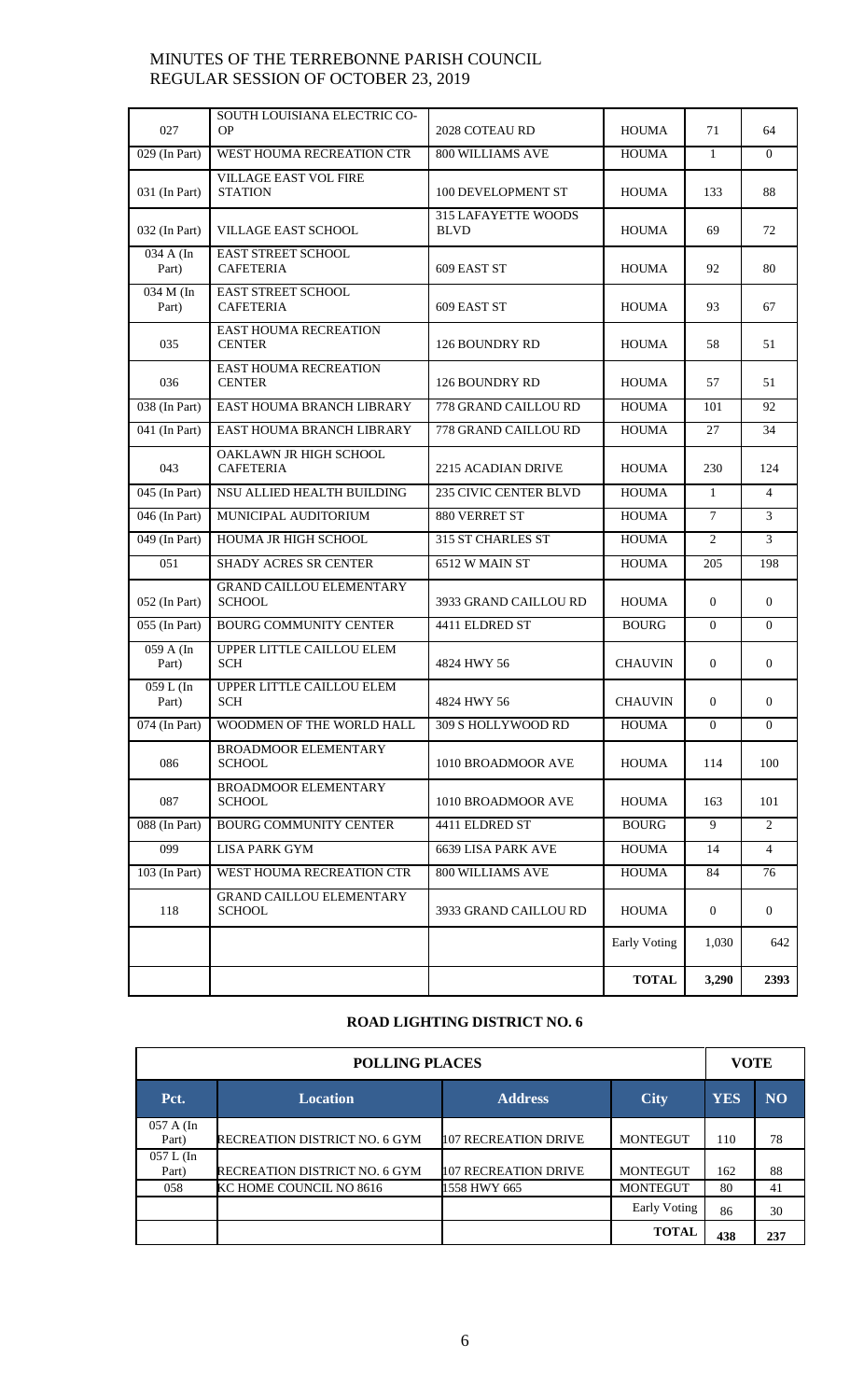# **ROAD LIGHTING DISTRICT NO. 8**

| <b>POLLING PLACES</b> |                                                |                                               |                  | <b>VOTE</b> |                |
|-----------------------|------------------------------------------------|-----------------------------------------------|------------------|-------------|----------------|
| Pct.                  | <b>Location</b>                                | <b>Address</b>                                | <b>City</b>      | <b>YES</b>  | N <sub>O</sub> |
| 005 (In Part)         | CALDWELL MIDDLE SCHOOL                         | 445 HWY 311                                   | <b>SCHRIEVER</b> | 4           |                |
| 064                   | DONNER COMMUNITY CENTER                        | 361 AZALEA DR<br><b>DONNER</b>                |                  | 74          | 50             |
| 065                   | <b>GIBSON ELEMENTARY CAFETERIA</b>             | <b>6356 S BAYOU BLACK DR</b><br><b>GIBSON</b> |                  | 86          | 49             |
| 066                   | <b>GIBSON ELEMENTARY CAFETERIA</b>             | <b>6356 S BAYOU BLACK DR</b>                  | <b>GIBSON</b>    | 45          | 40             |
| 067 (In Part)         | <b>GIBSON EAST FIRE STATION</b>                | 5218 N BAYOU BLACK DR                         | <b>GIBSON</b>    | 114         | 45             |
| 081                   | DONNER COMMUNITY CENTER                        | 361 AZALEA DR                                 | <b>DONNER</b>    | 10          | 7              |
| $082$ (In Part)       | <b>BAYOU BLACK RECREATION</b><br><b>CENTER</b> | 3688 SOUTHDOWN<br><b>MANDALAY RD</b>          | <b>HOUMA</b>     | 5           | 5              |
|                       |                                                |                                               | Early Voting     | 51          | 45             |
|                       |                                                |                                               | <b>TOTAL</b>     | 389         | 242            |

## **ROAD LIGHTING DISTRICT NO. 9**

| <b>POLLING PLACES</b> |                                           |                       | <b>VOTE</b>   |            |                |
|-----------------------|-------------------------------------------|-----------------------|---------------|------------|----------------|
| Pct.                  | <b>Location</b>                           | <b>Address</b>        | <b>City</b>   | <b>YES</b> | N <sub>O</sub> |
|                       | 014 A (In Part) WOODMEN OF THE WORLD HALL | 309 S HOLLYWOOD ROAD  | <b>HOUMA</b>  | $\Omega$   | $\Omega$       |
|                       | 014 K (In Part) WOODMEN OF THE WORLD HALL | 309 S HOLLYWOOD ROAD  | <b>HOUMA</b>  |            | $\Omega$       |
| 067 (In Part)         | <b>GIBSON EAST FIRE STATION</b>           | 5218 N BAYOU BLACK DR | <b>GIBSON</b> | 4          | 3              |
|                       | BAYOU BLACK RECREATION                    | 3688 SOUTHDOWN        |               |            |                |
| 068                   | <b>CENTER</b>                             | MANDALAY RD           | <b>HOUMA</b>  | 141        | 110            |
| 069 (In Part)         | <b>GRACE LUTHERAN CHURCH</b>              | 422 VALHI BLVD        | <b>HOUMA</b>  | 157        | 113            |
|                       | BAYOU BLACK RECREATION                    | 3688 SOUTHDOWN        |               |            |                |
| 082 (In Part)         | <b>CENTER</b>                             | MANDALAY RD           | <b>HOUMA</b>  | 52         | 35             |
| 083 (In Part)         | MULBERRY ELEMENTARY SCHOOL                | 450 COUGAR DDR        | <b>HOUMA</b>  | 159        | 123            |
|                       | TERREBONNE PARISH MAIN                    |                       |               |            |                |
| 085 (In Part)         | LIBRARY                                   | 151 LIBRARY DRIVE     | <b>HOUMA</b>  | 4          | $\overline{c}$ |
|                       | <b>BAYOU BLACK RECREATION</b>             | 3688 SOUTHDOWN        |               |            |                |
| 090 (In Part)         | <b>CENTER</b>                             | MANDALAY RD           | <b>HOUMA</b>  | 144        | 157            |
|                       |                                           |                       | Early Voting  | 397        | 321            |
|                       |                                           |                       | <b>TOTAL</b>  | 1.059      | 864            |

# **ROAD LIGHTING DISTRICT NO. 10**

| <b>POLLING PLACES</b> |                                  |                      |                | <b>VOTE</b> |           |
|-----------------------|----------------------------------|----------------------|----------------|-------------|-----------|
| Pct.                  | <b>Location</b>                  | <b>Address</b>       | <b>City</b>    | <b>YES</b>  | <b>NO</b> |
| 071                   | DULARGE MIDDLE SCHOOL            | 621 BAYOU DULARGE RD | <b>HOUMA</b>   | 77          | 39        |
| 072                   | <b>DULARGE RECREATION CENTER</b> | 1330 DR BEATROUS RD  | <b>THERIOT</b> | 203         | 99        |
| 073                   | <b>DULARGE RECREATION CENTER</b> | 1330 DR BEATROUS RD  | <b>THERIOT</b> | 145         | 86        |
| 115                   | <b>DULARGE MIDDLE SCHOOL</b>     | 621 BAYOU DULARGE RD | <b>HOUMA</b>   | 9           | 2         |
|                       |                                  |                      | Early Voting   | 95          | 61        |
|                       |                                  |                      | <b>TOTAL</b>   | 529         | 287       |

The polling places above specified being the only polling places designated at which to hold the said election, it was therefore shown that:

# **(1) ROAD LIGHTING DISTRICT NO. 3A**

There was a total of 3,290 votes cast IN FAVOR OF the Proposition and a total of 642 votes cast AGAINST the Proposition, as herein above set forth, and that there was a majority of 58% votes cast CARRYING the Proposition as hereinabove set forth.

# **(2) ROAD LIGHTING DISTRICT NO. 6**

There was a total of 438 votes cast IN FAVOR OF the Proposition and a total of 237 votes cast AGAINST the Proposition, as herein above set forth, and that there was a majority of 65% votes cast CARRYING the Proposition as hereinabove set forth.

# **(3) ROAD LIGHTING DISTRICT NO. 8**

There was a total of 389 votes cast IN FAVOR OF the Proposition and a total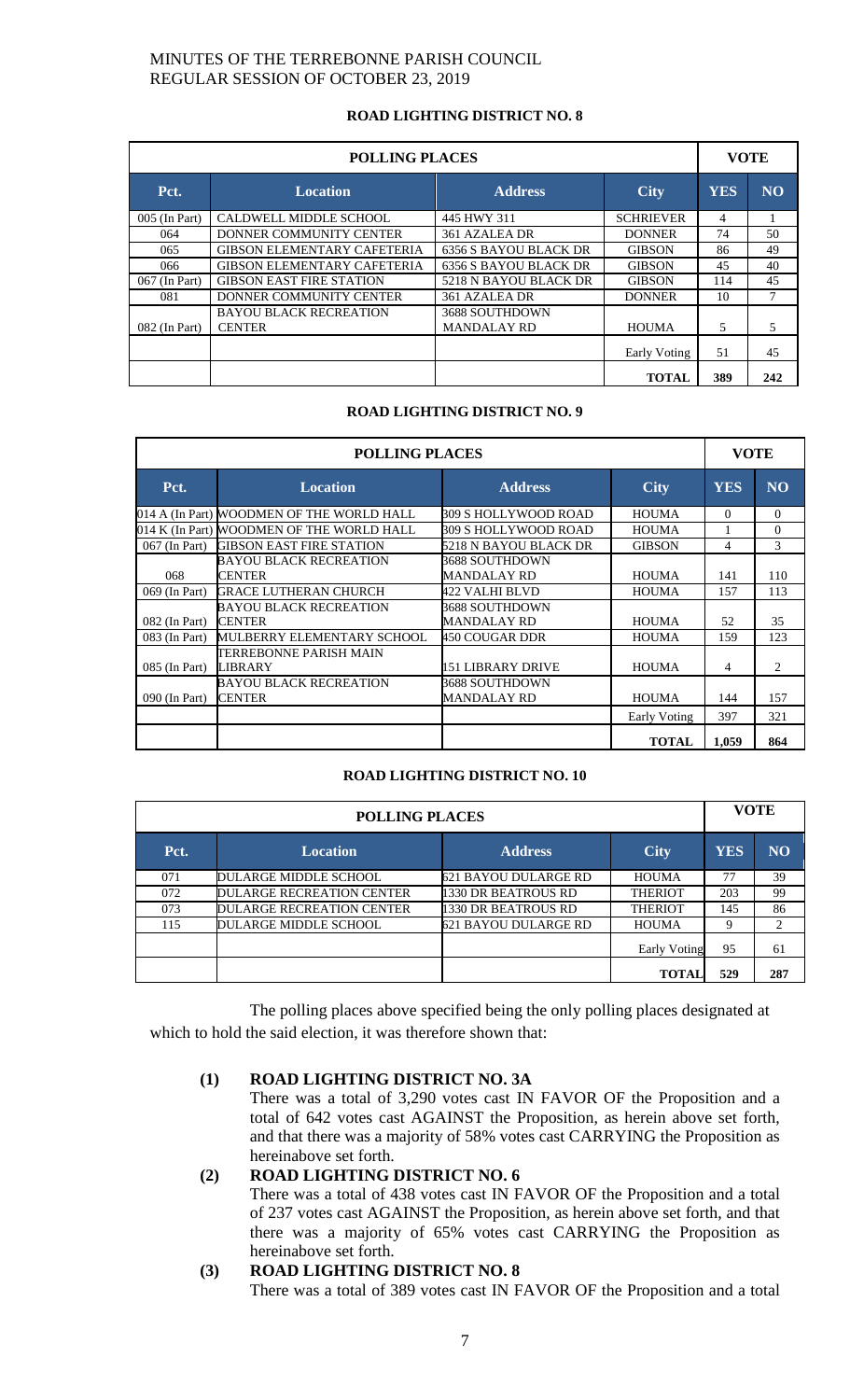of 242 votes cast AGAINST the Proposition, as herein above set forth, and that there was a majority of 62% votes cast CARRYING the Proposition as hereinabove set forth.

# **(4) ROAD LIGHTING DISTRICT NO. 9**

There was a total of 1,059 votes cast IN FAVOR OF the Proposition and a total of 864 votes cast AGAINST the Proposition, as herein above set forth, and that there was a majority of 55% votes cast CARRYING the Proposition as hereinabove set forth.

#### **(5) ROAD LIGHTING DISTRICT NO. 10**

There was a total of 529 votes cast IN FAVOR OF the Proposition and a total of 287 votes cast AGAINST the Proposition, as herein above set forth, and that there was a majority of 65% votes cast CARRYING the Proposition as hereinabove set forth.

Therefore, the Governing Authority did declare and proclaim and does hereby declare and proclaim in open and public session that all of the Propositions as hereinabove set forth was **CARRIED** by a majority of the votes cast by the qualified electors voting at the said special election held in the respective districts all within Terrebonne Parish on **October 12, 2019.**

# **PROCLAMATION**

I, the undersigned Clerk for the Governing Authority of the Road and Lighting

Districts described herein, all of the Parish of Terrebonne, State of Louisiana, do hereby

declare, proclaim and announce that all Propositions submitted at the election held within the

boundaries of the Districts, on **October 12, 2019**, were **CARRIED** by a majority of the votes

cast at the said special election, all as described and set out in the above *Procès Verbal*.

**THUS DONE AND SIGNED** at Houma, Louisiana, Parish of Terrebonne, State of

Louisiana, on this **23rd DAY OF OCTOBER, 2019.**

#### **CERTIFICATE OF AUTHENCITY**

## **STATE OF LOUISIANA**

#### **PARISH OF TERREBONNE**

I, the undersigned Clerk of the Terrebonne Parish Council (the "**Governing Authority**"), the governing authority of the (i) Road Lighting District No. 3A, (ii) Road Lighting District No. 6, (iii) Road Lighting District No. 8, (iv) Road Lighting District No. 9, and (v) Road Lighting District No. 10, Parish of Terrebonne, State of Louisiana (the "**Districts**"), do hereby certify that the foregoing pages constitute a true and correct copy of the proceedings and the *Procès Verbal* made by said governing authority, on **October 23, 2019**, providing for canvassing the returns and declaring the result of the special election held in the Districts on **October 12, 2019**, authorizing the reneweal special taxes therein.

**IN FAITH WHEREOF**, witness my official signature at Houma, Louisiana, on this, **October 23, 2019.**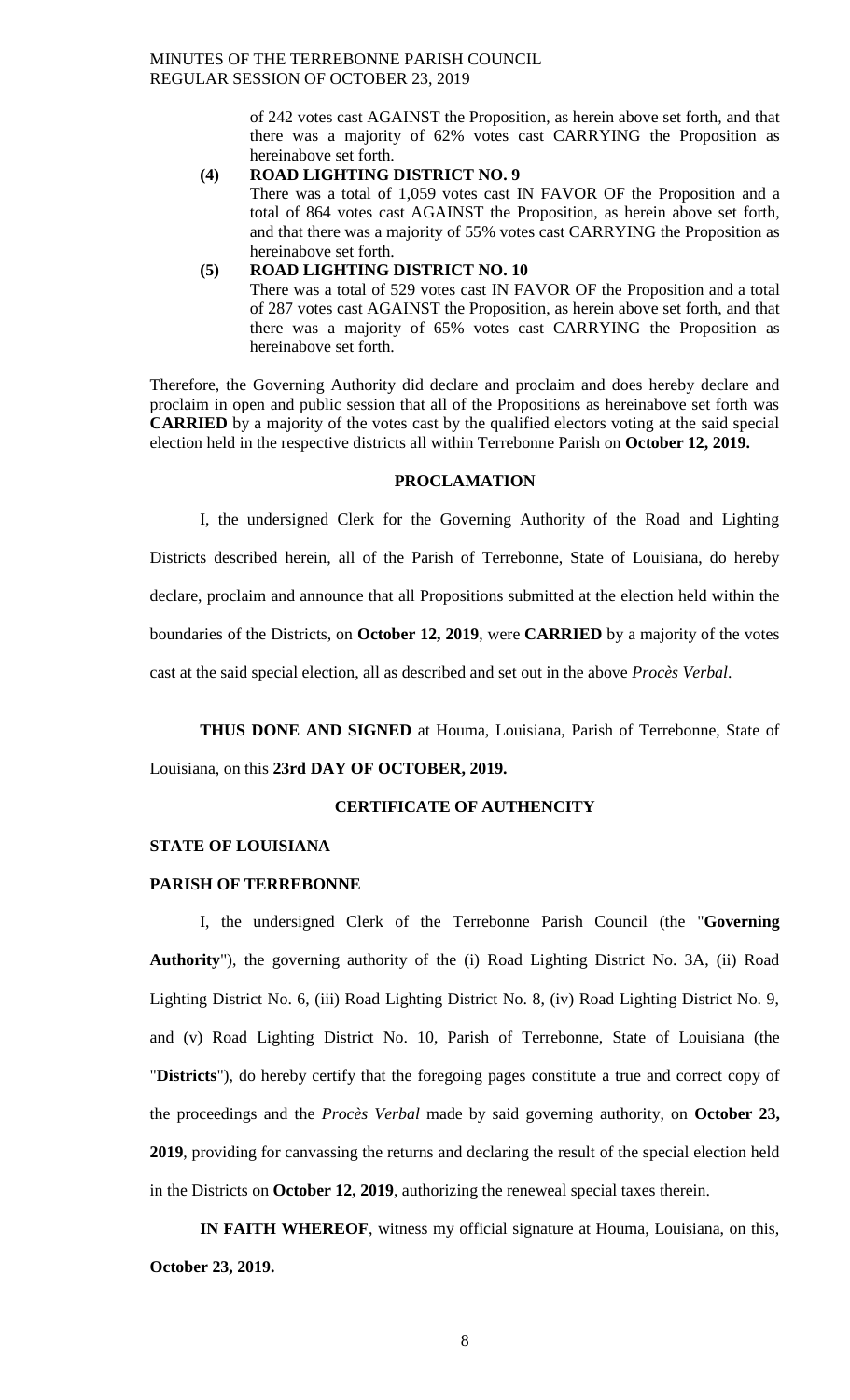/s/Venita Chauvin, Clerk Terrebonne Parish Council

\_\_\_\_\_\_\_\_\_\_\_\_\_\_\_\_\_\_\_\_\_\_\_\_\_\_\_\_\_\_\_

Council Clerk V. Chauvin canvassed the following returns and declared the results of an election held on October 12, 2019 for the renewal of special taxes (millages) within the road lighting districts:

ROAD LIGHTING DISTRICT NO. 3A

FOR: 3290 AGAINST: 2393 MAJORITY FOR: 897

ROAD LIGHTING DISTRICT NO. 6

FOR: 438 AGAINST: 237 MAJORITY FOR: 201

ROAD LIGHTING DISTRICT NO. 8

FOR: 389 AGAINST: 242 MAJORITY FOR: 147

ROAD LIGHTING DISTRICT NO. 9

FOR: 1059 AGAINST: 864 MAJORITY FOR: 195

ROAD LIGHTING DISTRICT NO. 10

FOR: 529 AGAINST: 287 MAJORITY FOR: 242

The Chairwoman recognized Mr. Mike Toups, Parish Manager, who gave a brief report regarding the current status of pumps and pump station projects across the Parish, highlighting those at Enterprise Marine, South Ellendale Estates, Woodlawn, and Valhi Boulevard. He then gave a brief comment on a recent news article regarding Terrebonne Parish and its ongoing issues with utility pole owners and utility providers.

The Chairwoman recognized Mr. Christopher Pulaski, Planning and Zoning Director, who gave a brief update on the development of new Parish Code rules and regulations regarding small cell tower facilities and associated 5G technologies. He then shared his optimism for continuing cooperation with the utility companies as they work with other code developers to address all related matters.

A brief discussion ensued relative to the approval of 5G technologies across the state.

Mr. Pulaski then announced that grant funding recently awarded to Terrebonne Parish would be used to purchase backup generators for a number of lift station pumps and other structures across the parish.

Council Member S. Trosclair led a discussion regarding the progress of the smart light security program proposed at a previous meeting and requested an update.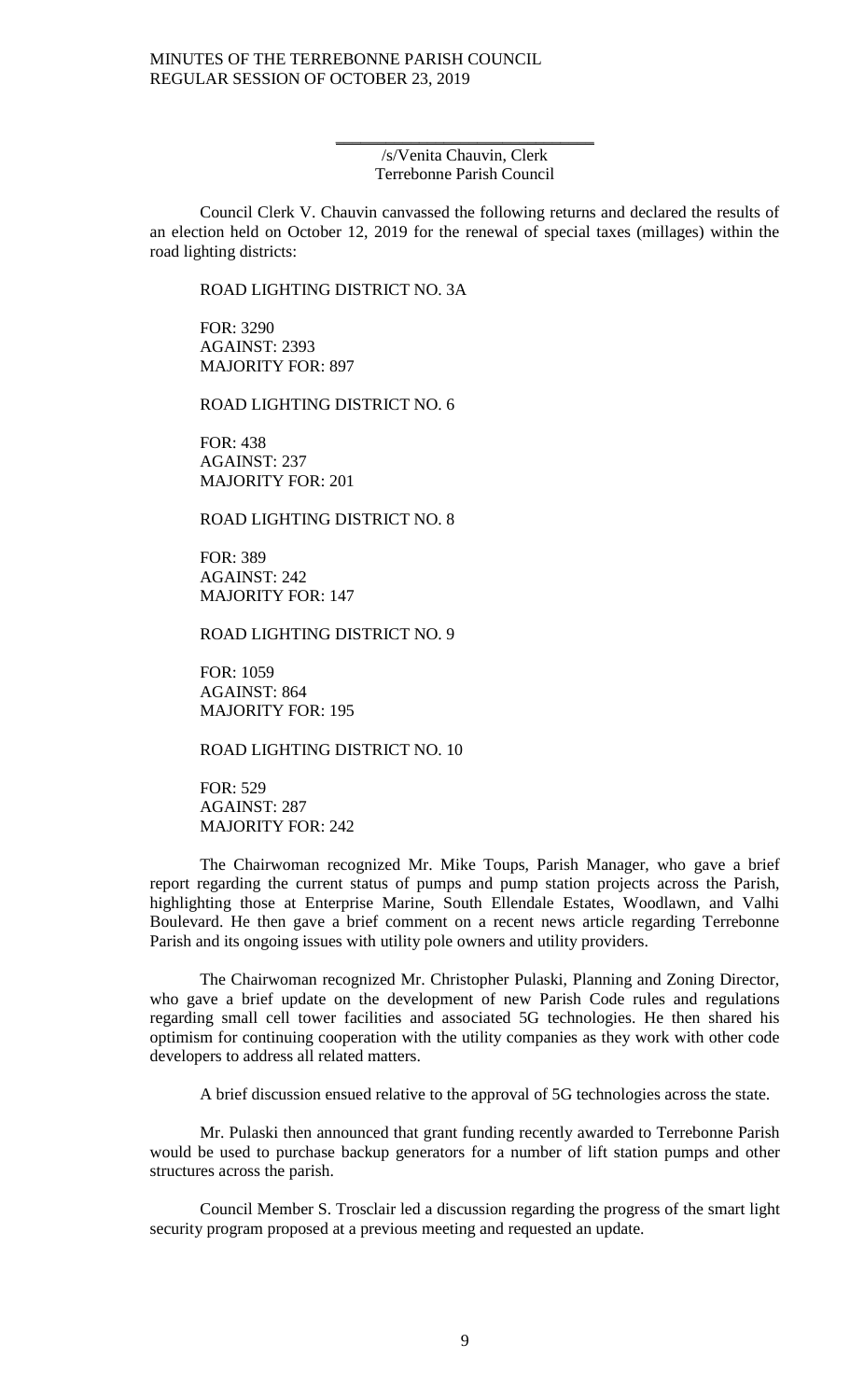The Chairwoman stated that the program to utilize smart lighting at various parish properties was currently in a testing phase and the results of the testing would be reported at an upcoming Council Meeting.

Council Member S. Trosclair gave a brief report on materials and equipment recently stolen from a parish project site and suggested that the implementation of the smart lighting program be considered a higher priority in order to prevent additional crimes in the future.

Council Member G. Michel asked that Administration investigate if the Eureka Street area and its pump station would be positively impacted by the installation of backup generators previously announced.

The Chairwoman recognized the Nicholls State University Nursing students who were in the audience for the evening's proceedings.

The Chairwoman recognized Mr. Kerry Carter, Houma resident, who gave a brief review of an ongoing lawsuit and appeal regarding a zoning issue between Terrebonne Parish Consolidated Government and himself. He then asked the Council for assistance regarding representation.

The Chairwoman recognized Mr. Julius Hebert, Parish Attorney, who stated that the case was currently in litigation and under appeal. He then advised the Council to not discuss any open legal matters. Upon Council Member G. Michel's request, Mr. Hebert confirmed that the Council could look to discuss the matter in an Executive Session at a future Council Meeting.

The Chairwoman asked that the matter be placed on an upcoming committee agenda to be discussed in Executive Session.

The Chairwoman recognized Ms. Diana Collins, Terrebonne Parish NAACP Youth Council, who asked the Parish Council to continue dedicating grant funding to support and promote afterschool tutoring and mentoring programs offered by the Youth Council for all pre-high school students in Terrebonne Parish.

Several Council Members commended Ms. Collins for her and her assistants' service to the children of Terrebonne Parish as tutors and mentors. They then offered suggestions for further promotion and potential funding to expand the tutoring and mentoring programs being provided to reach a greater number of students.

Mr. D. J. Guidry moved, seconded by Mr. S. Trosclair, "THAT, the Council open public hearings at this time."

The Chairwoman called for a vote on the motion offered by Mr. D. J. Guidry. THERE WAS RECORDED: YEAS: A. Williams, G. Michel, S. Dryden, C. Duplantis-Prather, D. W. Guidry, Sr., A. Marmande, D. J. Guidry, and S. Trosclair. NAYS: None. ABSENT: J. Navy The Chairwoman declared the motion adopted.

The Chairwoman recognized the public for comments on the following:

A. A proposed ordinance to create prospective Precincts by the split and/or merger of Precinct Geography in accordance with Louisiana Revised Statutes 18:532 and 18:532.1.

There were no comments from the public on the proposed ordinance.

Mr. G. Michel moved, seconded by Mr. S. Trosclair, "THAT the Council close the aforementioned public hearing."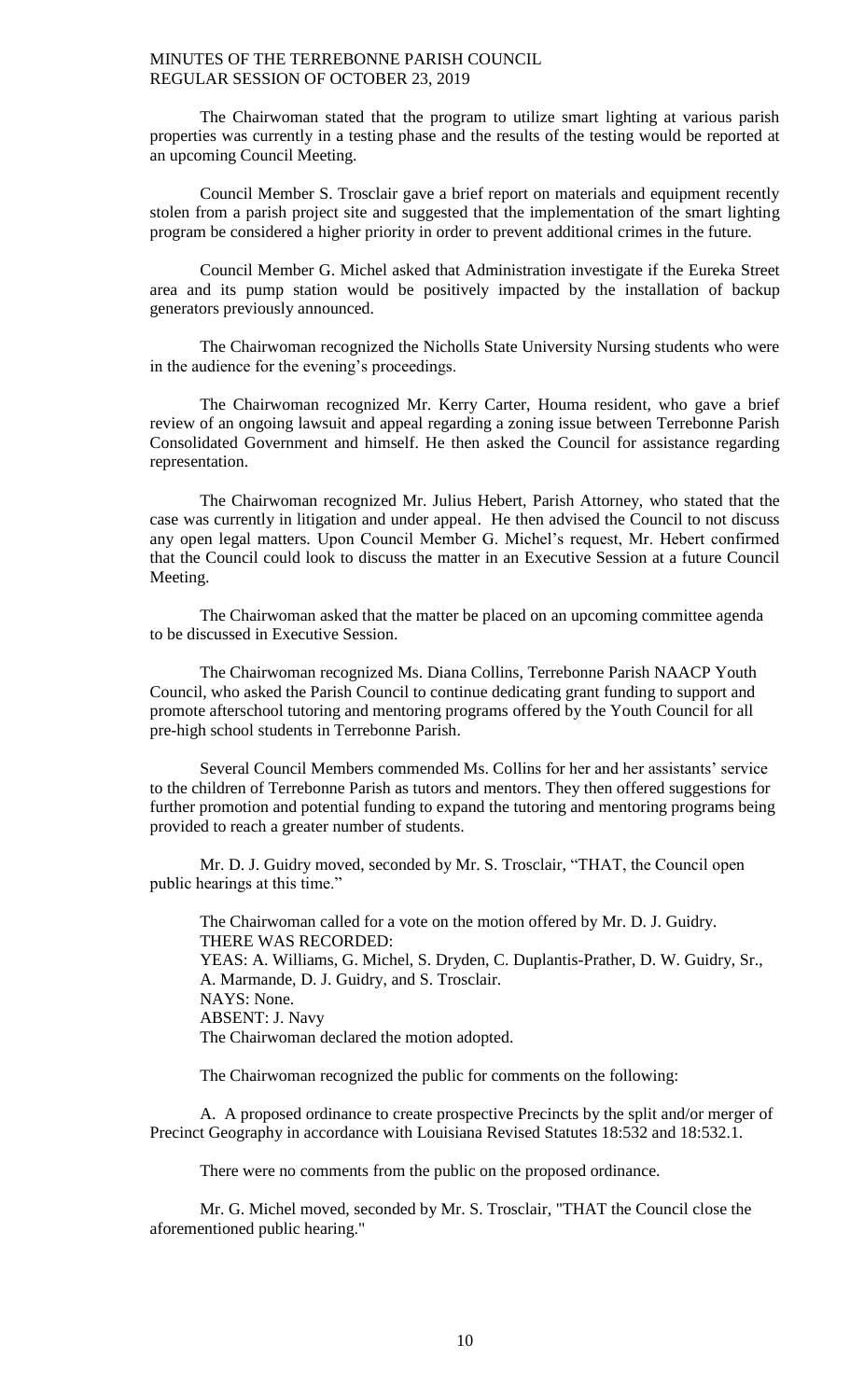> The Chairwoman called for a vote on the motion offered by Mr. G. Michel. THERE WAS RECORDED: YEAS: A. Williams, G. Michel, S. Dryden, C. Duplantis-Prather, D. W. Guidry, Sr., A. Marmande, D. J. Guidry, and S. Trosclair. NAYS: None. ABSENT: J. Navy The Chairwoman declared the motion adopted.

OFFERED BY: MR. G. MICHEL SECONDED BY: MR. S. TROSCLAIR

#### **ORDINANCE NO. 9099**

AN ORDINANCE TO CREATE PROSPECTIVE PRECINCTS BY THE SPLIT AND/OR MERGER OF PRECINCT GEOGRAPHY IN ACCORDANCE WITH LOUISIANA REVISED STATUTES 18:532 AND 18:532.1

#### **SECTION I**

**WHEREAS**, the Terrebonne Parish Council has the authority under R.S. 18:532 to adopt prospective precinct mergers that are not subject to the requirement that the precincts or parts of the precincts shall be in the same state, local, and municipal office voting district, and:

**WHEREAS**, any prospective precinct mergers shall be submitted for review and approval to the Louisiana Secretary of State and the Louisiana Legislature by December 31 of 2019, and:

**WHEREAS**, any prospective precinct mergers shall be effective not later than **March 31 of 2020** for the purpose of establishing block boundaries for the federal decennial census, and for reapportionment and redistricting purposes following that federal decennial census, and:

**WHEREAS**, any prospective precinct mergers shall be effective not later than **July 1, 2021** for all purposes, and:

**WHEREAS**, the Terrebonne Parish Council has the authority under R.S. 18:532.1 to change the configuration, boundaries or designation of its election precincts, and:

**WHEREAS**, the Louisiana Secretary of State and the Louisiana Legislature have approved the merger and/or split of precincts in Attachment 1, and:

**NOW, THEREFORE BE IT ORDAINED** by the Terrebonne Parish Council, that the following precincts are created by merger and/or splitting, as described in Attachment 1:

## **SECTION II**

If any word, clause, phrase, section or other portion of this ordinance shall be declared null, void, invalid, illegal, or unconstitutional, the remaining words, clauses, phrases, sections and other portions of this ordinance shall remain in full force and effect, the provisions of this ordinance hereby being declared to be severable.

#### **SECTION III**

This ordinance shall become effective upon approval by the Parish President or as otherwise provided in Section 2-13(b) of the Home Rule Charter for a Consolidated Government for Terrebonne Parish, whichever occurs sooner.

This ordinance, having been introduced and laid on the table for at least two weeks, was voted upon as follows: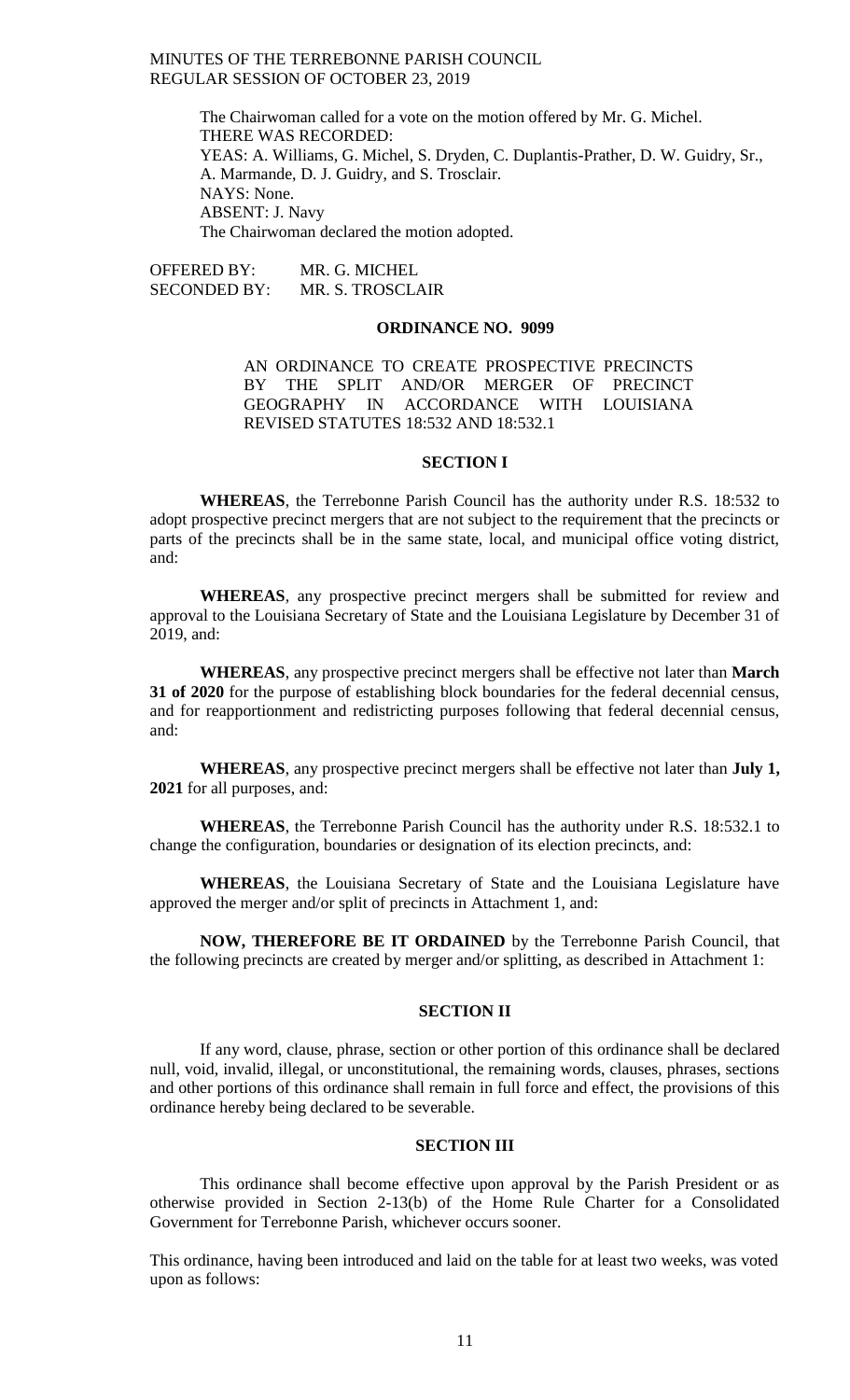#### THERE WAS RECORDED:

YEAS: A. Williams, G. Michel, S. Dryden, C. Duplantis-Prather D. W. Guidry, Sr., A. Marmande, D.J. Guidry, and S. Trosclair. NAYS: None. NOT VOTING: None. ABSTAINING: None. ABSENT: J. Navy. The Chairwoman declared the ordinance adopted on this, the 23rd day of October 2019.

# **ATTACHMENT 1: NEW PROSPECTIVE PRECINCT DESCRIPTIONS:**

#### **Precinct 1 (Formerly Precinct 1 and Precinct 94) Polling Place Location: Robichaux's Ford, 272 West Main St., Thibodaux**

Beginning at the intersection of West Park Avenue (Louisiana Highway 20) and the Lafourche / Terrebonne Parish boundary line; thence east and south along Lafourche/Terrebonne Parish boundary line to its intersection with Waterplant Road; thence west along Waterplant Road to its intersection with West Park Avenue (Louisiana Highway 24); thence northerly along West Park Avenue (Louisiana Highway 24) to its intersection with Old Highway 659; thence northerly along Old Highway 659 and LSTA Court; thence northwesterly along LSTA Court to its intersection with the Schriever Overpass (Louisiana Highway 20); thence northerly along the Schriever Overpass (Louisiana Highway 20) to its intersection with the Railroad right of way; thence northeasterly along the Railroad right of way to its intersection with St. Louis Bayou; thence north along St. Louis Bayou to its intersection with the straight centerline extension of Jolie Oaks Boulevard; thence westerly along Jolie Oaks Boulevard to its intersection with West Park Avenue (Louisiana Highway 20); thence south along West Park Avenue (Louisiana Highway 20) to its intersection with Louisiana Highway 3185; thence westerly along Louisiana Highway 3185 to its intersection with the straight centerline extension of Ell Street; thence north along the centerline extension of Ell Street and Ell Street to its intersection with Fieldcrest Drive; thence east along Fieldcrest Drive to its intersection with Project Road; thence northerly along Project Road to its intersection with Clifton Street; thence westerly along Clifton Street to its intersection with the Lafourche / Terrebonne Parish boundary line; thence north and east along the Lafourche / Terrebonne Parish boundary line to its intersection with West Park Avenue (Louisiana Highway 20), the point of beginning.

# **Precinct 4A/4J**

# **Polling Place Location: Schriever Elementary School, 2052 W. Main St., Schriever**

Beginning at the intersection of St. George Road and West Main Street (Louisiana Highway 24); thence southerly along West Main Street (Louisiana Highway 24) to its intersection with Clara Street; thence west along Clara Street to its intersection with Helen Park Place; thence south along Helen Park Place to its intersection with Isle of Cuba Road; thence west along Isle of Cuba Road to its intersection with Main Project Road; thence south along Main Project Road to its intersection with Louisiana Highway 311; thence continuing south on Louisiana Highway 311 to its intersection with an Entergy Powerline north of Magnolia Plantation; thence southwesterly along the Entergy Powerline north of Magnolia Plantation to its intersection with the Levee canal; thence southerly and westerly along the Levee Canal to its intersection with the pipeline canal; thence northerly and westerly and southwesterly along the pipeline canal to its intersection with the Terrebonne/Lafourche Drainage Canal; thence north along the Terrebonne/Lafourche Drainage Canal to its intersection with the Lafourche/Terrebonne Parish boundary line; thence east thence north, thence east, thence northwest and northeast along the Lafourche/Terrebonne boundary line to its intersection with the centerline of Clifton Street; thence easterly along Clifton Street to its intersection with Project Road; thence southerly along Project Road and North Main Project Road to its intersection with John Edward Lane; thence westerly along John Edward Lane to its intersection with Brandon Reed Lane; thence southerly along Brandon Reed Lane to its intersection with Al Joseph Lane; thence easterly along Al Joseph Lane to its intersection with North Main Project Road; thence southerly along North Main Project Road and Main Project Road to its intersection with St. George Road thence northeasterly along St. George Road to its intersection with West Main Street (Louisiana Highway 24), the point of beginning.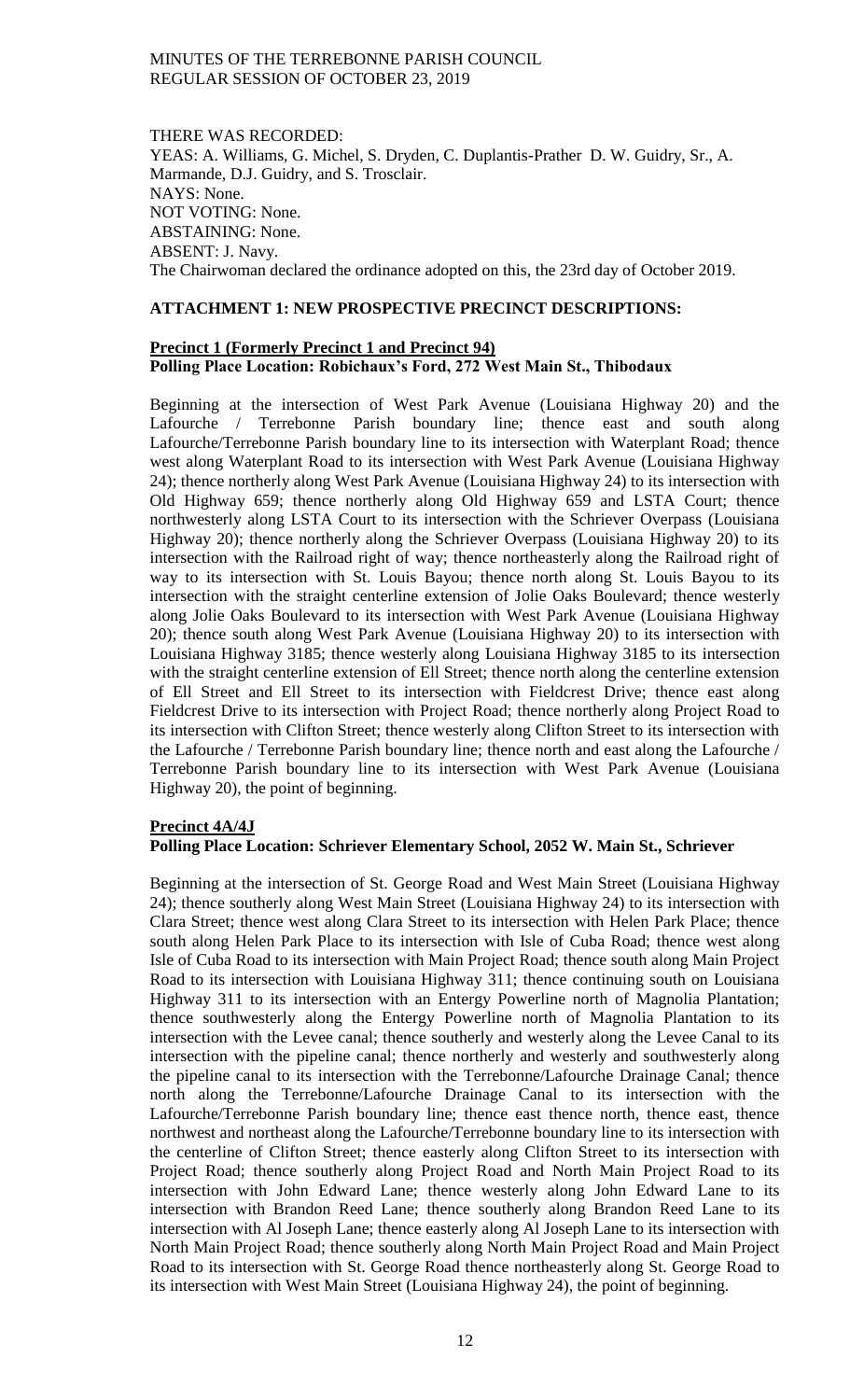#### **Precinct 05**

# **Polling Place Location: Caldwell Middle School, 445 Highway 311, Schriever**

Beginning at the intersection of St. Louis Bayou and Jolie Oaks Boulevard, thence south along St. Louis Bayou to its intersection with the Southern Pacific Railroad right of way; thence southwesterly along the Southern Pacific Railroad right of way to its intersection with West Park Avenue (Louisiana Highway 20); thence southeasterly along West Park Avenue (Louisiana Highway 20) to its intersection with LSTA Court; thence easterly and southerly along LSTA Court and Old Hwy 659 to its intersection with West Park Avenue (Louisiana Highway 24); thence southerly along West Park Avenue (Louisiana Highway 24) to its intersection with the Waterplant Bridge; thence west along Waterplant Bridge to its intersection with Bayou Terrebonne; thence south along Bayou Terrebonne to its intersection with the extension of Louisiana Highway 311; thence west along the extension of Louisiana Highway 311 to its intersection with Dry Bayou; thence south along Dry Bayou to its intersection with Ouiski Bayou; thence south along Ouiski Bayou to its intersection with the centerline extension of Lumen Christi Court; thence southwesterly along Lumen Christi Court to its intersection with Little Bayou Black; thence southerly along Little Bayou Black to its intersection with an unnamed and unpaved sugar cane access road; thence southwesterly a short distance along the unnamed, unpaved sugarcane access road to its intersection with Louisiana Highway 311, thence northerly along Louisiana Highway 311 to its intersection with the Ashburn Drive; thence westerly along the Ashburn Drive to its intersection with Norwood Drive, thence southerly along Norwood Drive to its intersection with Bull Run Road; thence westerly and northwesterly along Bull Run Road to its intersection with Moss Point Drive; thence northeasterly and northerly along Moss Point Drive to its intersection with the Longdale Drive, thence westerly along Longdale Drive to its intersection with Goldsby Drive; thence southerly along Goldsby Drive to its intersection with Bull Run Road; thence westerly along Bull Run Road to its intersection with the Entergy Powerline; thence southwesterly along the Entergy Powerline to its intersection with the levee canal; thence northwesterly and westerly and southwesterly and northerly along the levee canal to its intersection with the Donner Canal; thence west along the Donner Canal to its intersection with the Terrebonne Lafourche Drainage Canal; thence north along the Terrebonne Lafourche Drainage Canal to its intersection with the unnamed pipeline canal in Section 4, T16S-R16E; thence east along the Section 4 unnamed pipeline canal to its intersection with the levee canal; thence easterly and northerly along the levee canal to its intersection with the Entergy Powerline; thence northeasterly along the Entergy Powerline to its intersection with Louisiana Highway 311 just north of Magnolia Plantation; thence northerly along Louisiana Highway 311 to its intersection with Main Project Road; thence north along Main Project Road to its intersection with Isle of Cuba Road; thence east along the Isle of Cuba Road to its intersection with Helen Park Place; thence north along Helen Park Place to its intersection with Clara Street; thence east along Clara Street to its intersection with West Main Street (Louisiana Highway 24); thence north along West Main Street (Louisiana State Highway 24) to its intersection with the entrance ramp to Louisiana Highway 24 near Roseland Boulevard; thence northwesterly along the entrance ramp to Louisiana Highway 24 to its intersection with Louisiana State Highway 20; thence easterly along Louisiana State Highway 20 to its intersection with the Schriever Overpass; thence northerly along the Schriever Overpass a short distance to its intersection with Bayou Terrebonne; thence north along Bayou Terrebonne to its intersection with Devil Swamp Road; thence westerly along Devil Swamp Road across Louisiana Highway 20 to its intersection with Ducros Road; thence continuing westerly along Ducros Road to its intersection with Corey Elizabeth Lane; thence notherly along Corey Elizabeth Lane to its intersection with Nora T Lane; thence westerly along Nora T Lane to its intersection with Al Joseph Lane; thence continuing westerly along Al Joseph Lane to its intersection with Brandon Reed lane; thence northerly along Brandon Reed Lane to its intersection with John Edwards Lane; thence easterly along John Edwards Lane to its intersection with North Main Project Road; thence northerly along North Main Project Road and Project Road to its intersection with Fieldcrest Drive; thence easterly along Fieldcrest Drive to its intersection with Ell Street; thence southerly along Ell Street and its straight centerline extension to its intersection with Louisiana Highway 3185; thence easterly along Louisiana Highway 3185 to its intersection with West Park Avenue (Louisiana Highway 20); thence north along West Park Avenue (Louisiana Highway 20) to its intersection with Jolie Oaks Boulevard, thence east along Jolie Oaks Boulevard to its intersection with St. Louis Bayou, the point of beginning.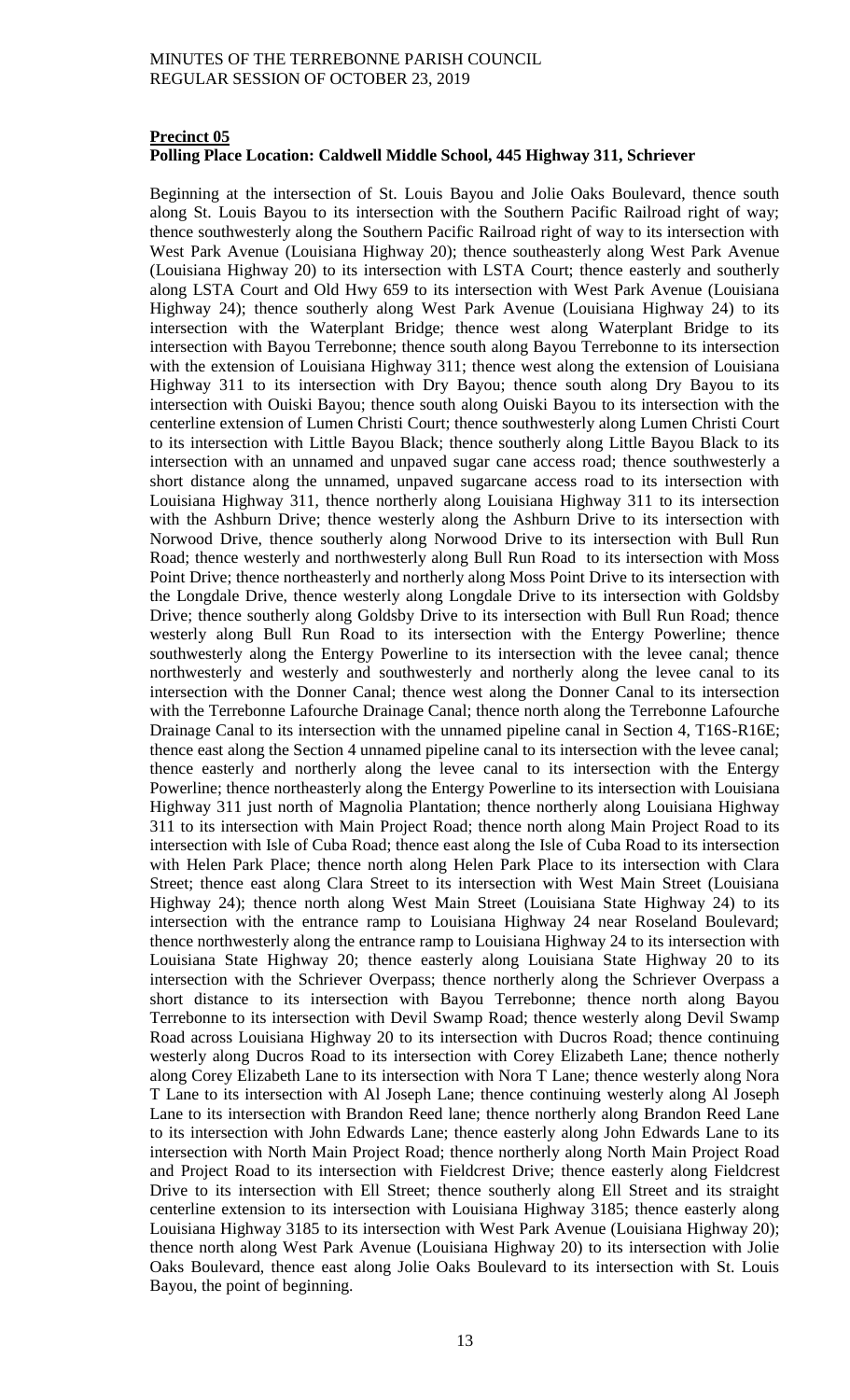# **Precinct 7A/7L (Formerly Precinct 7A/7L and Precinct 97) Polling Place Location: H.L. Bourgeois High School, #1 Reservation Ct., Gray**

Beginning at the intersection of the St. Bridget Road Bridge and West Park Avenue (Louisiana Highway 24); thence south along West Park Avenue (Louisiana Highway 24) to its intersection with an unnamed sugar cane access road just south of 2165 West Park Avenue (Tigerline ID Number 92054324); thence east along the unnamed road just south of 2165 West Park Avenue to its intersection with Bayou Blue; thence south along Bayou Blue to its intersection with Bayou Blue Bypass Road: thence south along Bayou Blue Bypass Road to its intersection with Louisiana Highway 316 (Bayou Blue Road); thence west along Louisiana Highway 316 (Bayou Blue Road) to its intersection with St. Louis Bayou; thence south along St. Louis Bayou to its intersection with U. S. Highway 90; thence west along U. S. Highway 90 to its intersection with Ouiski Bayou; thence north along the Ouiski Bayou and Dry Bayou to its intersection with Louisiana Highway 311 (St. Bridget Road); thence east along Louisiana Highway 311 (St. Bridget Road) and St. Bridget Road Bridge to its intersection with West Park Avenue (Louisiana Highway 24); the point of beginning.

# **Precinct 8 (Formerly Precinct 8 and Precinct 96) Polling Place Location: N. Houma Branch Library, 4130 W. Park Ave., Gray**

Beginning at the intersection of Bayou Terrebonne and Waterplant Road; thence northeasterly along Waterplant Road to its intersection with the Lafourche / Terrebonne Parish boundary line; thence southeast along the Lafourche / Terrebonne Parish boundary line to its intersection with Shamrock Drive thence southwesterly on Shamrock Drive and its straight centerline extension to its intersection with St. Louis Bayou; thence southeast along St. Louis Bayou to its intersection with Country Estate Drive; thence southwest along Country Estate Drive to its intersection with Coteau Road (Louisiana Highway 660); thence northwest along Coteau Road (Louisiana Highway 660) to its intersection with the CCC Ditch; thence northwest along the CCC Ditch to its intersection with the straight centerline extension of Evergreen Drive; thence southwest along straight centerline extension of Evergreen Drive and Evergreen Drive to its intersection with Bayou Terrebonne; thence north along Bayou Terrebonne to its intersection with U.S. Highway 90; thence east along U. S. Highway 90 to its intersection with St. Louis Bayou; thence northeasterly along St. Louis Bayou to its intersection with Bayou Blue Road (Louisiana Highway 316); thence east along Bayou Blue Road (Louisiana Highway 316) to its intersection with Bayou Blue Bypass Road, thence north along Bayou Blue Bypass Road to its intersection with Bayou Blue, thence north along Bayou Blue to its intersection with an unnamed sugar cane access road just south of 2165 West Park Avenue (Tigerline ID Number 92054479), thence southwest along the unnamed access road to its intersection with West Park Avenue (Louisiana Highway 24), thence north along West Park Avenue (Louisiana Highway 24) to its intersection with the St. Bridget Road Bridge, thence west along the St. Bridget Road Bridge to its intersection with Bayou Terrebonne, thence north along Bayou Terrebonne to its intersection with Waterplant Road, the point of beginning.

# **Precinct 9**

# **Polling Place Location: South Central Planning and Development Commission, 5058 W. Main St., Houma**

Beginning at the intersection of U. S. Highway 90 and Bayou Terrebonne; thence south along Bayou Terrebonne to its intersection with a power transmission line located between the Coteau Bridge and the Jody Bridge; thence southwest along the power transmission line to its intersection Ouiski Bayou; thence north along Ouiski Bayou to its intersection with U. S. Highway 90; thence east along U. S. Highway 90 to its intersection with Bayou Terrebonne, the point of beginning.

# **Precinct 10A/10L Polling Place Location: Oakshire Gym, 5457 Vicari St., Houma**

Beginning at the intersection of Bayou Terrebonne and the straight centerline extension of Evergreen Drive; thence northeasterly along Evergreen Drive and its straight centerline extension to its intersection with the CCC Ditch; thence southeasterly along the CCC Ditch to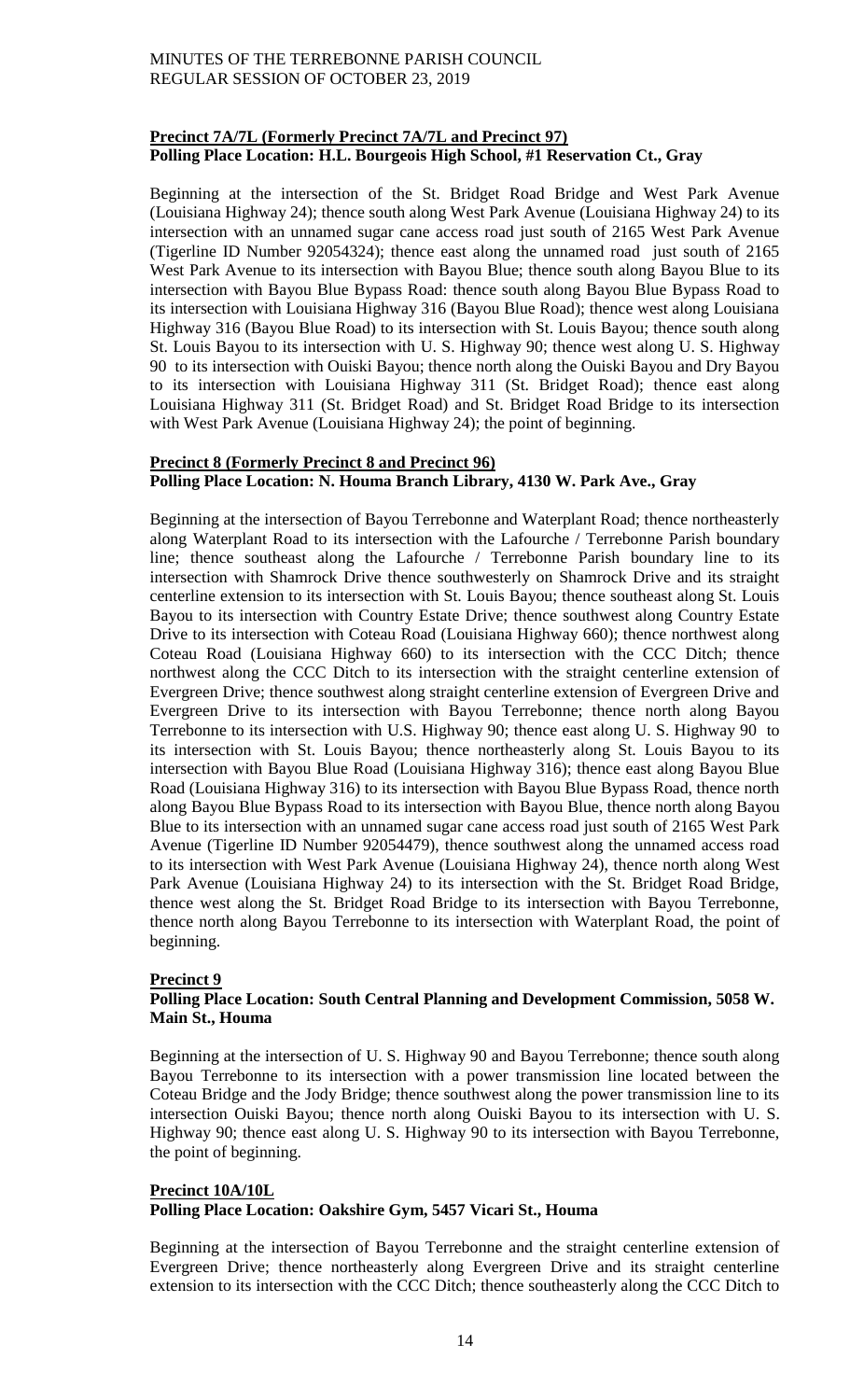its intersection with the drainage ditch south of the Oakshire subdivision; thence southwesterly along the Oakshire subdivision ditch to its intersection with Bayou Terrebonne; thence northerly along Bayou Terrebonne to its intersection with the straight centerline extension of Evergreen Drive, the point of beginning.

## **Precinct 11A/11J Polling Place Location: Coteau-Bayou Blue School, 2550 Coteau Rd., Houma**

Beginning at the intersection of the Lafourche / Terrebonne Parish boundary line and Shamrock Drive; thence southwest along Shamrock Drive and its straight centerline extension to its intersection with St. Louis Bayou; thence southeast along St. Louis Bayou to its intersection with Country Estate Drive; thence southwest along Country Estate Drive to its intersection with Coteau Road (Louisiana Highway 660); thence northwest and southwest along Coteau Road (Louisiana Highway 660) to its intersection with the CCC Ditch; thence southeast along the CCC Ditch to its intersection with a drainage ditch south of the Oakshire subdivision; thence southwest along the Oakshire subdivision ditch to its intersection with Vicari Street; thence southeasterly along Vicari Street to its intersection with Bayou Gardens Boulevard; thence northeast along Bayou Gardens Boulevard to its intersection with Saint Louis Canal Road; thence southeast along Saint Louis Canal Road to its intersection with Saint Louis Canal; thence northeast along Saint Louis Canal to its intersection with the Lafourche / Terrebonne Parish boundary line; thence northwest along the Lafourche / Terrebonne parish boundary line to its intersection with Shamrock; the point of beginning.

## **Precinct 12**

## **Polling Place Location: Father Pat O'Brien Center, 409 Funderburk Avenue, Houma**

Beginning at the intersection of Bayou Gardens Boulevard and Vicari Street; thence northeast along Bayou Gardens Boulevard to its intersection with Saint Louis Canal Road; thence southeast along Saint Louis Canal Road to its intersection with Kenney Street; thence southwest along Kenney Street to its intersection with D Street; thence southeast along D Street to its intersection with Funderburk Avenue; thence southwest along Funderburk Avenue to its intersection with B Street; thence northwest along B Street to its intersection with Kenney Street; thence southwest along Kenney Street to its intersection with West Park Avenue (Louisiana Highway 24); thence northwest along West Park Avenue (Louisiana Highway 24) to its intersection with Armour Drive; thence southwest along the straight centerline extension of Armour Drive to its intersection with Bayou Terrebonne; thence northwest along Bayou Terrebonne to its intersection with an unnamed drainage ditch south of the Oakshire subdivision; thence northeast along the Oakshire subdivision drainage ditch to its intersection with Vicari Street; thence southeast along Vicari Street to its intersection with Bayou Gardens Boulevard; the point of beginning.

#### **Precinct 13**

#### **Polling Place Location: Oakshire Gym, 5457 Vicari St., Houma**

Beginning at the intersection Bayou Terrebonne and the power transmission line located between the Coteau Bridge and the Jody Bridge; thence southeasterly along Bayou Terrebonne to its intersection with Bayou Cane; thence southwesterly along Bayou Cane to its intersection with the levee canal west Martin Luther King Boulevard (Louisiana Highway 3040); thence northerly along the levee canal past to its intersection with the power transmission line located between the Coteau Bridge and the Jody Bridge; thence northeasterly along the power transmission line to its intersection with Bayou Terrebonne, the point of beginning.

# **Precinct 14A/14K Polling Place Location: Woodmen of the World Hall, 309 S. Hollywood Rd., Houma**

Beginning at the intersection of Ouiski Bayou and the northeasterly straight centerline extension of Lumen Christ Court; thence southeasterly along Ouiski Bayou to its intersection with Little Bayou Black and and a power transmission line; thence southwest and southeast along the power transmission line between Exeter Run and Sugar Highlands Boulevard to its intersection with Hanson Canal; thence westerly and southerly and westerly and northerly and northwesterly along Hanson Canal to its intersection with an unnamed north-south canal;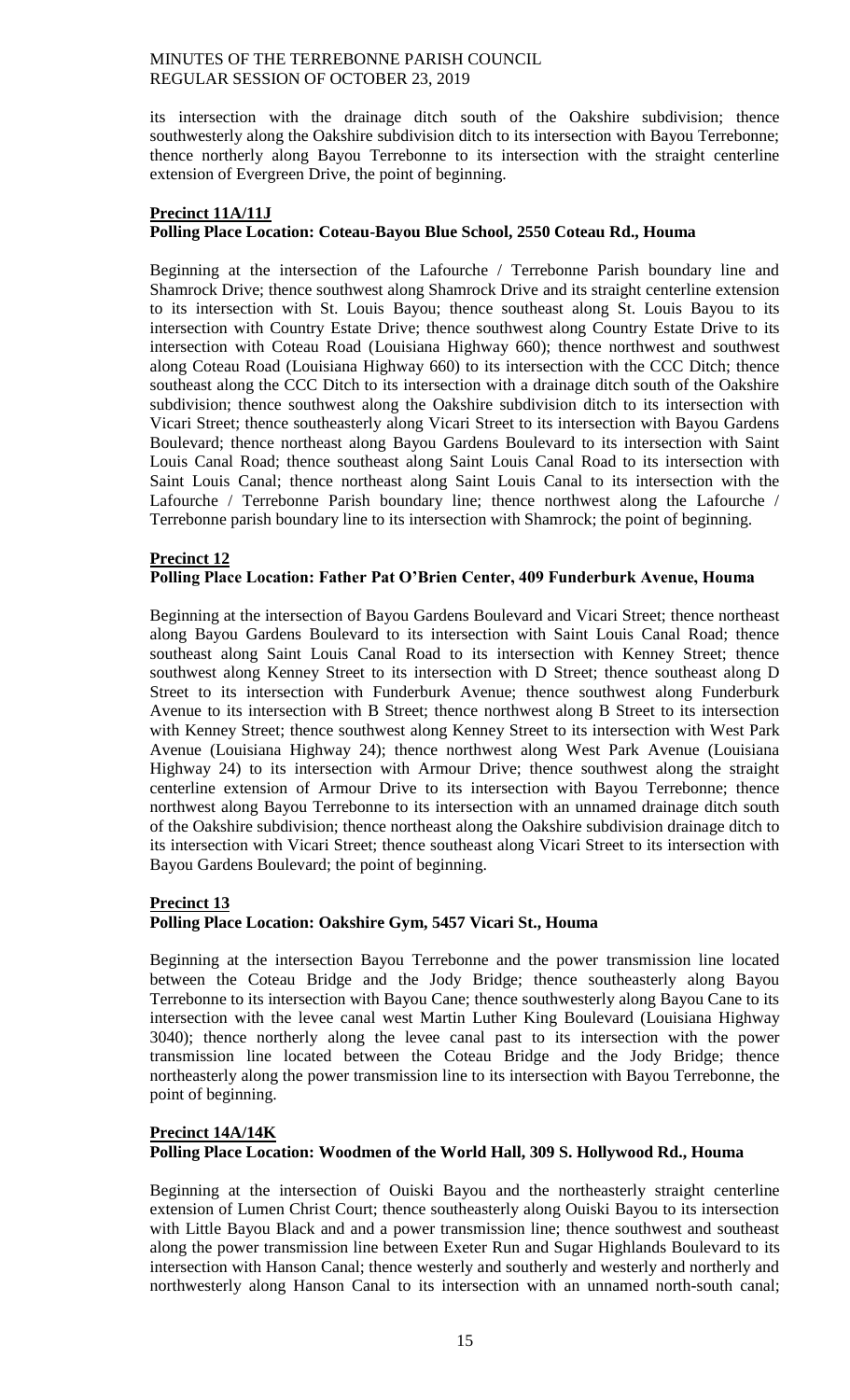thence northerly along the unnamed canal to its intersection with the levee canal south of Bull Run Road; thence westerly along the levee canal to its intersection with the Entergy powerline; thence easterly along the Entergy powerline to its intersection with Bull Run Road; thence easterly along Bull Run Road to its intersection with Goldsby Drive; thence northerly along Goldsby Drive to its intersection with Longdale Drive; thence easterly along Longdale Drive to its intersection with Moss Point Drive; thence southerly and southwesterly along Moss Point Drive to its intersection with Bull Run Road; thence southeasterly and northeasterly along Bull Run Road to its intersection with Norwood Drive; thence northwesterly along Norwood Drive to its intersection with Ashburn Drive; then east along Ashburn Drive to its intersection with Louisiana Highway 311; thence southeast along Louisiana Highway 311 its intersection with an unnamed sugarcane access road; thence northeasterly a short distance along the sugarcane access road to its intersection with Little Bayou Black; thence northwesterly along Little Bayou Black to its intersection with Lumen Christi Court; thence northeasterly along Lumen Christi Court and it extension to its intersection with Ouiski Bayou, the point of beginning.

## **Precinct 15**

# **Polling Place Location: Terrebonne High School, 7318 St. Charles St., Houma**

Beginning at the intersection of Little Bayou Black Drive (Louisiana Highway 311) and Saint Charles Street; thence south along Saint Charles Street to its intersection with an unnamed drainage canal in Section 102, T17S-R17E; thence northwest along the Section 102 unnamed drainage canal to its intersection Valhi Boulevard; thence westerly along Valhi Boulevard ; thence northwesterly along Valhi Boulevard to its intersection with the Hanson Canal; thence southwesterly along the Hanson Canal to its intersection with Lagoon Court; thence northeasterly along Lagoon Court and Valhi Lagoon Court to its intersection with Louisiana Highway 311; thence westerly along Louisiana Highway 311 to its intersection with South Hollywood Road; thence northeasterly along South Hollywood Road to its intersection with Little Bayou Black; thence southeasterly along Little Bayou Black to its intersection with Saint Charles Street, the point of beginning. Saint Charles Street

#### **Precinct 16 Polling Place Location: Terrebonne High School Boys, 7318 Main Street**

Beginning at the intersection of Little Bayou Black and Ouiski Bayou and a power transmission line; thence southeasterly along Little Bayou Black to its intersection with South Hollywood Road; thence southwesterly along the centerline of South Hollywood Road to its intersection with Louisiana Highway 311; thence southeasterly along Louisiana Highway 311 to its intersection with Valhi Lagoon Crossing; thence southwesterly along Valhi Lagoon Crossing, its extension, and Lagoon Court to its intersection with the Hanson Canal; thence westerly along the Hanson Canal to its intersection with a power transmission line; thence northwesterly and northeasterly along the power transmission line across Valhi Boulevard and between Nottingham Trail and Riverwood Drive to its intersection with Little Bayou Black and Ouiski Bayou, the point of beginning.

#### **Precinct 17**

# **Polling Place Location: Broadmoor Elementary School, 1010 Broadmoor Ave., Houma**

Beginning at the intersection of Kenny Street and A Street; thence east along Kenney Street to its intersection with B Street; thence south along B Street to its intersection with Funderburk Avenue; thence east along Funderburk Avenue to its intersection with D Street; thence north along D Street to its intersection with Kenney Street; thence northeast along Kenney Street to its intersection with Saint Louis Canal Road; thence southeast along Saint Louis Canal Road to its intersection with the straight centerline extension of Prevost Drive; thence southwest along the straight centerline extension of Prevost Drive and Prevost Drive to its intersection with Douglas Drive; thence northwest and west and southwest along Douglas Drive to its intersection with G Street; thence northwest along G Street to its intersection with Broadmoor Avenue; thence southwest along Broadmoor Avenue to its intersection with A Street; thence northwest along A street to its intersection with Kenny Street, the point of beginning.

#### **Precinct 18A/18J**

**Polling Place Location: Lisa Park Gym, 6639 Lisa Park Ave., Houma**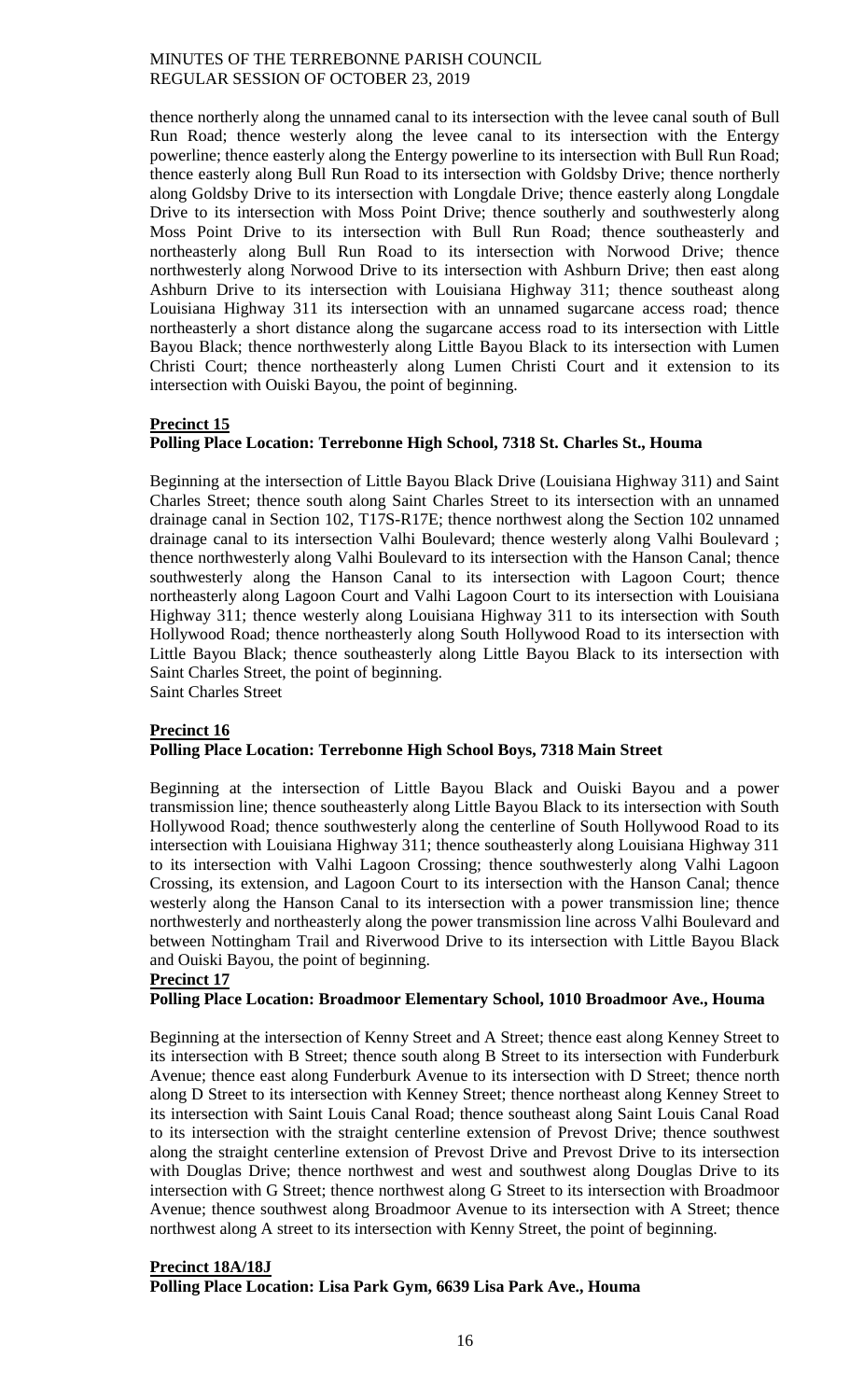Beginning at the intersection of Bayou Terrebonne and the Westside Boulevard Bridge; thence northeast along the Westside Boulevard Bridge and Westside Boulevard to its intersection with Alma Street; thence southeasterly along Alma Street to its intersection with Cavaness Drive; thence northeasterly along Cavaness Drive to its intersection with Jana Street; thence southeasterly along Jana Street to its intersection with Louis Drive, thence southwesterly along Louis Drive to its intersection with Verna Street; thence southeasterly along Verna Street to its intersection with Harding Drive; thence southwesterly along Harding Drive to its intersection with Lisa Park Avenue, thence southeasterly along Lisa Park Avenue to its intersection with Westview Drive, thence northeasterly along Westview Drive to its intersection with Saint Louis Canal Road; thence south along Saint Louis Canal Road to its intersection with the Saint Louis Canal; thence southwesterly and southeasterly along the Saint Louis Canal to its intersection with the straight centerline extension of Cascade Drive; thence southwest along Cascade Drive to its intersection with West Park Avenue (Louisiana Highway 24); thence southeast along West Park Avenue (Louisiana Highway 24) to its intersection with the Holiday Drive Bridge; thence southwest along the Holiday Drive Bridge to its intersection with Bayou Terrebonne; thence northwest along Bayou Terrebonne to its intersection with the Westside Boulevard Bridge, the point of beginning.

# **Precinct 19A/19K Polling Place Location: Shady Acres Senior Center, 6512 West Main Street, Houma**

Beginning at the intersection of Bayou Terrebonne and the Holiday Drive Bridge; thence east along the Holiday Drive Bridge to its intersection with West Park Avenue; thence north along West Park Avenue to its intersection with Cascade Drive; thence northeast along Cascade Drive and its extension to its intersection with the Saint Louis Canal; thence northwest along the Saint Louis Canal to its intersection with Saint Louis Canal Road; thence southeast along Saint Louis Canal Road and its straight line extension to its intersection with the Six Foot Ditch; thence west along the Six Foot Ditch to its intersection with the Saint. Louis Canal; thence northwest along the Saint Louis Canal to its intersection with North Hollywood Road; thence southwest along North Hollywood Road to its intersection with Bayou Terrebonne; thence northwest along Bayou Terrebonne to its intersection with the Holiday Drive Bridge, the point of beginning.

# **Precinct 20**

# **Polling Place Location: Terrebonne Parish School Board Office, 201 Stadium Dr., Houma**

Beginning at the intersection of South Hollywood Road and West Tunnel Boulevard (Louisiana Highway 3040); thence northeast along South Hollywood Road and North Hollywood Road to its intersection with the Saint Louis Canal; thence south along the Saint Louis Canal to its intersection with Park Avenue (Louisiana Highway 659); thence northwesterly along Park Avenue (Louisiana Highway 659) to its intersection with the Autin Bridge; thence southwesterly along the Autin Bridge to its intersection with Main Street (Louisiana Highway 24); thence southeasterly along Main Street (Louisiana Highway 24) to its intersection with Saint Charles Street (Louisiana Highway 664); thence southwest along Saint Charles Street (Louisiana Highway 664) to its intersection with West Tunnel Boulevard (Louisiana Highway 3040); thence northwest along West Tunnel Boulevard (Louisiana Highway 3040) to its intersection with South Hollywood Road, the point of beginning.

## **Precinct 21 Polling Place Location: St. Gregory School Library, 419 Seventh St., Houma**

Beginning at the intersection of the Terrebonne/Lafourche Parish Boundary and Louisiana Highway 182; thence southeasterly along the Terrebonne/Lafourche Parish Boundary to its intersection with Prospect Avenue (Louisiana Highway 3087); thence southerly along Prospect Avenue (Louisiana Highway 3087) to its intersection with the Intracoastal Canal; thence northwesterly and southerly along the Intracoastal Canal to its intersection with Bayou Terrebonne; thence west along Bayou Terrebonne to its intersection with New Orleans Boulevard (Louisiana Highway 182); thence north along New Orleans Boulevard (Louisiana Highway 182) to its intersection with Sixth Street; thence west along Sixth Street and Jefferson Davis Street to its intersection with Morrison Avenue; thence north on Morrison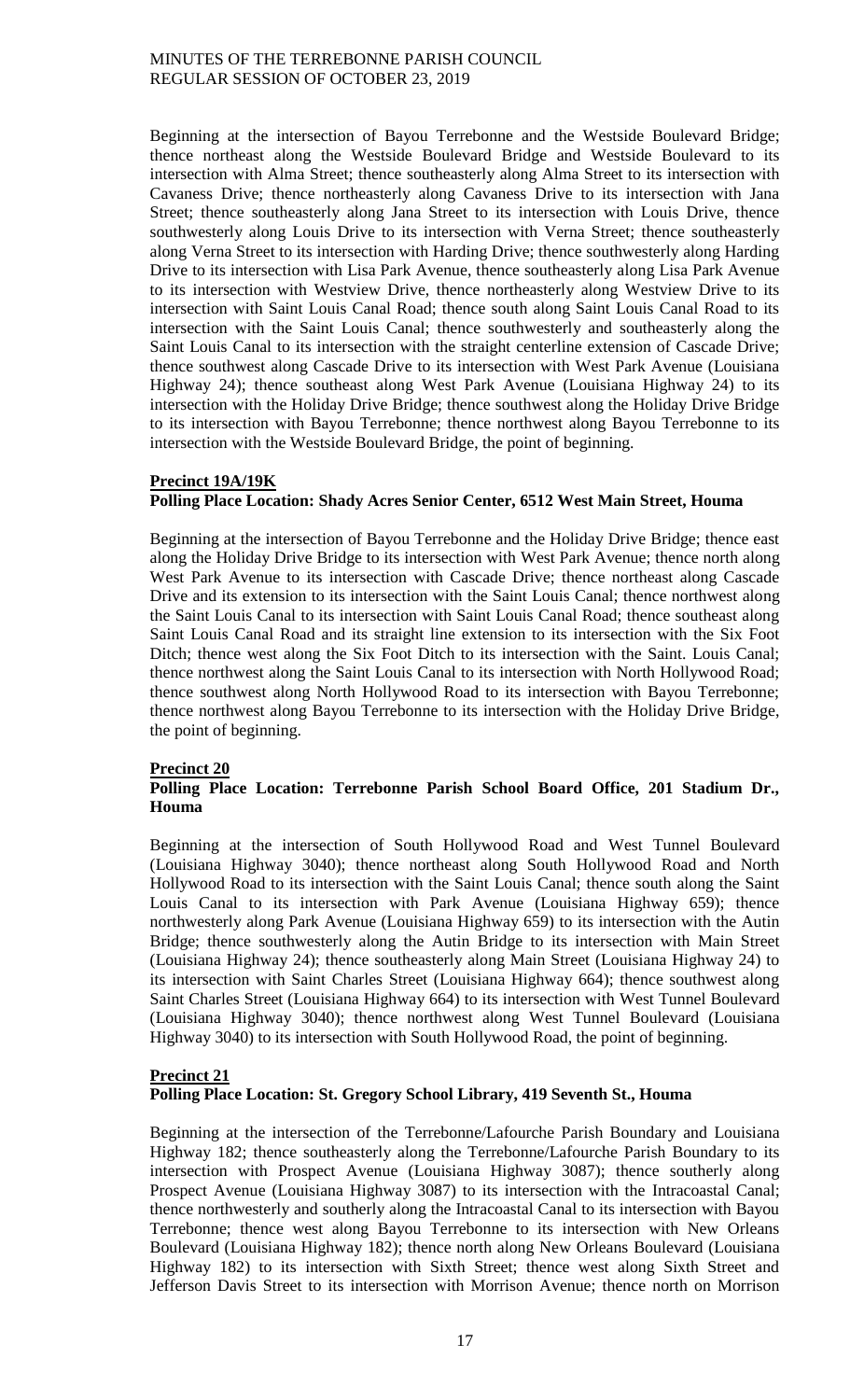Avenue to its intersection with 9th Street; thence west on 9th Street to its intersection with the Saint Louis Canal; thence north along the Saint Louis Canal to its intersection with the Six Foot Ditch; thence east along the Six Foot Ditch to its intersection with Williams Avenue; thence north along Williams Avenue and Hollywood Road to its intersection with New Orleans Boulevard (Louisiana Highway 182); thence northerly along New Orleans Boulevard (Louisiana Highway 182) to its intersection with the Terrebonne/Lafourche Parish Boundary, the point of beginning.

# **Precinct 23 Polling Place Location: Bayou Towers, 7491 Park Ave., Houma**

Beginning at the intersection of Morrison Avenue and Rightor Street; thence southeast along Rightor Street to its intersection with McKinley Street; thence southerly along McKinley Street to its intersection with Pear Street; thence east along Pear Street to its intersection with Wright Avenue; thence southerly along Wright Avenue to its intersection with West Park Avenue (Louisiana Highway 659); thence east along West Park Avenue (Louisiana Highway 659) to its intersection with Central Avenue; thence south along the Central Avenue Bridge to its intersection with Bayou Terrebonne; thence west along Bayou Terrebonne to its intersection with the Saint Louis Canal; thence northeast along the Saint Louis Canal to its intersection with the fence between 379 Morrison Avenue and 901 Morrison Avenue; thence easterly along the fence between 379 Morrison Avenue and 901 Morrison Avenue to its intersection with Morrison Avenue; thence northeast along Morrison Avenue to its intersection with Rightor Street, the point of beginning.

# **Precinct 25**

# **Polling Place Location: West Houma Recreation Center, 800 Williams Ave., Houma**

Beginning at the intersection of Morrison Avenue and Jefferson Davis Street; thence east along Jefferson Davis Street and Sixth Street to its intersection with New Orleans Boulevard (Louisiana Highway 182); thence south along New Orleans Boulevard (Louisiana Highway 182) to its intersection with Bayou Terrebonne; thence west along Bayou Terrebonne to its intersection with the Central Avenue Bridge; thence northerly along the Central Avenue Bridge to its intersection West Park Avenue (Louisiana Highway 659); thence west along West Park Avenue (Louisiana Highway 659) to its intersection with Wright Avenue; thence northerly along Wright Avenue to its intersection with Pear Street; thence westerly along Pear Street to its intersection with McKinley Street; thence northerly along McKinley Street to its intersection with Rightor Street; thence northwesterly along Rightor Street to its intersection with Morrison Avenue; thence southeasterly along Morrison Avenue to its intersection with the fence between 379 Morrison Avenue and 901 Morrison Avenue; thence westerly along the fence between 379 Morrison Avenue and 901 Morrison Avenue to its intersection with the Saint Louis Canal; thence northeasterly along the Saint Louis Canal to its intersection with 9th Street; thence easterly along 9th Street to its intersection with Morrison Avenue; thence southerly along Morrison Avenue to its intersection with Jefferson Davis Street, the point of beginning.

# **Precinct 27 Polling Place Location: South Louisiana Electric CO-OP, 2028 Coteau Rd., Houma**

Beginning at the intersection of the Saint Louis Canal and Saint Louis Canal Road; thence northeast along the Saint Louis Canal to its intersection with the Terrebonne/ Lafourche Parish Boundary; thence southeast along the Terrebonne/ Lafourche Parish Boundary to its intersection with Louisiana Highway 182; thence south along Louisiana Highway 182 to its intersection with North Hollywood Road; thence southwest along North Hollywood Road and Williams Avenue to its intersection with the Six Foot Ditch; thence west along the Six Foot Ditch to its intersection with a straight line extension of Saint Louis Canal Road; thence north along Saint Louis Canal Road to its third intersection with Saint Louis Canal, the point of beginning.

# **Precinct 29**

# **Polling Place Location: West Houma Rec Center, 800 Williams Avenue, Houma**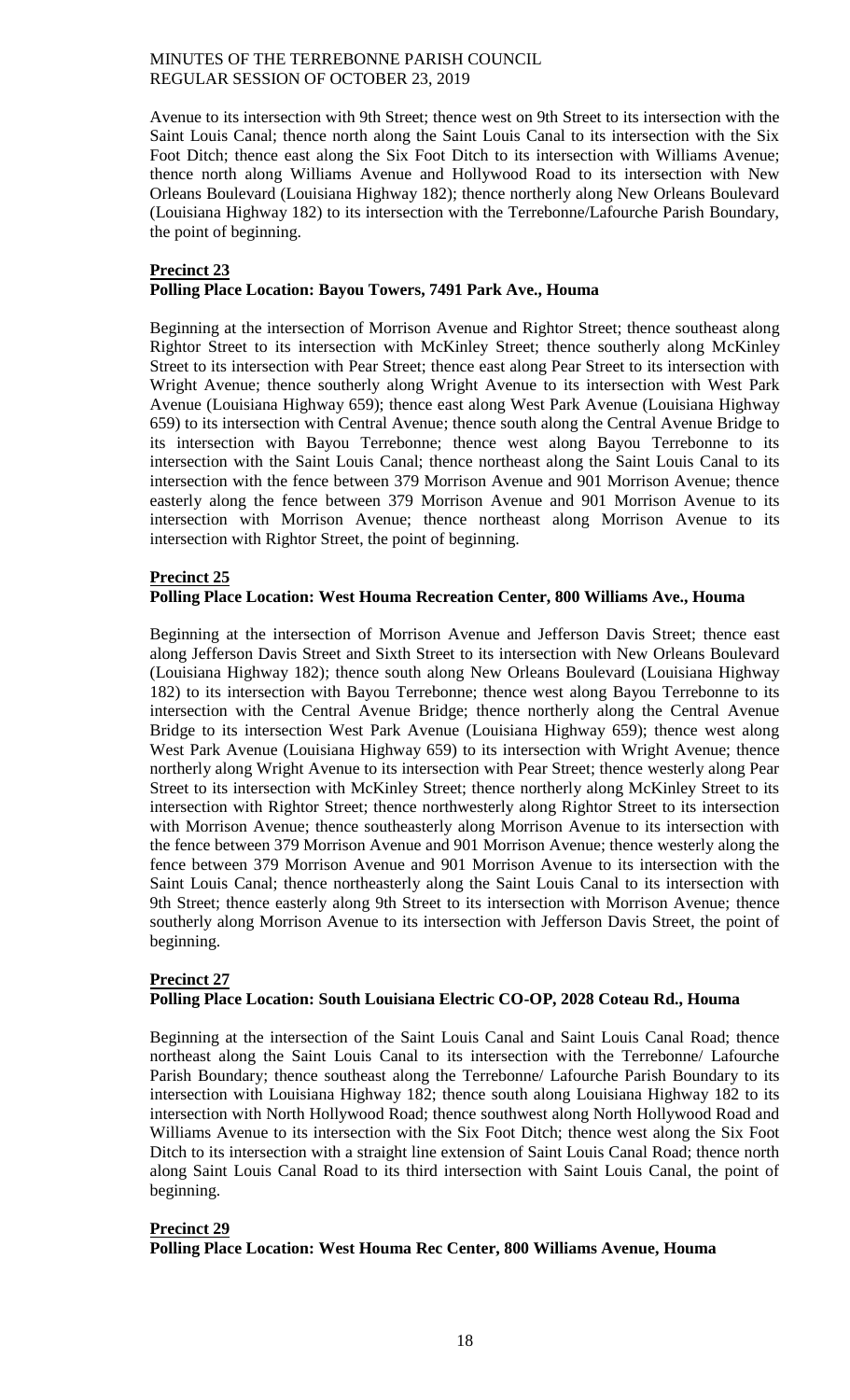Beginning at the intersection of the Intracoastal Canal and Bayou Terrebonne; thence northerly and southeasterly along the Intracoastal Canal to its intersection with Prospect Avenue (Louisiana Highway 3087); thence southwest along Prospect Avenue (Louisiana Highway 3087) to its intersection with East Park Avenue (Louisiana Highway 24); thence southeast along East Park Avenue (Louisiana Highway 24) to its intersection with Olympe Drive; thence southwest along the straight line extension of Olympe Drive to its intersection with Bayou Terrebonne; thence northeast and east along Bayou Terrebonne to its intersection with the Intracoastal Canal, the point of beginning.

## **Precinct 31**

# **Polling Place Location: Village East Volunteer Fire Station, 100 Development St., Houma**

Beginning at the intersection of Prospect Avenue and the centerline of the Intracoastal Canal; thence southeast along the centerline of the Intracoastal Canal to its intersection with the straight line extension of Browning Court; thence southwest along the straight centerline extension of Browning and Browning Court and the straight centerline extension of Browning Court between 9778 and 9788 East Park Avenue to its intersection with Bayou Terrebonne; thence southeast along Bayou Terrebonne to its intersection with Bayou Petit Caillou; thence southeast along Bayou Petit Caillou to its intersection with the straight centerline extension of Terminal Road; thence westerly along the straight centerline extension of Terminal Road to its intersection with East Main Street (Louisiana Highway 24); thence northwest along East Main Street (Louisiana Highway 24) to its intersection with Prospect Boulevard; thence northeast along Prospect Boulevard to its intersection with Bayou Terrebonne; thence southeast along Bayou Terrebonne to its intersection with the straight line extension of Olympe Drive; thence northeast along the straight line extension of Olympe Drive to its intersection with East Park Avenue (Louisiana Highway 24); thence northwesterly along East Park Avenue (Louisiana Highway 24) to its intersection with Prospect Avenue; thence northeast along Prospect Avenue to its intersection with the centerline of the Intracoastal Canal, the point of beginning.

#### **Precinct 32**

#### **Polling Place Location: Village East School, 315 Lafayette Woods Boulevard, Houma**

Beginning at the intersection of the centerline of the Intracoastal Canal and the straight line extension of Browning Court; thence southeast along the Intracoastal Canal to its intersection with the unnamed drainage canal at the Ward 3/Ward 5 boundary line in Section 27, T17S-R18E; thence south along the Ward 3/Ward 5 boundary line unnamed drainage canal to its intersection with Bayou Terrebonne; thence northwest along Bayou Terrebonne to its intersection with the straight centerline extension of Browning Court; thence northeast along the straight centerline extension of Browning Court and Browning Court and its straight centerline extension to its intersection with the of the Intracoastal Canal, the point of beginning.

# **Precinct 34A/34M Polling Place Location: East Street School Cafeteria, 609 East St., Houma**

Beginning at the intersection of Main Street (Louisiana Highway 24) and Grand Caillou Road (Louisiana Highway 57); thence east on Main Street (Louisiana Highway 24) to its intersection with Myrtle Street; thence south on Myrtle Street to its intersection Furman Street; thence east on Furman Street to its intersection with Hellier Street; thence south on Hellier Street to its intersection with Effie Street; thence west on Effie Street to its intersection with Myrtle Street; thence south on Myrtle Street to its intersection with Morris Street, thence easterly along Morris Street to its intersection with Plum Street; thence northerly along Plum Street to its intersection with Effie Street; thence easterly along Effie Street to its intersection with Judith Street; thence northerly along Judith Street to its intersection with Tony Street; thence easterly along Tony Street to its intersection with Jackson Street; thence southerly along Jackson Street to its intersection with Effie Street; thence easterly along Effie Street to its intersection with Howard Avenue (Louisiana Highway 661); thence north along Howard Avenue (Louisiana Highway 661) and the Howard Avenue Bridge to its intersection with Bayou Terrebonne; thence southeast along Bayou Terrebonne to its intersection with the Prospect Boulevard Bridge; thence south along the Prospect Boulevard Bridge and Prospect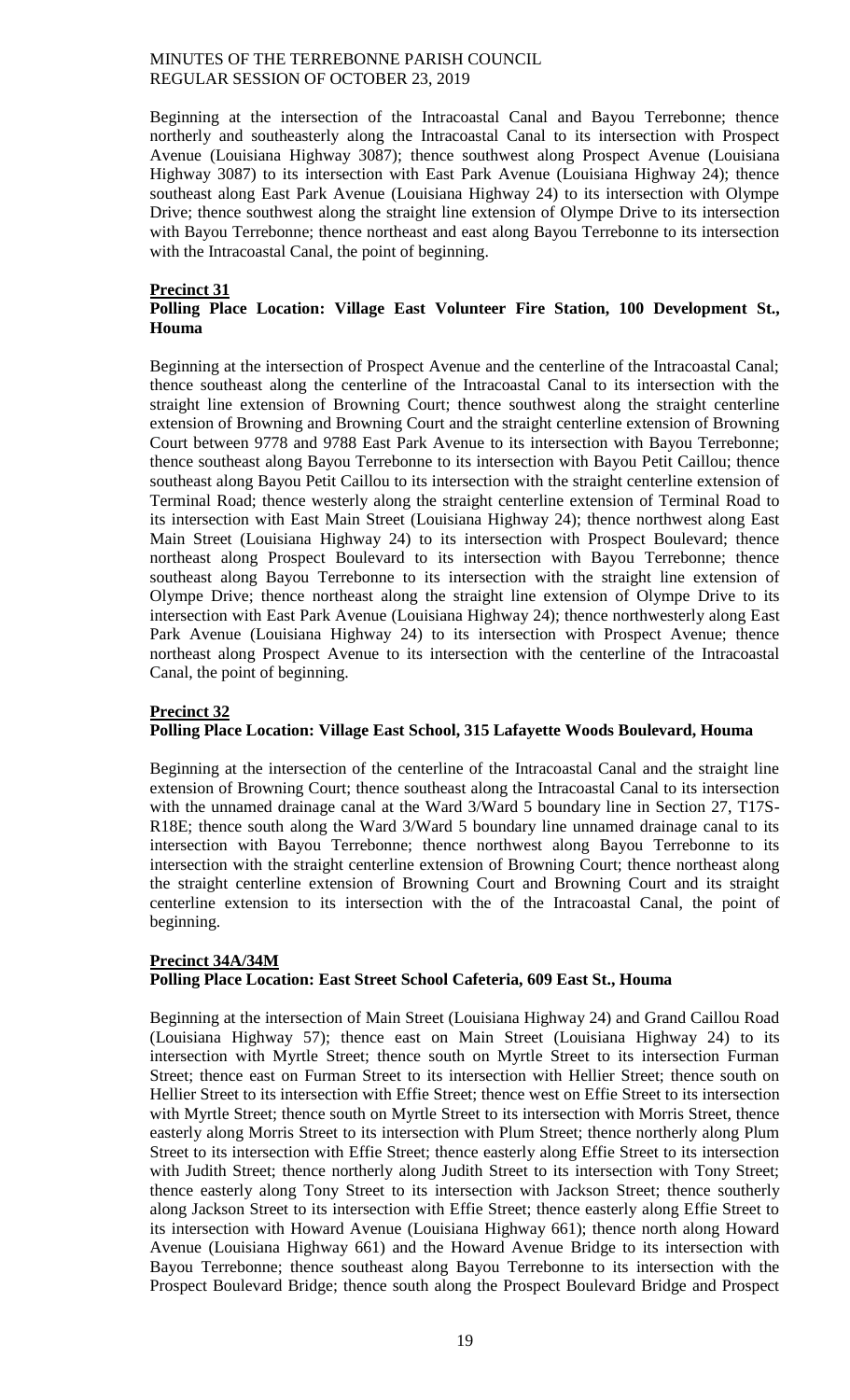Boulevard to its intersection with Bayou Chauvin; thence northwest along Bayou Chauvin to its intersection with the straight centerline extension of Plant Road; thence continuing northwesterly along Plant Road to its intersection with Grand Caillou Road (Louisiana Highway 57); thence north along Grand Caillou Road (Louisiana Highway 57) to its intersection with Sylvia Street; thence westerly along Sylvia Street to its intersection with Leona Street; thence northerly along Leona Street to its intersection with Buron Street; thence easterly along Buron Street to its intersection with Grand Caillou Road (Louisiana Highway 57); thence northerly along Grand Caillou Road (Louisiana Highway 57) to its intersection with Main Street (Louisiana Highway 24), the point of beginning.

## **Precinct 35 Polling Place Location: East Houma Recreation Center, 126 Boundary Rd., Houma**

Beginning at the intersection of Prospect Avenue and Bayou Chauvin; thence southeast along Bayou Chauvin to its intersection with Bushnell Road; thence west on Bushnell Road to its intersection with Bordelon Drive; thence south on Bordelon Drive to its intersection with Dawes Street; thence west on Dawes Street to its intersection with the eastern side of Baptiste Circle; thence north on the eastern side of Baptiste Circle to its intersection with Ethan Street; thence west on Ethan Street to its intersection with the western side of Baptiste Circle; thence north and east and north along the Baptiste Circle to its intersection with Bushnell Road; thence east on Bushnell Road to its intersection with Cummins Road; thence northwest on Cummins Road to its intersection with the old Southern Pacific Railroad right of way; thence west along the old Southern Pacific Railroad right of way to its intersection with Grand Caillou Road (Louisiana Highway 57); thence northwest along Grand Caillou (Louisiana Highway 57) to its intersection with Prospect Avenue; thence northeast along Prospect Avenue to its intersection with Bayou Chauvin, the point of beginning.

# **Precinct 36**

# **Polling Place Location: East Houma Recreation Center, 126 Boundary Rd., Houma**

Beginning at the intersection of Bayou Chauvin and Prospect Boulevard; thence southwest along Prospect Boulevard to its intersection with Grand Caillou Road (Louisiana Highway 57); thence northwest along Grand Caillou Road (Louisiana Highway 57) to its intersection with Swan Avenue; thence northeast along Swan Avenue and its straight line extension to the fence for the Entergy Houma substation west of Norman Street; thence continuing northeasterly along said fence and its extension to its intersection with Bayou Chauvin; thence southeasterly along Bayou Chauvin to its intersection with Prospect Boulevard; the point of beginning.

# **Precinct 38**

# **Polling Place Location: East Houma Branch Library, 778 Grand Caillou Rd., Houma**

Beginning at the intersection of South Van Avenue (Louisiana Highway 661) and Grand Caillou Road (Louisiana Highway 57); thence southeast along Grand Caillou Road (Louisiana Highway 57) to its intersection with Allen Street; thence northeast along Allen Street and its extension to its intersection with Bayou Chauvin; thence southeast along Bayou Chauvin to its intersection with the western fence line for the Entergy Houma substation; thence south along the Entergy Houma substation fence to its intersection with the straight centerline extension of Swan Avenue; thence southeast along Swan Avenue to its intersection with Grand Caillou Road (Louisiana Highway 57); thence southeast along Grand Caillou Road (Louisiana Highway 57) to its intersection with Glynn Avenue; thence southwest along Glynn Avenue to its intersection with Woodlawn Bayou; thence northwest along Woodlawn Bayou to its intersection with the straight line extension of St. Peter Street; thence northeast along the straight line extension of St. Peter Street and St. Peter Street to its intersection with Acadian Drive; thence southeast along Acadian Drive to its intersection with South Van Avenue (Louisiana Highway 661); thence northeast along South Van Avenue (Louisiana Highway 661) to its intersection with Grand Caillou Road (Louisiana Highway 57), the point of beginning.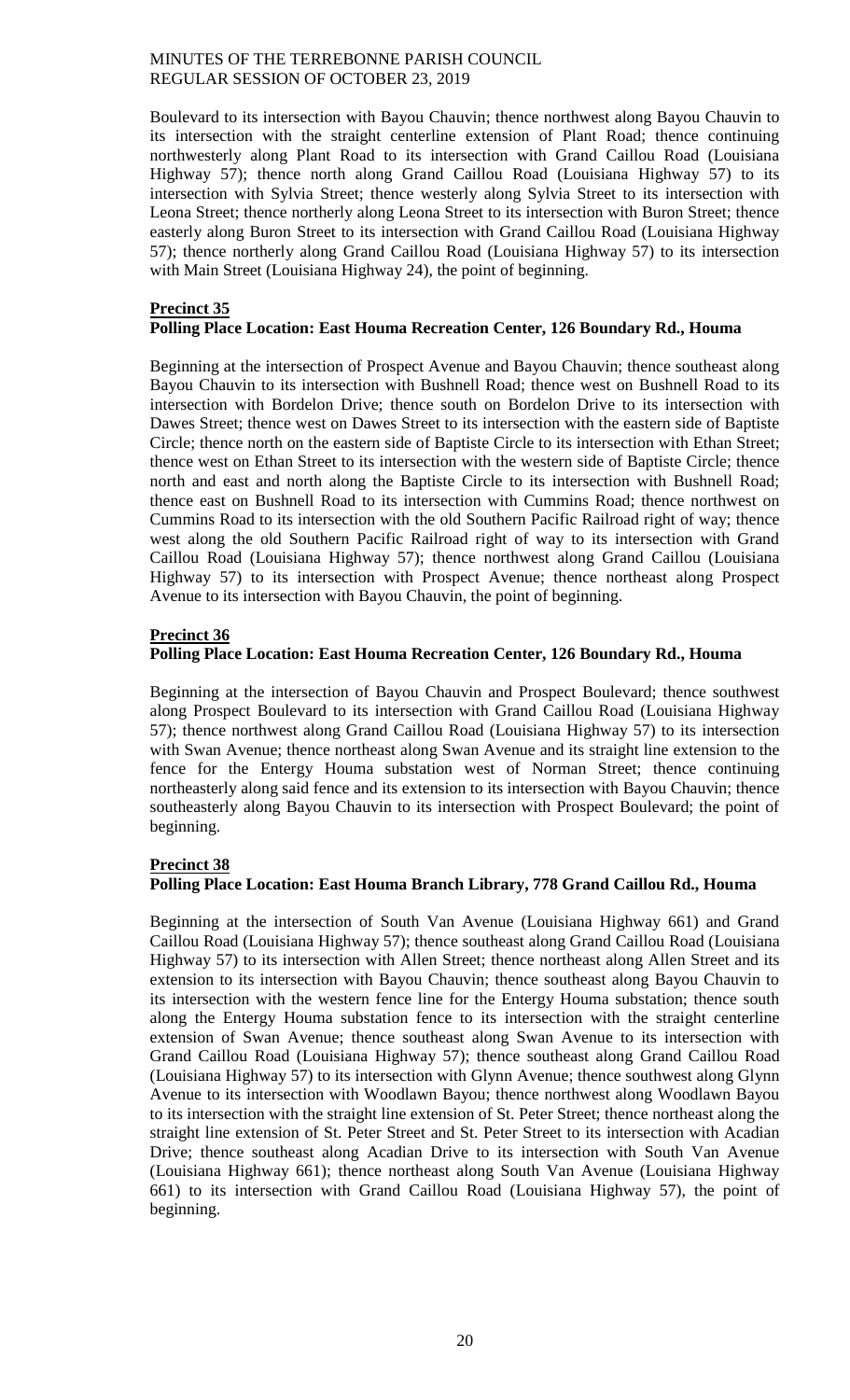## **Precinct 40 Polling Place Location: Honduras Elementary School, 530 Grand Caillou Rd., Houma**

Beginning at the intersection of Bayou Terrebonne and the Intracoastal Canal; thence east along Bayou Terrebonne to its intersection with the Howard Avenue Bridge; thence south along the Howard Avenue Bridge and Howard Avenue (Louisiana Highway 661) to its intersection with Effie Street; thence westerly along Effie Street to its intersection with Jackson Street; thence north on Jackson Street to its intersection with Tony Street; thence west on Tony Street to its intersection Judith Street; thence south on Judith Street to its intersection with Effie Street; thence west on Effie Street to its intersection with Plum Street; thence southerly along Plum Street to its intersection with Morris Street; thence westerly along Morris Street to its intersection with Myrtle Street; thence northerly along Myrtle Street to its intersection with Effie Street; thence east on Effie Street to its intersection with Hellier Street; thence north on Hellier Street to its intersection Furman Street; thence westerly along Furman Street to its intersection Myrtle Street; thence north on Myrtle Street to its intersection with Main Street (Louisiana Highway 24); thence west on Main Street (Louisiana Highway 24) to its intersection with Grand Caillou Road (Louisiana Highway 57); thence south on Grand Caillou Road (Louisiana Highway 57) to its intersection with Buron Street; thence westerly along Buron Street to its intersection with Leona Street; thence southerly along Leona Street to its intersection with Sylvia Street; thence easterly along Sylvia Street to its intersection with Grand Caillou Road (Louisiana Highway 57); thence southerly along Grand Caillou Road (Louisiana Highway 57) to its intersection with East Tunnel Boulevard (Louisiana Highway 3040); thence southwest along East Tunnel Boulevard (Louisiana Highway 3040) to its intersection with Bayou Grand Caillou; thence west along Bayou Grand Caillou to its intersection with the Intracoastal Canal; thence north along the Intracoastal Canal to its intersection the straight centerline extension of High Street; thence westerly along High Street to its intersection with Roussell Street; thence northerly along Roussell Street to its intersection with Verret Street; thence easterly along Verret Street to its intersection with Barrow Street; thence northerly along Barrow Street to its intersection with School Street; thence westerly along School Street to its intersection with Goode Street; thence northerly along Goode Street to its intersection with Bayou Terrebonne; thence easterly along Bayou Terrebonne to its intersection with the Intracoastal Canal, the point of beginning.

## **Precinct 41 Polling Place Location: East Houma Branch Library, 778 Grand Caillou Rd., Houma**

Beginning at the intersection of Bayou Terrebonne and the Intracoastal Canal; thence east along Bayou Terrebonne to its intersection with the Howard Avenue Bridge; thence south along the Howard Avenue Bridge and Howard Avenue (Louisiana Highway 661) to its intersection with Effie Street; thence westerly along Effie Street to its intersection with Jackson Street; thence north on Jackson Street to its intersection with Tony Street; thence west on Tony Street to its intersection Judith Street; thence south on Judith Street to its intersection with Effie Street; thence west on Effie Street to its intersection with Plum Street; thence southerly along Plum Street to its intersection with Morris Street; thence westerly along Morris Street to its intersection with Myrtle Street; thence northerly along Myrtle Street to its intersection with Effie Street; thence east on Effie Street to its intersection with Hellier Street; thence north on Hellier Street to its intersection Furman Street; thence westerly along Furman Street to its intersection Myrtle Street; thence north on Myrtle Street to its intersection with Main Street (Louisiana Highway 24); thence west on Main Street (Louisiana Highway 24) to its intersection with Grand Caillou Road (Louisiana Highway 57); thence south on Grand Caillou Road (Louisiana Highway 57) to its intersection with Buron Street; thence westerly along Buron Street to its intersection with Leona Street; thence southerly along Leona Street to its intersection with Sylvia Street; thence easterly along Sylvia Street to its intersection with Grand Caillou Road (Louisiana Highway 57); thence southerly along Grand Caillou Road (Louisiana Highway 57) to its intersection with Plant Road; thence southeasterly along Plant Road and its straight centerline extension to its intersection with Bayou Chauvin; thence continuing southeasterly along Bayou Chauvin to its intersection with Allen Street; thence southwesterly along Allen Street to its intersection with Grand Caillou Road (Louisiana Highway 57); thence northwesterly along Grand Caillou Road (Louisiana Highway 57) to its intersection with South Van Avenue (Louisiana Highway 661); thence southeasterly along South Van Avenue (Louisiana Highway 661) to its intersection with Acadian Drive; thence northwesterly along Acadian Drive to its intersection with St. Peter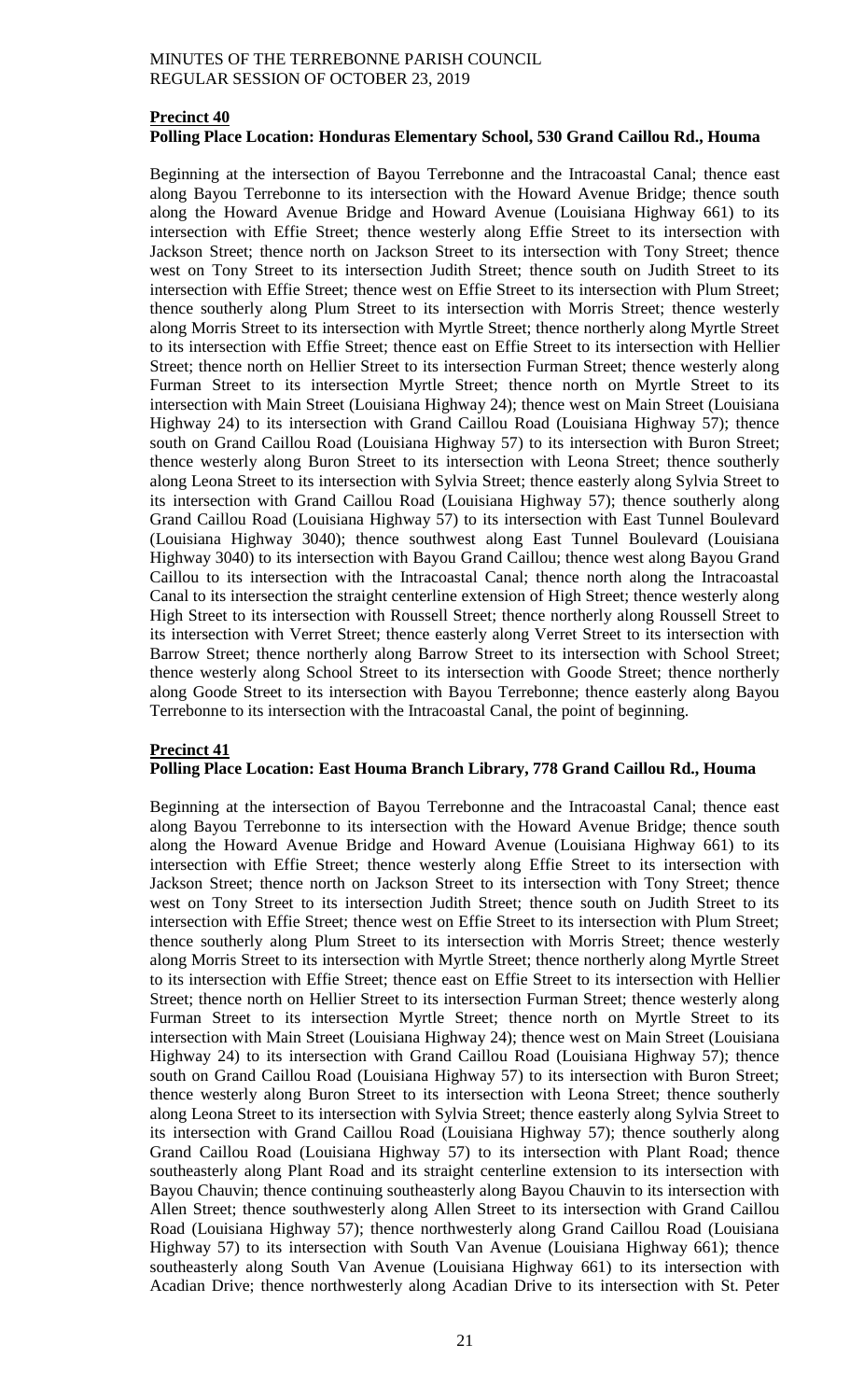Street; thence southerly along St. Peter Street and its straight centerline extension to its intersection with Woodlawn Bayou; thence southeasterly along Woodlawn Bayou to its intersection with Industrial Boulevard; thence westerly and northwesterly along Industrial Boulevard to its intersection with South Van Avenue (Louisiana Highway 661); thence southerly along South Van Avenue (Louisiana Highway 661) to its intersection with the Houma Navigation Canal; thence north along the Houma Navigation Canal to its intersection with the Intracoastal Canal; thence continuing north along the Intracoastal Canal to its intersection with Bayou Terrebonne, the point of beginning.

## **Precinct 43 (Formerly Precinct 43 and Precinct 44) Polling Place Location: Oaklawn Jr. High School Cafeteria, 2215 Acadian Dr., Houma**

Beginning at the intersection of Grand Caillou Road (Louisiana Highway 57) and Glynn Avenue; thence southeast along Grand Caillou Road to its intersection with the Terrebonne Parish powerline north of Industrial Boulevard; thence west along the Terrebonne Parish powerline to its intersection with Woodlawn Bayou; thence northwest along Woodlawn Bayou to its intersection with Glynn Avenue; thence northeast along Glynn Avenue to its intersection with Grand Caillou Road (Louisiana Highway 57), the point of beginning.

## **Precinct 45**

# **Polling Place Location: NSU Allied Health Building, 235 Civic Center Boulevard, Houma**

Beginning at the intersection of the Intracoastal Canal and the straight line extension of Country Club Drive; thence southwesterly along the Intracoastal Canal to its intersection with the straight line extension of Cougar Drive; thence northwest along the straight line extension of Cougar Drive, Cougar Drive and its straight line extension to its intersection with Bayou Black; thence east along Bayou Black to its intersection with Country Club Drive; thence southerly along Country Club Drive and its straight line extension to its intersection with the Intracoastal Canal, the point of beginning.

# **Precinct 46**

# **Polling Place Location: TPCG Federal Programs Bldg, 809 Barrow St., Houma**

Beginning at the intersection of Lafayette Street and Bayou Terrebonne; thence northeasterly along Bayou Terrebonne to its intersection with the Intracoastal Canal; thence southerly along the Intracoastal Canal to its intersection with the straight line extension of Country Club Drive; thence northerly along the straight line extension of Country Club Drive and Country Club Drive to its intersection with the straight line extension of Bayou Black Drive (Louisiana Highway 3197); thence northeasterly along Bayou Black Drive (Louisiana Highway 319) to its intersection with Little Bayou Black Drive (Louisiana Highway 311); thence continuing northeasterly along Little Bayou Black Drive (Louisiana Highway 311) to its intersection with Lafayette Street; thence northerly along Lafayette Street to its intersection with Crescent Boulevard; thence southeasterly along Crescent Boulevard to its intersection with Barrow Street (Louisiana Highway 182); thence northerly along Barrow Street (Louisiana Highway 182) to its intersection with Magnolia Street; thence northwesterly along Magnolia Street to its intersection with Church Street; thence northerly along Church Street to its intersection with Margaret Street; thence westerly along Margaret Street to its intersection with Grinage Street; thence northerly along Grinage Street to its intersection with High Street; thence westerly on High Street to its intersection with Lafayette Street (Louisiana Highway 312); thence northerly along Lafayette Street (Louisiana Highway 312) to its intersection with Bayou Terrebonne, the point of beginning.

# **Precinct 48 Polling Place Location: Dumas Auditorium, 301 W. Tunnel Boulevard, Houma**

Beginning at the intersection of the Morgan Street Bridge and Bayou Terrebonne; thence east along Bayou Terrebonne to its intersection with the Lafayette Street Bridge; thence south along the Lafayette Street Bridge and Lafayette Street to its intersection with High Street; thence east along High Street to its intersection with Grinage Street; thence south on Grinage Street to its intersection with Margaret Street; thence east along Margaret Street to its intersection with Church Street; thence south along Church Street to its intersection with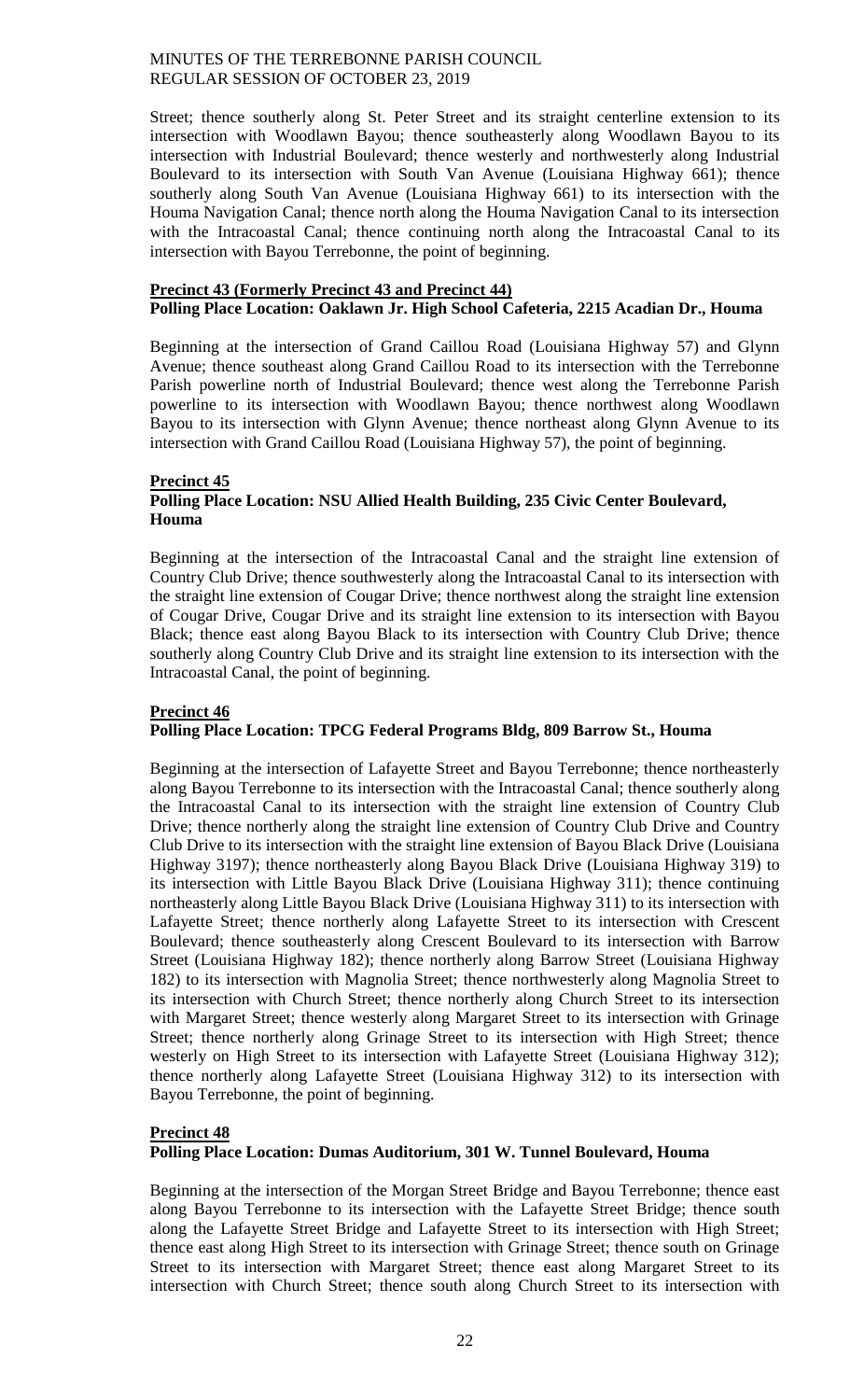Magnolia Street; thence southeasterly along Magnolia Street to its intersection with Barrow Street (Louisiana Highway 182); thence south along Barrow Street (Louisiana Highway 182) to its intersection with Crescent Boulevard; thence northwest along Crescent Boulevard to its intersection with Lafayette Street (Louisiana Highway 312); thence south on Lafayette Street (Louisiana Highway 312) to its intersection with Little Bayou Black Drive (Louisiana Highway 311); thence west on Little Bayou Black Drive (Louisiana Highway 311) to its intersection with Cedar Plaza Court; thence northeasterly along Cedar plaza Court and its straight centerline extension to the fence line on the southern side of Hall Street which sits on the old Southern Pacific Railroad right of way; thence southwesterly along this fence line to its intersection with the fence between 637 Hall Street and 639 Hall Street; thence northerly along the fence between 637 Hall Street and 639 Hall Street to its intersection with the straight centerline extension of Levron Street; thence north along Levron Street to its intersection with West Tunnel Boulevard (Louisiana Highway 3040); thence west along West Tunnel Boulevard (Louisiana Highway 3040) to its intersection with Columbus Street; thence northeast along Columbus Street to its intersection with Roanoke Street; thence west along Roanoke Street to its intersection with Morgan Street; thence northerly along Morgan Street and the Morgan Street Bridge to its intersection with Bayou Terrebonne, the point of beginning.

# **Precinct 49**

# **Polling Place Location: Houma Jr. High School, 315 St. Charles St., Houma**

Beginning at the intersection of Saint Charles Street (Louisiana Highway 664) and West Tunnel Boulevard (Louisiana Highway 3040); thence northeast along Saint Charles Street (Louisiana Highway 664) to its intersection with Main Street (Louisiana Highway 24); thence northwesterly along Main Street (Louisiana Highway 24) to its intersection with the Autin Bridge; thence northeasterly along the Autin Bridge to its intersection with Park Avenue (Louisiana Highway 659); thence southeasterly along Park Avenue (Louisiana Highway 659) to its intersection with the Saint Louis Canal; thence southerly along Saint Louis Canal to its intersection with Bayou Terrebonne; thence southeasterly along Bayou Terrebonne to its intersection with Morgan Street; thence south on Morgan Street to its intersection with Roanoke Street; thence east along Roanoke Street to its intersection with Columbus Street; thence southwest along Columbus Street to its intersection with West Tunnel Boulevard (Louisiana Highway 3040); thence northwesterly along West Tunnel Boulevard (Louisiana Highway 3040) to its intersection with Saint Charles Street (Louisiana Highway 664), the point of beginning.

# **Precinct 51**

# **Polling Place Location: Shady Acres Sr. Center, 6512 W. Main St., Houma**

Beginning at the intersection of Bayou Terrebonne and the Bayou Cane; thence south along Bayou Terrebonne to its intersection with South Hollywood Road; thence southwest along South Hollywood Road to its intersection with Corporate Drive; thence northerly along the Corporate Drive to its intersection with Emerson Drive; thence northwesterly along Emerson Drive and its straight centerline extension to its intersection with Westside Boulevard; thence northerly along Westside Boulevard Extension a short distance to its intersection with an unnamed drainage canal just north of 578 Westside Boulevard Extension; thence westerly along the unnamed canal to its intersection with Bayou Cane; thence northeast and east along Bayou Cane to its intersection with Bayou Terrebonne, the point of beginning.

# **Precinct 52**

# **Polling Place Location: Grand Caillou Elementary School, 3933 Grand Caillou Rd., Houma**

Beginning at the intersection of Saint Louis Canal and Bayou Chauvin; thence south along Bayou Chauvin to its intersection with an unnamed pipeline canal (traversing in a northwest to southeast direction in Section 73, T18S-R18E); thence northwest along the Section 73 unnamed pipeline and its straight line extension to its intersection with Bayou Grand Caillou; thence south along Bayou Grand Caillou to its intersection with Bayou Provost; thence west along Bayou Provost to its intersection with the Houma Navigation Canal; thence north along the Houma Navigation Canal to its intersection with South Van Avenue (Louisiana Highway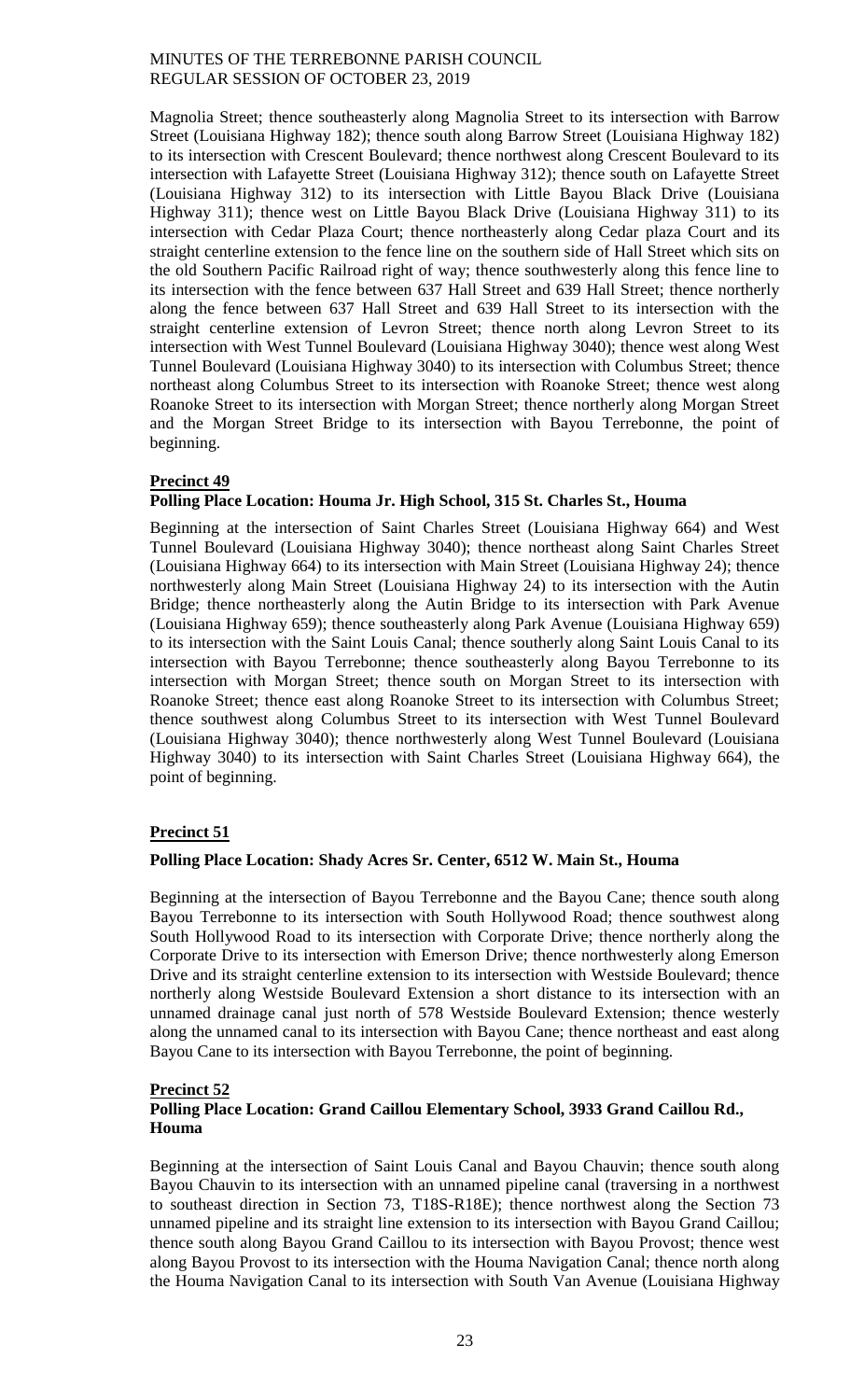661); thence northeast along South Van Avenue (Louisiana Highway 661) to its intersection with the Terrebonne Parish powerline north of Industrial Boulevard; thence southeast along the Terrebonne Parish powerline to its intersection with Glynn Avenue; thence south along Glynn Avenue to its intersection with Industrial Boulevard; thence southwesterly along Industrial Boulevard to its intersection with Grand Caillou Road (Louisiana Highway 57); thence south along Grand Caillou Road (Louisiana Highway 57) to its intersection with Picone Road; thence west along Picone Road to its intersection with Denley Road; thence south on Denley Road to its intersection with West Woodlawn Ranch Road; thence east on West Woodlawn Ranch Road to its intersection Grand Caillou Road (Louisiana Highway 57); thence south on Grand Caillou Road (Louisiana Highway 57) to its intersection with Express Boulevard; thence east on Express Boulevard to its intersection with Mozart Drive; thence north and east on Mozart Drive to its intersection with Anaheim Drive; thence south on Anaheim Drive to its intersection with American Boulevard; thence northeasterly along American Boulevard to its intersection with Fallon Drive; thence south on Fallon Drive to its intersection with Fresno Drive; thence west on Fresno Drive to its intersection with Anaheim Drive; thence southeasterly on Anaheim Drive to its intersection with Blair Drive; thence east on Blair Drive to its intersection with Fallon Drive; thence south on Fallon Drive and its straight centerline extension to its intersection with an unnamed and unpaved access road in Ashland Landfill; thence easterly and northerly and northeasterly along the unnamed and unpaved access road to its intersection with Ashland Landfill Road; thence south on Ashland Landfill Road and its straight centerline extension to its intersection with Saint Louis Canal; Saint Louis Canal; thence east on Saint Louis Canal to its intersection with Bayou Chauvin the point of beginning.

## **Precinct 53**

# **Polling Place Location: Recreation District No. 4 Gym, 106 Badou Dr., Dulac**

Beginning at the intersection of the straight line extension of an unnamed pipeline canal just south of 4501 Grand Caillou Road (Louisiana Highway 57) traversing in a northwest to southeast direction in Section 80, T18S-R18E and Bayou Grand Caillou; thence southeast along the Section 80 straight line extension and the unnamed pipeline canal to its intersection with Bayou Chauvin; thence south along Bayou Chauvin to its intersection with Lake Boudreaux; thence south along the west shore of Lake Boudreaux and Lake Gero and Lake Quitman to its intersection with Bayou Dulac; thence west along Bayou Dulac to its intersection with Bayou Grand Caillou; thence north along Bayou Grand Caillou to its intersection with the straight line extension of the unnamed pipeline canal just south of 4501 Grand Caillou Road (Louisiana Highway 57), the point of beginning.

# **Precinct 54**

# **Polling Place Location: KC Home Council No 7722, 5396 Shrimpers Row, Dulac**

Beginning at the intersection of Falgout Canal Road and the Houma Navigation Canal; thence north along the Houma Navigation Canal to its intersection with Bayou Provost; thence east along Bayou Provost to its intersection with Bayou Grand Caillou; thence south along Bayou Grand Caillou to its intersection with Bayou Dulac; thence southeast along Bayou Dulac to its intersection with Grand Pass Chaland; thence south along Grand Pass Chaland to its intersection with the unnamed oil slip canal in Lake Quitman in Section 13, T20S-R18E; thence west along the unnamed oil slip canal and its straight line extension to its intersection with Bayou Sale; thence south along Bayou Sale to its intersection with Bay Blanc; thence southerly and southwesterly and northwesterly along Bay Blanc, , and the Caillou Bay shoreline to its intersection with Grand Bayou Dularge; thence north along Grand Bayou Dularge to its intersection with Caillou Lake; thence easterly and northerly along the shoreline of Caillou Lake through Moncleuse Bay to its intersection with Bayou Sauveur; thence north along Bayou Sauveur to its intersection with the an unnamed pipeline canal; thence northeasterly and easterly along the pipeline canal to its intersection with the Fohs Canal; thence north along the Fohs Canal to its intersection with Falgout Canal Road; thence east on Falgout Canal Road to the Houma Navigation Canal, the point of beginning.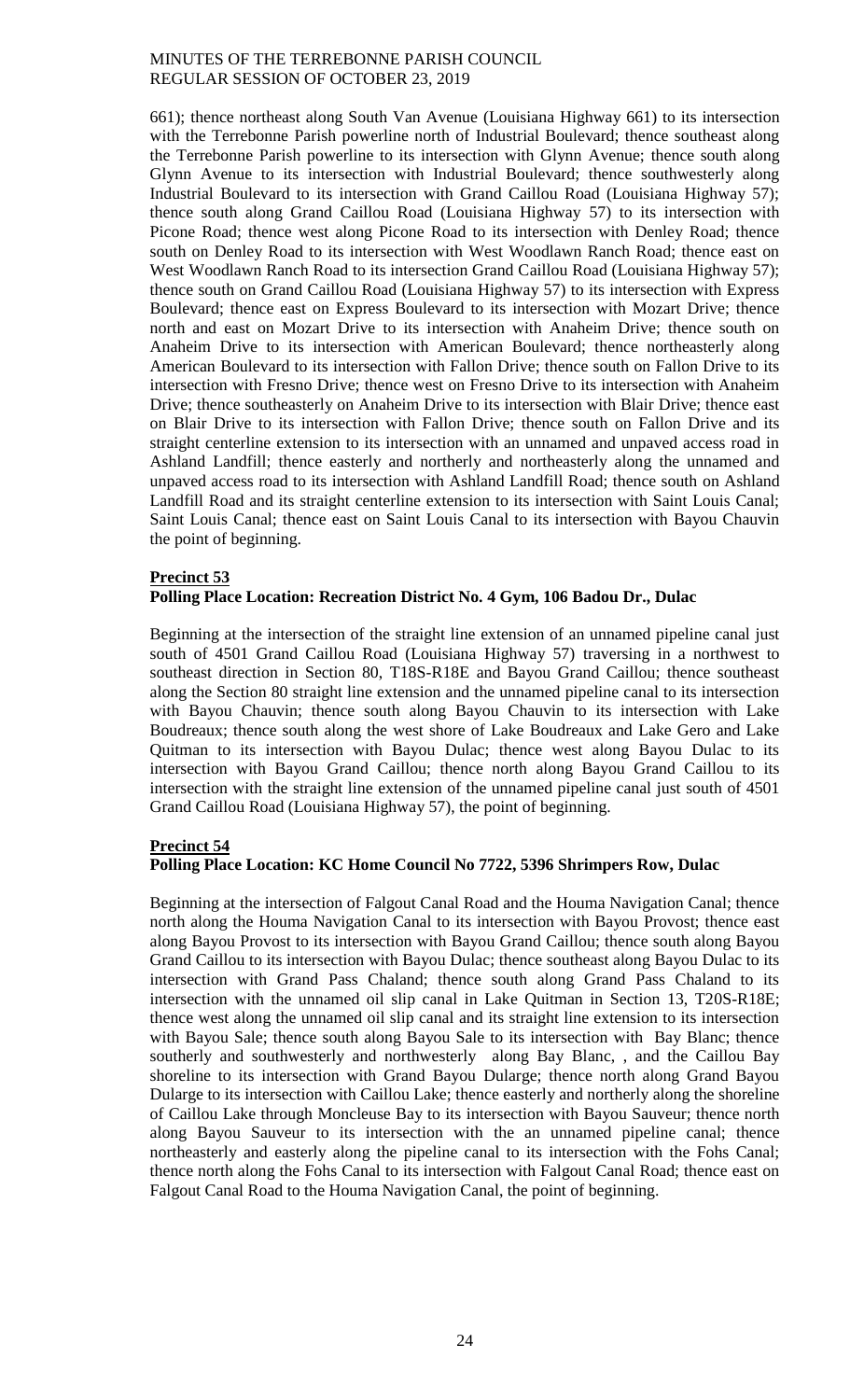# **Precinct 55 Polling Place Location: Bourg Community Center, 4411 Eldred St., Bourg**

Beginning at the intersection of the Terrebonne/Lafourche Parish boundary line and Prospect Avenue (Louisiana Highway 3087); thence southeast along the Lafourche / Terrebonne Parish boundary line to its intersection with Company Canal; thence southwest along Company Canal to its intersection with Bayou Terrebonne; thence northwest along Bayou Terrebonne to its intersection with an unnamed drainage canal located between 10304 East Park Avenue and 10314 East Park Avenue; thence north along the unnamed drainage canal to its intersection with the Intracoastal Canal; thence northwest along the Intracoastal Canal to its intersection with Prospect Boulevard (Louisiana Highway 3087); thence north along Prospect Boulevard (Louisiana Highway 3087) to its intersection with the Lafourche/Terrebonne Parish boundary line, the point of beginning.

# **Precinct 56**

# **Polling Place Location: Bourg Community Center, 4411 Eldred St., Bourg**

Beginning at the intersection of Louisiana Highway 24 and the Lafourche / Terrebonne Parish boundary line; thence southeast along the Lafourche/Terrebonne Parish boundary line and its extension to its intersection with Hope Farm Road; thence west and southwest along Hope Farm Road to its intersection with Bayou Terrebonne; thence southwest and southeast along Bayou Terrebonne to its intersection with an unnamed drainage ditch just northwest of 404 Aragon Road; thence southwest along the unnamed drainage ditch to its intersection with Bayou LaCache; thence north along Bayou LaCache to its intersection with Klondyke Road; thence northeast along Klondyke Road to its intersection with Louisiana Highway 55; thence northwesterly along Louisiana Highway 55 to its intersection with Louisiana Highway 24; thence northeast along Louisiana Highway 24 to its intersection with the Lafourche/Terrebonne Parish boundary line, the point of beginning.

# **Precinct 57A/57L**

# **Polling Place Location: Recreation District No. 6 Gym, 107 Recreation Dr., Montegut**

Beginning at the intersection of Bayou LaCache and an unnamed drainage ditch just northwest of 404 Aragon Road; thence northeast along the unnamed drainage ditch to its intersection with Bayou Terrebonne; thence northwest and northeast along Bayou Terrebonne to its intersection with the straight centerline extension of Hope Farm Road; thence northeast along Hope Farm Road to its intersection with the extension of the Lafourche/Terrebonne boundary line; thence north for a short distance along the extension of the Lafourche/Terrebonne Parish boundary line to its intersection with the Lafourche/Terrebonne boundary line; thence southeast and southwest along the Lafourche/Terrebonne boundary line to its intersection with an unnamed and unpaved access road just east of 581 Louisiana Highway 665; thence southwest along the unnamed access road to its intersection with Louisiana Highway No. 665; thence southwest along Louisiana Highway No. 665 to its intersection with the Parish Forced Drainage Canal in Section 34, T18S-R18E; thence south along the Parish Forced Drainage Canal to its intersection with a power transmission line; thence southwesterly along the power transmission line across Point Farm Road and Dolphin Street to its intersection with the Terrebonne Paris levee; thence west and south along the Terrebonne Parish levee and its extension to its intersection with the pipeline canal; thence southerly along the pipeline canal to its intersection with the Humble Canal; thence southeast along Humble Canal to its intersection with Bayou Barre; thence southely along Bayou Barre to its intersection with Bay Bourbeux; thence southerly through Bay Bourbeaux, Bay La Peur, and Lake Barre to its intersection with the at the mouth of Bayou Terrebonne; thence north along Bayou Terrebonne to its intersection with Bush Canal; thence northwest along Bush Canal to its intersection with Bayou LaCache; thence north along Bayou LaCache to its intersection with the unnamed drainage ditch just northwest of 404 Aragon Road, the point of beginning.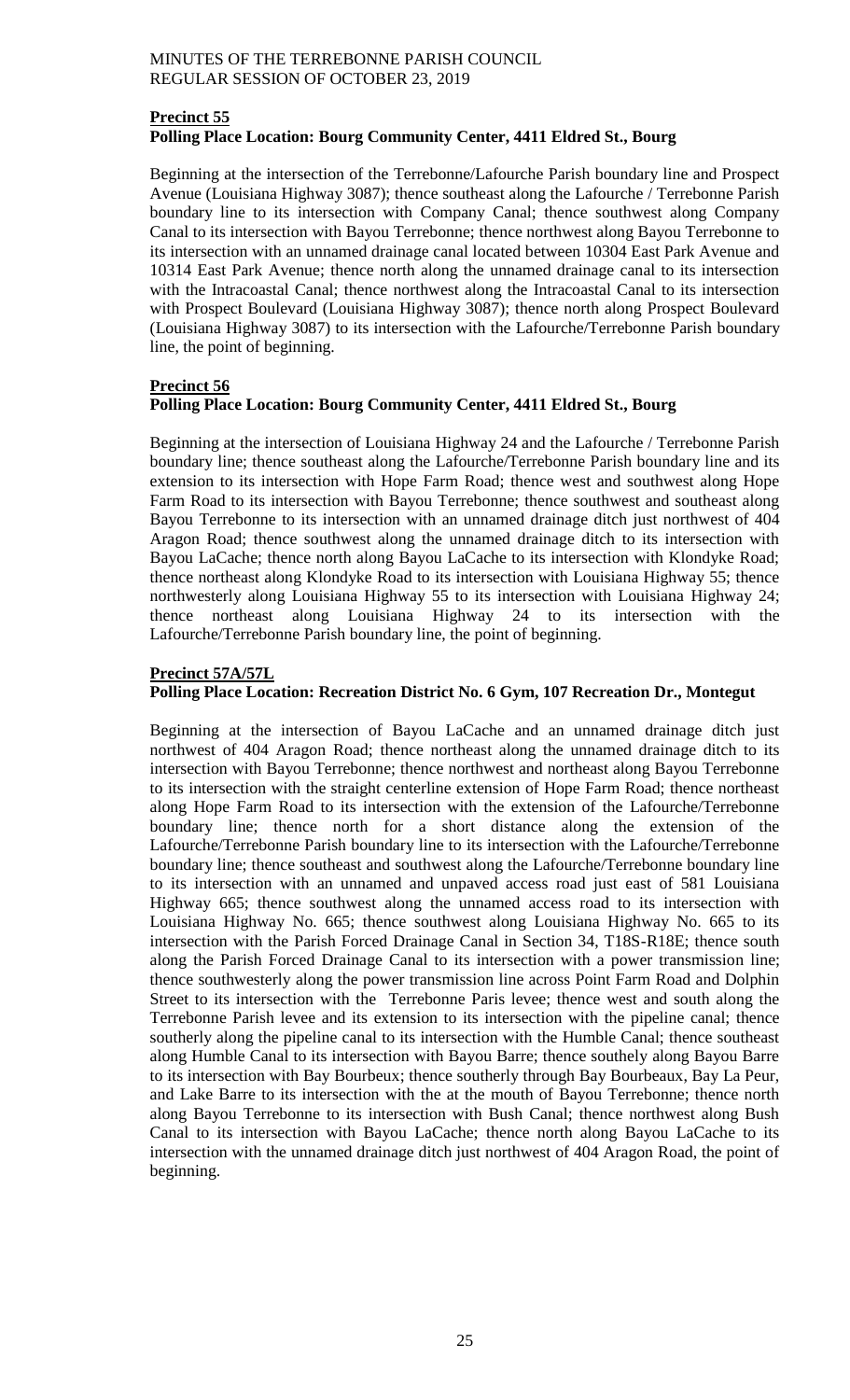## **Precinct 58 Polling Place Location: KC Home Council 8616, 1558 Highway 665, Montegut**

Beginning at the intersection of the Parish Forced Drainage Canal in Section 34, T18S-R19E and Louisiana Highway 665; thence northeast along Louisiana Highway 665 and to its intersection an unnamed and unpaved access road just east of 581 Louisiana Highway 665; thence northeast a short distance along the unnamed access road to its intersection with the Lafourche / Terrebonne Parish boundary; thence south along the Lafourche / Terrebonne Parish boundary to its intersection with Timbalier Bay; thence west through Timbalier Bay and Lake Barre to its intersection with Bayou Barre; thence north along Bayou Barre to its intersection with the Humble Canal; thence northwest along the Humble Canal to its intersection with the pipeline canal; thence north along the pipeline canal to its intersection with the Terrebonne Parish levee; thence northerly along the Terrebonne Parish levee to its intersection with a power transmission line; thence northwest along power transmission line to its intersection with the Parish Forced Drainage Canal; thence north along the Parish Forced Drainage Canal to its intersection with the Louisiana Highway 665, the point of beginning.

## **Precinct 59A/59L**

# **Polling Place Location: Upper Little Caillou Elementary School, 4824 Highway 56, Chauvin**

Beginning at the intersection of Prospect Boulevard and East Main Street (Louisiana Highway 24); thence southeast along East Main Street (Louisiana Highway 24) to its intersection with an unnamed road accessing the Houma-Terrebonne Airport just west of 10586 East Main Street; thence northerly along the straight centerline extension of the unnamed access road to its intersection with Bayou Petit Caillou; thence southeast along Bayou Petit Caillou to its intersection with the straight centerline extension of Jeff Drive; thence northeasterly along the centerline extension of Jeff Drive and Jeff Drive to its intersection with Ron Country Drive; thence easterly along Country Drive to its intersection with Bayou LaCache; thence southeast along Bayou LaCache to its intersection with Louisiana Highway 58 (Sarah Road); thence northwest along Louisiana Highway 58 (Sarah Road) and its extension to its intersection with the Parish Forced Drainage Canal; thence southwest along the Parish Forced Drainage Canal to its intersection with Boudreaux Canal; thence southwest, west and south along Boudreaux Canal to its intersection with the unnamed oil canal entering the South Houma Oil and Gas Field in Section 25, T18S-R18E; thence west, north, southwest and west along the unnamed canal through the South Houma Field in Section 25, 66, 67, 71, 72, and 73, T18S-R18E to its intersection with Bayou Chauvin; thence north along Bayou Chauvin to its intersection with Prospect Boulevard; thence northeast along Prospect Boulevard to its intersection with East Main Street (Louisiana Highway 24), the point of beginning.

#### **Precinct 60**

#### **Polling Place Location: Little Caillou Recreation Center, 215 Angel St., Chauvin**

Beginning at the intersection of Bayou LaCache and Louisiana Highway 58; thence south along Bayou LaCache to its intersection with terminus of an unnamed levee access road originating at 5297 Bayouside Drive; thence westerly along the unnamed levee access road to Bayouside Drive; thence north a short distance along Bayouside to an unnamed drainage ditch between 5292 and 5298 Bayouside Drive; thence westerly along the unnamed drainage ditch to its intersection with Bayou Petite Caillou; thence northerly along Bayou Petit Caillou to its intersection with the straight centerline extension of an unnamed levee access road south of Jane Street; thence west along the unnamed access road to its intersection with New Canal in Section 1,T19S-R18E; thence southwest along New Canal to its intersection with the unnamed pipeline canal in Section 6, T19S-R18E; thence northwest along the Section 6 unnamed pipeline canal to its intersection with Bayou Chauvin; thence north along Bayou Chauvin to its intersection with the unnamed oil canal entering the South Houma Field in Section 73, T18S-R18E; thence easterly, northerly, northeasterly ,and southeasterly along the unnamed canal through the South Houma Field in Section 73, 72, 71, 67, 66, and 25, T18S-R18E to its intersection with Boudreaux Canal in Section 25, T18S-R18E; thence north along Boudreaux Canal to its intersection with the Parish Forced Drainage Canal; thence northeast along the Parish Forced Drainage Canal to its intersection with the straight centerline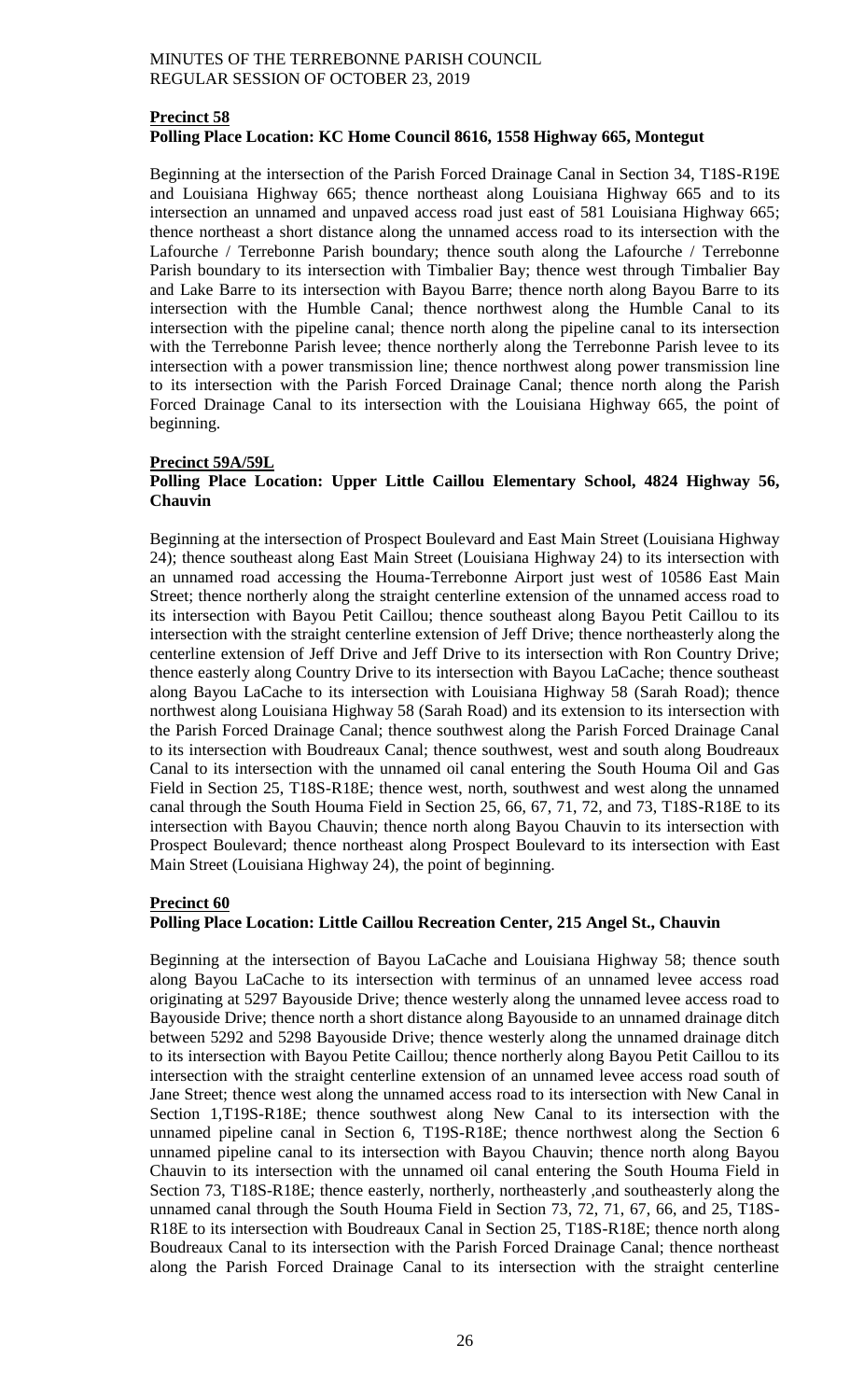extension of Louisiana Highway 58; thence east along Louisiana Highway 58 to its intersection with Bayou LaCache, the point of beginning.

# **Precinct 61**

# **Polling Place Location: Chauvin Branch Library, 5500 Highway 56, Chauvin**

Beginning at the intersection of the Boudreaux Canal and an unnamed levee access road south of Jane Street; thence southeasterly along the unnamed access road south of Jane Street and its extension to its intersection with Louisiana Highway 59; thence southerly along Louisiana Highway 56 to its intersection with Pine Street; thence westerly along Pine Street and its straight centerline extension to its intersection with the Terrebonne Parish levee; thence southerly along the Terrebonne Parish levee to its intersection with an unnamed canal; in Section 13, T19S-R18E; thence northwest along the Section 13 unnamed pipeline canal to its intersection with New Canal; thence southwest along New Canal to its intersection with the north shore of Lake Boudreaux; thence northwest along the north shore of Lake Boudreaux to its intersection with Bayou Chauvin; thence north along Bayou Chauvin to its intersection with the unnamed pipeline canal in Section 73, T18S-R18E; thence southeast along the Section 73 unnamed pipeline canal to its intersection with New Canal; thence northeast along New Canal and the Boudreaux Canal to its intersection with the unnamed access road south of Jane Street the point of beginning.

## **Precinct 63**

## **Polling Place Location: Boudreaux Canal Elementary School, 208 Dr. Hugh St. Martin Dr., Chauvin**

Beginning at the intersection of Louisiana Highway 56 and an unnamed levee access road just south of Jane Street; thence southeasterly along the centerline extension of the unnamed levee access road to its intersection with Bayou Petit Caillou; thence southwesterly along the center of Bayou Petit Caillou to its intersection with an unnamed ditch between 5292 Bayouside Drive and 5298 Bayouside Drive; thence easterly along the unnamed ditch to its intersection with Bayouside Drive; thence southerly a short distance on Bayouside Drive to its intersection with an unnamed access road south of 5297 Bayouside Drive; thence easterly along the unnamed access road and its extension to its intersection with Bayou la Cache; thence southerly along Bayou la Cache to its intersection with the Bush Canal; thence easterly along the Bush Canal to its intersection with Bayou Terrebonne; thence southerly along Bayou Terrebonne and its extension through Lake Barre to its intersection with the Terrebonne/Lafourche Parish Boundary; thence southerly and westerly and northerly through the Gulf of Mexico along the Terrebonne/Lafourche Parish Boundary to its intersection with the Terrebonne Parish coastline in Caillou Bay; thence southeasterly and easterly and northeasterly along the Terrebonne Parish coastline through Caillou Bay and Bay Blanc to its intersection with Little Misale Bayou; thence northerly along Little Misale Bayou and Bayou Sale to its intersection with the straight line extension of the unnamed access canal in Section 14, T20S-R17E; thence east along the Section 14 unnamed access canal to its intersection with Grand Pass Chaland in Lake Quitman; thence north along the west shoreline of Grand Pass Chaland in Lake Quitman and Lake Gero and Lake Boudreaux to its intersection with New Canal; thence northerly along New Canal to its intersection with an unnamed pipeline canal; thence easterly along the unnamed pipeline canal to its intersection with the Terrebonne Parish levee; thence northerly along the Terrebonne Parish levee to its intersection with the straight centerline extension of Pine Street; thence easterly along Pine Street to its intersection with Louisiana Highway 56; thence northerly along Louisiana Highway 56 to its intersection with an unnamed levee access road just south of Jane Street; thence easterly along the straight centerline extension of the unnamed levee access to its intersection with Bayou Chauvin, the point of beginning.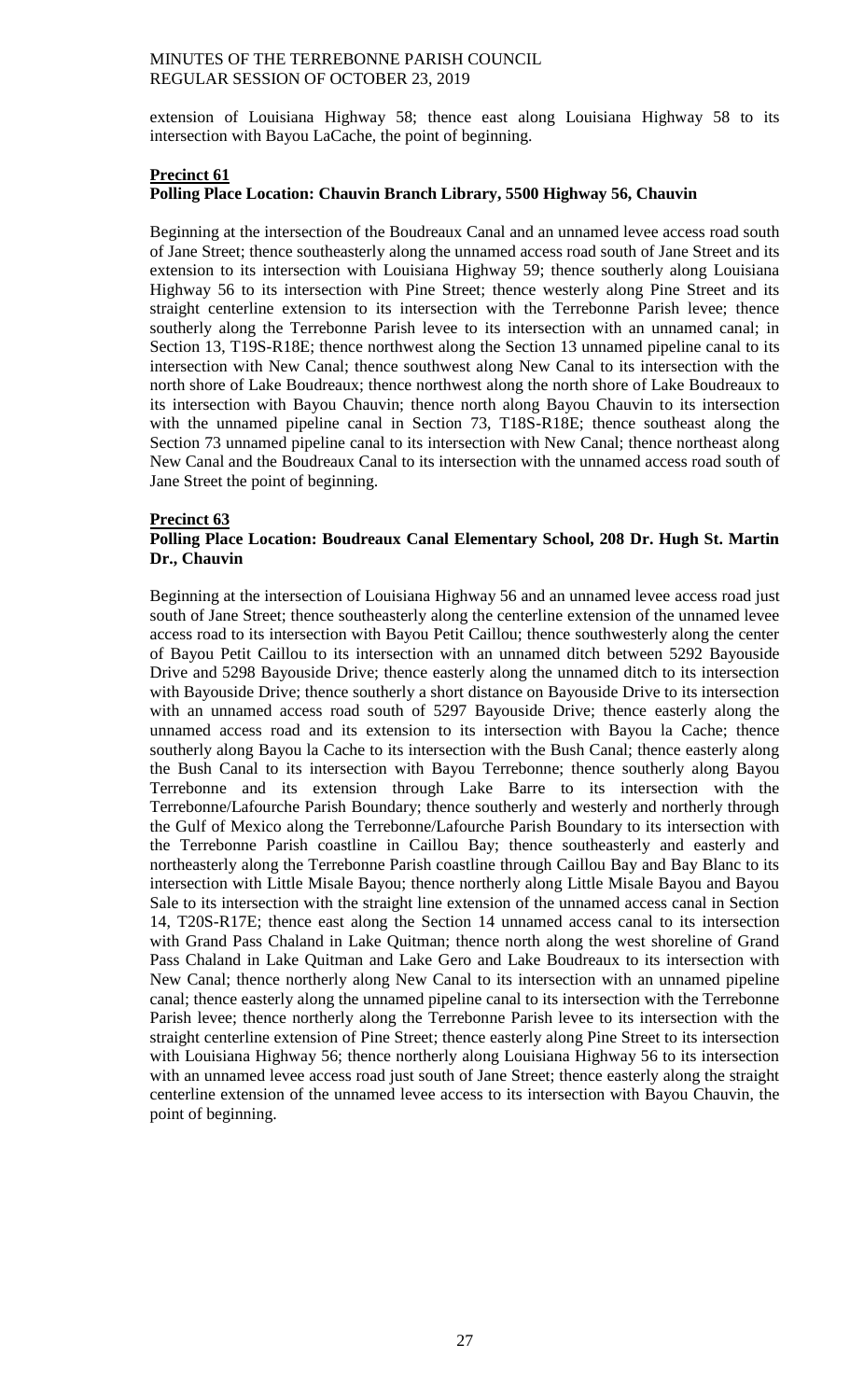# **Precinct 64 Polling Place Location: Donner Community Center, 361 Azalea Dr., Donner**

Beginning at the intersection of the Lafourche/Terrebonne Parish boundary line and the unnamed pipeline canal in Section 26, T16S-R15E; thence east along the Terrebonne/Lafourche Parish boundary line to its intersection with the Terrebonne/Lafourche Drainage Canal; thence south along the Terrebonne/Lafourche Drainage Canal to its intersection with Donner Canal; thence west along Donner Canal to its intersection with the unnamed pipeline canal in Section 39, T16S-R15E; thence north along the Section 39 unnamed pipeline canal to its intersection with the Lafourche/Terrebonne Parish boundary line, the point of beginning.

# **Precinct 65**

# **Polling Place Location: Gibson Elementary Cafeteria, 6357 S. Bayou Black Dr., Gibson**

Beginning at the intersection of the Terrebonne/Lafourche Parish boundary line and the unnamed pipeline canal in Section 26, T16S-R15E; thence southerly along the Section 26 unnamed pipeline canal to its intersection with the straight centerline of extension an unnamed levee access road south of 5952 North Bayou Black Drive; thence southwesterly along the unnamed levee access road and its straight centerline extension to its intersection with Bayou Black; thence southeasterly along Bayou Black to its intersection with the pipeline floatation canal in Section 2, T16S-R15E; thence southwesterly along the pipeline floatation canal in Section 2, T16S-R15E and its extension to its intersection with the Intracoastal Canal; thence southeasterly along the Intracoastal Canal to its intersection with Shell Canal; thence northwest and northeast along Shell Canal to its intersection with an the straight centerline extension of Marina Drive; thence northeasterly along the extension of Marina Drive and Marina Drive and its straight centerline extension to its intersection with Bayou Black; thence southeasterly along Bayou Black to its intersection with an unnamed access road east of 4831 Bayou Black Drive in Section 6, T17S-R15E; thence south along the Section 6 unnamed access road to its intersection with the pipeline canal also located in Section 6; thence east on the pipeline canal in Section 6 to a junction with another unnamed pipeline canal in Section 5, T17S-R15E; thence southwest along the Section 5 unnamed pipeline canal to its intersection with the Intracoastal Canal in Section 51, T17S-R15E thence southeast and east along the Intracoastal Canal to its intersection with Minors Canal; thence southwest along Minors Canal to its intersection with the unnamed pipeline canal just south of Lake Theriot; thence west along the Lake Theriot unnamed pipeline canal to its intersection with Carencro Bayou in Section 19, T18S-R14E; thence south along Carencro Bayou for approximately 800 feet to its intersection with the pipeline canal in Section 30, T18S-R14E; thence southwest along the Section 30 pipeline canal to its intersection with Willow Bayou; thence southwest along Willow Bayou to its intersection with Plumb Bayou; thence southwest along Plumb Bayou to its intersection with the St. Mary/Terrebonne Parish boundary line; thence north, northwest and northeast and east along the St. Mary/Terrebonne Parish and Assumption/Terrebonne and Terrebonne/Lafourche Parish boundary line to its intersection with the unnamed pipeline canal in Section 26, T16S-R15E, the point of beginning.

# **Precinct 67**

# **Polling Place Location: Gibson East Fire Station, 5218 N. Bayou Black Dr., Gibson**

Beginning at the intersection of the Donner Canal and Tiger Bayou; thence southeasterly along the Donner Canal past the Terrebonne-Lafourche Drainage Canal to its intersection with the levee canal west of Bull Run Road thence southeasterly, easterly, and southeasterly along the levee canal to its intersection with a north-south canal; thence south along the northsouth canal to its intersection with Hanson Canal; thence west and south along Hanson Canal to its intersection with Bayou Black; thence west along Bayou Black to its intersection with Marina Drive; thence southerly along Marina Drive and its straight centerline extension to intersection with Shell Canal; thence west, southwest and south along Shell Canal to its intersection with the Intracoastal Canal; thence northwest along the Intracoastal Canal to its intersection with the pipeline flotation canal in Section 75, T16S-R15E; thence northeast along the pipeline flotation canal in Section 75 and its straight line extension to its intersection with Bayou Black; thence northwest along Bayou Black to its intersection with the straight line extension of an unnamed levee access road south of 5952 North Bayou Black Drive;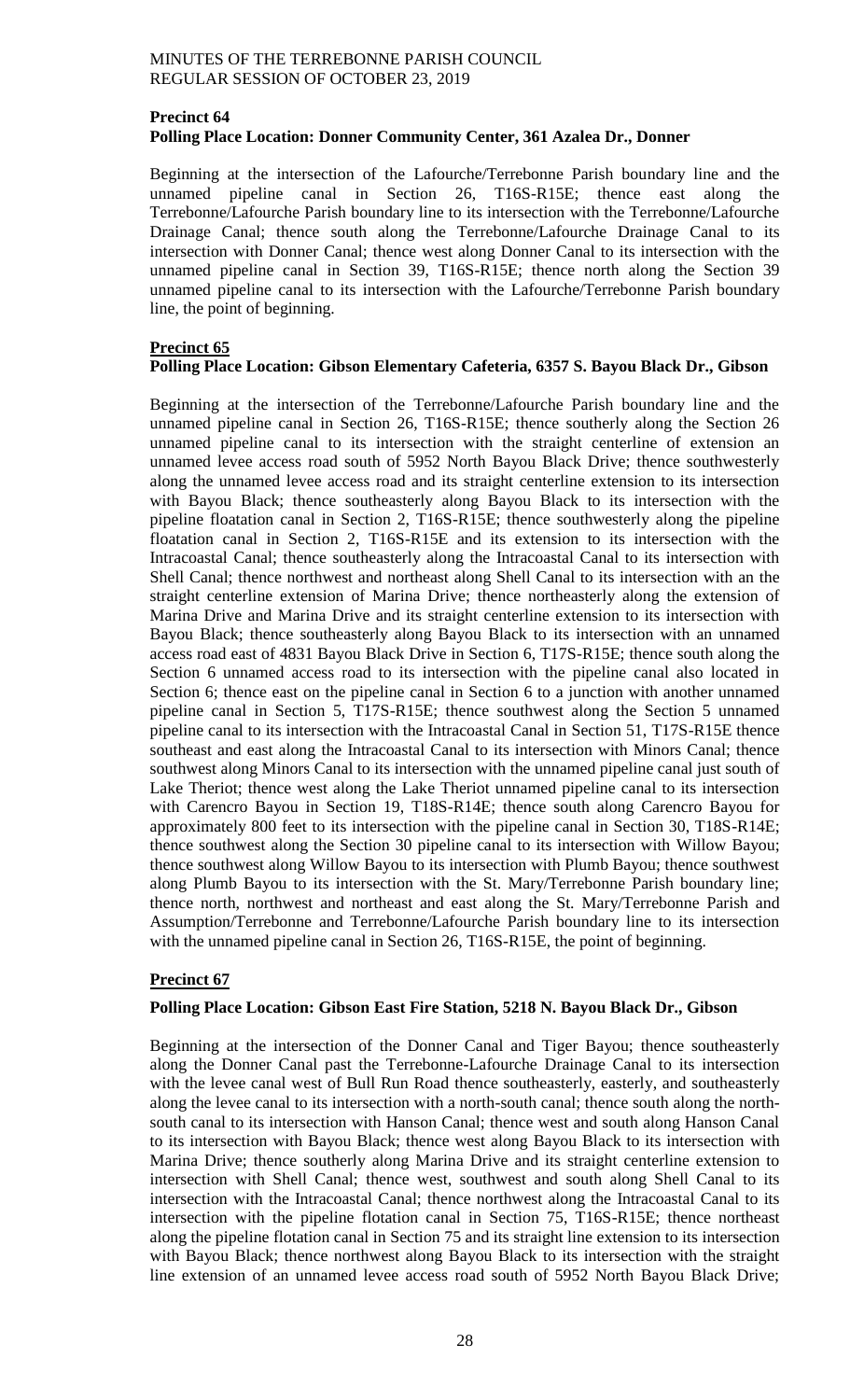thence northeasterly along the unnamed levee access road and its straight centerline extension to its intersection with an unnamed pipeline canal; thence northerly along the unnamed pipeline canal to its intersection with the Donner Canal; thence easterly along the Donner Canal to its intersection with Tiger Bayou, the point of beginning.

#### **Precinct 68 Polling Place Location: Bayou Black Recreation Center, 3688 Southdown Mandalay Rd., Houma**

Beginning at the intersection of Bayou Black Drive (Louisiana Highway 182) and Blakeman Lane; thence east and southeast along Bayou Black Drive (Louisiana Highway 182) to its intersection with Savanne Road; thence northerly along Savanne Road to its intersection with the Hanson Canal; thence southeasterly and easterly and northerly and southeasterly along the Hanson Canal to its intersection with an unnamed drainage ditch thence south along the unnamed drainage ditch to its termination at Southdown Mandalay Road approximately 1,190 feet northeast of 3600 Southdown Mandalay Road; thence continuing south along the straight line extension of the unnamed drainage ditch across Bayou Black to its intersection with an unnamed access road just east of the Mandalay National Wildlife Refuge; thence continuing south along the unnamed access road to its intersection with a radio tower at 3595 Bayou Black Drive; thence east a short distance to a pipeline canal; thence south along the pipeline canal east of the 3595 Bayou Black Drive radio tower until it intersects with the Intracoastal Canal; thence west along the Intracoastal Canal to its intersection with an unnamed pipeline canal approximately 2,450 feet southeast of Lake Hackberry; thence northeasterly through the pipeline canal through the South Humphreys gas field to its intersection with another pipeline canal approximately 1,500 feet south of 4817 Bayou Black Drive; thence easterly along the pipeline canal to its intersection with the Hanson Canal; thence north along the Hanson Canal to its intersection with an unnamed, unimproved dirt access road just south of 110 Blakeman Court (Tigerline ID Number 614969639); thence east along the unnamed road to its intersection with Blakeman Lane; thence north along Blakeman Lane to Bayou Black Drive (Louisiana Highway 182), the point of beginning.

# **Precinct 69**

# **Polling Place Location: Grace Lutheran Church, 422 Valhi Boulevard, Houma**

Beginning at the intersection of Bayou Black and Saint Charles Street Bridge, thence proceeding northwest along Saint Charles Street Bridge and Saint Charles Street to its intersection with Amarillo Drive, thence proceeding southwest along Amarillo Drive to its intersection with Chantilly Drive, thence proceeding northwesterly along Chantilly Drive to its intersection with Wellington Drive, thence proceeding westerly along Wellington Drive and its extension, to its intersection with the Terrebonne Parish drainage right-of-way west to Wayside Drive, thence proceeding northeasterly along the Terrebonne Parish drainage rightof-way west of Wayside Drive to its intersection with Valhi Boulevard; thence southeast along Valhi Boulevard to its intersection with the straight line extension of an unnamed drainage ditch approximately 420 feet east of Summerfield Drive; thence southerly along the unnamed drainage ditch to its intersection with Bayou Black; thence west along Bayou Black to its intersection with the Saint Charles Street Bridge, the point of beginning.

## **Precinct 71 Polling Place Location: Dularge Middle School, 621 Bayou Dularge Rd., Houma**

Beginning at the intersection of the Intracoastal Canal and the Houma Navigational Canal; thence southerly along the Houma Navigational Canal to its intersection with an unnamed pipeline canal just south of Bayou Pelton and north of Forty Acres Bayou; thence northwesterly along the pipeline canal to its terminus at an unnamed drainage canal; thence westerly and northerly and northwesterly along the unnamed drainage feature and its straight line extension to its intersection with Bayou Dularge Road (Louisiana Highway 315) between 589 and 603 Bayou Dularge Road; thence northeasterly on Bayou Dularge Road (Louisiana Highway 315) to its intersection with an unnamed access road just south of 487 Bayou Dularge Road; thence northwesterly a short distance along the unnamed access road to its intersection with Bayou Dularge; thence northeasterly along Bayou Dularge to its intersection with the fence line on the southern side of Crozier Drive; thence westerly along the Crozier Drive fence line to its intersection with a drainage ditch just west of Hillard Mire Drive;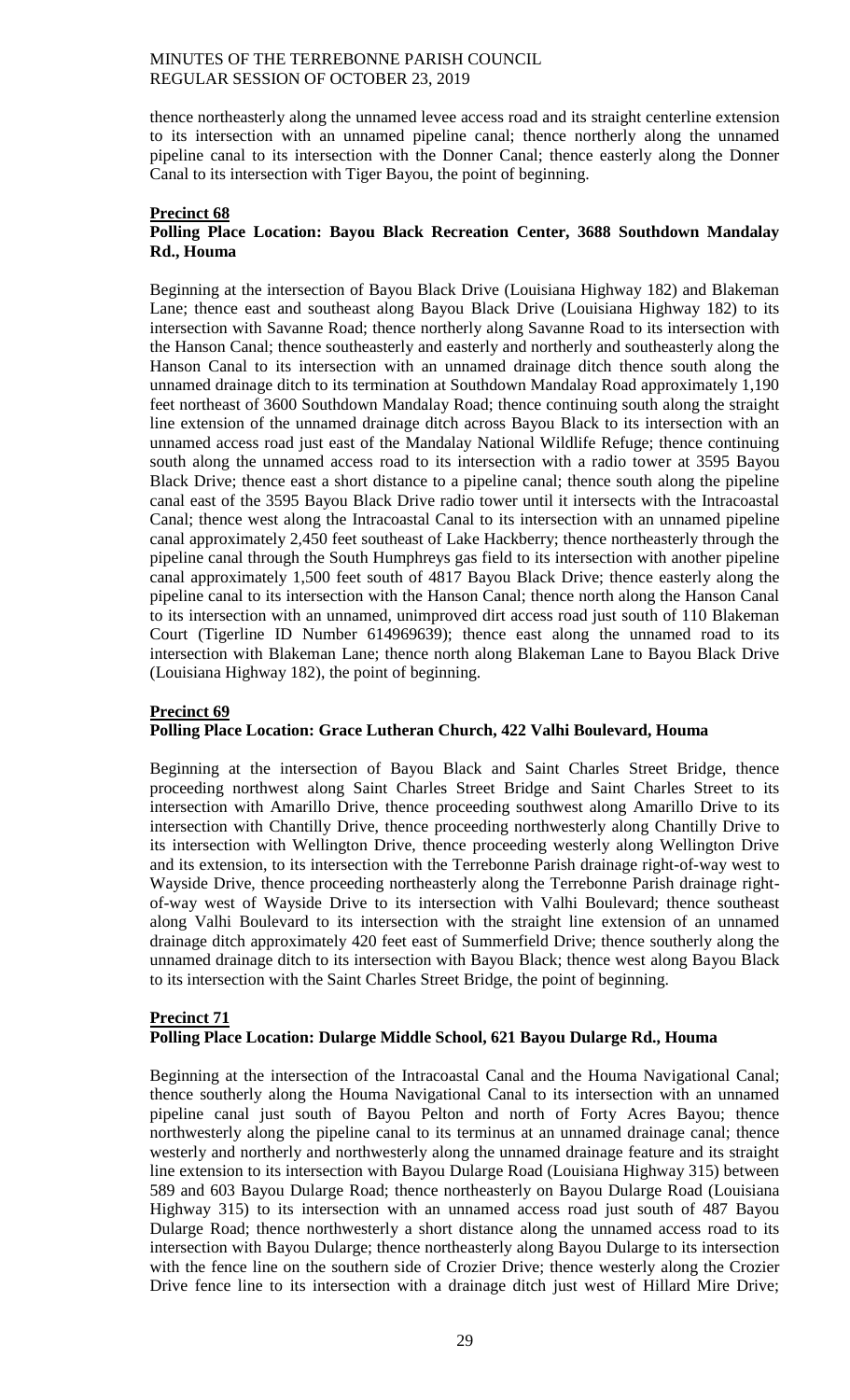thence northwesterly and southwesterly and northwesterly along the drainage ditch just west of Hilliard Mire Drive to its intersection with the Intracoastal Canal; then northeasterly along the Intracoastal Canal to its intersection with the Houma Navigational Canal, the point of beginning.

# **Precinct 72 (Formerly Precinct 70 and Precinct 72) Polling Place Location: Dularge Elementary School, 1327 Bayou Dularge Rd., Theriot**

Beginning at the intersection of the Intercoastal Canal and the terminus of unnamed drainage ditch that originates just west of Hillard Mire Drive; thence southeasterly, northeasterly and southeasterly along the unnamed drainage ditch to its intersection with the southern fence line of Crozier Drive; thence easterly along the Crozier Drive fence line to its intersection with Bayou Dularge; thence southwesterly along Bayou Dularge to its intersection with an unnamed access road just south of 487 Bayou Dularge Road; thence southeasterly a short distance on the unnamed access road to its intersection with Bayou Dularge Road (Louisiana Highway 315); thence southerly along Bayou Dularge Road (Louisiana Highway 315) to its intersection with Henry Clay Drive; thence southeasterly along the extension of Henry Clay Drive which is also the northwesterly extension of an unnamed drainage canal southeast of 589 Bayou Dularge Road to its intersection with said drainage canal; thence continuing southeasterly and southwesterly and southeasterly along the unnamed drainage canal to its intersection with an unnamed pipeline canal; thence continuing southeasterly along the unnamed pipeline canal to its intersection with the Houma Navigational Canal near Bayou Pelton and Forty Acre Bayou; thence south along the Houma Navigation Canal to its intersection with Bayou Guillaume; thence northwesterly along Bayou Guillaume and to its intersection with the straight centerline extension of an unnamed pond access road at 1487 Bayou Dularge Road; thence westerly along the pond access road and its extension to its intersection with Bayou Dularge Road; thence northerly along Bayou Dularge to its intersection with an unnamed drainage ditch in between 1373 and 1401 Doctor Beatrous Road; thence southwest along the unnamed drainage ditch and its extension to its intersection with the Thibodaux Canal; thence north along the Thibodaux Canal to its intersection with Marmande Canal; thence west along Marmande Canal to its intersection with Minors Canal; thence north along Minors Canal to its intersection with the Intracoastal Canal; thence east and northeast along the Intracoastal Canal to its intersection with the terminus of unnamed drainage ditch that originates just west of Hillard Mire Drive, the point of beginning.

# **Precinct 73**

# **Polling Place Location: Dularge Recreation Center, 1330 Dr. Beatrous Rd., Theriot**

Beginning at the intersection of Bayou Guillaume and the Houma Navigation Canal; thence south along the Houma Navigation Canal to its intersection with Falgout Canal Road; thence west along Falgout Canal Road to its intersection with Fohs Canal; thence southwest and south along Fohs Canal to its intersection with the an unnamed pipeline canal; thence westerly and southwesterly along the unnamed pipeline canal to its intersection with Bayou Sauveur; thence southwest along Bayou Sauveur to its intersection with Bay Moncleuse; thence west along the north shoreline of Bay Moncleuse to its intersection with Caillou Lake; thence south and west along the east and south shoreline of Caillou Lake to its intersection with Grand Bayou Dularge; thence south along Grand Bayou Dularge to its intersection with the Terrebonne Parish boundary in the Gulf of Mexico; thence west along the Terrebonne Parish boundary in the Gulf of Mexico to its intersection with the St. Mary/Terrebonne Parish boundary line; thence north along the St. Mary / Terrebonne Parish boundary line to its intersection with Plumb Bayou; thence northeast along Plumb Bayou to its intersection with Bayou Willow; thence northeast along Bayou Willow to its intersection with the unnamed pipeline canal in Section 35, T18S-R13E; thence northeast along the Section 35 unnamed pipeline canal to its intersection with Carencro Bayou; thence north along Carencro Bayou to its intersection with the unnamed pipeline canal in Section 19, T18S-R14E; thence southeast along the Section 19 unnamed pipeline canal to its intersection with Minors Canal; thence northeast along Minors Canal to its intersection with Marmande Canal; thence east along Marmande Canal to its intersection with the Thibodaux Canal; thence southeast along the Thibodaux Canal to its intersection with the extension of the drainage ditch between 1373 and 1401 Doctor Beatrous Road; thence east along the extension of the Doctor Beatrous Road drainage ditch and the drainage ditch to its intersection with Bayou Dularge; thence south along Bayou Dularge to its intersection with a straight line extension of a pond access road at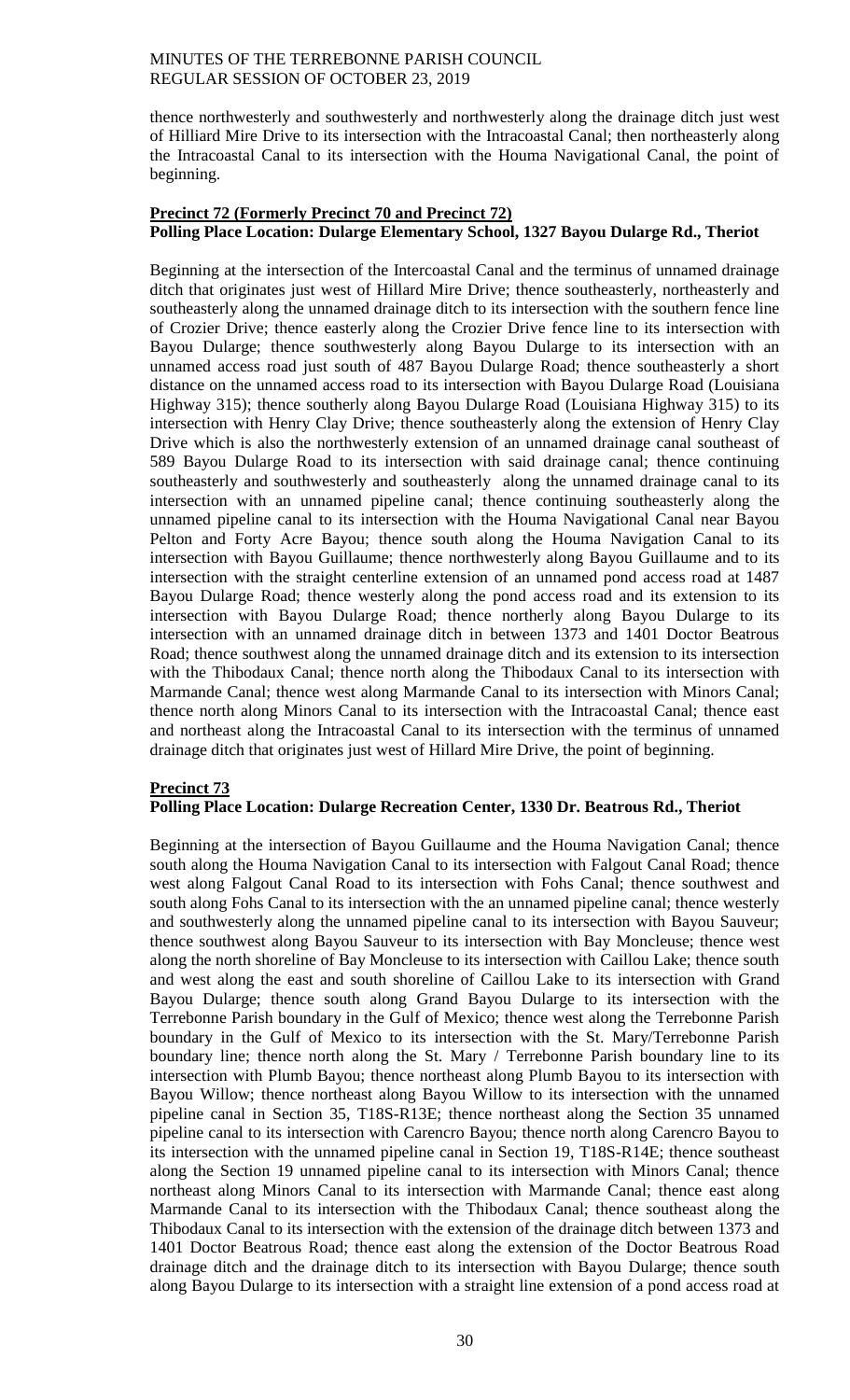1487 Bayou Dularge Road; thence easterly along the extension of the pond access road, the pond access road, and its extension to its intersection with Bayou Guillaume; thence southeasterly along Bayou Guillaume to its intersection with the Houma Navigation Canal, the point of beginning.

# **Precinct 74**

# **Polling Place Location: Woodmen of the World Hall, 309 S. Hollywood Rd., Houma**

Beginning at the intersection of a power transmission line in Section 83, T16S-R17E and an unnamed levee canal east of Louisiana Highway 24; thence southeast along the levee canal to its intersection with Bayou Cane; thence west and south along Bayou Cane to its intersection with an unnamed drainage canal north of Emerson Drive; thence easterly along the unnamed drainage canal to its intersection with Westside Boulevard; thence southerly along Westside Boulevard to its intersection with the straight centerline extension of Emerson Drive; thence westerly along Emerson Drive to its intersection with Corporate Drive; thence southerly along Corporate Drive to its intersection with South Hollywood Road; thence northeast along South Hollywood Road to its intersection with West Tunnel Boulevard (Louisiana Highway 3040); thence southeast along West Tunnel Boulevard (Louisiana Highway 3040) to its intersection with Polk Street; thence southwest along Polk Street to the intersection with Little Bayou Black Drive (Louisiana Highway 311); thence northwesterly along Little Bayou Black Drive (Louisiana Highway 311) to its intersection with Little Bayou Black; thence continuing northwesterly along Little Bayou Black to its intersection with Ouiski Bayou; thence northwest along Ouiski Bayou to its intersection with a power transmission line in Section 83, T16S-R17E; thence easterly along said power transmission line to its intersection with an unnamed drainage canal east of Louisiana Highway 24, the point of beginning.

## **Precinct 76**

## **Polling Place Location: Schriever Elementary School, 2052 W. Main St., Schriever**

Beginning at the intersection of Bayou Terrebonne and Devil Swamp Road/Ducros Road; thence south along Bayou Terrebonne to its intersection with the Schriever Overpass (Louisiana Highway 20); thence southwesterly a short distance along the Schriever Overpass (Louisiana Highway 20) to its intersection with Louisiana Highway 20; thence westerly along Louisiana Highway 20 to its intersection with the Louisiana Highway 24 entrance ramp; thence southeasterly along the Louisiana Highway 24 entrance ramp and West Main Street (Louisiana Highway 24) to its intersection with St. George Road thence southwesterly along St. George Road to its intersection with Main Project Road; thence northerly along Main Project Road and North Main Project Road to its intersection with Nora T Lane; thence easterly along Nora T Lane to its intersection with Corey Elizabeth Lane; thence southerly along Corey Elizabeth Lane to its intersection with Ducros Road; thence easterly along Ducros Road to its intersection with West Main Street (Louisiana Highway 20), the point of beginning.

# **Precinct 82**

## **Polling Place Location: Bayou Black Recreation Center, 3688 Southdown Mandalay Rd., Houma**

Beginning at the intersection of Bayou Black and the straight centerline extension of an unnamed access road east of 4831 Bayou Black Drive in Section 6, T17S-R15E; thence east along Bayou Black to its intersection with Hanson Canal; thence north, east, then southeast along the Hanson Canal to its intersection with Savanne Road; thence southerly along Savanne Road to its intersection with Bayou Black Drive (Louisiana Highway 182); thence northwesterly along Bayou Black Drive (Louisiana Highway 182) to its intersection with Blakeman Lane; thence south along Blakeman Lane to its intersection with an unnamed, unimproved access road just south of 110 Blakeman Lane (Tigerline ID Number 614969639); thence west along the unnamed access road to its intersection with the Hanson Canal; thence south along the Hanson Canal to its intersection with a pipeline canal; thence westerly along the pipeline canal to its intersection with an unnamed access road east of 4831 Bayou Black Drive in Section 6, T17S-R15E; thence northerly along the unnamed access road to its intersection with Bayou Black, the point of beginning.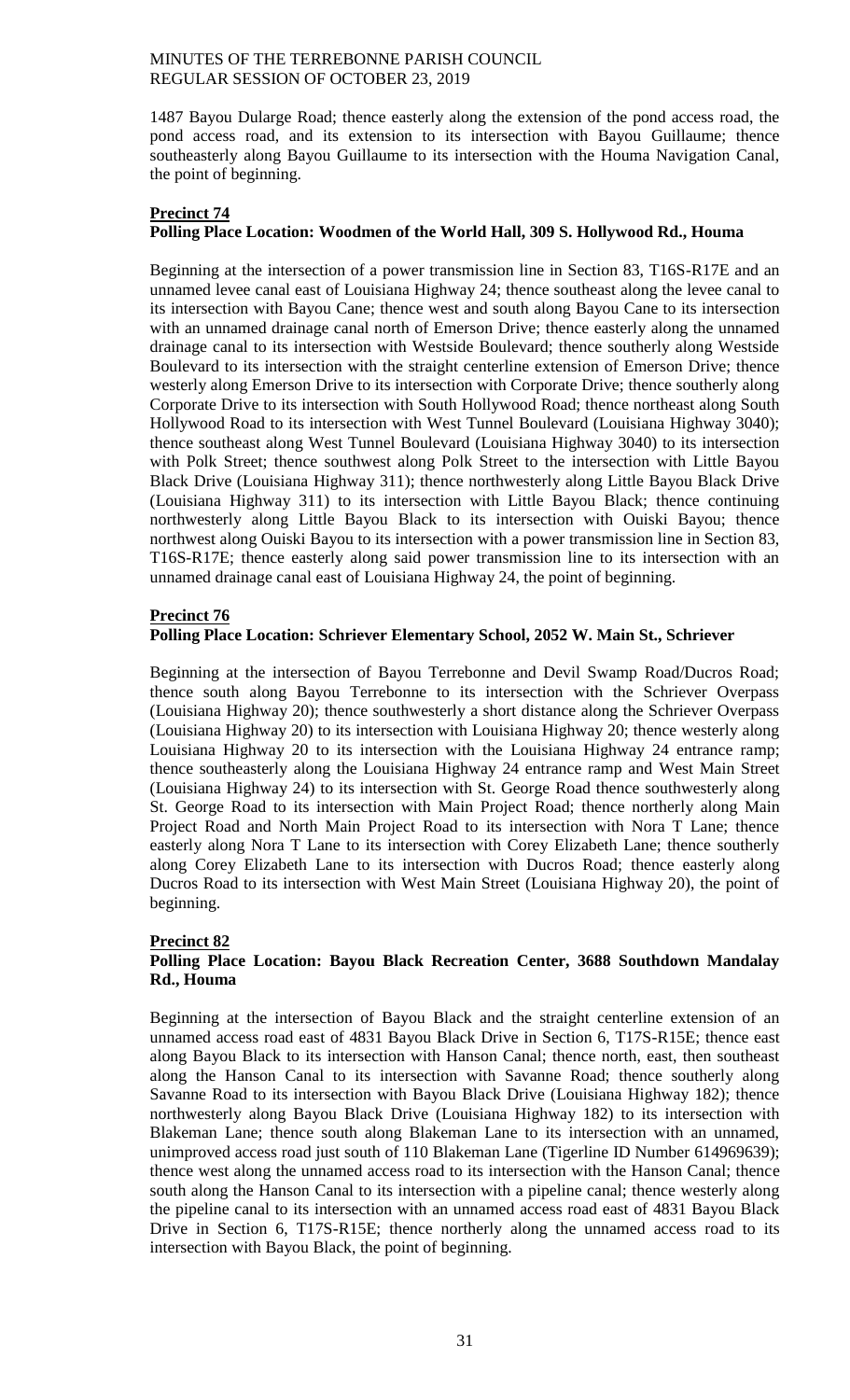# **Precinct 83 Polling Place Location: Mulberry Elementary School, 450 Cougar Dr., Houma**

Beginning at the intersection of Bayou Black and the straight line extension of Cougar Drive; thence south along the straight line extension of Cougar Drive and Cougar Drive and its straight line extension to its intersection with the Intracoastal Canal; thence southwest along the Intracoastal Canal to its intersection with the pipeline canal at the Section 66, T17S-R16E  $&$  R17E boundary line; thence north along the pipeline canal to its terminus; thence westerly a short distance to the radio tower at 3595 Bayou Black Drive; thence northerly along the radio tower unnamed access road and its straight centerline extension to its intersection with Bayou Black; thence east along Bayou Black to its intersection with the straight line extension of Cougar Drive, the point of beginning.

# **Precinct 84**

# **Polling Place Location: Terrebonne Parish Main Library, 151 Library Dr., Houma**

Beginning at the intersection of West Tunnel Boulevard (Louisiana Highway 3040) and Levron Street; thence south on Levron Street and its extension between 637 and 639 Hall Street to its intersection with the southern fence line of Hall Street; thence easterly along the Hall Street fence line to its intersection with Cedar Plaza Court; thence southerly along Cedar Plaza Court to its intersection with Little Bayou Black Drive (Louisiana Highway 311); thence southeast along Little Bayou Black Drive (Louisiana Highway 311) to its intersection with Civic Center Boulevard; thence south along Civic Center Boulevard to its intersection with Valhi Boulevard; thence west along Valhi Boulevard to its intersection with Polk Street; thence north along Polk Street to its intersection with Museum Drive; thence northwest along Museum Drive to its intersection with Saint Charles Street; thence northeast along Saint Charles Street to its intersection with Little Bayou Black Drive (Louisiana Highway 311); thence east on Little Bayou Black Drive (Louisiana Highway 311) to its intersection with Polk Street; thence north along Polk Street to the intersection with West Tunnel Boulevard (Louisiana Highway 3040); thence southeast along West Tunnel Boulevard (Louisiana Highway 3040) to its intersection with Levron Street, the point of beginning.

# **Precinct 85**

# **Polling Place Location: Terrebonne Parish Main Library, 151 Library Dr., Houma**

Beginning at the intersection of Little Bayou Black Drive (Louisiana Highway 311) and Civic Center Boulevard; thence southeast along Little Bayou Black Drive (Louisiana Highway 311) and Louisiana Highway 3197 to its intersection with Bayou Black; thence westerly along Bayou Black to its intersection with an unnamed drainage canal in the Summerfield neighborhood between 306 Amarillo Drive and 500 Amarillo Drive; thence northeast along the drainage canal and its straight-line extension to its intersection with Valhi Boulevard; thence westerly along Valhi Boulevard to its intersection with Saint Charles Street, thence northeast along Saint Charles Street to its intersection with Museum Drive; thence southeast along Museum Drive to its intersection with Polk Street; thence south along Polk Street to its intersection with Valhi Boulevard; thence east along Valhi Boulevard to its intersection with Civic Center Boulevard; thence north along Civic Center Boulevard to its intersection with Bayou Black Drive (Louisiana Highway 311), the point of beginning.

# **Precinct 86**

# **Polling Place Location: Broadmoor Elementary School, 1010 Broadmoor Ave., Houma**

Beginning at the intersection of Prevost Drive and Douglas Drive; thence northwest and southwest along Douglas Drive to its intersection with G Street; thence northwest along G Street to its intersection with Broadmoor Avenue; thence southwest along Broadmoor Avenue to its intersection with A Street; thence northwest along A street to its intersection with Kenney Street; thence southwest along Kenney Street to its intersection with West Park Avenue (Louisiana Highway 24); thence northwest along West Park Avenue (Louisiana Highway 24) to its intersection with the Southland Mall Bridge; thence southwest along the Southland Mall Bridge to its intersection with Bayou Terrebonne; thence southeast along Bayou Terrebonne to its intersection with the Prevost Bridge; thence northeast along Prevost Bridge to its intersection with West Park Avenue (Louisiana Highway 24); thence northwest along West Park Avenue (Louisiana Highway 24) to its intersection with Prevost Drive;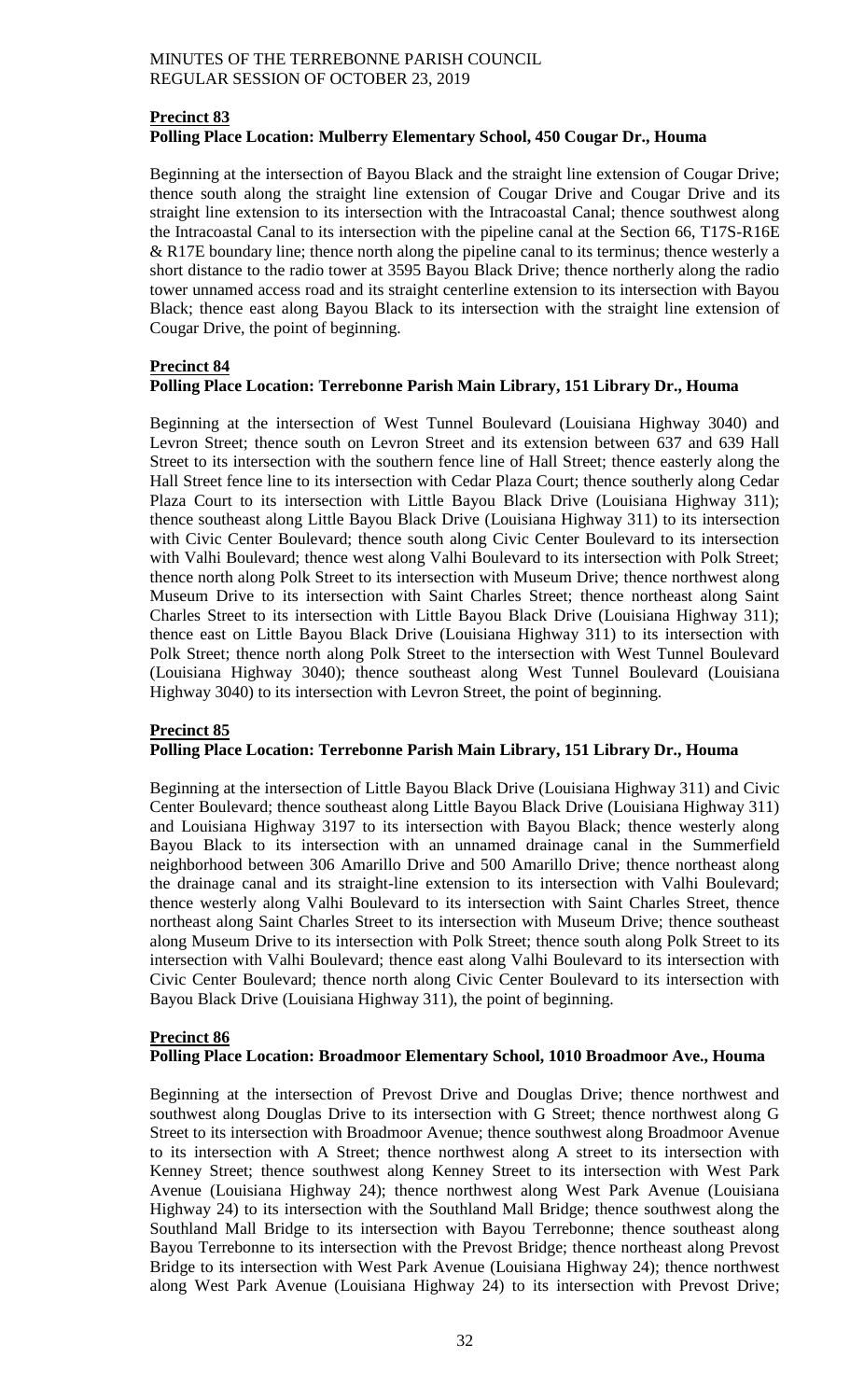thence northeast along Prevost Drive to its intersection with Alma Street; thence north along Alma Street to its intersection with Gaynell Drive; thence northeast and east along Gaynell Drive to its intersection with Old Natalie Drive; thence southeast on Old Natalie Drive to its intersection with Prevost Drive; thence northeast along Prevost Drive to its intersection with Douglas Drive, the point of beginning.

## **Precinct 87**

# **Polling Place Location: Broadmoor Elementary School, 1010 Broadmoor Ave., Houma**

Beginning at the intersection of Bayou Terrebonne and the Prevost Bridge; thence northeast along Prevost Bridge to its intersection with West Park Avenue (Louisiana Highway 24); thence northwest along West Park Avenue (Louisiana Highway 24) to its intersection with Prevost Drive; thence northeast, southeast and northeast along Prevost Drive to its intersection with Alma Street; thence north along Alma Street to its intersection with Gaynell Drive; thence northeast and east along Gaynell Drive to its intersection with Old Nataie Drive; thence southeast on Old Natalie Drive to its intersection with Prevost Drive; thence northeast along Prevost Drive and its straight centerline extension to its intersection with Saint Louis Canal Road; thence south along Saint Louis Canal Road to its intersection with Westview Drive; thence southwest along Westview Drive to its intersection with Lisa Park Avenue; thence northwest along Lisa Park Avenue to its intersection with Harding Drive; thence northeast along Harding Drive to its intersection with Verna Street: thence northwest along Verna Street to its intersection with Louis Drive: thence northeast along Louis Drive to its intersection with Jana Street; thence northwest along Jana Street to its intersection with Cavaness Drive; thence southwest along Cavaness Drive to its intersection with Alma Street; thence northwest along Alma Street to its intersection with Westside Boulevard; thence southwest along Westside Boulevard and the Westside Boulevard Bridge to its intersection with Bayou Terrebonne; thence northwest along Bayou Terrebonne to its intersection with Prevost Bridge, the point of beginning.

# **Precinct 88**

# **Polling Place Location: Bourg Community Center, 4411 Eldred St., Bourg**

Beginning at the intersection of Bayou Petit Caillou and Bayou Terrebonne; thence southeast along Bayou Terrebonne to its intersection with the straight centerline extension of Jeff Drive; thence southwesterly along the straight centerline extension of Jeff Drive, Jeff Drive and its straight centerline extension to its intersection with Bayou Petit Caillou; thence northwest along Bayou Petit Caillou to its intersection with the straight centerline extension of an unnamed road accessing the Houma-Terrebonne Airport north of 10586 East Main Street (Louisiana Highway 24); thence southerly along the straight centerline extension of the unnamed access road to its intersection with Louisiana Highway 24; thence northwesterly along Louisiana Highway 24 to its intersection with Terminal Road; thence easterly a short distance to along the straight centerline extension of Bayou Petit Canal to its intersection with Bayou Petit Caillou; Bayou Terrebonne, the point of beginning.

# **Precinct 89 Polling Place Location: Bourg Community Center, 4411 Eldred St., Bourg**

Beginning at the intersection of the Terrebonne/Lafourche Parish boundary line and Company Canal; thence southwest along the Lafourche/Terrebonne Parish boundary line to its intersection with the Bourg Larose Highway (Louisiana Highway 24); thence southwest along the Bourg Larose Highway (Louisiana Highway 24) to its intersection with Louisiana Highway 55; thence south along Louisiana Highway 55 a short distance to its intersection with Klondyke Road; thence southwest along Klondyke Road to its intersection with Bayou LaCache; thence northwest along Bayou LaCache to its intersection with Country Drive; thence northwest along Country Drive to its intersection with Jeff Drive; thence northeast along straight centerline extension of Jeff Drive to its intersection with Bayou Terrebonne; thence east along Bayou Terrebonne to its intersection with Company Canal; thence north and northeast along Company Canal to its intersection with the Terrebonne / Lafourche Parish Boundary line, the point of beginning.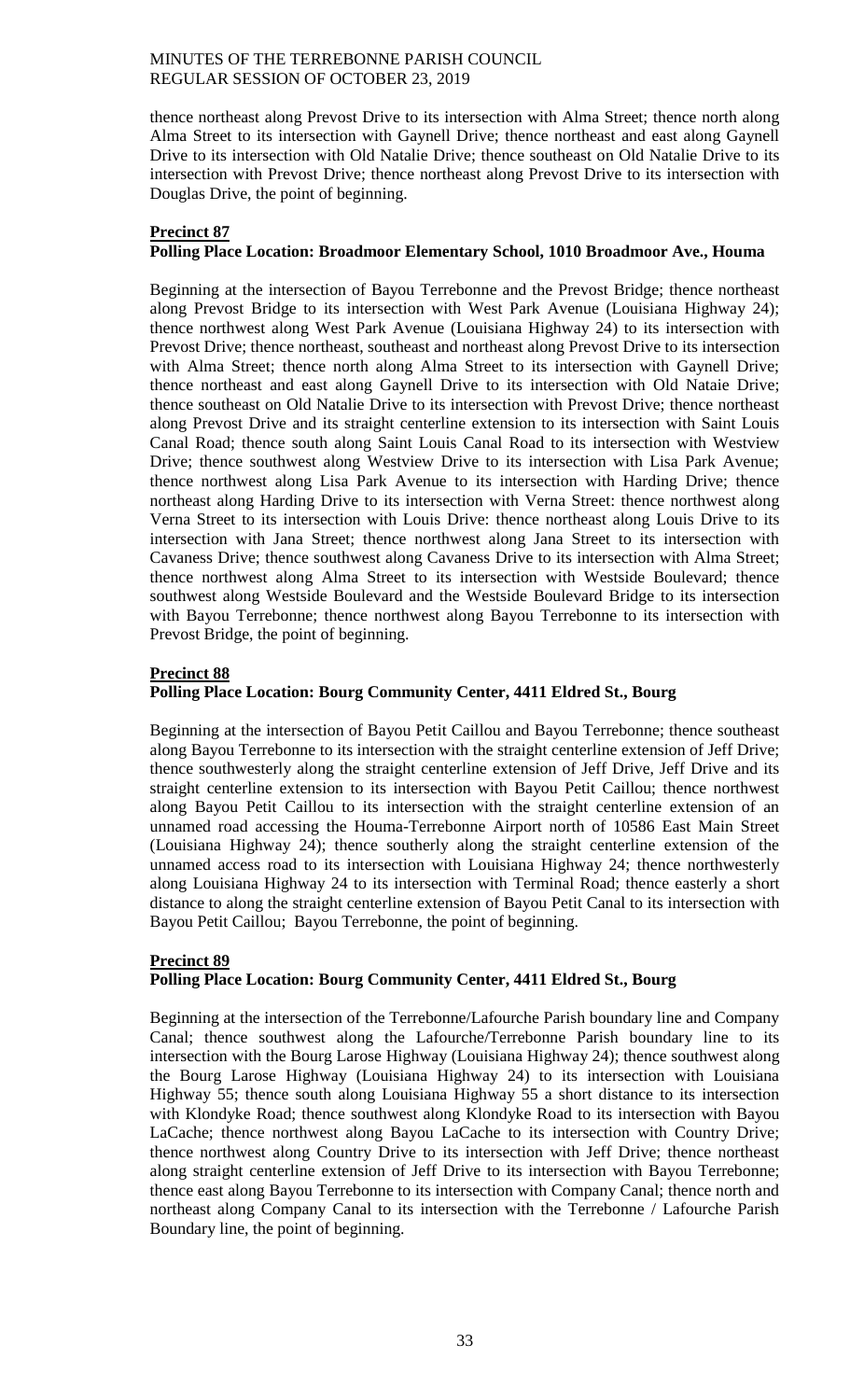# **Precinct 90**

# **Polling Place Location: Bayou Black Recreation Center, 3688 Southdown Mandalay Rd., Houma**

Beginning at the intersection of Bayou Black and the straight line extension of a unnamed drainage ditch approximately 1,190 feet northeast of 3600 Southdown Mandalay Road; thence north along the unnamed ditch to its intersection with the Hanson Canal; thence easterly along the Hanson Canal to its intersection with the Terrebonne Parish drainage right-of-way west of Wayside Drive; thence southwest of the Terrebonne Parish drainage right-of-way west of Wayside Drive to its intersection with the straight centerline extension of Wellington Drive; thence southeasterly along the centerline extension of Wellington Drive and Wellington Drive to its intersection with Chantilly Drive, thence southeasterly along Chantilly Drive to its intersection with Amarillo Drive, thence northeasterly along Amarillo Drive to its intersection with Saint Charles Street, thence southeasterly along Saint Charles Street and Saint Charles Street Bridge to its intersection with Bayou Black; thence west along Bayou Black to its intersection with the straight line extension of a unnamed drainage ditch approximately 1,190 feet northeast of 3600 Southdown Mandalay Road , the point of beginning.

# **Precinct 109**

# **Polling Place Location: Oaklawn Junior High School Cafeteria, 2215 Acadian Dr., Houma**

Beginning at the intersection of the old Southern Pacific Railroad right of way and Cummins Road, thence southeast on Cummins Road to its intersection with Bushnell Road; thence east on Bushnell Road to its intersection with Lafitte Boulevard; then south on Lafitte Boulevard to its intersection with Baptiste Circle; thence west and south along the western side of Baptiste Circle to its intersection with Ethan Street; thence east on Ethan Street to its intersection with the eastern side of Baptiste Circle; thence south on the eastern side of Baptiste Circle to its intersection with Dawes Street; thence east on Dawes Street to its intersection with Bordelon Drive; thence north on Bordelon Drive to its intersection with Bushnell Road; thence east on Bushnell Road to its intersection with Bayou Chauvin; thence northwesterly along Bayou Chauvin to its intersection with the old Southern Pacific Railroad right of way; thence west on the Southern Pacific Railroad right of way to Cummins Road, the point of beginning.

#### **Precinct 110**

# **Polling Place Location: Oaklawn Junior High School Cafeteria, 2215 Acadian Dr., Houma**

Beginning at the intersection of Woodlawn Ranch Road and Kynes Road; thence northerly along Kynes Road to its intersection with L Kirth Drive; thence east along L Kirth Drive to its intersection with Sandcastle Drive; thence north along Sandcastle Drive to its intersection with an unnamed and unpaved sugarcane access road; thence northerly along the sugar can access road to its intersection with an unnamed drainage ditch; thence east on the perpendicular unnamed drainage ditch (Tigerline ID Number 92064857) to its intersection with Bayou Chauvin; thence southeasterly on Bayou Chauvin to its intersection with East Woodlawn Ranch Road; thence west on East Woodlawn Ranch Road to its intersection with Kynes Road, the point of beginning.

# **Precinct 111**

# **Polling Place Location: Grand Caillou Elementary School, 3933 Grand Caillou Rd., Houma**

Beginning at the intersection of Woodlawn Bayou and a Terrebonne Parish powerline north of Industrial Boulevard along the railroad right of way; thence south along Woodlawn Bayou to its intersection with Industrial Boulevard; thence southeast along Industrial Boulevard to its intersection with Grand Caillou Road (Louisiana Highway 57); thence south along Grand Caillou Road (Louisiana Highway 57) to its intersection with Picone Road; thence west along Picone Road to its intersection with Denley Road; thence south on Denley Road to its intersection with West Woodlawn Ranch Road; thence east on West Woodlawn Ranch Road to its intersection Grand Caillou Road (Louisiana Highway 57); thence south on Grand Caillou Road (Louisiana Highway 57) to its intersection with Express Boulevard; thence east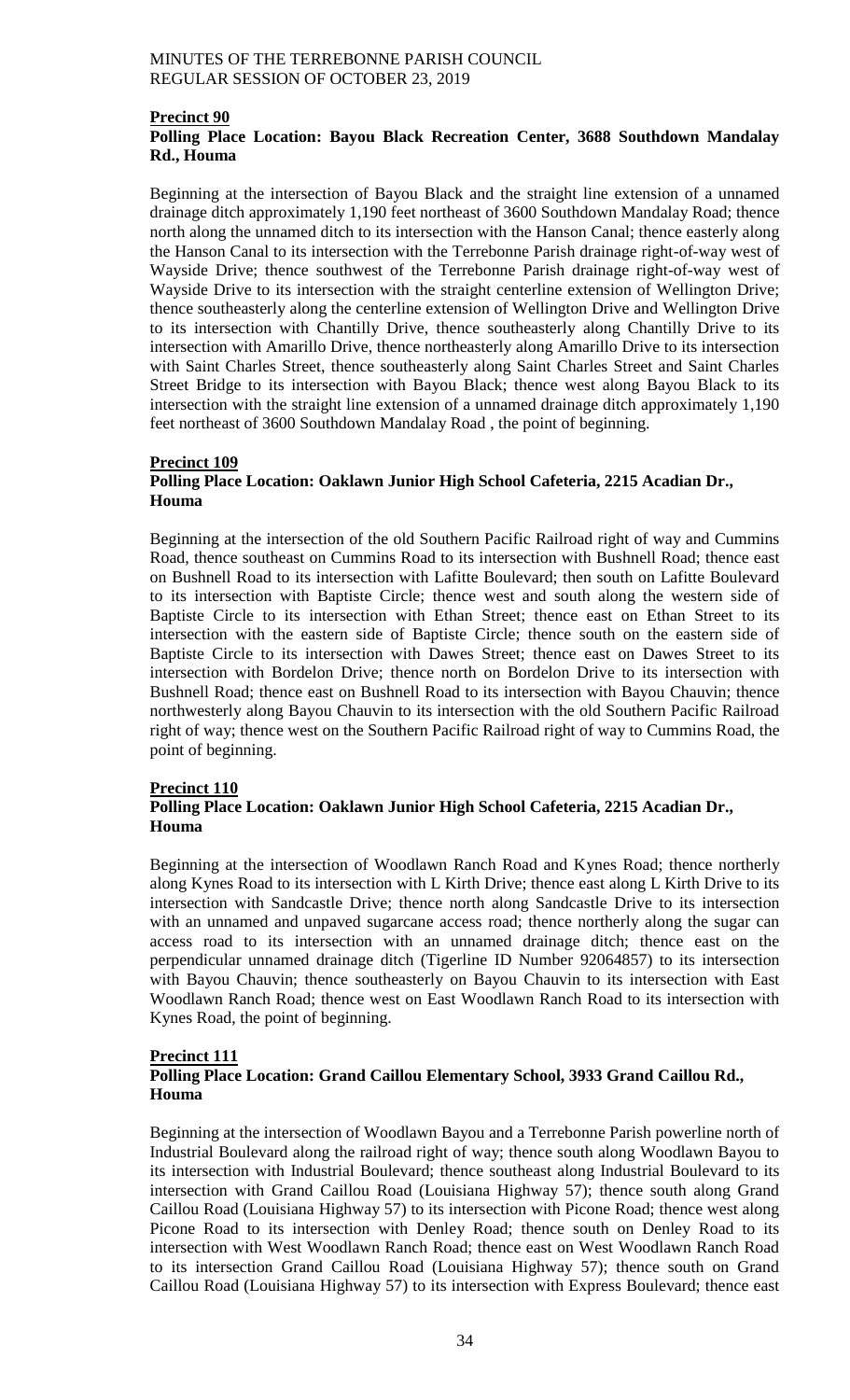on Express Boulevard to its intersection with Mozart Drive; thence north and east on Mozart Drive to its intersection with Anaheim Drive; thence south on Anaheim Drive to its intersection with American Boulevard; thence northeast along American Boulevard to its intersection with Fallon Drive; thence south on Fallon Drive to its intersection with Fresno Drive; thence west on Fresno Drive to its intersection with Anaheim Drive; thence southeasterly on Anaheim Drive to its intersection with Blair Drive; thence east on Blair Drive to its intersection with Fallon Drive; thence south on Fallon Drive and its straight centerline extension to its intersection with an unnamed and unpaved access road in Ashland Landfill; thence easterly and northerly and northeasterly along the unnamed and unpaved access road to its intersection with Ashland Landfill Road; thence south on Ashland Landfill Road and its straight centerline extension to its intersection with Saint Louis Canal; Saint Louis Canal thence westerly on Saint Louis Canal to its intersection with Bayou Chauvin; thence north on Bayou Chauvin to its intersection with East Woodlawn Ranch Road; thence west on East Woodlawn Ranch Road to its intersection with Kynes Road; thence north on Kynes Road to its intersection with L Kirth Drive; thence east on L Kirth Drive to its intersection with Sandcastle Drive; thence northerly along Sandcastle Drive to its intersection with an unnamed sugarcane access road; thence north along the unnamed sugar cane access road to its intersection with a perpendicular unnamed drainage ditch (Tigerline ID Number 92064857); thence east on the perpendicular unnamed drainage ditch to its intersection with Bayou Chauvin; thence northwesterly on Bayou Chauvin to its intersection with Bushnell Road; thence west on Bushnell Road its intersection with Bordelon Drive; thence south on Bordelon Drive to its intersection with Dawes Street; thence west on Dawes Street to its intersection with the east side of Baptiste Circle; thence north along Baptiste Circle to its intersection with Ethan Street; thence west on Ethan Street to its intersection with the western side of Baptiste Circle; thence north and east on the western side of Baptiste Circle to its intersection with Lafitte Boulevard; thence north on Lafitte Boulevard to its intersection with Buschnell Road; thence west on Bushnell Road to its intersection with Cummins Road; thence northwest on Cummins Road to its intersection with a Terrebonne Parish powerline; thence westerly along the Terrebonne Parish powerline across Grand Caillou (Louisiana Highway 57) to its intersection with Woodlawn Bayou, the point of beginning.

The Chairwoman recognized the public for comments on the following:

B. A proposed ordinance to De-dedicate a 31.5' portion of a 40' Utility and Drainage Servitude on Lot 5, Block 7, Addendum #1, Phase B of Mulberry Gardens Subdivision belonging to Robert Toups and dedicate and accept a new 35' Drainage and Maintenance Servitude for a certain adjacent property belonging to Barry G. Alford.

There were no comments from the public on the proposed ordinance.

Mr. S. Trosclair moved, seconded by Mr. D. J. Guidry, "THAT the Council close the aforementioned public hearing."

The Chairwoman called for a vote on the motion offered by Mr. S. Trosclair. THERE WAS RECORDED: YEAS: A. Williams, G. Michel, S. Dryden, C. Duplantis-Prather, D. W. Guidry, Sr., A. Marmande, D. J. Guidry, and S. Trosclair. NAYS: None. ABSENT: J. Navy The Chairwoman declared the motion adopted.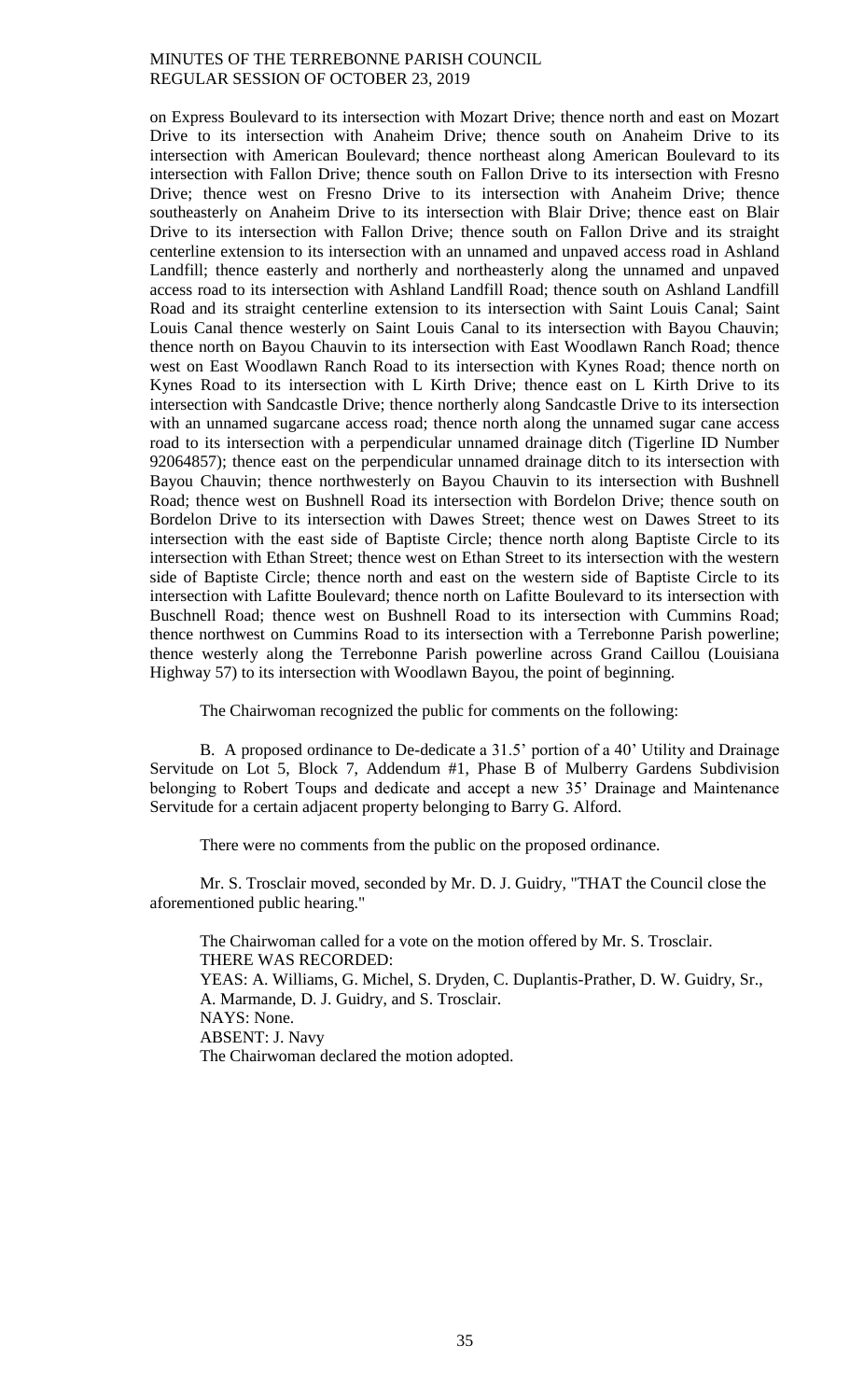OFFERED BY: MR. S. TROSCLAIR SECONDED BY: MR. D. J. GUIDRY

#### **ORDINANCE NO. 9100**

AN ORDINANCE TO DE-DEDICATE A 31.5' PORTION OF A 40' UTILITY AND DRAINAGE SERVITUDE ON LOT 5, BLOCK 7, ADDENDUM #1, PHASE B OF MULBERRY GARDENS SUBDIVISION AND DEDICATE A NEW 35' DRAINAGE AND MAINTENANCE SERVITUDE FOR A CERTAIN PROPERTY BELONGING TO BARRY G. ALFORD, AS DESCRIBED IN THE LEGAL DESCRIPTIONS ATTACHED AS EXHIBITS A AND B, AND MORE CLEARLY SHOWN ON AN ATTACHED MAP ENTITLED "PLAT SHOWING REVISED DRAINAGE AND SERVITUDE ON LOT 5, BLOCK 7, ADDENDUM #1, PHASE B OF MULBERRY GARDENS SUBDIVISION AND PROPERTY OF BARRY G. ALFORD, LOCATED IN SECTION 104, TOWNSHIP 17 SOUTH AND RANGE 17 EAST, TERREBONNE PARISH, LOUISIANA, FOR THE PURPOSE OF PROVIDING A BETTER MEANS OF DRAINAGE; AND TO ADDRESS OTHER MATTERS RELATIVE THERETO.

## **SECTION I**

**BE IT ORDAINED**, by the Terrebonne Parish Council, in regular session convened, acting pursuant to the authority vested in it by the Constitution and laws of the State of Louisiana, and pursuant to the Home Rule Charter for Consolidated Government, to de-dedicate a 31.5' portion of a 40' Utility and Drainage Servitude on Lot 5, Block 7, Addendum #1, Phase B of Mulberry Gardens Subdivision and dedicate and accept a new 35' Drainage and Maintenance Servitude for a certain property belonging to Barry G. Alford, as described in the legal descriptions attached as Exhibits A and B, and more clearly shown on an attached map entitled "Plat Showing Revised Drainage and Servitude on Lot 5, Block 7, Addendum #1, Phase B of Mulberry Gardens Subdivision and Property of Barry G. Alford, located in Section 104, Township 17 South and Range 17 East, Terrebonne Parish, Louisiana for the purpose of providing a better means of drainage.

#### **SECTION II**

If any word, clause, phrase, section or other portion of this ordinance shall be declared null, void, invalid, illegal, or unconstitutional, the remaining words, clauses, phrases, sections and other portions of this ordinance shall remain in full force and effect, the provisions of this ordinance hereby being declared to be severable.

#### **SECTION III**

This ordinance shall become effective upon approval by the Parish President or as otherwise provided in Section 2-13(b) of the Home Rule Charter for Consolidated Government for Terrebonne Parish, whichever occurs sooner

This ordinance, having been introduced and laid on the table for at least two weeks, was voted upon as follows:

THERE WAS RECORDED: YEAS: A. Williams, G. Michel, S. Dryden, C. Duplantis-Prather D. W. Guidry, Sr., A. Marmande, D.J. Guidry, and S. Trosclair. NAYS: None. NOT VOTING: None. ABSTAINING: None. ABSENT: J. Navy. The Chairwoman declared the ordinance adopted on this, the 23rd day of October 2019.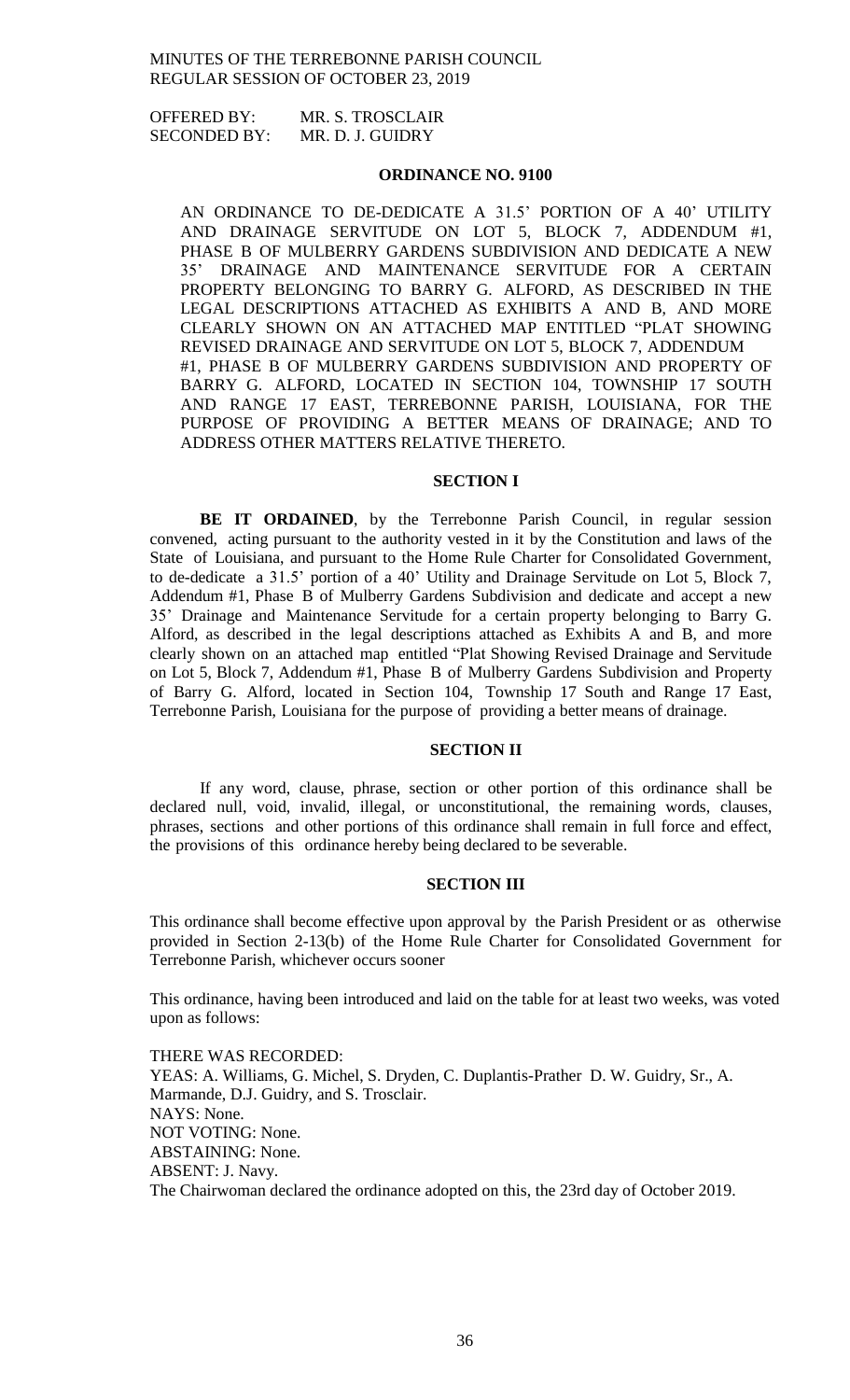The Chairwoman recognized the public for comments on the following:

C. A proposed ordinance to dedicate and accept the maintenance/operation of the street(s), drainage servitudes, and rights-of-way for "La Belle Maison, Phase C;" energize and accept the street lights and to incorporate "Rue Maison" and the extension of "Main Project Road" into the Enhanced 911 Emergency Response System.

There were no comments from the public on the proposed ordinance.

Mr. S. Dryden moved, seconded by Mr. S. Trosclair, "THAT the Council close the aforementioned public hearing."

The Chairwoman called for a vote on the motion offered by Mr. S. Dryden. THERE WAS RECORDED: YEAS: A. Williams, G. Michel, S. Dryden, C. Duplantis-Prather, D. W. Guidry, Sr., A. Marmande, D. J. Guidry, and S. Trosclair. NAYS: None. ABSENT: J. Navy The Chairwoman declared the motion adopted.

OFFERED BY: MR. S. DRYDEN SECONDED BY: MR. G. MICHEL

#### **ORDINANCE NO. 9101**

AN ORDINANCE DEDICATING AND ACCEPTING THE MAINTENANCE/OPERATION OF THE STREET(S), DRAINAGE SERVITUDES, AND RIGHTS-OF-WAY FOR "LA BELLE MAISON, PHASE C;" ENERGIZE AND ACCEPT THE STREET LIGHTS; AND TO INCORPORATE "RUE MAISON" AND THE EXTENSION OF "MAIN PROJECT ROAD" INTO THE ENHANCED 911 EMERGENCY RESPONSE SYSTEM FOR THE PURPOSE OF PROVIDING A BETTER MEANS OF LOCATING ADDRESSES; AND TO SET FORTH AN EFFECTIVE DATE FOR THE INCORPORATION OF STREET NAME(S), TO INFORM THE PROPER AGENCIES OF THE STREET NAME(S), AND TO AUTHORIZE THE INSTALLATION OF THE APPROPRIATE STREET SIGN(S), AND TO ADDRESS OTHER MATTERS RELATIVE THERETO.

#### **SECTION I**

**BE IT ORDAINED** that the Terrebonne Parish Council, on behalf of Terrebonne Parish Consolidated Government, dedicates and accepts the maintenance/operation of the street(s), drainage servitudes, and rights-of-way; and energize and accept the street lights as depicted as depicted on a plat, prepared on August 29, 2019, by Milford & Associates, Inc. titled "La Belle Maison, Phase  $\ddot{C}$ ", a copy of which is attached hereto and made a part hereof;

**BE IT FURTHER ORDAINED** effective on the 20th day of November, 2019, that "Rue Maison" and the extension of "Main Project Road" be incorporated into the Enhanced 911 Emergency Response System;

**BE IT FURTHER ORDAINED** that a copy of this ordinance be submitted to the Terrebonne Parish Communications Board, local U.S. Postal Services, fire districts, Acadian Ambulance, Terrebonne Parish Sheriff's Office, and any other appropriate agency; and

**BE IT FURTHER ORDAINED** that the Parish Forces be directed to install the proper street sign on the appropriate street, and that any other actions relative thereto be addressed.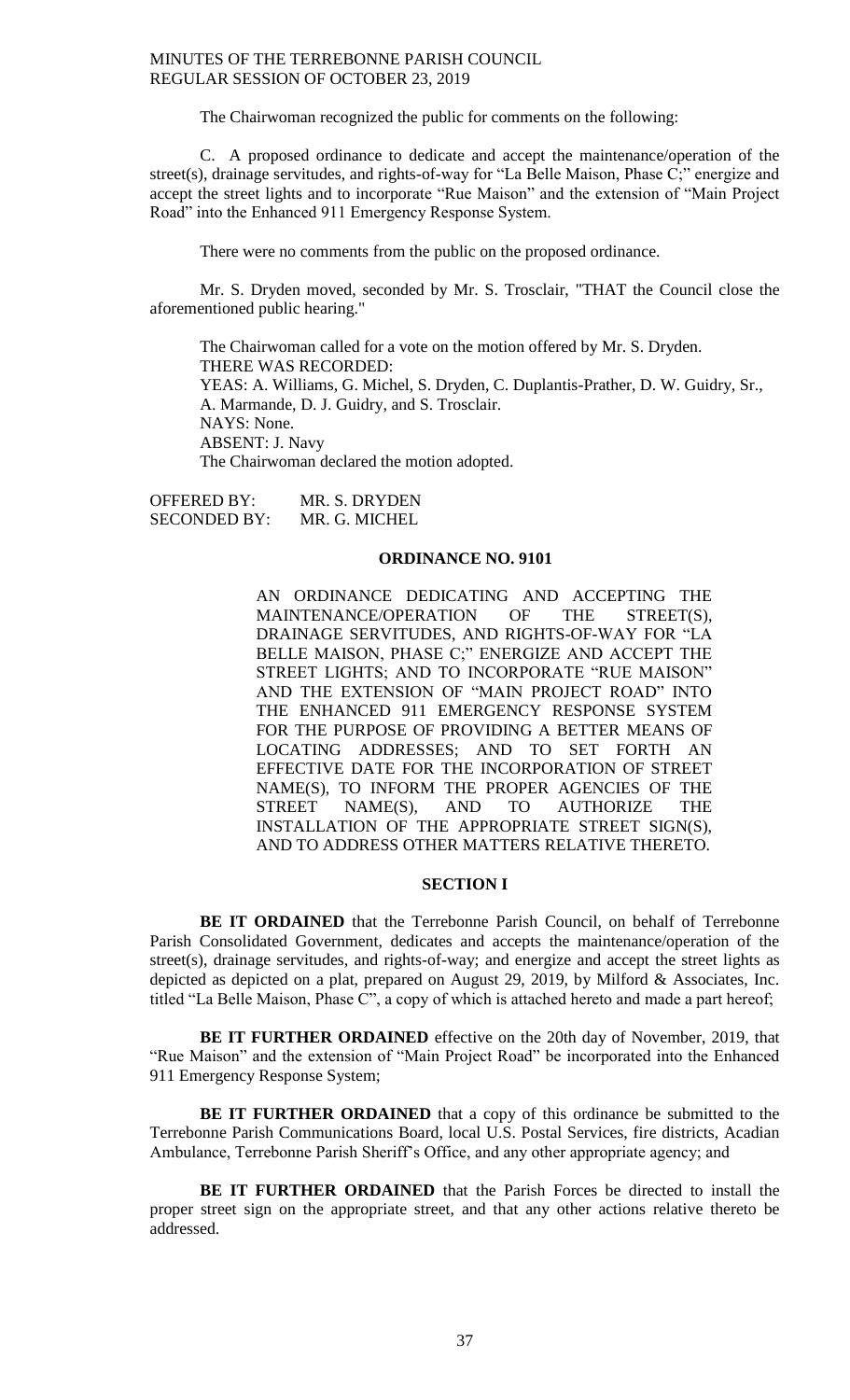## **SECTION II**

If any word, clause, phrase, section or other portion of this ordinance shall be declared null, void, invalid, illegal, or unconstitutional, the remaining words, clauses, phrases, sections or other portions of this ordinance shall remain in full force and effect, the provisions of this section hereby being declared to be severable.

This ordinance, having been introduced and laid on the table for at least two weeks, was voted upon as follows:

# THERE WAS RECORDED:

YEAS: A. Williams, G. Michel, S. Dryden, C. Duplantis-Prather D. W. Guidry, Sr., A. Marmande, D.J. Guidry, and S. Trosclair. NAYS: None.

NOT VOTING: None.

ABSTAINING: None.

ABSENT: J. Navy.

The Chairwoman declared the ordinance adopted on this, the 23rd day of October 2019. The Chairwoman recognized the public for comments on the following:

D. A proposed ordinance to amend the 2019 Adopted Operating Budget of the Terrebonne Parish Consolidated Government for the following items and to provide for related matters.

- I. Parishwide Recreation, \$400
- II. Road & Bridge-Repairs, \$65,576
- III. Public Safety Fund-Houma Fire Dept, \$1,566
- IV. Public Safety Fund-Houma Fire Dept, \$100
- V. General Fund-Downtown Development Corp, \$2,000
- VI. HUD CDBG Recovery, \$540,750

There were no comments from the public on the proposed ordinance.

Ms. C. Duplantis-Prather moved, seconded by Mr. D. J. Guidry, "THAT the Council close the aforementioned public hearing."

The Chairwoman called for a vote on the motion offered by Ms. C. Duplantis-Prather. THERE WAS RECORDED: YEAS: A. Williams, G. Michel, S. Dryden, C. Duplantis-Prather, D. W. Guidry, Sr., A. Marmande, D. J. Guidry, and S. Trosclair. NAYS: None. ABSENT: J. Navy The Chairwoman declared the motion adopted.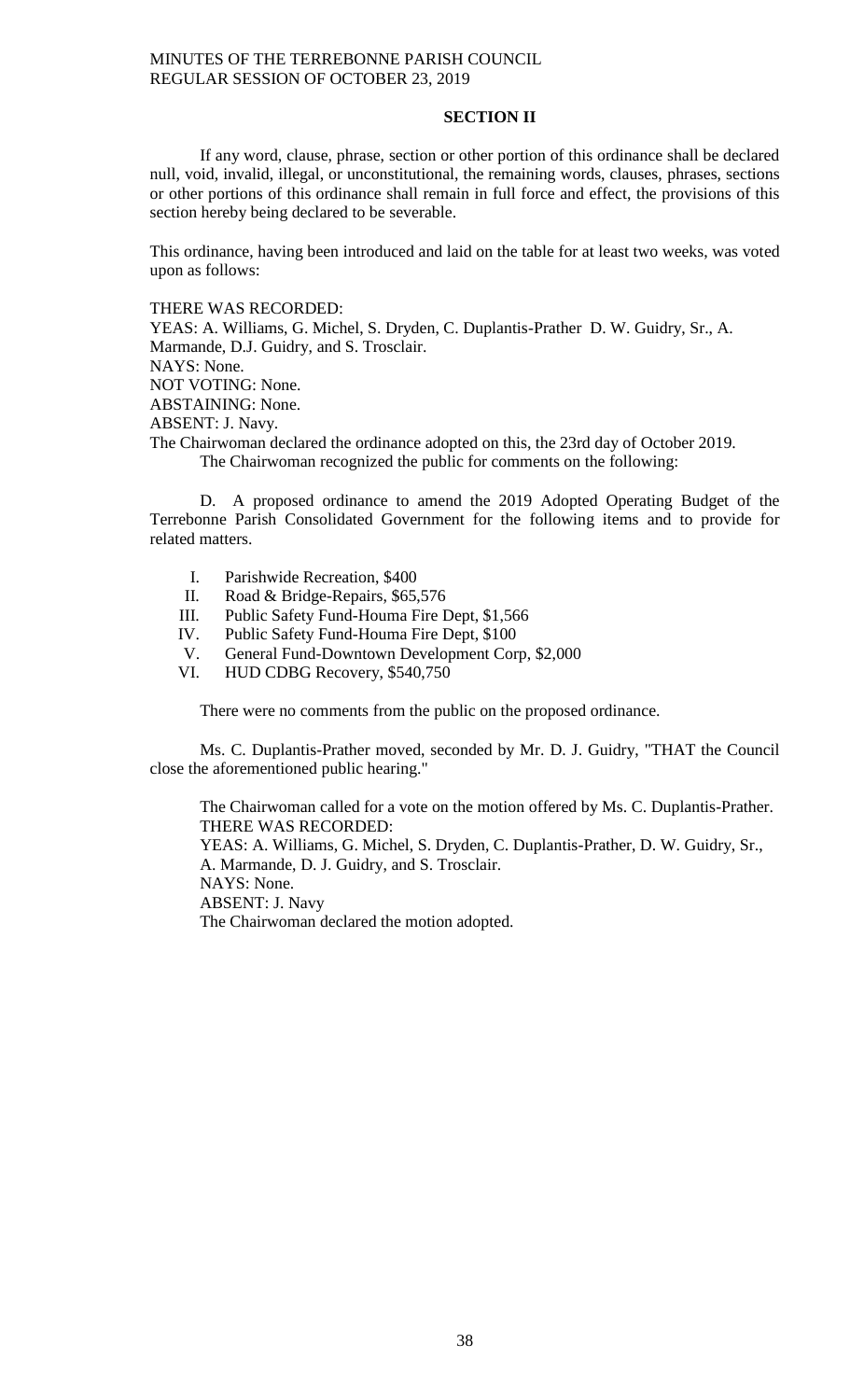OFFERED BY: MRS. C. DUPLANTIS-PRATHER SECONDED BY: MR. G. MICHEL

#### **ORDINANCE NO. 9102**

AN ORDINANCE TO AMEND THE 2019 ADOPTED OPERATING BUDGET OF THE TERREBONNE PARISH CONSOLIDATED GOVERNMENT FOR THE FOLLOWING ITEMS AND TO PROVIDE FOR RELATED MATTERS.

- **I.** PARISHWIDE RECREATION, \$400
- **II.** ROAD & BRIDGET-REPAIRS, \$65,576
- **III.** PUBLIC SAFETY FUND-HOUMA FIRE DEPT, \$1,566
- **IV.** PUBLIC SAFETY FUND-HOUMA FIRE DEPT, \$100
- **V.** GENERAL FUND-DOWNTOWN DEVELOPMENT CORP, \$2,000
- **VI.** HUD CDBG RECOVERY, \$540,750

#### **SECTION I**

**WHEREAS**, the Parishwide Recreation Department received a donation of \$400 for the Adaptive Sports League, and

**WHEREAS**, the donation will be put into the Operating account for \$300 and Insurance account for \$100.

**NOW, THEREFORE BE IT ORDAINED**, by the Terrebonne Parish Council, on behalf of the Terrebonne Parish Consolidated Government, that the 2019 Adopted Operating Budget be amended for the Parishwide Recreation Department. (Attachment A)

## **SECTION II**

**WHEREAS**, Tradewinds Towing, LLC was invoiced for the repairs to the Dulac Pontoon Bridge for \$65,576 due to damages caused by their company, and

**WHEREAS**, the revenue needs to be recognized in the Road and Bridge, Bridge Repairs account.

**NOW, THEREFORE BE IT FURTHER ORDAINED**, by the Terrebonne Parish Council, on behalf of the Terrebonne Parish Consolidated Government, that the 2019 Adopted Operating Budget be amended for the Bridge Repairs. (Attachment B)

#### **SECTION III**

**WHEREAS,** the Houma Fire Department received \$1,566 reimbursement for damages occurred to a vehicle, and

**WHEREAS**, this reimbursement needs to be reflected in the Paint/Body Repairs account for the impending repairs to the vehicle.

**NOW, THEREFORE BE IT FURTHER ORDAINED**, by the Terrebonne Parish Council, on behalf of the Terrebonne Parish Consolidated Government, that the 2019 Adopted Operating Budget be amended for the Houma Fire Department. (Attachment C)

#### **SECTION IV**

**WHEREAS**, the Houma Fire Department received a donation of \$100, and

**WHEREAS**, the donation will be put into the Public Relations Supplies account.

**NOW, THEREFORE BE IT ORDAINED**, by the Terrebonne Parish Council, on behalf of the Terrebonne Parish Consolidated Government, that the 2019 Adopted Operating Budget be amended for the Houma Fire Department. (Attachment D)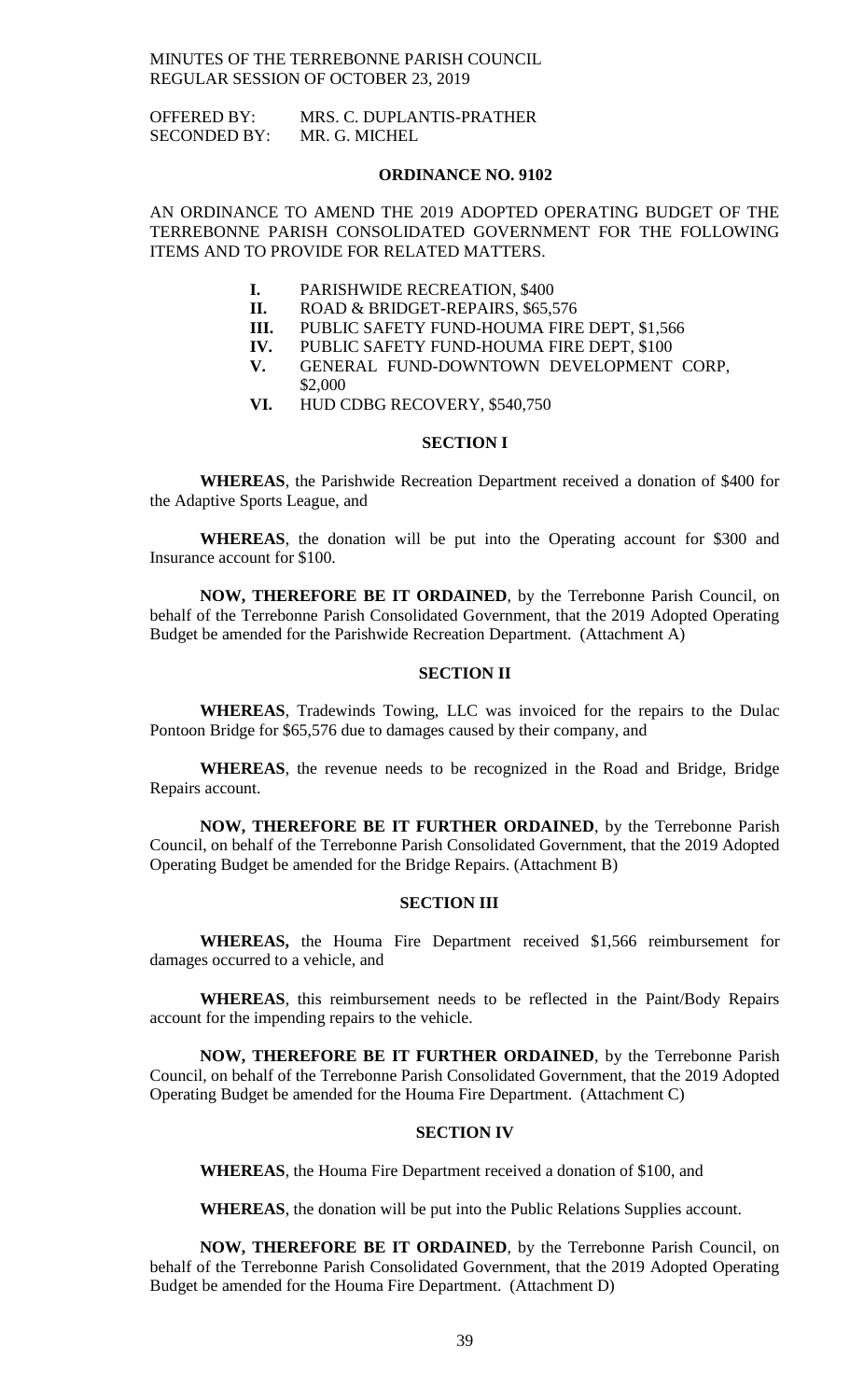#### **SECTION V**

**WHEREAS**, the Downtown Development Corporation received a donation of \$2,000 to be used for Demonstration Day, and

**WHEREAS**, the donation will be put into the Supplies-Donations account.

**NOW, THEREFORE BE IT ORDAINED**, by the Terrebonne Parish Council, on behalf of the Terrebonne Parish Consolidated Government, that the 2019 Adopted Operating Budget be amended for the Downtown Development Corporation. (Attachment E)

# **SECTION VI**

**WHEREAS**, the Office of Community Development, as administrator for the Community Development Block Grant (CDBG) Disaster Recovery Program, shall make available Grantee disaster recovery funds for \$540,750, and

**WHEREAS**, the purpose of the funding is to add to the Terrebonne Parish Implemented First Time Homebuyers Program at Parkwood.

**NOW, THEREFORE BE IT FURTHER ORDAINED**, by the Terrebonne Parish Council, on behalf of the Terrebonne Parish Consolidated Government, that the 2019 Adopted Operating Budget of the Terrebonne Parish Consolidated Government be amended for the CDBG Disaster Recovery Program. (Attachment F)

#### **SECTION VII**

If any word, clause, phrase, section or other portion of this ordinance shall be declared null, void, invalid, illegal, or unconstitutional, the remaining words, clauses, phrases, sections and other portions of this ordinance shall remain in full force and effect, the provisions of this ordinance hereby being declared to be severable.

#### **SECTION VIII**

This ordinance shall become effective upon approval by the Parish President or as otherwise provided in Section 2-13(b) of the Home Rule Charter for a Consolidated Government for Terrebonne Parish, whichever occurs sooner.

This ordinance, having been introduced and laid on the table for at least two weeks, was voted upon as follows:

#### THERE WAS RECORDED:

YEAS: A. Williams, G. Michel, S. Dryden, C. Duplantis-Prather D. W. Guidry, Sr., A. Marmande, D.J. Guidry, and S. Trosclair. NAYS: None. NOT VOTING: None. ABSTAINING: None. ABSENT: J. Navy. The Chairwoman declared the ordinance adopted on this, the 23rd day of October 2019.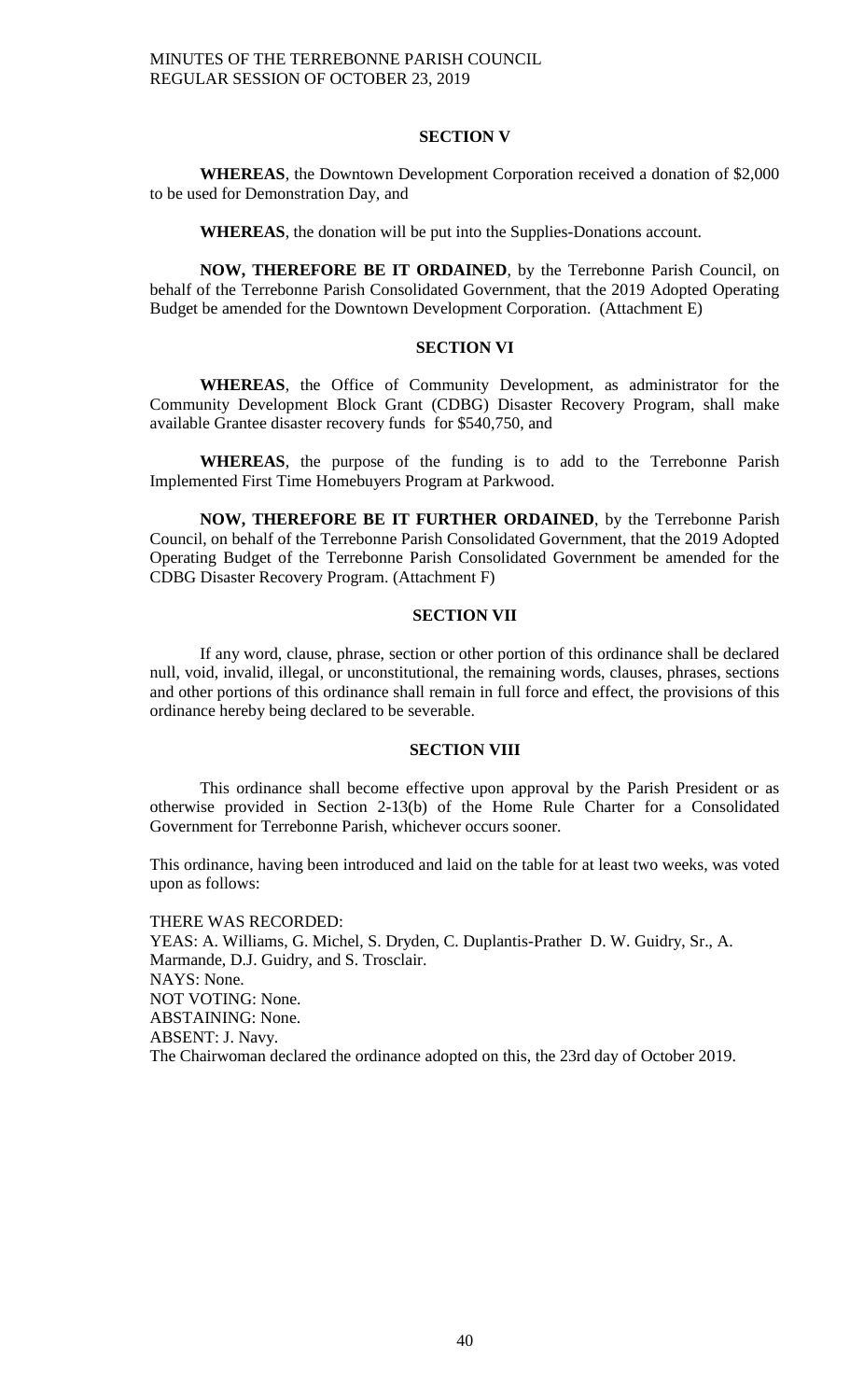# **ATTACHMENT A - Parishwide Recreation**

|                                 | 2019                     |               |         |
|---------------------------------|--------------------------|---------------|---------|
|                                 | <b>Adopted</b>           | <b>Change</b> | Amended |
| Donation-Adaptive Sports League | (500)                    | (400)         | (900)   |
| <b>Operating Supplies</b>       | $\overline{\phantom{a}}$ | 300           | 300     |
| <b>Recreation Insurance</b>     | 500                      | 100           | 600     |

# **ATTACHMENT B - Road & Bridge**

|                               | 2019           |               |            |
|-------------------------------|----------------|---------------|------------|
|                               | <b>Adopted</b> | <b>Change</b> | Amended    |
| Compensation Property Damange | (213, 563)     | (65, 576)     | (279, 139) |
| <b>Bridge Repairs</b>         | 539,600        | 65.576        | 605.176    |

# **ATTACHMENT C - Public Safety Fund-HFD**

|                               | 2019           |               |         |
|-------------------------------|----------------|---------------|---------|
|                               | <b>Adopted</b> | <b>Change</b> | Amended |
| Compensation Property Damange |                | (1,566)       | (1,566) |
| Paint/Body Repairs            | 5.000          | 1.566         | 6,566   |

# **ATTACHMENT D - Public Safety Fund-HFD**

|                                  |                | 2019          |         |  |
|----------------------------------|----------------|---------------|---------|--|
|                                  | <b>Adopted</b> | <b>Change</b> | Amended |  |
|                                  |                |               |         |  |
| Miscellaneous-Other              | (3,704)        | (100)         | (3,804) |  |
| <b>Public Relations Supplies</b> | 3,000          | 100           | 3,100   |  |

# **ATTACHMENT E - General Fund-DDC**

|                                | 2019           |               |         |
|--------------------------------|----------------|---------------|---------|
|                                | <b>Adopted</b> | <b>Change</b> | Amended |
| Donations-Downtown Development |                | (2,000)       | (2,000) |
| Supplies-Donations             | 1.250          | 2.000         | 3.250   |

# **ATTACHMENT F- HUD CDBG Recovery**

|                  | 2019                     |               |           |
|------------------|--------------------------|---------------|-----------|
|                  | <b>Adopted</b>           | <b>Change</b> | Amended   |
| PI-FTHB-Parkwood | $\overline{\phantom{0}}$ | (540,750)     | (540,750) |
| FTHB-Parkwood    | $\overline{\phantom{0}}$ | 540,750       | 540.750   |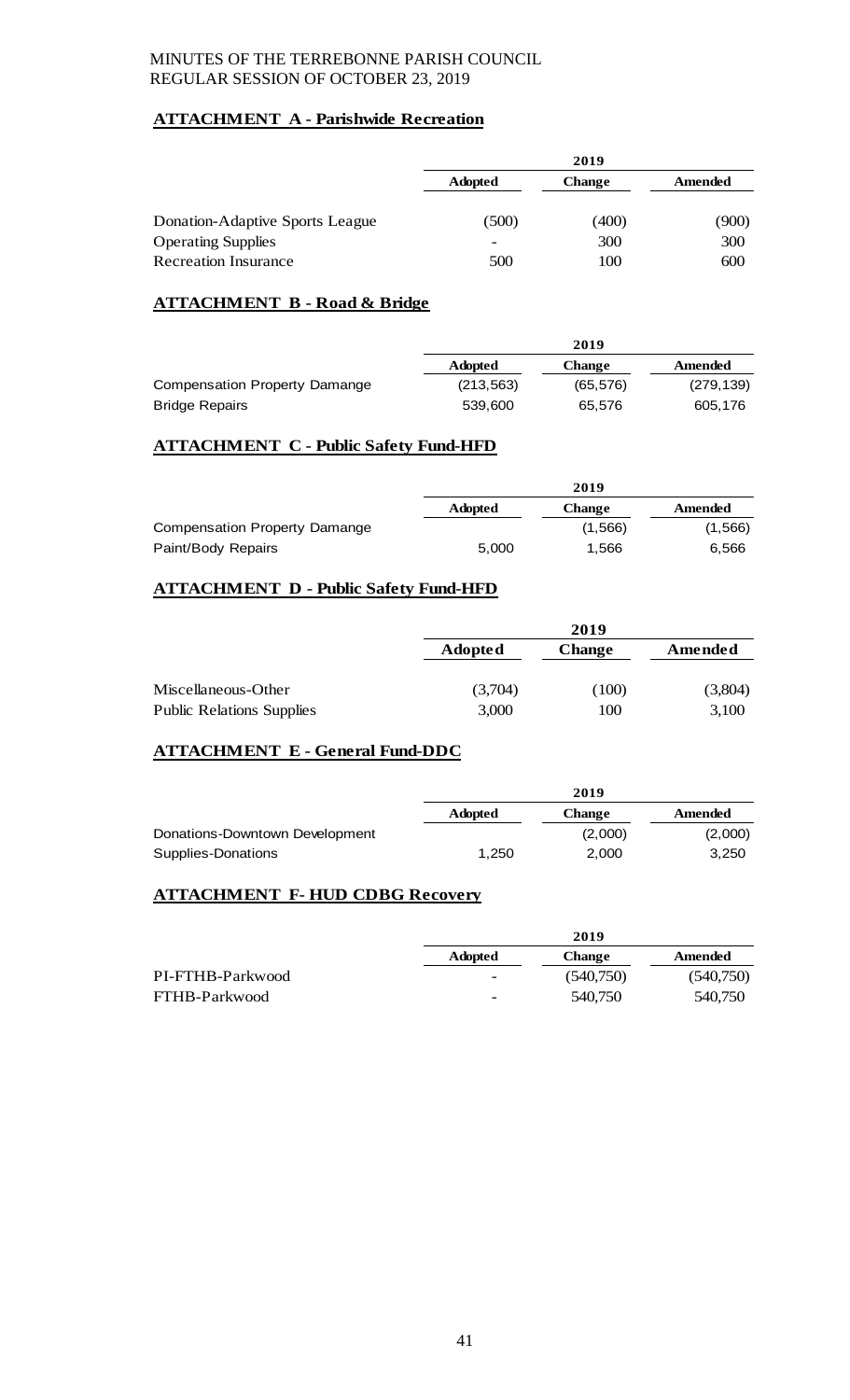The Chairwoman recognized the public for comments on the following:

E. The Proposed 2020 Parish Budget and Five Year Capital Outlay Budget.

There were no comments from the public on the proposed ordinance.

Mr. G. Michel moved, seconded by Mr. D. J. Guidry, "THAT the Council continue the aforementioned public hearing at the November 6, 2019 Regular Council Session."

The Chairwoman called for a vote on the motion offered by Mr. G. Michel. THERE WAS RECORDED: YEAS: A. Williams, G. Michel, S. Dryden, C. Duplantis-Prather, D. W. Guidry, Sr., A. Marmande, D. J. Guidry, and S. Trosclair. NAYS: None. ABSENT: J. Navy The Chairwoman declared the motion adopted.

Mr. D. J. Guidry moved, seconded by Mr. S. Trosclair, "THAT the Council return to the regular order of business."

The Chairwoman called for a vote on the motion offered by Mr. D. J. Guidry. THERE WAS RECORDED: YEAS: A. Williams, G. Michel, S. Dryden, C. Duplantis-Prather, D. W. Guidry, Sr., A. Marmande, D. J. Guidry, and S. Trosclair. NAYS: None. ABSENT: J. Navy The Chairwoman declared the motion adopted.

The Chairwoman called for a report on the Public Services Committee meeting held on 10/21/19, whereupon the Committee Chairman, noting ratification of minutes calls public hearings on November 6, 2019 at 6:30 p.m., rendered the following:

## **PUBLIC SERVICES COMMITTEE**

#### **OCTOBER 21, 2019**

The Chairman, Dirk J. Guidry, called the Public Services Committee meeting to order at 6:01 p. m. in the Terrebonne Parish Council Meeting Room with an Invocation offered by Committee Member G. Michel and the Pledge of Allegiance led by Committee Member C. Duplantis-Prather. Upon roll call, Committee Members recorded as present were: A. Williams, G. Michel, S. Dryden, C. Duplantis-Prather, D. W. Guidry, Sr., A. Marmande, and D. J. Guidry. Committee Members J. Navy and S. Trosclair were recorded as absent. A quorum was declared present.

OFFERED BY: MR. G. MICHEL SECONDED BY: MR. A. MARMANDE

# **RESOLUTION NO. 19-371**

A RESOLUTION AUTHORIZING THE PARISH PRESIDENT TO EXECUTE AN AGREEMENT AND/OR TO ACCEPT A PROPOSAL FROM GIS ENGINEERING, LLC TO PROVIDE PROFESSIONAL SERVICES RELATIVE TO SEMIANNUAL GROUNDWATER MONITORING ACTIVITIES AT THE ASHLAND SANITARY LANDFILL, LOCATED ALONG ASHLAND LANDFILL ROAD, HOUMA, LOUISIANA 70363, PERTINENT TO SOLID WASTE PERMIT NUMBER D-109-0127/P-004 AND LOUISIANA DEPARTMENT OF ENVIRONMENTAL QUALITY AGENCY INTEREST NUMBER 9413 AND TO PROVIDE FOR OTHER MATTERS THERETO.

**WHEREAS,** Terrebonne Parish Consolidated Government, Department of Utilities, Solid Waste Division is in need of professional services relative to the semiannual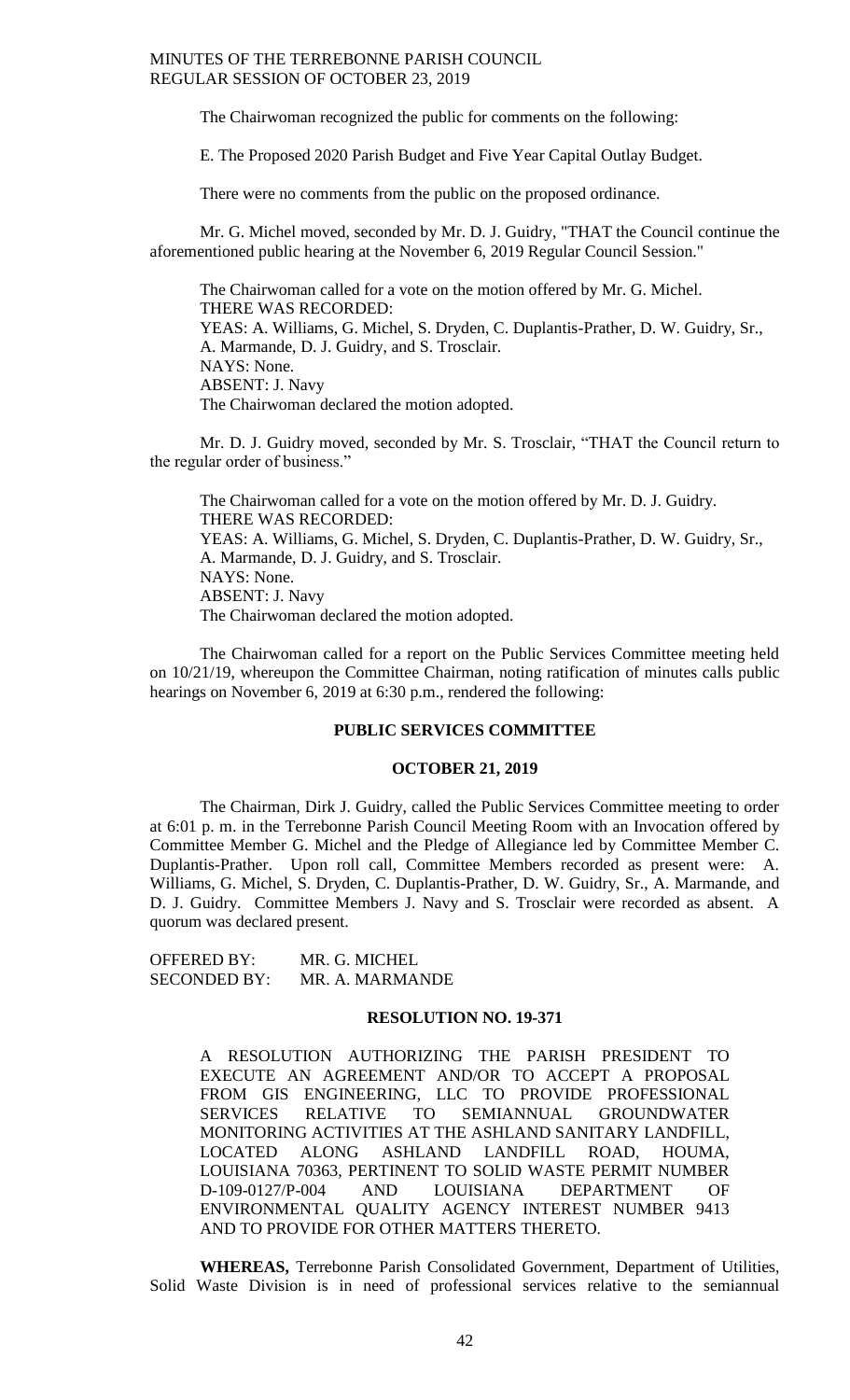groundwater monitoring activities at the Ashland Sanitary Landfill, located along Ashland Landfill Road, Houma, Louisiana 70363, pertinent to Solid Waste Permit Number D-109- 0127/P-004 and Louisiana Department of Environmental Quality Agency Interest Number 9413, and

**WHEREAS,** GIS Engineering, LLC has proposed to provide such services for a period of approximately three (3) years, and

**WHEREAS,** it has been determined that the proposal of GIS Engineering, LLC, attached hereto, is suitable to fulfill the Department's need, and

**NOW THEREFORE BE IT RESOLVED,** by the Terrebonne Parish Council, (Public Services Committee), on behalf of the Terrebonne Parish Consolidated Government, hereby authorizes the Terrebonne Parish President to execute a proposal from GIS Engineering, LLC containing substantially the same terms as those contained within the aforementioned agreement and/or proposal attached hereto to provide professional services relative to the semiannual groundwater monitoring activities at the Ashland Sanitary Landfill, located along Ashland Landfill Road, Houma, Louisiana 70363, pertinent to Solid Waste Permit Number D-109-0127/P-004 and Louisiana Department of Environmental Quality Agency Interest Number 9413 and other matters thereto, and

**BE IT FURTHER RESOLVED,** that the Legal Department is directed to prepare the necessary contract documents, as authorized herein.

#### **THERE WAS RECORDED:**

YEAS: A. Williams, G. Michel, S. Dryden, C. Duplantis-Prather, D. W. Guidry, Sr., A. Marmande, Sr., and D. J. Guidry. NAYS: None. ABSTAINING: None. ABSENT: J. Navy and S. Trosclair. The Chairman declared the resolution adopted on this the  $21<sup>st</sup>$  day of October 2019.

\* \* \* \* \* \* \* \* \*

OFFERED BY: MR. A. MARMANDE SECONDED BY: MR. S. DRYDEN

#### **RESOLUTION NO. 19-372**

A Resolution awarding and authorizing the signing of a Construction Contract to the firm of LA Contracting Enterprise, LLC. for Parish Project No. 10-CDBG- R-LEV-63, Ward 7 Levee Improvements & Extension Phase IV- Station 170+00 to 179+00 Levee Slide Repair, Terrebonne Parish, Louisiana and authorizing the issuance of the Notice to Proceed to commence construction of said Project.

**WHEREAS,** the Terrebonne Parish Consolidated Government did receive bids for Parish Project No. 10-CDBG- R-LEV-63, Ward 7 Levee Improvements & Extension Phase IV- Station 170+00 to 179+00 Levee Slide Repair, Terrebonne Parish, Louisiana, and

**WHEREAS,** the lowest, responsive and responsible bid for the construction of the project was that submitted by the firm of LA Contracting Enterprise, LLC., in the amount of \$131,250.00 and

**WHEREAS**, the Engineer for this project, APTIM has recommended that the award of the contract be made to LA Contracting Enterprise LLC., and

**NOW, THEREFORE BE IT RESOLVED** by the Terrebonne Parish Council, on behalf of the Terrebonne Parish Consolidated Government, does hereby accept the lowest, responsive and responsible base bid submitted by the firm of LA Contracting Enterprise LLC. in the total bid amount of \$131,250.00 as per attached bid forms, for Ward 7 Levee Improvements & Extension Phase IV- Station 170+00 to 179+00 Levee Slide Repair, Terrebonne Parish, Louisiana, and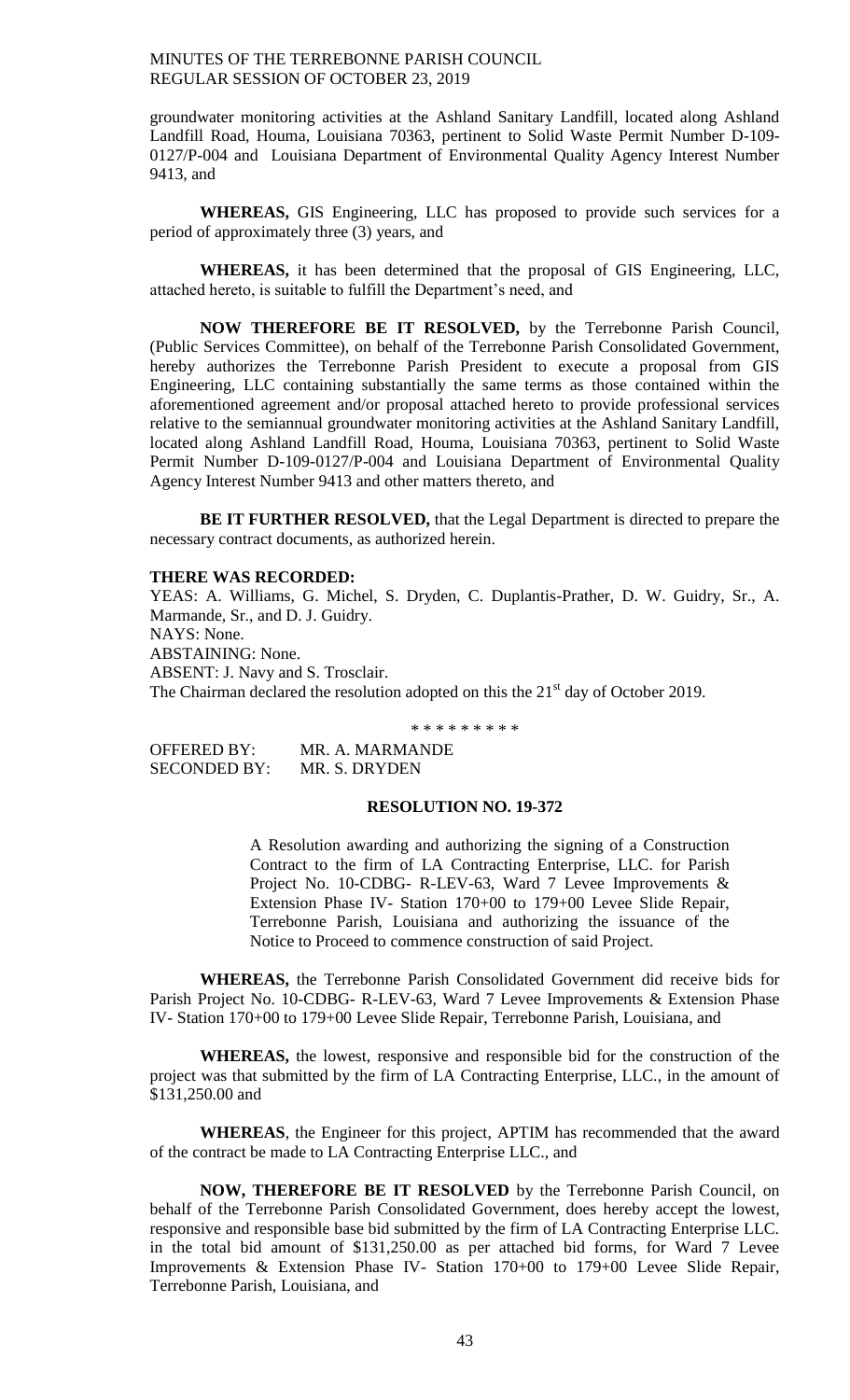**BE IT FURTHER RESOLVED,** the President of Terrebonne Parish Consolidated Government, be authorized and empowered to sign a construction contract for and on behalf of the Terrebonne Parish Consolidated Government with LA Contracting Enterprise LLC., and

BE IT FURTHER RESOLVED, that upon receipt of the required Certificate of Insurance evidencing coverage as provided in the project specifications and upon execution and recordation of all contract documents, APTIM is hereby authorized to issue the Notice to Proceed to LA Contracting Enterprise LLC. to commence construction of said project, and

**BE IT FURTHER RESOLVED**, that a certified copy of this resolution be forwarded to the Engineer, APTIM.

#### **THERE WAS RECORDED:**

YEAS: A. Williams, G. Michel, S. Dryden, C. Duplantis-Prather, D. W. Guidry, Sr., A. Marmande, Sr., and D. J. Guidry. NAYS: None. ABSTAINING: None. ABSENT: J. Navy and S. Trosclair. The Chairman declared the resolution adopted on this the  $21<sup>st</sup>$  day of October 2019.

| <b>OFFERED BY:</b>  | MRS. C. DUPLANTIS-PRATHER |
|---------------------|---------------------------|
| <b>SECONDED BY:</b> | MR. A. MARMANDE           |

#### **RESOLUTION NO. 19-373**

A RESOLUTION AUTHORIZING THE SOLE SOURCE PURCHASE OF NINE (9) SCHWEITZER ENGINEERING LABORATORIES (SEL) REAL TIME AUTOMATION CONTROLLER (RTAC) EQUIPMENT FOR THE UTILITIES ELECTRIC DISTRIBUTION DEPARTMENT.

**WHERAS,** a price was obtained by the Utilities Electric Distribution Department for the sole source purchase of nine (9) SEL-3530 RTAC equipment to be used at the substations, and

**WHERAS,** a after careful review by the Utilities Electric Distribution staff and Utilities Director and it has been determined that the quoted price from Power Connections, Inc. at the cost of Forty-Six Thousand Sixty-eight and 75/100 Dollars (\$46,068.75) should be accepted as per the attached documents and under the sole source provisions set forth in the Louisiana Revised Statutes Title 39:1597, and

**NOW, THEREFORE BE IT RESOLVED** by the Terrebonne Parish Council, on behalf of the Terrebonne Parish Consolidated Government, that the sole source purchase of the nine (9) SEL-3530 RTAC be accepted and approved as per the attached forms, and

**BE IT FURTHER RESOLVED,** that the Parish President and all other appropriate parties be, and they are hereby authorized to execute any and all contract documents associated therewith.

#### **THERE WAS RECORDED:**

YEAS: A. Williams, G. Michel, S. Dryden, C. Duplantis-Prather, D. W. Guidry, Sr., A. Marmande, Sr., and D. J. Guidry. NAYS: None. ABSTAINING: None. ABSENT: J. Navy and S. Trosclair. The Chairman declared the resolution adopted on this the  $21<sup>st</sup>$  day of October 2019.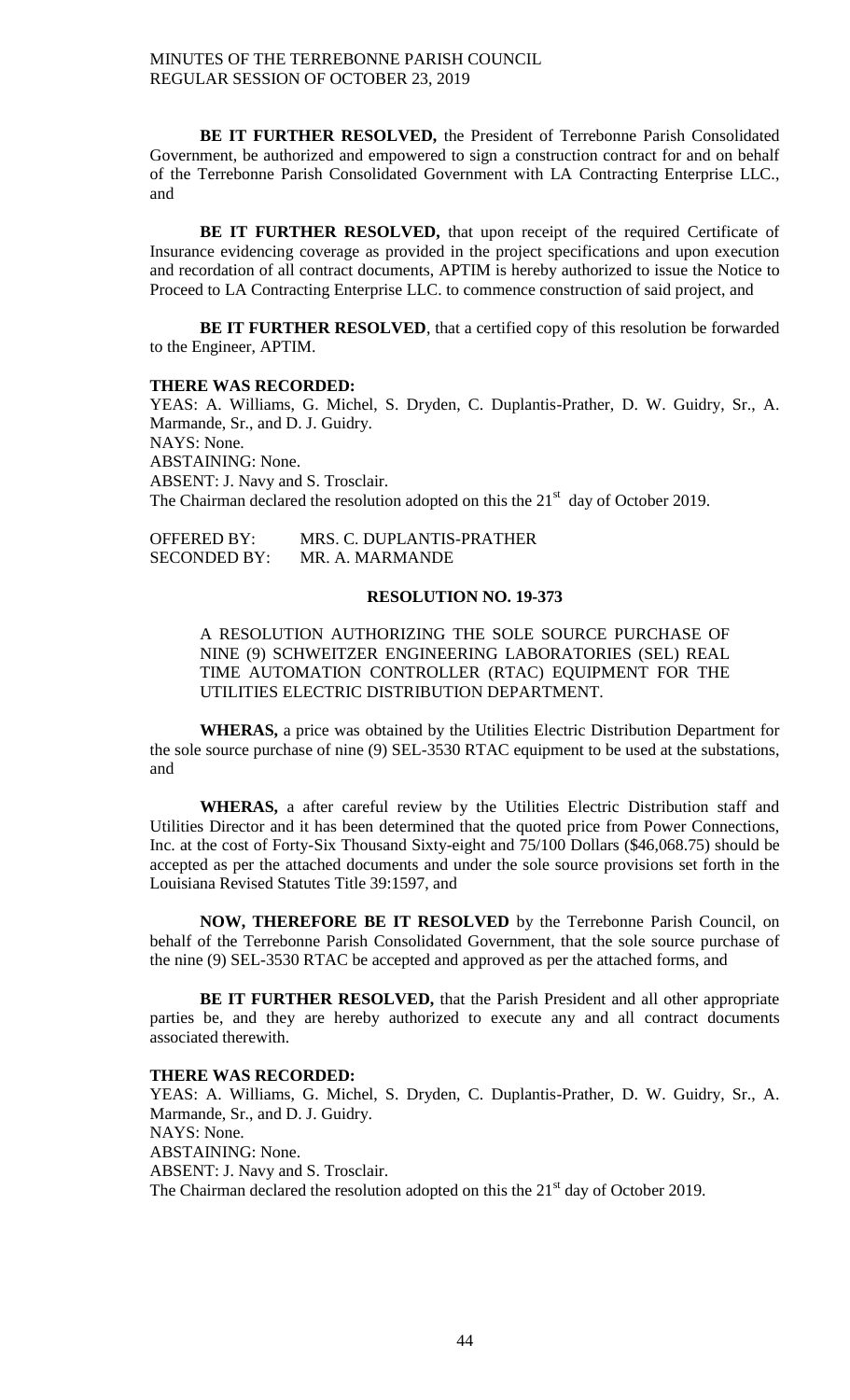Mr. G. Michel moved, seconded by Mr. S. Dryden, "THAT, the Public Services Committee introduce an ordinance revoking Ordinance Nos. 8906 and 8923 declaring the following properties adjudicated to Terrebonne Parish Consolidated Government as surplus as these properties are needed for a public purpose; Lot 15, Block 7, Broadmoor Heights (Parcel #68742) with an owner of record E.M. Glynn, Inc. and 5514 Stella Street (Parcel #35584) with owner of record Ad Val, Inc., to address other matters relative thereto and call a public hearing on November 6, 2019 at 6:30 p.m."

The Chairman called for the vote on the motion offered by Mr. G. Michel. THERE WAS RECORDED: YEAS: A. Williams, G. Michel, S. Dryden, C. Duplantis-Prather, D. W. Guidry, Sr., A. Marmande, and D. J. Guidry. NAYS: None. ABSENT: J. Navy and S. Trosclair. The Chairman declared the motion adopted.

OFFERED BY: MR. D. W. GUIDRY, SR. SECONDED BY: MR. G. MICHEL

# **RESOLUTION NO. 19-374**

**WHEREAS**, the Code of Federal Regulations, as enacted by the United States Congress, mandates that all structures defined as bridges located on all public roads shall be inspected, rated for safe load capacity, and posted in accordance with the National Bridge Inspection Standards and that an inventory of these bridges be maintained by each state, and

**WHEREAS**, the responsibility to inspect, rate and load post those bridges under the authority of Terrebonne Parish, in accordance with those standards, is delegated by the Louisiana Department of Transportation and Development.

**NOW, THEREFORE BE IT RESOLVED** by the Terrebonne Parish Council (Public Services Committee), on behalf of the Terrebonne Parish Consolidated Government, that for the period January 1, 2020 through December 31, 2020:

- 1. The Terrebonne Parish Consolidated Government will perform all interim inspections on all Parish-owned or maintained bridges in accordance with the National Bridge Inspection Standards.
- 2. All bridges owned or maintained by the Terrebonne Parish Consolidated Government will be structurally analyzed and rated by the Parish as to the safe load capacity in accordance with the AASHTO manual for maintenance inspection of bridges. The load posting information that has been determined by the Louisiana Department of Transportation and Development for all bridges where the maximum legal load under Louisiana State Law exceeds the load permitted under the operating rating as determined above will be critically reviewed by the Parish. Load posting information will be updated by the Parish to reflect all structural changes, any obsolete structural ratings or any missing instructural ratings.
- 3. All Terrebonne Parish Government-owned or maintained bridges which require load posting or closing shall be load posted or closed in accordance with the table in the DOTD Engineering Directives and Standards Manual Directive No. 1.1.1.8. All bridges shall be critically reviewed by the Terrebonne Parish Consolidated Government prior to load posting.
- 4. All bridges owned or maintained by the Terrebonne Parish Consolidated Government are shown on the attached list in the format specified by the Department of Transportation and Development.

**BE IT FURTHER RESOLVED**, that the Terrebonne Parish Consolidated Government is cognizant that these stipulations are prerequisites for participation by the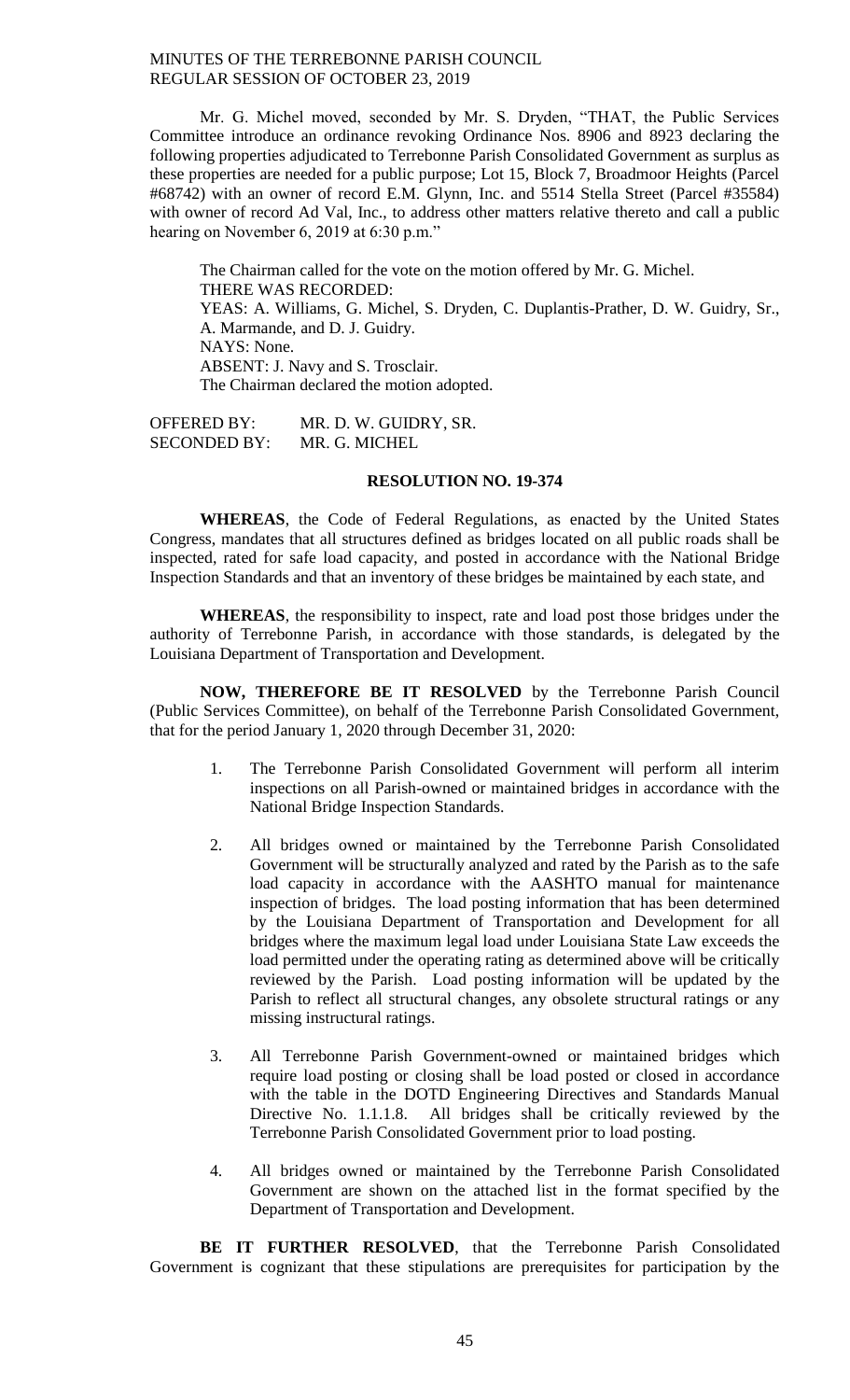Terrebonne Parish Consolidated Government in the Off-System Bridge Replacement Program.

#### **THERE WAS RECORDED:**

YEAS: A. Williams, G. Michel, S. Dryden, C. Duplantis-Prather, D. W. Guidry, Sr., A. Marmande, Sr., and D. J. Guidry. NAYS: None. ABSTAINING: None. ABSENT: J. Navy and S. Trosclair. The Chairman declared the resolution adopted on this the 21<sup>st</sup> day of October 2019.

Mr. S. Dryden moved, seconded by Mr. D. W. Guidry, Sr., "THAT, the Public Services Committee introduce an ordinance to authorize the acquisition of sites and/or servitudes required for the Industrial Boulevard Bridge Replacement project; authorize the Parish President to execute any and all documents necessary to acquire sites and/or servitudes for the said purposes; To authorize the parish legal staff to commence expropriation proceedings in the event that sites and/or servitudes cannot be obtained conventionally and call a public hearing on November 6, 2019 at 6:30 p.m."

The Chairman called for the vote on the motion offered by Mr. S. Dryden. THERE WAS RECORDED: YEAS: A. Williams, G. Michel, S. Dryden, C. Duplantis-Prather, D. W. Guidry, Sr., A. Marmande, and D. J. Guidry. NAYS: None. ABSENT: J. Navy and S. Trosclair. The Chairman declared the motion adopted.

OFFERED BY: MRS. C. DUPLANTIS-PRATHER SECONDED BY: MR. G. MICHEL

## **RESOLUTION NO. 19-375**

A RESOLUTION PROVIDING APPROVAL OF AMENDMENT NO. 6 TO THE ENGINEERING AGREEMENT FOR PARISH PROJECT NO. **15-LEV-27**, **SIX FOOT DITCH LEVEE IMPROVEMENTS**, TERREBONNE PARISH, LOUISIANA.

**WHEREAS**, the Terrebonne Parish Consolidated Government did enter into an original engineering agreement with Providence Engineering and Design, LLC dated September 30, 2015, recordation number 1491014, for the Six Foot Ditch Levee Improvements, identified as Parish Project 15-LEV-27, and

**WHEREAS,** the Engineering Agreement between OWNER and ENGINEER provides for certain limitations for Basic Services and specific Additional Services, and

**WHEREAS,** the Parish is desirous of completing the Six Foot Ditch Levee Improvements Project, and

**WHEREAS,** a portion of the Six Foot Ditch levee recently constructed is showing signs of distress, and

**WHEREAS,** after re-compacting the area and reforming, the levee in this area started to fail again, and

**WHEREAS,** the Engineer contacted the Geotechnical Engineer who completed the geotechnical investigation and provided recommendations for the design of the levee, and

**WHEREAS,** the Geotechnical Engineer recommended an investigation be conducted at this site and a redesign of the levee completed, and

**WHEREAS,** the engineer is requesting an amendment to cover costs of the investigation and redesign, and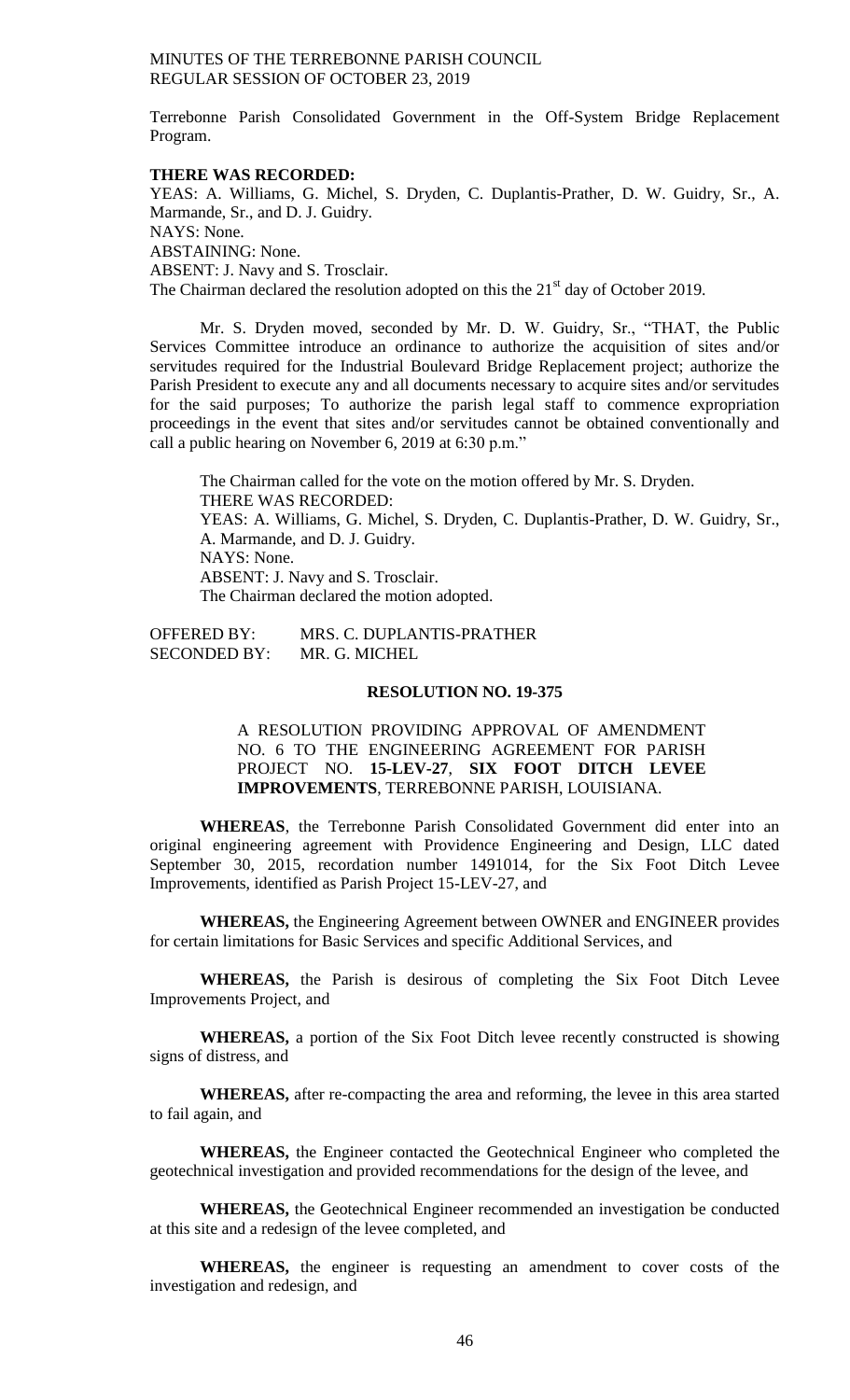**WHEREAS**, the additional work to complete the investigation and redesign for the levee section will increase the additional section of the contract by \$9,350.00, and

**NOW, THEREFORE BE IT RESOLVED** that the Terrebonne Parish Council, on behalf of the Terrebonne Parish Consolidated Government, does hereby approve this Amendment No. 6 to the Engineering Agreement for an increase of \$9,350.00 in Additional Services and authorizes Parish President Gordon E. Dove to execute this Amendment No. 6 to the Engineering Agreement for the Six Foot Ditch Levee Improvements, Parish Project No. 15-LEV-27, with Providence Engineering and Design, LLC, and

**BE IT FURTHER RESOLVED** that a certified copy of the resolution be forwarded to the Engineer, Providence Engineering and Design, LLC.

#### **THERE WAS RECORDED:**

YEAS: A. Williams, G. Michel, S. Dryden, C. Duplantis-Prather, D. W. Guidry, Sr., A. Marmande, Sr., and D. J. Guidry. NAYS: None. ABSTAINING: None. ABSENT: J. Navy and S. Trosclair. The Chairman declared the resolution adopted on this the  $21<sup>st</sup>$  day of October 2019.

\* \* \* \* \* \* \* \* \*

OFFERED BY: MR. A. MARMANDE SECONDED BY: MR. G. MICHEL

#### **RESOLUTION NO. 19-376**

A RESOLUTION AWARDING AND AUTHORIZING THE SINGING OF THE CONSTRUCTION CONTRACT FOR PARISH PROJECT NO. 19-ROAD-64, NELO STREET<br>PAVING PROJECT, TERREBONNE PARISH PROJECT, TERREBONNE PARISH CONSOLIDATED GOVERNMENT, TERREBONNE PARISH, LOUISIANA, AND AUTHORIZING THE ISSUANCE OF THE NOTICE TO PROCEED.

**WHEREAS**, the Terrebonne Parish Consolidated Government did receive construction bids on Parish Project No. 19-ROAD-64, Nelo Street Paving Project, Terrebonne Parish, Louisiana, and

**WHEREAS**, the lowest and best bid was submitted by Barriere Construction Co., L.L.C., in the amount of \$157,450.00, and

**NOW, THEREFORE BE IT RESOLVED** that the Terrebonne Parish Consolidated Government award the construction contract to Barriere Construction Co., L.L.C., in the total amount of \$157,450.00, and

**BE IT FURTHER RESOLVED,** that the President of Terrebonne Parish Consolidated Government, be and he is hereby authorized and empowered to sign a construction contract for and on behalf of the Terrebonne Parish Consolidated Government with Barriere Construction Co., L.L.C., upon the receipt of the performance bond, and

**BE IT FURTHER RESOLVED,** that upon the receipt of required certificates of insurance evidencing coverage as provided in the project specifications and upon execution and recordation of all contract documents, that the Engineer is hereby authorized to issue the Notice to Proceed to the Contractor to commence construction of the project.

#### **THERE WAS RECORDED:**

YEAS: A. Williams, G. Michel, S. Dryden, C. Duplantis-Prather, D. W. Guidry, Sr., A. Marmande, Sr., and D. J. Guidry. NAYS: None.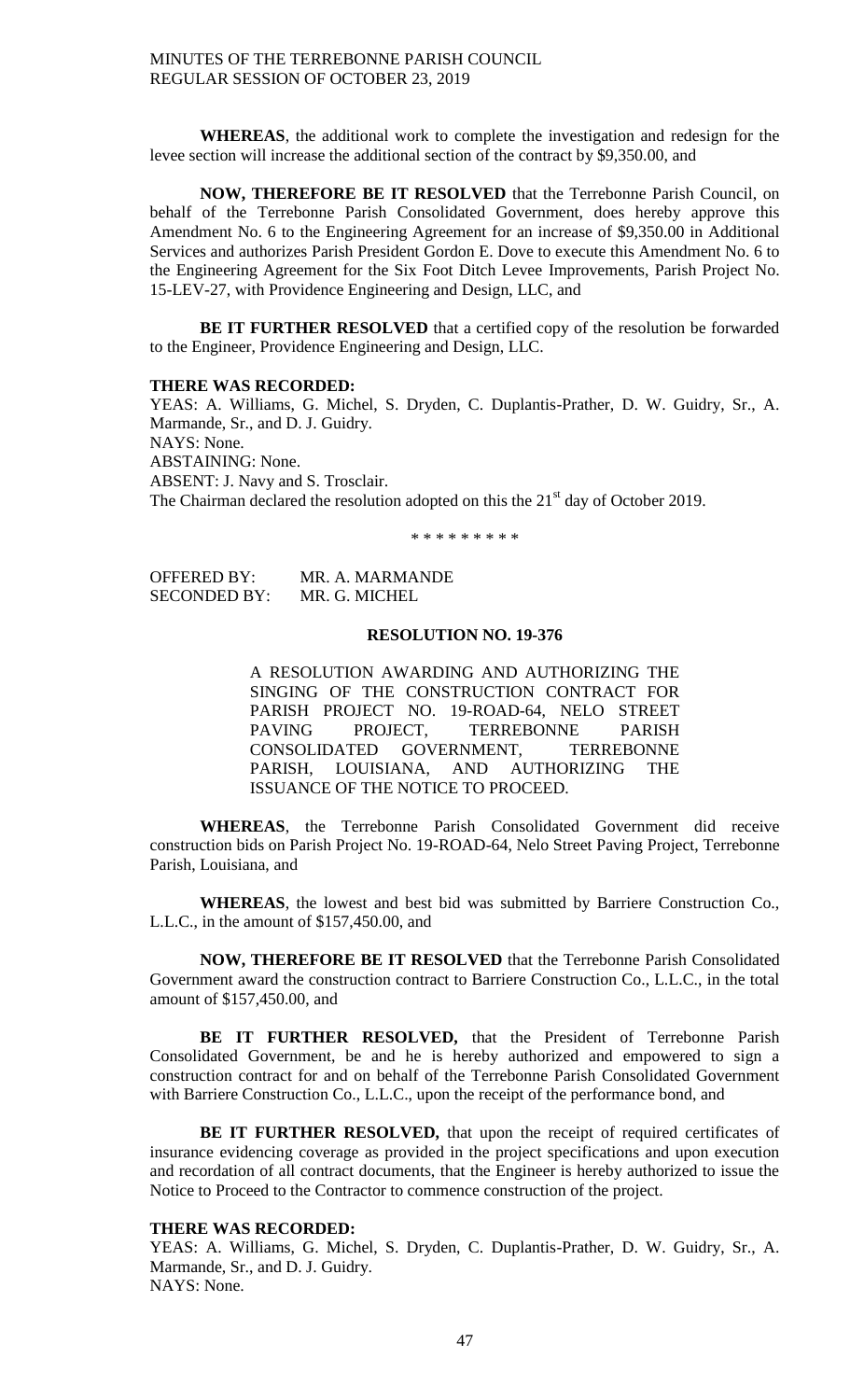ABSTAINING: None. ABSENT: J. Navy and S. Trosclair. The Chairman declared the resolution adopted on this the  $21<sup>st</sup>$  day of October 2019.

| <b>OFFERED BY:</b>  | MS. A. WILLIAMS |
|---------------------|-----------------|
| <b>SECONDED BY:</b> | MR. S. DRYDEN   |

#### **RESOLUTION NO. 19-377**

A resolution providing for the acceptance of work performed by Huey Stockstill, Inc., in accordance with the Certificate of Substantial Completion for the 2019 Asphalt Street Project, Parish Project No. 19-RDS-01, Terrebonne Parish, Louisiana

**WHEREAS**, the Terrebonne Parish Consolidated Government entered into a contract dated April 8, 2019, Huey P. Stockstill, LLC, for the 2019 Asphalt Street Project, Parish Project No. 19-RDS-01, Terrebonne Parish, Louisiana, and

**WHEREAS**, the work performed has been inspected by authorized representatives of the Department of Public Works, and Contractor and found to be substantially complete, and

**WHEREAS**, the Engineer for this project, recommends the acceptance of the substantial completion,

**NOW, THEREFORE BE IT RESOLVED** that the Terrebonne Parish Council, on behalf of the Terrebonne Parish Consolidated Government, does hereby accept the work performed, effective as of the date of recording of this resolution, and does authorize and direct the Clerk of Court and Ex-Officio Recorder of Mortgages of Terrebonne Parish to note this acceptance thereof in the margin of the inscription of said contract under Entry No. 1578691 of the Records of Terrebonne Parish, Louisiana, and

**BE IT FURTHER RESOLVED** that a certified copy of the resolution be recorded in the office of the Clerk of Court of Terrebonne Parish to commence a 45-day clear lien period, and

**BE IT FURTHER RESOLVED** that the Administration is authorized to make payment of retainage upon the presentation of a Clear Lien Certificate.

#### **THERE WAS RECORDED:**

YEAS: A. Williams, G. Michel, S. Dryden, C. Duplantis-Prather, D. W. Guidry, Sr., A. Marmande, Sr., and D. J. Guidry. NAYS: None. ABSTAINING: None. ABSENT: J. Navy and S. Trosclair. The Chairman declared the resolution adopted on this the  $21<sup>st</sup>$  day of October 2019.

Mr. A. Marmande moved, seconded by Ms. C. Duplantis-Prather, "THAT, there being no further business to come before the Public Services Committee, the meeting be adjourned."

The Chairman called for the vote on the motion offered by Mr. A. Marmande. THERE WAS RECORDED: YEAS: A. Williams, G. Michel, S. Dryden, C. Duplantis-Prather, D. W. Guidry, Sr., A. Marmande, and D. J. Guidry. NAYS: None. ABSENT: J. Navy and S. Trosclair. The Chairman declared the motion adopted and the meeting was adjourned at 6:08

p.m.

Dirk J. Guidry, Chairman

Tammy E. Triggs, Minute Clerk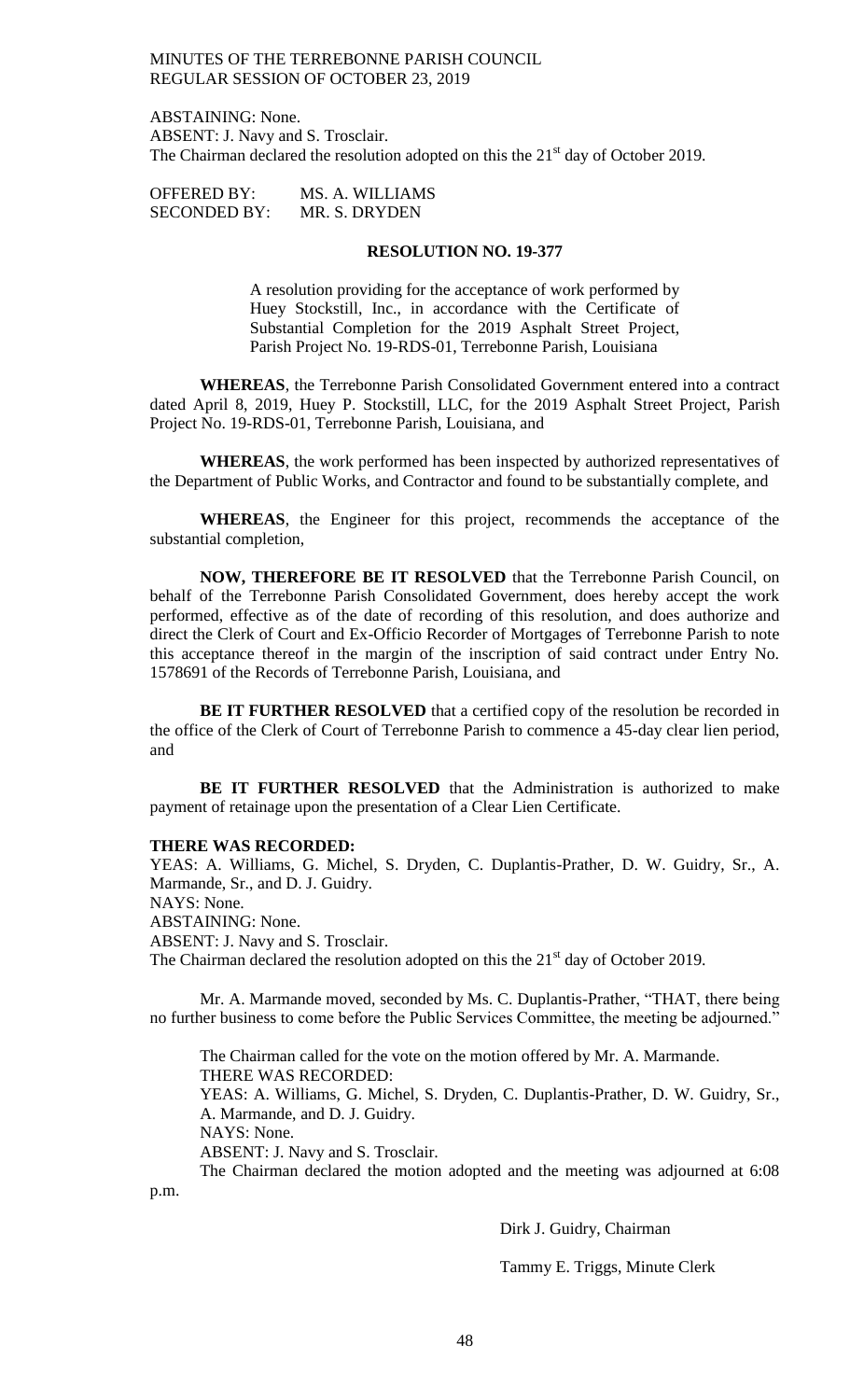Mr. D. J. Guidry moved, seconded by Mr. S. Trosclair, "THAT the Council accept and ratify the minutes of the Public Services Committee meeting held on 10/21/19."

The Chairwoman called for a vote on the motion offered by Mr. D. J. Guidry. THERE WAS RECORDED: YEAS: A. Williams, G. Michel, S. Dryden, C. Duplantis-Prather, D. W. Guidry, Sr., A. Marmande, D. J. Guidry, and S. Trosclair. NAYS: None. ABSENT: J. Navy The Chairwoman declared the motion adopted.

The Chairwoman called for a report on the Community Development and Planning Committee meeting held on 10/21/19, whereupon the Committee Vice-Chairman, noting ratification of minutes calls a public hearing on November 6, 2019 at 6:30 p.m., rendered the following:

#### **COMMUNITY DEVELOPMENT & PLANNING COMMITTEE**

#### **OCTOBER 21, 2019**

The Vice-Chairman, Scotty Dryden, called the Community Development & Planning Committee meeting to order at 6:09 p. m. in the Terrebonne Parish Council Meeting Room with an Invocation offered by Committee Member D. W. Guidry, Sr. and the Pledge of Allegiance led by Committee Member A. Marmande. Upon roll call, Committee Members recorded as present were: A. Williams, G. Michel, S. Dryden, C. Duplantis-Prather, D. W. Guidry, Sr., A. Marmande, and D. J. Guidry. Committee Members J. Navy and S. Trosclair were recorded as absent. A quorum was declared present.

| <b>OFFERED BY:</b>  | MR. D. J. GUIDRY |
|---------------------|------------------|
| <b>SECONDED BY:</b> | MR. G. MICHEL    |

#### **RESOLUTION NO. 19-378**

A RESOLUTION OBLIGATING THE NECESSARY FUNDING UNDER THE TERREBONNE PARISH FLOOD HAZARD MITIGATION GRANT PROGRAM/HURRICANE GUSTAV, PROJECT NO 1786-109-0003 TO COMPLETE THE STRUCTURE ELEVATION OF 249 ACORN ST, HOUMA, LA 70363

**WHEREAS**, the Terrebonne Parish Consolidated Government has been formally notified by FEMA that the Hurricane Gustav Flood Hazard Mitigation Grant Program (HMGP), Project No. 1786-109-0003, can proceed with the mitigation of the following property:

#### ADDRESS: 249 ACORN ST HOUMA, LA 70363

#### OWNED BY: OLIVER RUFFIN;

**WHEREAS**, under the administrative guidance of Solutient, the required "Elevation Packet" has been prepared and executed for the property owners recommending elevation through the HMGP Program.

**NOW, THEREFORE, BE IT RESOLVED,** by the Terrebonne Parish Council that the necessary funding under the Terrebonne Parish Flood Hazard Mitigation Grant Program/Hurricane Gustav, Project No**.** 1786-109-0003 be hereby obligated to mitigate the property above.

#### **THERE WAS RECORDED:**

YEAS: A. Williams, G. Michel, S. Dryden, C. Duplantis-Prather, D. W. Guidry, Sr., A. Marmande, Sr., and D. J. Guidry.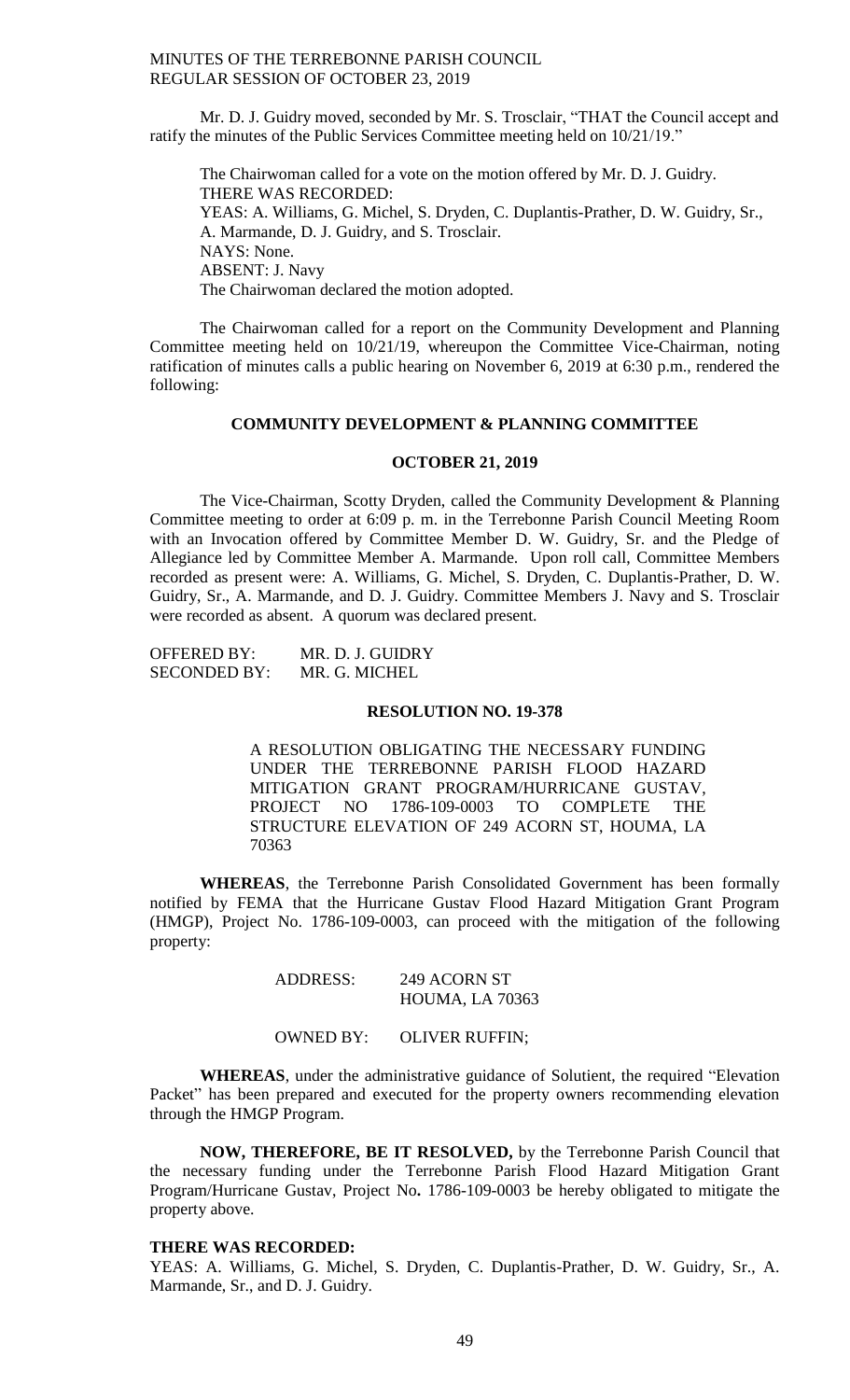NAYS: None. ABSTAINING: None. ABSENT: J. Navy and S. Trosclair. The Vice-Chairman declared the resolution adopted on this the  $21<sup>ST</sup>$  day of October 2019.

Ms. C. Duplantis-Prather moved, seconded by Mr. G. Michel, "THAT, the Community Development and Planning Committee introduce an ordinance authorizing the Parish President to execute on behalf of Terrebonne Parish Consolidated Government, a Contract of Lease wherein TPCG leases from the congregation of Our Lady of the Most Holy Rosary Catholic Church, 121 Rosary Street, Houma, Louisiana classroom space for use by the Terrebonne Parish Consolidated Government's Head Start Program and call a public hearing on November 6, 2019 at 6:30 p.m."

The Vice-Chairman called for the vote on the motion offered by Ms. C. Duplantis-Prather. THERE WAS RECORDED: YEAS: A. Williams, G. Michel, S. Dryden, C. Duplantis-Prather, D. W. Guidry, Sr., A. Marmande, and D. J. Guidry. NAYS: None. ABSENT: J. Navy and S. Trosclair. The Vice-Chairman declared the motion adopted.

OFFERED BY: MR. D. J. GUIDRY SECONDED BY: MR.G. MICHEL

#### **RESOLUTION NO. 19-379**

A RESOLUTION OBLIGATING THE NECESSARY FUNDING UNDER THE TERREBONNE PARISH FLOOD MITIGATION ASSISTANCE GRANT PROGRAM PROJECT NO. FMA-PJ-06-LA-2017-021 COMPLETE THE STRUCTURE ELEVATION OF 112 JANE STREET, CHAUVIN, LA 70344

**WHEREAS**, the Terrebonne Parish Consolidated Government has been formally notified by FEMA and the Governor's Office Of Homeland Security and Preparedness that the Flood Mitigation Assistance Grant, Project No. FMA-PJ-06-LA-2017-021 is awarded, that the Parish is authorized to proceed with the mitigation of the following property:

| <b>ADDRESS:</b>  | 112 JANE STREET<br>CHAUVIN, LA 70344 |
|------------------|--------------------------------------|
| <b>OWNED BY:</b> | <b>MARKS AND BROOKE SAUCIER</b>      |

**WHEREAS**, under the administrative guidance of Solutient**,** the required **"Elevation Packet**" has been prepared and executed by the Solutient Corporation recommending elevation through the FMA Program**.**

**NOW, THEREFORE, BE IT RESOLVED**, by the Terrebonne Parish Council that the necessary funding under the Terrebonne Parish FEMA funded Flood Mitigation Assistance Program, Project No. FMA-PJ-06-LA-2017-021 be hereby obligated to mitigate the structure identified above.

#### **THERE WAS RECORDED:**

YEAS: A. Williams, G. Michel, S. Dryden, C. Duplantis-Prather, D. W. Guidry, Sr., A. Marmande, Sr., and D. J. Guidry. NAYS: None. ABSTAINING: None. ABSENT: J. Navy and S. Trosclair. The Vice-Chairman declared the resolution adopted on this the  $21<sup>ST</sup>$  day of October 2019.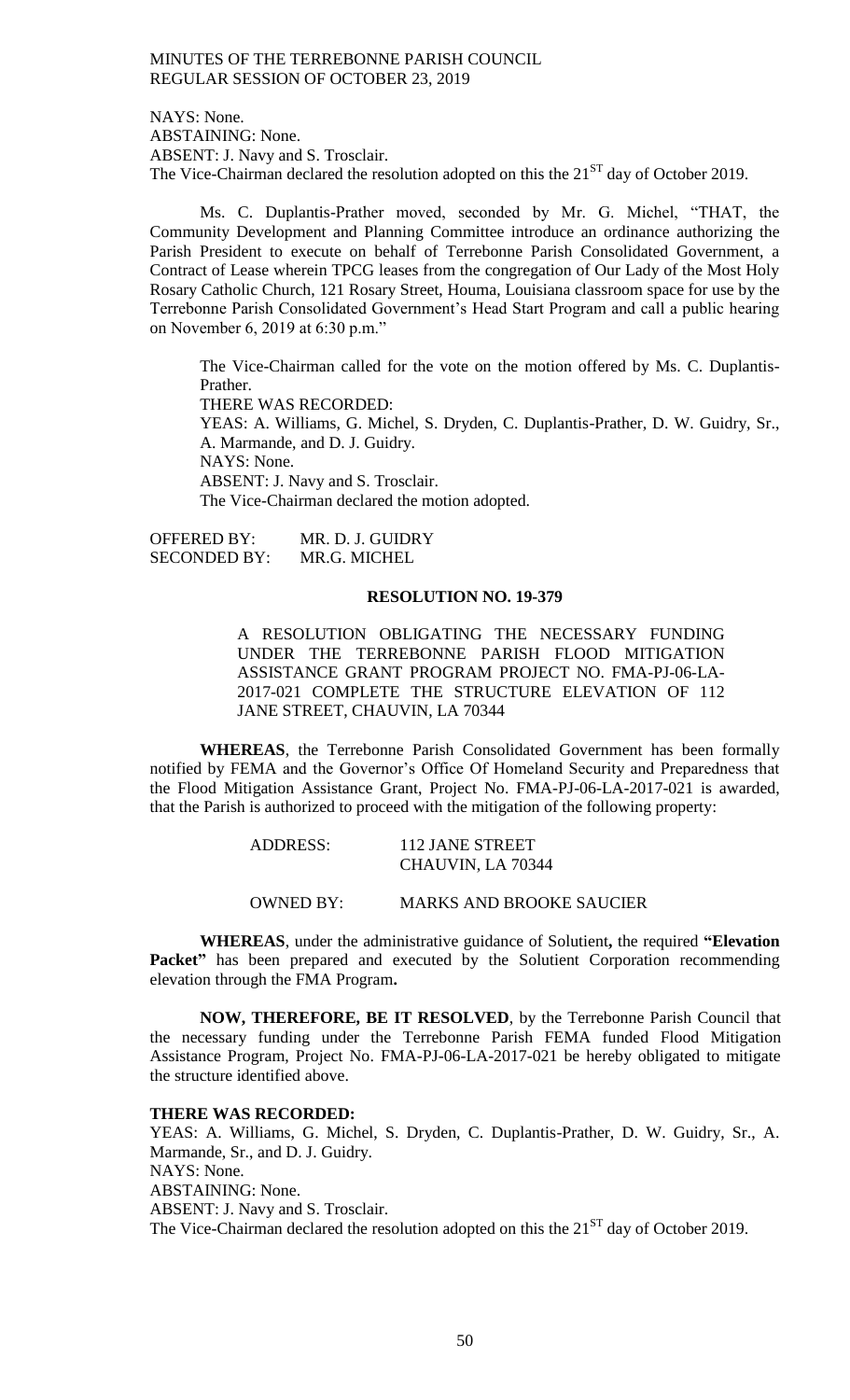OFFERED BY: MR. D. J. GUIDRY SECONDED BY: MR. D. W. GUIDRY, SR.

#### **RESOLUTION NO 19-380**

A RESOLUTION AUTHORIZING THE PARISH PRESIDENT TO EXECUTE COOPERATIVE ENDEAVOR AGREEMENTS BETWEEN TERREBONNE PARISH CONSOLIDATED GOVERNMENT AND CERTAIN PARTIES FOR THE RIGHT OF USE OF CERTAIN "BUY-BACK" PROPERTIES AS PART OF THE FEMA HAZARD MITIGATION GRANT PROGRAM WITHIN TERREBONNE PARISH.

**WHEREAS**, Article VII, Section 14 of the Louisiana Constitution provides that, "[F]or public purpose, the state and its political subdivisions or political corporations may engage in cooperative endeavors with each other, with the United States or its agencies, or with any public or private corporation or individual"; and

**WHEREAS**, the Terrebonne Parish Consolidated Government ("TPCG") received a ten-million-dollar grant from the FEMA Hazard Mitigation Grant Program ("HMGP") in January of 2003; and

**WHEREAS**, TPCG, as part of the "buy-back" portion of the FEMA HMGP program, has purchased the following properties in Terrebonne Parish:

- 1. 6103 Grand Caillou Road, Houma, Louisiana 70363 (Parcel# 26861)
- 2. 1414 Doctor Beatrous Road, Theriot, Louisiana 70397 (Parcel# 40097)
- 3. 1588 Highway 665, Montegut, Louisiana 70377 (Parcel# 31347)
- 4. 701 Central Avenue, Houma, Louisiana 70364 (Parcel# 24767)

(hereinafter "Properties"); and

**WHEREAS**, FEMA imposes stringent deed restrictions consistent with their "open space" philosophy on the Properties obtained by TPCG through the grant monies; and

**WHEREAS**, TPCG requires assistance in the care and maintenance of these Properties, as well as assistance in ensuring that the use of the Properties remain consistent with FEMA requirements; and

**WHEREAS**, TPCG desires to enter into Right of Use Agreements with certain individuals residing in Terrebonne Parish ("Users"), wherein the Users will maintain these Properties in consideration of their use of the Properties consistent with FEMA regulations; and

**WHEREAS**, TPCG believes that entering into cooperative endeavor agreements with Users, taken as a whole, are not gratuitous and TPCG stands to gain a benefit of commensurate value as the public funds expended herein; and

**WHEREAS**, the Terrebonne Parish Council desires to authorize the Parish President to execute the following cooperative endeavor agreements for right of use of certain properties, consistent with the attached contracts; and

**NOW THEREFORE BE IT RESOLVED** that the Terrebonne Parish Council hereby authorizes the Parish President to enter into the attached cooperative endeavor agreements on behalf of the Terrebonne Parish Consolidated Government.

#### **THERE WAS RECORDED:**

YEAS: A. Williams, G. Michel, S. Dryden, C. Duplantis-Prather, D. W. Guidry, Sr., A. Marmande, Sr., and D. J. Guidry. NAYS: None. ABSTAINING: None. ABSENT: J. Navy and S. Trosclair. The Vice-Chairman declared the resolution adopted on this the  $21<sup>ST</sup>$  day of October 2019.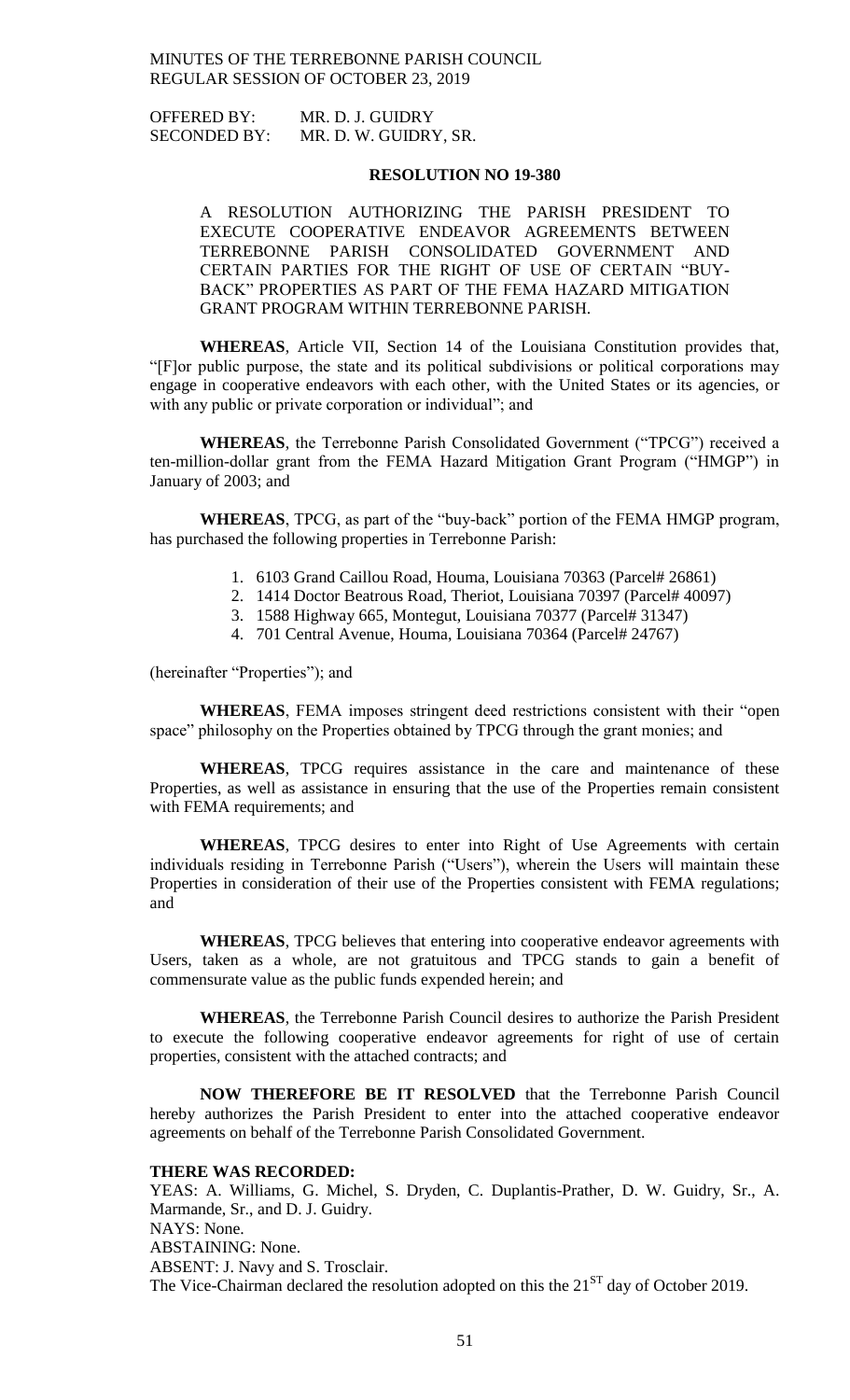| <b>OFFERED BY:</b>  | MS. A. WILLIAMS |
|---------------------|-----------------|
| <b>SECONDED BY:</b> | MR. G. MICHEL   |

#### **RESOLUTION NO. 19-381**

**WHEREAS**, the Terrebonne Parish Consolidated Government recognizes the need to provide services to help eliminate poverty and promote self-sufficiency in the Parish, and

**WHEREAS**, the Louisiana Workforce Commission's Community Services Block Grant Program has awarded \$375,655.00 in Regular CSBG Funds to Terrebonne Parish to provide services from October 1, 2019 through September 30, 2021.

**NOW, THEREFORE BE IT RESOLVED** that the Terrebonne Parish Council (Community Planning and Development Committee), on behalf of the Terrebonne Parish Consolidated Government, does hereby authorize the Parish President, Gordon E. Dove, to sign and submit the Contract with the effective date of October 1, 2019.

**BE IT FURTHER RESOLVED** that the Terrebonne Parish Consolidated Government does hereby authorize the Parish President, Gordon E. Dove to execute any and all grant agreements, certifications, modifications, and documents necessary between Terrebonne Parish Consolidated Government and the Louisiana Workforce Commission resulting from approval of this Contract.

#### **THERE WAS RECORDED:**

YEAS: A. Williams, G. Michel, S. Dryden, C. Duplantis-Prather, D. W. Guidry, Sr., A. Marmande, Sr., and D. J. Guidry. NAYS: None. ABSTAINING: None. ABSENT: J. Navy and S. Trosclair. The Vice-Chairman declared the resolution adopted on this the  $21<sup>ST</sup>$  day of October 2019.

OFFERED BY: MR. A. MARMADE SECONDED BY: MRS. C. DUPLANTIS-PRATHER

## **RESOLUTION NO. 19-382**

A RESOLUTION AUTHORIZING THE PROPOSED STEERING COMMITTEE TO IMPLEMENT THE PROPOSED PLAN TO UPDATE THE TERREBONNE PARISH HAZARD MITIGATION PLAN.

**WHEREAS**, the Terrebonne Parish Consolidated Government is required to update the Hazard Mitigation Plan every five years in order to be eligible for disaster funding; and

**WHEREAS,** Terrebonne Parish is required by the Federal Emergency Management Agency (FEMA) to update the plan by March 2020, and

**WHEREAS,** with the intention of encouraging input from all stakeholders in a meaningful process to best outline the Parish plan for reducing risk of damage from all hazards;

**WHEREAS,** in accordance with the Community Rating System guidance Council approval of the proposed process and Steering Committee composition is encouraged and rewarded;

**WHEREAS,** the proposed Steering Committee composition has been developed to earn the maximum credit within the Community Ratings System; and

**WHEREAS,** the proposed process to update the plan also provide a pathway to showcase the Parish risk reduction over the last five years in order to identify the remaining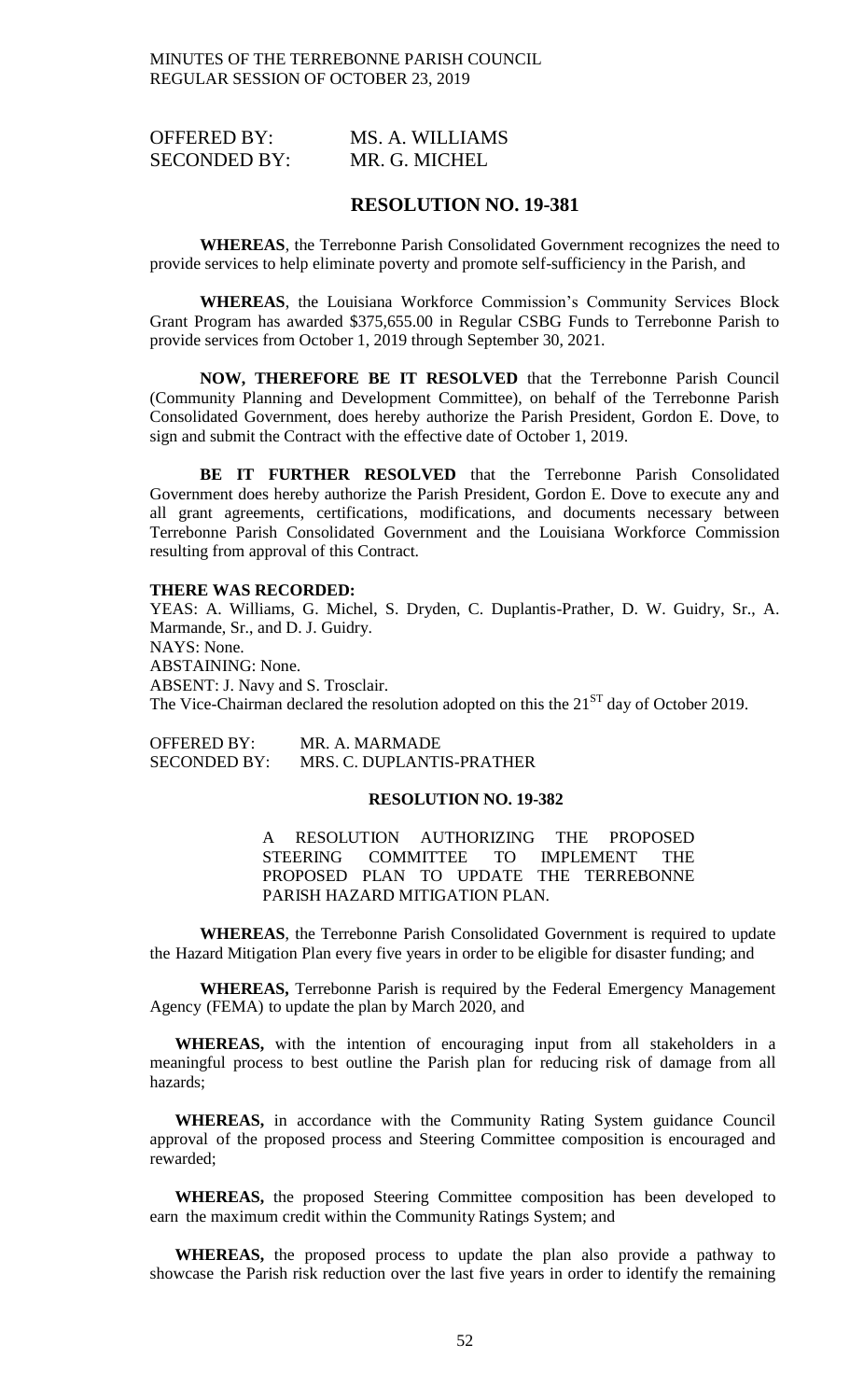risks while earning significant credits through the Community Ratings System intended to reduce risk and insurance premiums;

**NOW, THEREFORE, BE IT RESOLVED** by the Terrebonne Parish Council on behalf of the Terrebonne Parish Consolidated Government, the Steering Committee follow the process provided and advise the parish in the update for the Terrebonne Parish Hazard Mitigation Plan.

#### **THERE WAS RECORDED:**

YEAS: A. Williams, G. Michel, S. Dryden, C. Duplantis-Prather, D. W. Guidry, Sr., A. Marmande, Sr., and D. J. Guidry. NAYS: None. ABSTAINING: None. ABSENT: J. Navy and S. Trosclair. The Vice-Chairman declared the resolution adopted on this the  $21<sup>ST</sup>$  day of October 2019.

Mr. A. Marmande moved, seconded by Mr. G. Michel, "THAT, there being no further business to come before the Community Development & Planning Committee, the meeting be adjourned."

The Vice-Chairman called for the vote on the motion offered by Mr. A. Marmande. THERE WAS RECORDED: YEAS: A. Williams, G. Michel, S. Dryden, C. Duplantis-Prather, D. W. Guidry, Sr.,

A. Marmande, and D. J. Guidry.

NAYS: None.

ABSENT: J. Navy and S. Trosclair.

The Vice-Chairman declared the motion adopted and the meeting was adjourned at 6:13 p. m.

Steve Trosclair, Chairman

Tammy E. Triggs, Minute Clerk

Mr. S. Dryden moved, seconded by Mr. G. Michel, "THAT the Council accept and ratify the minutes of the Community Development and Planning Committee meeting held on 10/21/19."

The Chairwoman called for a vote on the motion offered by Mr. S. Dryden. THERE WAS RECORDED: YEAS: A. Williams, G. Michel, S. Dryden, C. Duplantis-Prather, D. W. Guidry, Sr., A. Marmande, D. J. Guidry, and S. Trosclair. NAYS: None. ABSENT: J. Navy The Chairwoman declared the motion adopted.

The Chairwoman called for a report on the Budget and Finance Committee meeting held on 10/21/19, whereupon the Committee Vice-Chairwoman, noting that ratification of minutes calls a public hearing on November 6, 2019 at 6:30 p.m., rendered the following:

# BUDGET & FINANCE COMMITTEE

# OCTOBER 21, 2019

The Vice-Chairwoman, Christa Duplantis-Prather, called the Budget & Finance Committee meeting to order at 6:16 p.m. in the Terrebonne Parish Council Meeting Room with an Invocation led by Committee Member A. Williams and the Pledge of Allegiance by Committee Member D. J. Guidry. Upon roll call, Committee Members recorded as present were: A. Williams, G. Michel, S. Dryden, C. Duplantis-Prather, D. W. Guidry, Sr., A. Marmande and D. J. Guidry. Councilmen J. Navy and S. Trosclair were recorded as absent. A quorum was declared present.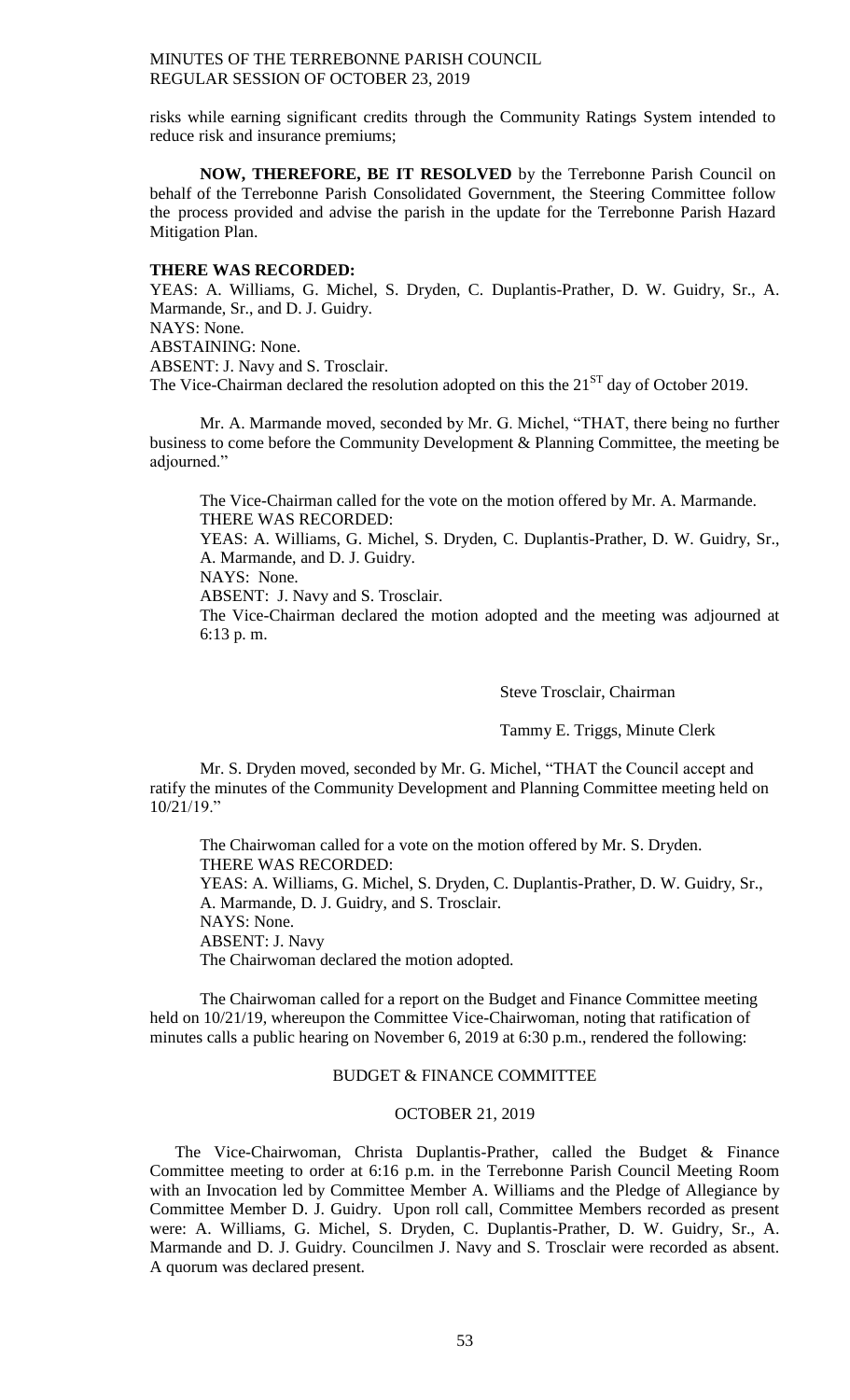The Vice-Chairwoman read aloud memos from Committee Member S. Trosclair explaining that his absence from tonight's proceedings is due to a doctor's appointment and from Committee Member J. Navy explaining that his absence from tonight's proceedings is due to his daughter having surgery.

The Vice-Chairwoman welcomed and thanked Terrebonne Parish Coroner, Dr. Victor E. Tedesco, III, M.D. for being in attendance for tonight's proceedings.

OFFERED BY: MR. D. W. GUIDRY, SR. SECONDED BY: MR. G. MICHEL

# **EMERGENCY ORDINANCE NO. 9103**

AN EMERGENCY ORDINANCE TO SURPLUS TWO AUTOMOBILES FROM THE HOUMA POLICE DEPARTMENT AND TO AUTHORIZE THE PARISH PRESIDENT TO ENTER INTO AN INTERGOVERNMENTAL AGREEMENT WITH THE TOWN OF BALDWIN FOR THE SALE OF THE AUTOMOBILES

**WHEREAS**, the "Local Services Law," La. R.S. 33:1321, *et seq*. "authorize political subdivisions to make agreements between or among themselves and allow the purchase of surplus materials and supplies by one public entity from another public entity without going through the public auction or public bid process" (La. Att'y Gen. Op. No. 05-0143 (Aug. 8, 2005));

**WHEREAS**, Terrebonne Parish Charter Provision 2-11 requires the Council to issue an Ordinance to convey or lease any lands or property of the parish government; and

**WHEREAS**, Article VII, Section 14(E) of the Constitution of the State of Louisiana and Louisiana Revised Statute 38:2319.21 authorizes the "donation or exchange of movable surplus property between or among political subdivisions whose functions include public safety"; and

**WHEREAS**, Terrebonne Parish Charter Provision 2-14(a) authorizes the Council to adopt an emergency ordinance at a meeting at which it is introduced by a vote of at least twothirds of the authorized membership to meet a public emergency affecting public safety or property; and

**WHEREAS**, TPCG is the registered owner of two certain automobiles, to wit:

- (a) 2006 Dodge Charger bearing VIN 2B3KA43G56H460055, and equipment including light bar, prisoner cage, emergency system switch boxes, and any other miscellaneous police equipment affixed thereto, all worth Four Thousand Nine Hundred Ninety-Five and No/00 (\$4,995.00) Dollars; and
- (b) 2006 Dodge Charger bearing VIN 2B3KA43G36H460054 and equipment including light bar, prisoner cage, emergency system switch boxes, and any other miscellaneous police equipment affixed thereto, all worth Four Thousand Nine Hundred Ninety-Five and No/00 (\$4,995.00) Dollars;

hereinafter collectively referred to as the "Automobiles" which were used as part of the Houma Police Department force, units 390 and 391, respectively; and

**WHEREAS**, TPCG no longer needs the Automobiles for use by the HPD, and these Automobiles no longer serve a public purpose for HPD; and

**WHEREAS**, the Town of Baldwin has committed to purchasing these Automobiles from the TPCG for the market value; and

**WHEREAS**, TPCG wishes to surplus the Automobiles and sell the Automobiles to Baldwin; and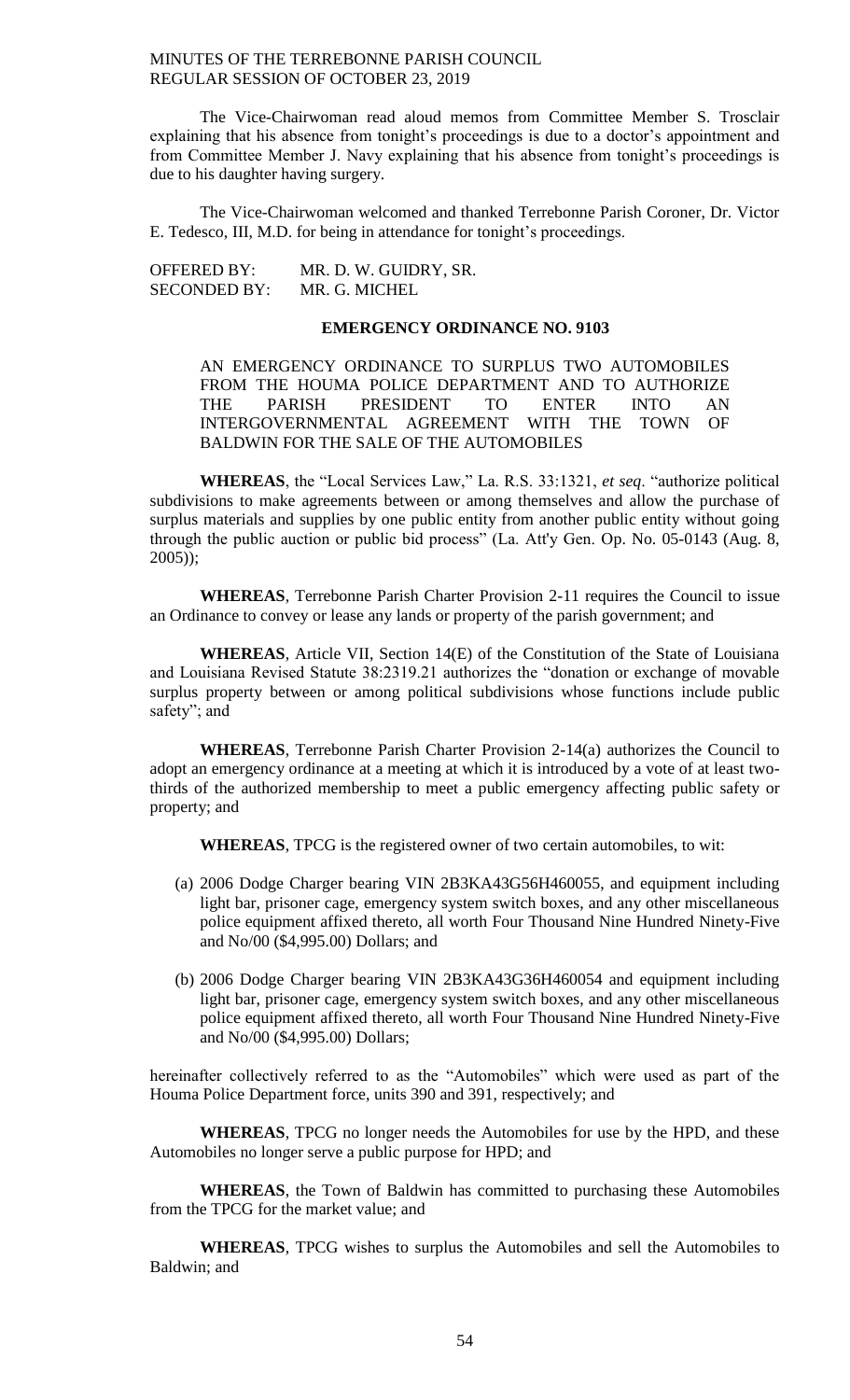**WHEREAS**, the Town of Baldwin is in immediate need of the Automobiles to add to its police force, and it wishes to obtain the vehicles as soon as possible, causing this transaction to qualify for an emergency ordinance; and

#### **NOW THEREFORE BE IT ORDAINED** by the Terrebonne Parish Council that:

## **SECTION I**

The following Automobiles are no longer needed for a public purpose in Terrebonne Parish and are hereby declared surplus:

- (a) 2006 Dodge Charger bearing VIN 2B3KA43G56H460055, and equipment including light bar, prisoner cage, emergency system switch boxes, and any other miscellaneous police equipment affixed thereto, all worth Four Thousand Nine Hundred Ninety-Five and No/00 (\$4,995.00) Dollars; and
- (b) 2006 Dodge Charger bearing VIN 2B3KA43G36H460054 and equipment including light bar, prisoner cage, emergency system switch boxes, and any other miscellaneous police equipment affixed thereto, all worth Four Thousand Nine Hundred Ninety-Five and No/00 (\$4,995.00) Dollars.

# **SECTION II**

The Parish President is hereby authorized to execute, enter into, and enforce on behalf of Terrebonne Parish Consolidated Government an Intergovernmental Agreement with the Town of Baldwin to sell the surplus Automobiles to the Town for a price of \$4,995 each; and

#### **SECTION III**

If any word, clause, phrase, section or other portion of this ordinance shall be declared null, void, invalid, illegal, or unconstitutional, the remaining words, clauses, phrases, sections and other portions of this ordinance shall remain in force and effect, the provisions of this ordinance hereby being declared to be severable.

#### **SECTION IV**

Any ordinance or part thereof in conflict herewith is hereby repealed.

#### **SECTION V**

Pursuant to Section 2-14 of the Home Rule Charter for Terrebonne Parish Consolidated Government, this ordinance shall be adopted as an Emergency Ordinance as time is of the essence for the Town of Baldwin to acquire the Automobiles for use in its police force.

#### **SECTION VI**

This ordinance shall become effective upon approval by the Parish President or as otherwise provided in Section 2-14 (b) of the Home Rule Charter for a Consolidated Government for Terrebonne Parish, whichever occurs sooner.

This emergency ordinance was voted upon as follows:

THERE WAS RECORDED: YEAS: A. Williams, G. Michel, S. Dryden, C. Duplantis-Prather D. W. Guidry, Sr., A. Marmande, and D.J. Guidry. NAYS: None. NOT VOTING: None. ABSTAINING: None. ABSENT: J. Navy and S. Trosclair. The Vice-Chairwoman declared the ordinance adopted on this, the 21<sup>st</sup> day of October 2019.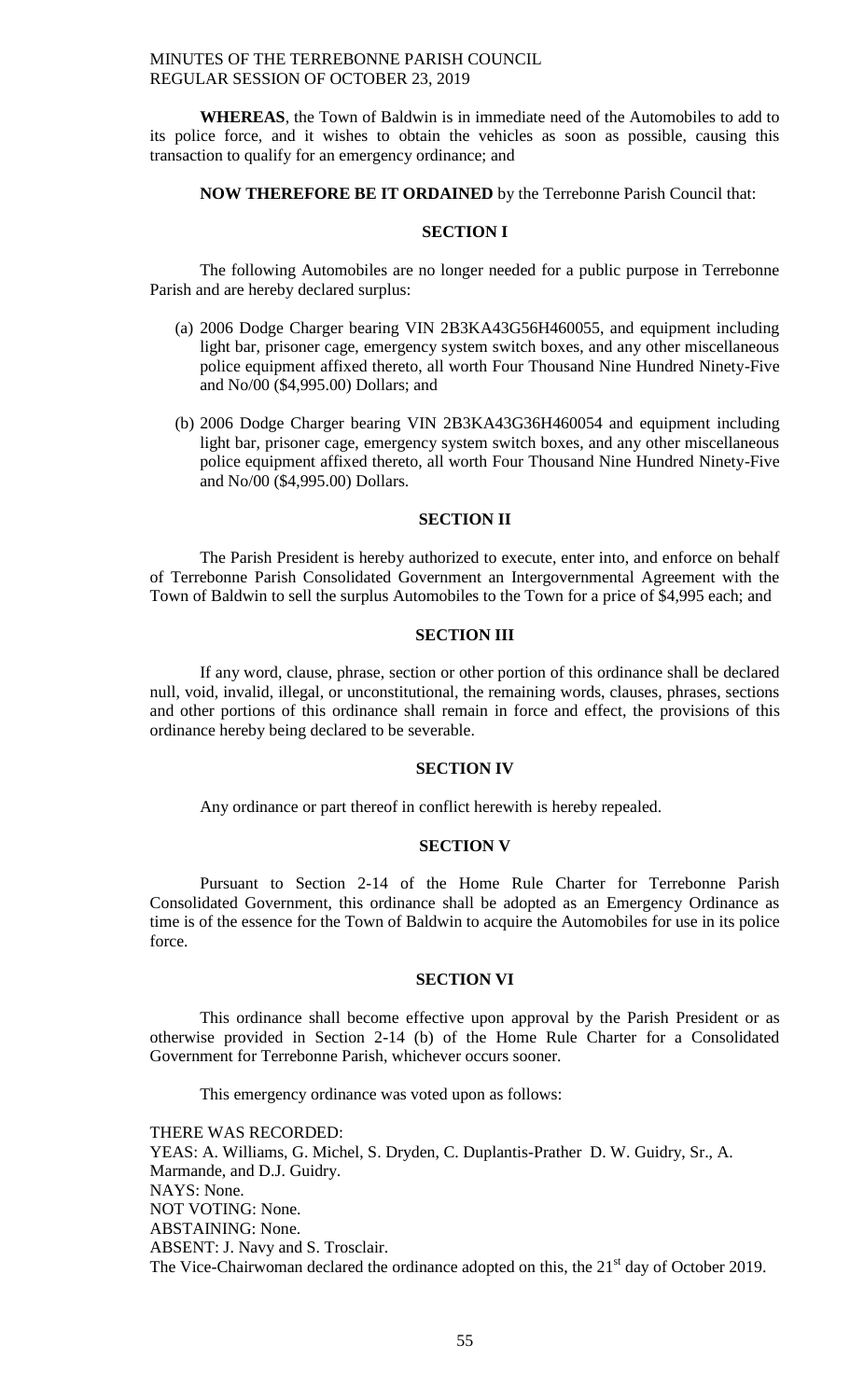OFFERED BY: MR. G. MICHEL SECONDED BY: MR. D. J. GUIDRY

#### **RESOLUTION NO. 19-383**

**WHEREAS**, many of the energy resources enjoyed by the entire United States are dependent upon the health of Gulf Coast ecosystems which provide access to those resources and related infrastructure and protection for communities that house its workforce;

**WHEREAS**, Louisiana is home to 30 percent of the nation's wetlands and 90 percent of its wetland loss, a crisis that impacts communities, ecosystems, and the very economic engines that contribute to the nation's energy security;

**WHEREAS**, this impacted area is home to half the country's oil refineries and pipelines serving 90 percent of the nation's federal offshore energy production;

**WHEREAS**, under the Mineral Lands Leasing Act of 1920, 50 percent of the mineral funds generated from federal lands onshore are shared with the host state to offset impacts of the federal mineral development - and there is no cap on the revenue shared with the host state;

**WHEREAS**, only a small portion of Outer Continental Shelf (OCS) leases active since 2006 are eligible for GOMESA revenue sharing with the Gulf states, Gulf states and their coastal political subdivisions receive 37.5 percent, not 50%, of such federal revenue; and the four GOMESA states are capped at a total of \$ 375 million of revenue sharing annually;

**WHEREAS**, in 2018, this resulted in only 4.97 percent of Gulf of Mexico offshore mineral revenues being shared with Louisiana, Texas, Mississippi, and Alabama combined;

**WHEREAS**, Louisiana's ambitious coastal protection and restoration program needs more, not less, federal OCS mineral revenue sharing;

**WHEREAS**, legislation directing federal mineral revenues to be allocated automatically and annually to federal programs, such as national parks maintenance or other causes, should not do so at the expense of Louisiana's coastal program nor should such allocations limit the increased revenue sharing that Louisiana should receive under GOMESA;

**WHEREAS**, S. 2418, Conservation of America's Shoreline Terrain and Aquatic Life (COASTAL) Act, introduced by Senators Cassidy and Murkowski and cosponsored by Senators Kennedy, Wicker, Jones, and Sullivan, would increase the revenue share to GOMESA states from 37.5 percent of GOMESA revenue to 50 percent of GOMESA revenue; expand GOMESA to cover additional Outer Continental Shelf leases; remove the \$375 million cap; provide new authorized uses of GOMESA revenue; and establish revenue sharing for Alaska;

**WHEREAS**, H.R. 3814, Domestic Offshore Energy Reinvestment Act of 2019, introduced by Congressmen Richmond and Graves, would increase the revenue share to GOMESA states from 37.5 percent of GOMESA revenue to 50 percent of GOMESA revenue; remove the \$375 million cap; and provide new authorized uses of GOMESA revenue;

**WHEREFORE**, for Louisiana coastal parishes, the GOMESA revenue stream is a critical recurring source of revenue that allows us to address our coastal protection and restoration needs. The State of Louisiana has been a great partner in addressing some of our needs, but the funds that are allocated directly to the parishes have allowed us to have a seat at the table when discussing future coastal protection and restoration projects.

**NOW THEREFORE, BE IT RESOLVED,** That the Terrebonne Parish Council (Budget and Finance Committee), on behalf of Terrebonne Parish President does hereby: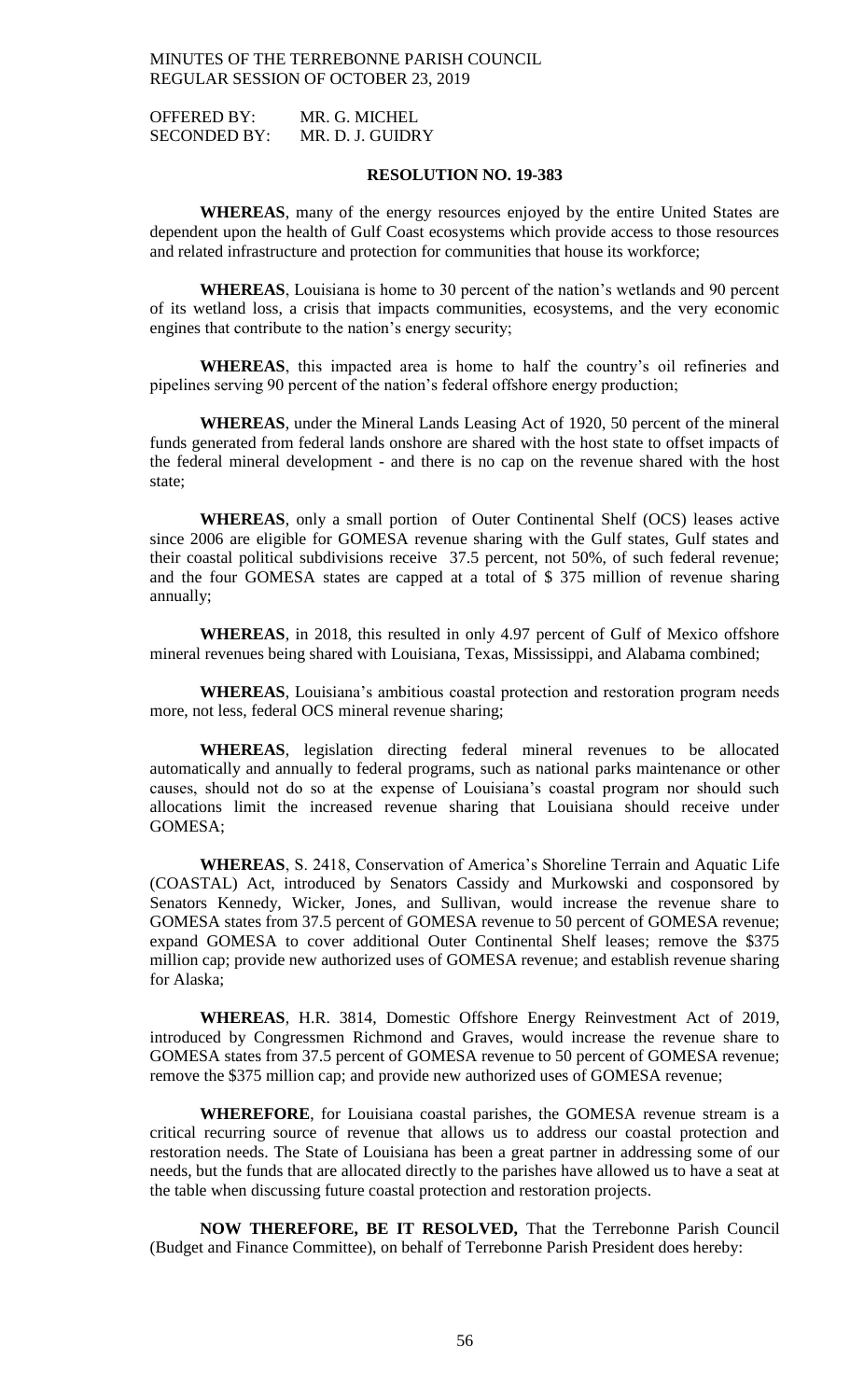- 1. Thanks Senators Cassidy and Kennedy and Congressmen Richmond and Graves, for their leadership in this critically important effort of achieving increased revenue sharing for Louisiana through GOMESA.
- 2. Objects strenuously to the allocation of federal mineral revenue to federal programs unless the allocation also increases the GOMESA revenue that is shared with Gulf coast states.
- 3. Fully supports S. 2418 and H.R. 3814, which seek to increase GOMESA revenue sharing with Gulf Coast States to a level that is more on par with the revenue sharing with onshore mineral production states.

#### **THERE WAS RECORDED:**

YEAS: A. Williams, G. Michel, S. Dryden, C. Duplantis-Prather, D. W. Guidry, Sr., A. Marmande, Sr., and D. J. Guidry. NAYS: None. ABSTAINING: None. ABSENT: J. Navy and S. Trosclair. The Vice-Chairwoman declared the resolution adopted on this the  $21<sup>st</sup>$  day of October 2019.

OFFERED BY: MR. D. J. GUIDRY SECONDED BY: MR. A. MARMANDE

## **RESOLUTION NO. 19-384**

**WHEREAS**, on November 29, 2017 the Terrebonne Parish Council adopted Ordinance No. 8904 declaring the following described property adjudicated to the Terrebonne Parish Consolidated Government, with an owner of record as Ad Val, Inc., as surplus:

ON THE RIGHT DESCENDING BANK OF BAYOU POINT AU CHIEN. BOUNDED ABOVE BY JULIAN GUIDRY NOW EMILE DUFRENE. BOUNDED BELOW BY VICTORIA BILLIOT. HAVING A FRONTAGE 20.8 FT. BY OF SURVEY. SECTION 8, T19S - R20E. CB 2246/238.

(Parcel# 30685) (3636 Hwy 665), and

**WHEREAS**, on September 23, 2019 bids were received electronically via Central Auction House by the Terrebonne Parish Consolidated Government for Bid No. 17-S/P-58 (Re-Bid) Surplus Sale of Adjudicated Property Located at 3636 Hwy 665 (100%) (Parcel# 30685), and

**WHEREAS**, after careful review by Parish Administration it has been determined that the highest bid received is that of Herman Coleman, Jr. in the amount of Nine Hundred Dollars (\$900.00) plus the 5% website transaction fee of Forty-Five Dollars (\$45.00) for a total of Nine Hundred Forty-Five Dollars (\$945.00) and that the bid should be accepted as per attached bid forms and pursuant to all the terms and conditions as stated in Ordinance 8904, and

**WHEREAS**, the Parish Administration has recommended the acceptance of the aforementioned bid for Bid No. 17-S/P-58 (Re-Bid) Surplus Sale of Adjudicated Property Located at 3636 Hwy 665 (100%) (Parcel# 30685) as described in attached hereto and made a part hereof.

**NOW, THEREFORE BE IT RESOLVED** by Terrebonne Parish Council (Budget and Finance Committee), on behalf of the Terrebonne Parish Consolidated Government, that the recommendation of the Parish Administration is approved and the bid of Herman Coleman, Jr. is accepted as per attached bid forms and pursuant to all the terms and conditions as stated in Ordinance 8904.

## **THERE WAS RECORDED:**

YEAS: A. Williams, G. Michel, S. Dryden, C. Duplantis-Prather, D. W. Guidry, Sr., A. Marmande, Sr., and D. J. Guidry. NAYS: None.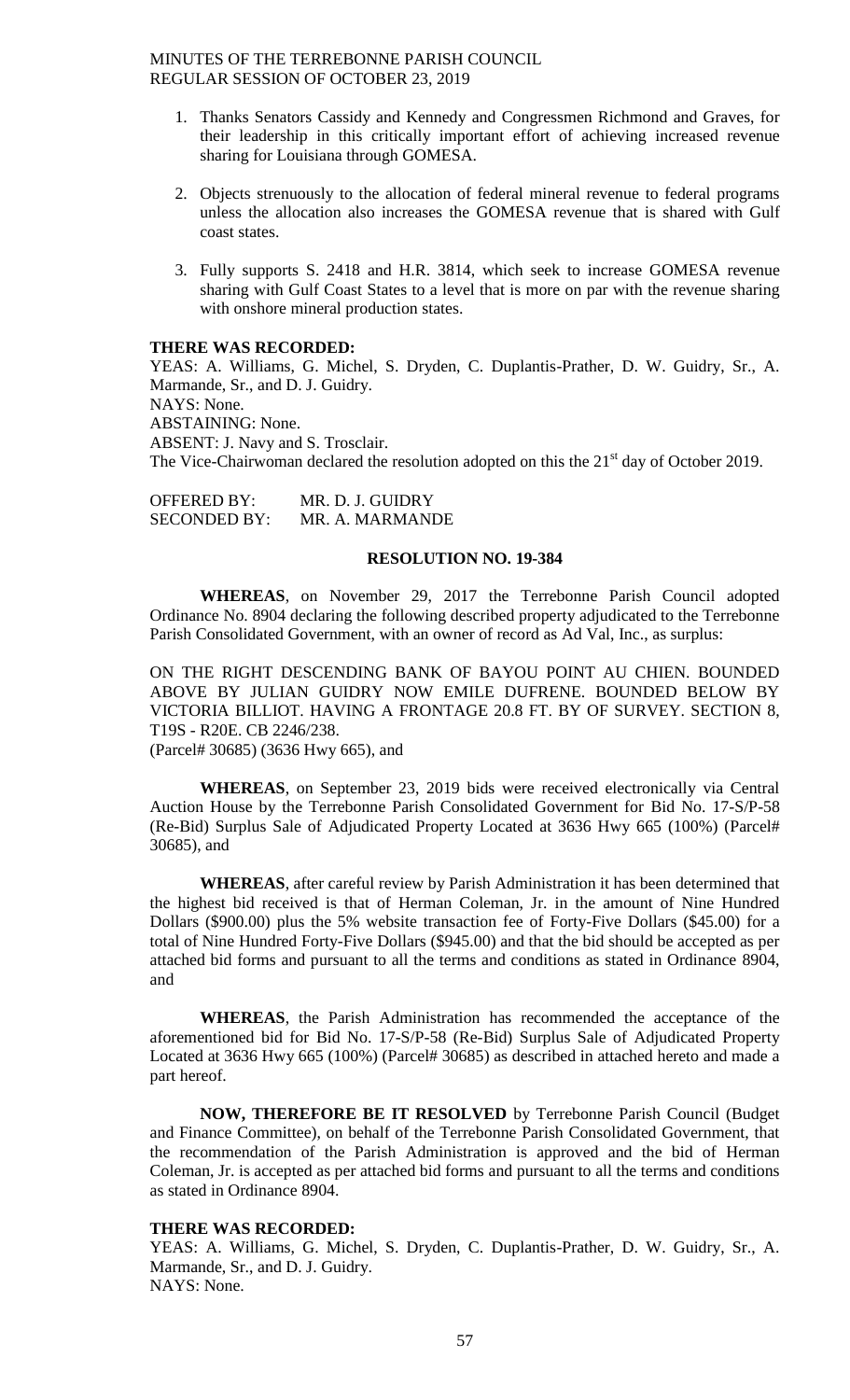ABSTAINING: None. ABSENT: J. Navy and S. Trosclair. The Vice-Chairwoman declared the resolution adopted on this the 21<sup>st</sup> day of October 2019.

| <b>OFFERED BY:</b>  | MR. A. MARMANDE |
|---------------------|-----------------|
| <b>SECONDED BY:</b> | MS. A. WILLIAMS |

#### **RESOLUTION NO. 19-385**

**WHEREAS**, on January 10, 2018 the Terrebonne Parish Council adopted Ordinance No. 8920 declaring the following described property adjudicated to the Terrebonne Parish Consolidated Government, with an owner of record as Laba, Inc. (99%), as surplus:

A CERTAIN LOT OF GROUND AS SHOWN ON PLAT ENTITLED "PLAT OF SURVEY SHOWING A PROPOSED PURCHASE FROM PARAGON, INC. IN SECTION 17, T18S - R17E" CONTAINING .801 ACRES. CB 2293/713. (Parcel# 40651) (315 Bayou Dularge Rd.), and

**WHEREAS**, on September 23, 2019 bids were received electronically via Central Auction House by the Terrebonne Parish Consolidated Government for Bid No. 18-S/P-12 (Re-Bid) Surplus Sale of Adjudicated Property Located at 315 Bayou Dularge Rd. (99%) (Parcel# 40651), and

**WHEREAS**, after careful review by Parish Administration it has been determined that the highest bid received is that of Joseph Woodard in the amount of Nine Thousand Two Hundred Forty Dollars (\$9,240.00) plus the 5% website transaction fee of Four Hundred Sixty-Two Dollars (\$462.00) for a total of Nine Thousand Seven Hundred Two Dollars (\$9,702.00) and that the bid should be accepted as per attached bid forms and pursuant to all the terms and conditions as stated in Ordinance 8920, and

WHEREAS, the Parish Administration has recommended the acceptance of the aforementioned bid for Bid No. 18-S/P-12 (Re-Bid) Surplus Sale of Adjudicated Property Located at 315 Bayou Dularge Rd. (99%) (Parcel# 40651) as described in attached hereto and made a part hereof.

**NOW, THEREFORE BE IT RESOLVED** by Terrebonne Parish Council (Budget and Finance Committee), on behalf of the Terrebonne Parish Consolidated Government, that the recommendation of the Parish Administration is approved and the bid of Joseph Woodard is accepted as per attached bid forms and pursuant to all the terms and conditions as stated in Ordinance 8920.

#### **THERE WAS RECORDED:**

YEAS: A. Williams, G. Michel, S. Dryden, C. Duplantis-Prather, D. W. Guidry, Sr., A. Marmande, Sr., and D. J. Guidry. NAYS: None. ABSTAINING: None. ABSENT: J. Navy and S. Trosclair. The Vice-Chairwoman declared the resolution adopted on this the  $21<sup>st</sup>$  day of October 2019.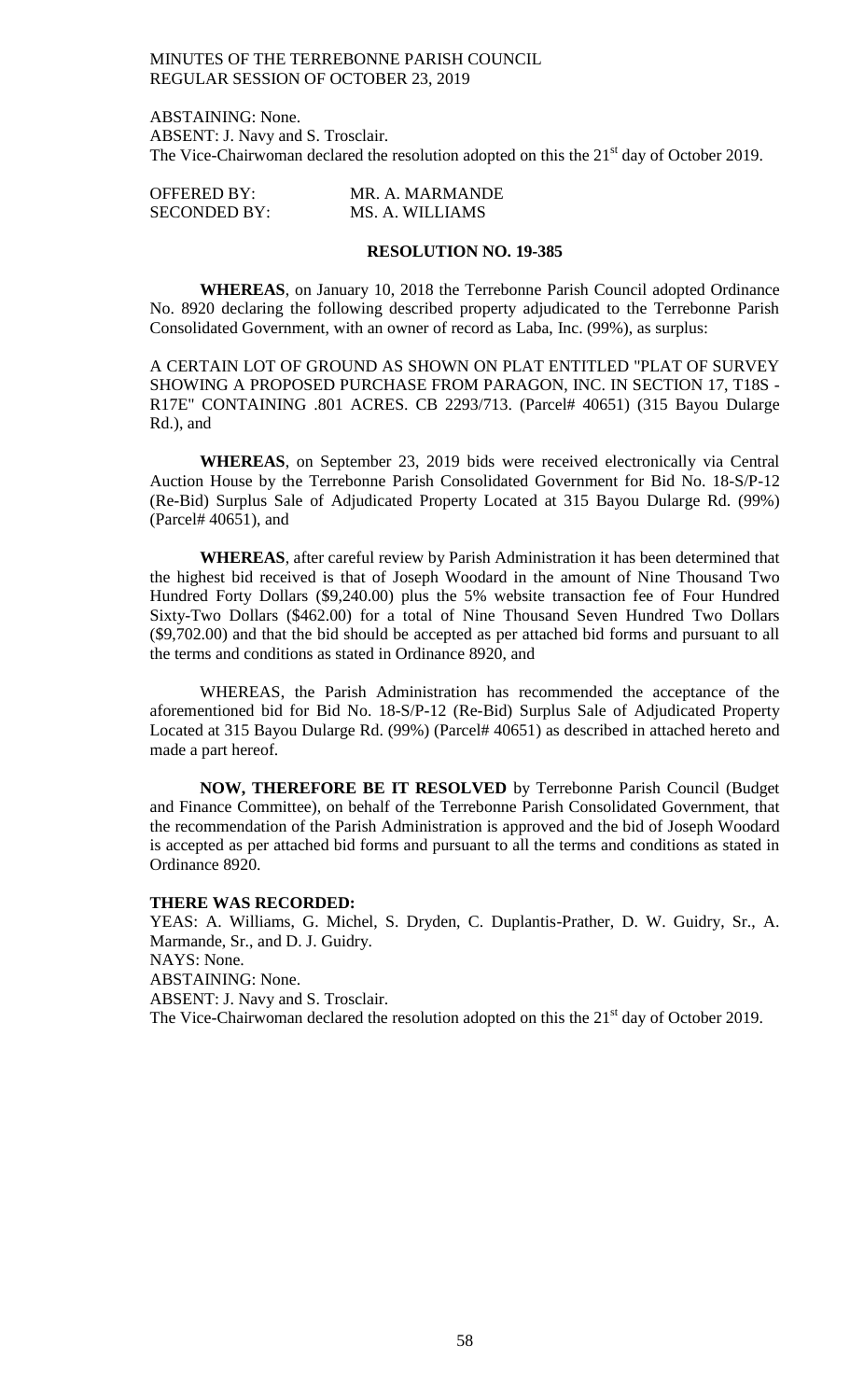| <b>OFFERED BY:</b>  | MR. S. DRYDEN         |
|---------------------|-----------------------|
| <b>SECONDED BY:</b> | MR. D. W. GUIDRY, SR. |

#### **RESOLUTION NO. 19-386**

**WHEREAS**, on January 10, 2018 the Terrebonne Parish Council adopted Ordinance No. 8921 declaring the following described property adjudicated to the Terrebonne Parish Consolidated Government, with an owner of record as Mary E. Butler (1/6), Lonni Ellis (1/6), Sharlene Ellis (1/6), Tim Ellis (1/6), Norman Johnson (1/6); (83.333%), as surplus:

ON THE RIGHT DESCENDING BANK OF BAYOU TERREBONNE. LOT 144' X 48' DESIGNATED AS LOT 2 ON SKETCH RECORDED CB 901/629. CB 2299/366. (Parcel# 6496) (149-B Calumet St.), and

**WHEREAS**, on September 23, 2019 bids were received electronically via Central Auction House by the Terrebonne Parish Consolidated Government for Bid No. 18-S/P-13 (Re-Bid) Surplus Sale of Adjudicated Property Located at 149-B Calumet St. (83.333%) (Parcel# 6496), and

**WHEREAS**, after careful review by Parish Administration it has been determined that the highest bid received is that of Ty Le in the amount of Two Thousand Three Hundred Sixty-Two Dollars (\$2,362.00) plus the 5% website transaction fee of One Hundred Eighteen and 10/100 Dollars (\$118.10) for a total of Two Thousand Four Hundred Eighty and 10/100 Dollars (\$2,480.10) and that the bid should be accepted as per attached bid forms and pursuant to all the terms and conditions as stated in Ordinance 8921, and

**WHEREAS**, the Parish Administration has recommended the acceptance of the aforementioned bid for Bid No. 18-S/P-13 (Re-Bid) Surplus Sale of Adjudicated Property Located at 149-B Calumet St. (83.333%) (Parcel# 6496) as described in attached hereto and made a part hereof.

**NOW, THEREFORE BE IT RESOLVED** by Terrebonne Parish Council (Budget and Finance Committee), on behalf of the Terrebonne Parish Consolidated Government, that the recommendation of the Parish Administration is approved and the bid of Ty Le is accepted as per attached bid forms and pursuant to all the terms and conditions as stated in Ordinance 8921.

#### **THERE WAS RECORDED:**

YEAS: A. Williams, G. Michel, S. Dryden, C. Duplantis-Prather, D. W. Guidry, Sr., A. Marmande, Sr., and D. J. Guidry. NAYS: None. ABSTAINING: None. ABSENT: J. Navy and S. Trosclair. The Vice-Chairwoman declared the resolution adopted on this the  $21<sup>st</sup>$  day of October 2019.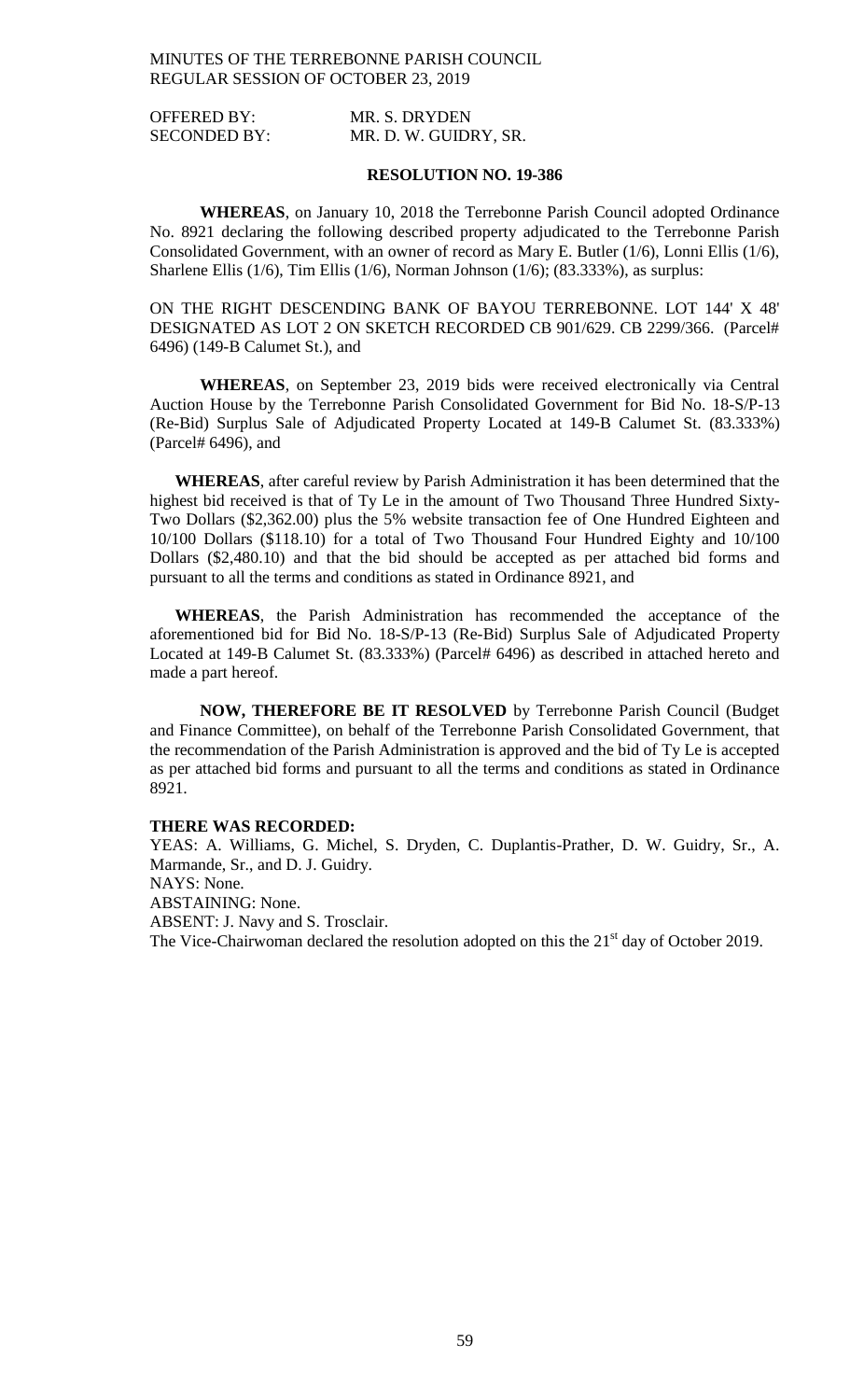OFFERED BY: MR. D. J. GUIDRY SECONDED BY: MR. G. MICHEL

#### **RESOLUTION NO 19-387**

A RESOLUTION AUTHORIZING THE PARISH PRESIDENT TO EXECUTE AN INTERGOVERNMENTAL AGREEMENT BETWEEN TERREBONNE PARISH CONSOLIDATED GOVERNMENT AND THE TERREBONNE PARISH SHERIFF'S OFFICE TO FACILITATE RICHARD NEAL, FOR THE JAIL MEDICAL ADMINISTRATOR, AND TO PROVIDE FOR RELATED MATTERS

**WHEREAS**, LA RS 33:1324 and 1324.1, also known as the Local Services Act, provides that any parish or political subdivision of the state may make agreements between or among themselves to engage jointly in the exercise of any power, provided that at least one of the participants in the agreement is authorized under a provision of general or special law to exercise such power, including the joint use of personnel necessary to accomplish the purposes of the agreement; and

**WHEREAS**, under the authority of LA RS 15:705, the Terrebonne Parish Sheriff's Office (TPSO) is the keeper of the Terrebonne Parish Criminal Justice Complex (TPCJC) and is tasked with preserving the peace and apprehending all disturbers thereof, and other public offenders; and

**WHEREAS**, under the authority of LA RS 15:703, Terrebonne Parish Consolidated Government (TPCG) maintains the medical staff at the TPCJC to conduct daily operations necessary to provide health care services to parish prisoners confined therein; and

**WHEREAS**, the TPCG desires to assign to its medical staff at the TPCJC an employee of the TPSO, who will serve as the medical administrator for the medical staff at said TPCJC, with specific duties assigned by TPCG, including but not limited to, overseeing the daily operations of the medical department at said TPCJC, as well as maintaining all medical records of inmates who are incarcerated at said TPCJC and/or have been incarcerated at the TPCJC, as well as such duties and responsibilities that TPCG deems necessary for the operation of the medical department at the TPCJC; and

**NOW THEREFORE, BE IT RESOLVED** by the Terrebonne Parish Council on behalf of the TPCG that Parish President is hereby authorized to execute an intergovernmental agreement for and on behalf of the Terrebonne Parish Consolidated Government with Terrebonne Parish Sheriff's Office and Richard Neal set out in the attached agreement, subject to the approval by legal counsel for TPCG; and

#### **THERE WAS RECORDED:**

YEAS: A. Williams, G. Michel, S. Dryden, C. Duplantis-Prather, D. W. Guidry, Sr., A. Marmande, Sr., and D. J. Guidry. NAYS: None. ABSTAINING: None. ABSENT: J. Navy and S. Trosclair. The Vice-Chairwoman declared the resolution adopted on this the  $21<sup>st</sup>$  day of October 2019.

Ms. A. Williams moved, seconded by Mr. S. Dryden, "THAT, the Budget & Finance Committee introduce an ordinance to amend the 2019 Adopted Operating Budget and 5-Year Capital Outlay Budget of the Terrebonne Parish Consolidated Government for the following items and to provide for related matters.

- I. LePetit Facility Improvements, \$80,000
- II. Housing & Human Services, \$150,000

and call a public hearing on said matter on November 6, 2019 at 6:30 p.m."

The Vice-Chairwoman called for the vote on the motion offered by Ms. A. Williams. THERE WAS RECORDED: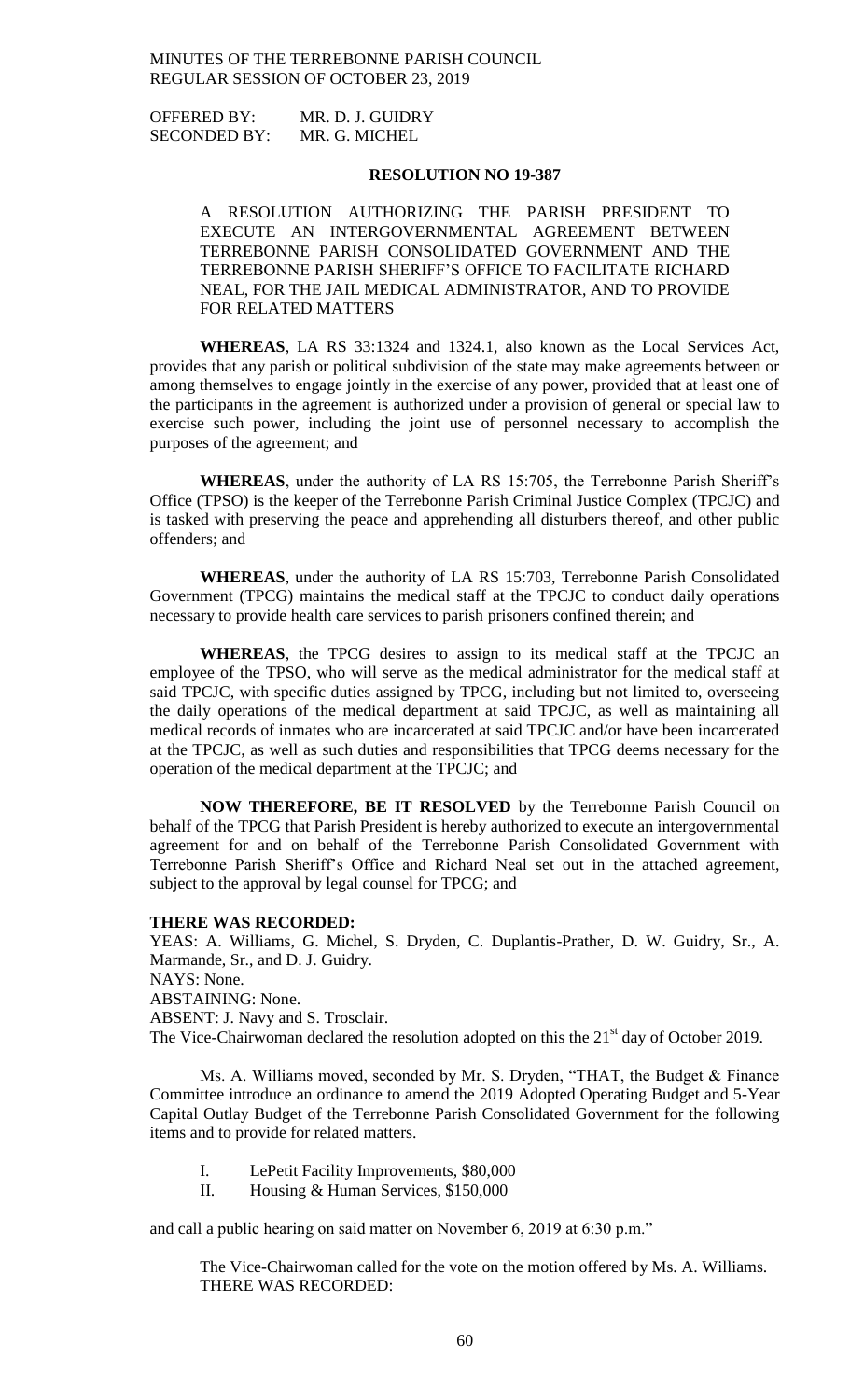YEAS: A. Williams, G. Michel, S. Dryden, C. Duplantis-Prather, D. W. Guidry, Sr., A. Marmande and D. J. Guidry. NAYS: None. ABSENT: J. Navy and S. Trosclair. The Vice-Chairwoman declared the motion adopted.

OFFERED BY: MR. G. MICHEL SECONDED BY: MR. A. MARMANDE

#### **RESOLUTION NO. 19-388**

**WHEREAS,** on October 9, 2019 bids were received by the Terrebonne Parish Consolidated Government (TPCG) for Bid 19-ITD-43 Purchase of Microsoft Office 365 E3 Yearly Subscriptions for Various Parish Departments for the Information Technology Division of the Finance Department, and

**WHEREAS,** after careful review by the Purchasing Division, Ben Smith, Information Technology Manager, and Brain Rodrigue, Information Technology Network Administrator, it has been determined that the lowest qualified bid is that of Acumor Solutions, LLC in the amount of Forty-Six Thousand, Six Hundred Dollars (\$46,605.00) and the bid of Computer Sales & Service must be rejected for failure to comply the the "Requirements and Instructions for Bidders", and

**WHEREAS,** Parish Administration has concurred with the recommendation that the bid of Acumor Solutions, LLC for Bid 19-ITD-43 Purchase of Microsoft Office 365 E3 Yearly Subscriptions for Various Parish Departments be accepted at the aforementioned price and the bid of Computer Sales & Service be rejected as per attached documents, and

**NOW, THEREFORE BE IT RESOLVED** by Terrebonne Parish Council (Budget and Finance Committee), on behalf of the Terrebonne Parish Consolidated Government, that the recommendation of the Parish Administration be approved for the purchase of Microsoft Office 365 E3 Yearly Subscriptions, as per attached documents.

#### **THERE WAS RECORDED:**

YEAS: A. Williams, G. Michel, S. Dryden, C. Duplantis-Prather, D. W. Guidry, Sr., A. Marmande, Sr., and D. J. Guidry. NAYS: None. ABSTAINING: None. ABSENT: J. Navy and S. Trosclair. The Vice-Chairwoman declared the resolution adopted on this the 21<sup>st</sup> day of October 2019.

Ms. A. Williams moved, seconded by Mr. S. Dryden, "THAT, the Budget & Finance Committee approve a co-sponsorship request from the Gibson Community Volunteers for a free Thanksgiving Holiday Season social gathering for the needy on November 9, 2019 at the Devon Keller Community Center." (\*\*MOTION ADOPTED AFTER BRIEF DISCUSSION)

Upon questioning from Committee Member A. Williams regarding the co-sponsorship request and whether or not Recreation District No. 8 Board has been made aware of this event, Council Clerk V. Chauvin stated that the co-sponsorship is for insurance and Recreation District No. 8 Board did approve the use of the building for this event.

\*\*The Vice-Chairwoman called for the vote on the motion offered by Ms. A. Williams. THERE WAS RECORDED: YEAS: A. Williams, G. Michel, S. Dryden, C. Duplantis-Prather, D. W. Guidry, Sr., A. Marmande and D. J. Guidry. NAYS: None. ABSENT: J. Navy and S. Trosclair. The Vice-Chairwoman declared the motion adopted.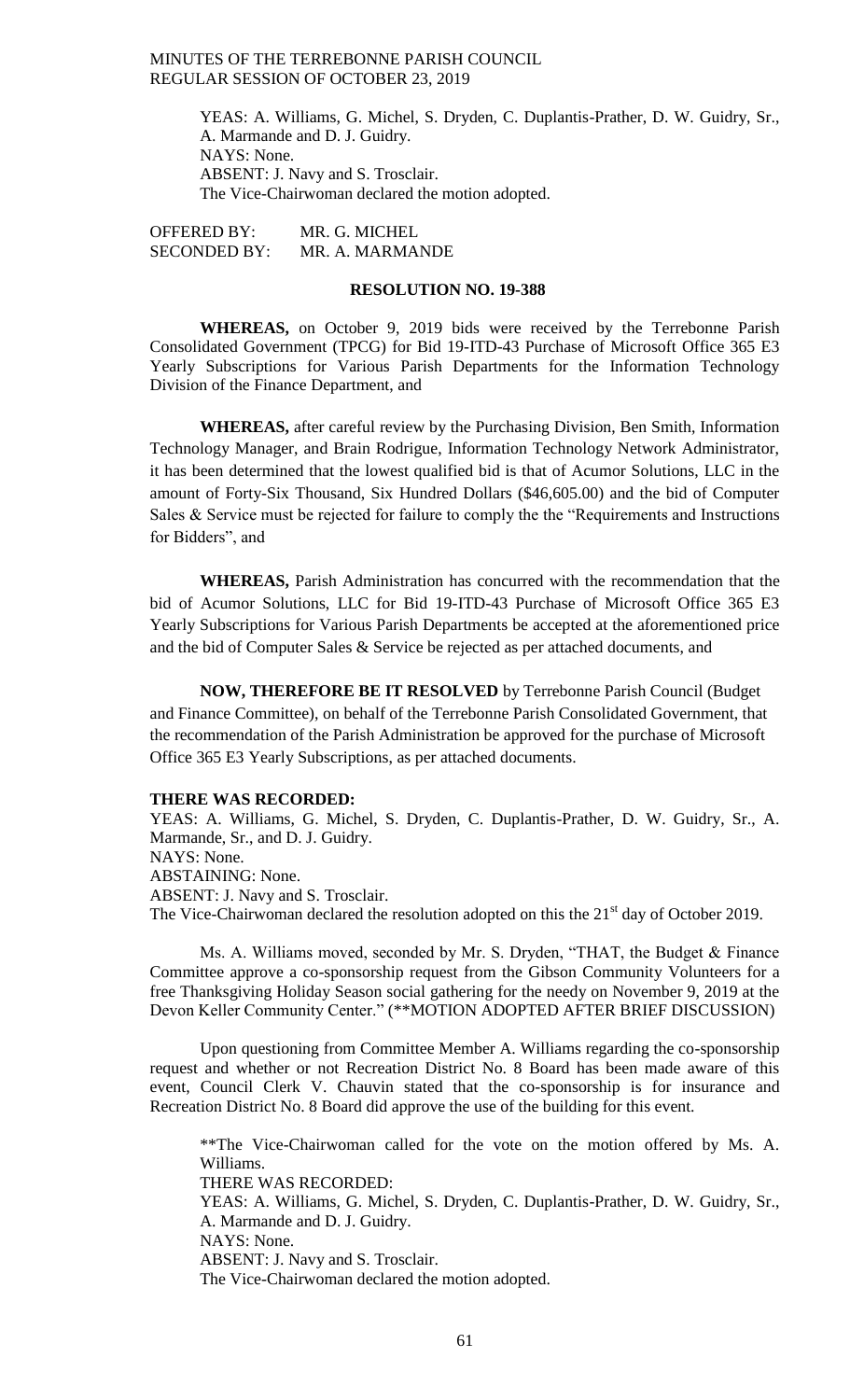A review of the proposed 2020 Budget began on the following funds/departmental budgets:

- **a) Terrebonne ARC (Fund 279; Sm. Bk. 126; Big Bk. 317) –** Chief Finance Officer Kandace Mauldin presented the proposed aforementioned 2020 Budget stating that a 5.33 mill ad valorem tax was renewed by voters November 16, 2013 (2018-2027) and adjusted to 5.21 mill for the 2019 reassessment will generate an estimated \$5,058,193 in 2020. Terrebonne Parish currently has a Cooperative Endeavor Agreement with Terrebonne ARC to provide services in 2029 with an estimated cost of \$4,950,000. An independent budget is adopted is by TARC governing authority for the fiscal year ending June  $30<sup>th</sup>$  and is submitted annually to the appointing authority.
- **b) Parish President (Fund 151-131; Sm. Bk. 27; Big Bk. 18) -** Chief Finance Officer Kandace Mauldin highlighted the proposed 2020 Budget explaining that in January 2013, Ordinance No. 8258 established the compensation of the Parish President effective upon the term beginning in 2016, as authorized by Section 3-08 of the Parish Home Rule Charter. The annual salary is computed as the average salary of the Parish Sheriff, Clerk of Court and Assessor; as certified annually by the Human Resources Director.

Upon questioning from Committee Member G. Michel pertaining to the 48% increase in the group insurance premium in the Parish President's Office, Chief Finance Officer K. Mauldin explained that there was an employee that retired that was not on the parish's insurance and the new hire is now on the parish's insurance which is the reason for the increase.

- **c) Finance/Accounting (Fund 151-151; Sm. Bk. 33; Big Bk. 22) –** Chief Finance Officer Kandace Mauldin summarized the proposed 2020 Budget stating that under Personnel, one (1) Accounting Specialist II, Grade 106 will be eliminated and that it is an open position which will be eliminated.
- **d) Finance/Customer Service (Fund 151-152; Sm. Bk. 36; Big Bk. 24) –** Chief Finance Officer Kandace Mauldin reviewed the proposed 2020 Budget highlighting that there were no significant changes.
- **e) Legal Services (Fund 151-157; Sm. Bk. 39; Big Bk. 26) –** Chief Finance Officer Kandace Mauldin presented the proposed 2020 Budget noting that Parishwide legal fees, as reflected in the chart listed on page 40, are not all included in the General Fund. Legal Assistance to low-income persons, \$30,000, Southeast LA Legal Services, same as 2019.

Upon questioning from Committee Member G. Michel regarding the decrease in the legal fees for legislation, Chief Finance Officer K. Mauldin explained that this decrease may be a projected average that has been summarized by the averages over the years. Ms. Mauldin stated that she will research and review this information and present the findings at a later time.

Committee Member D. W. Guidry, Sr. explained that the legislation legal fees are budgeted numbers from 2019 that were "carried" over to 2020; adding that they are not the actual numbers.

**f) Planning Department/Admin/Zoning (Fund 151-193; Sm. Bk. 41; Big Bk. 27) –** Chief Finance Officer Kandace Mauldin summarized the proposed 2020 Budget stating that under Capital, they are requesting one (1) crematorium vault, \$1,500.

Upon questioning from Committee Member G. Michel regarding the increase in legal fees, Chief Finance Officer K. Mauldin stated that the increase in fees is to cover all legal matters that may arise. She explained that there is a legal case regarding permitting that is currently in litigation and other cases that may require legal attention such as condemnations, etc.; and noted that they want to have enough funding in this area to cover all legal costs.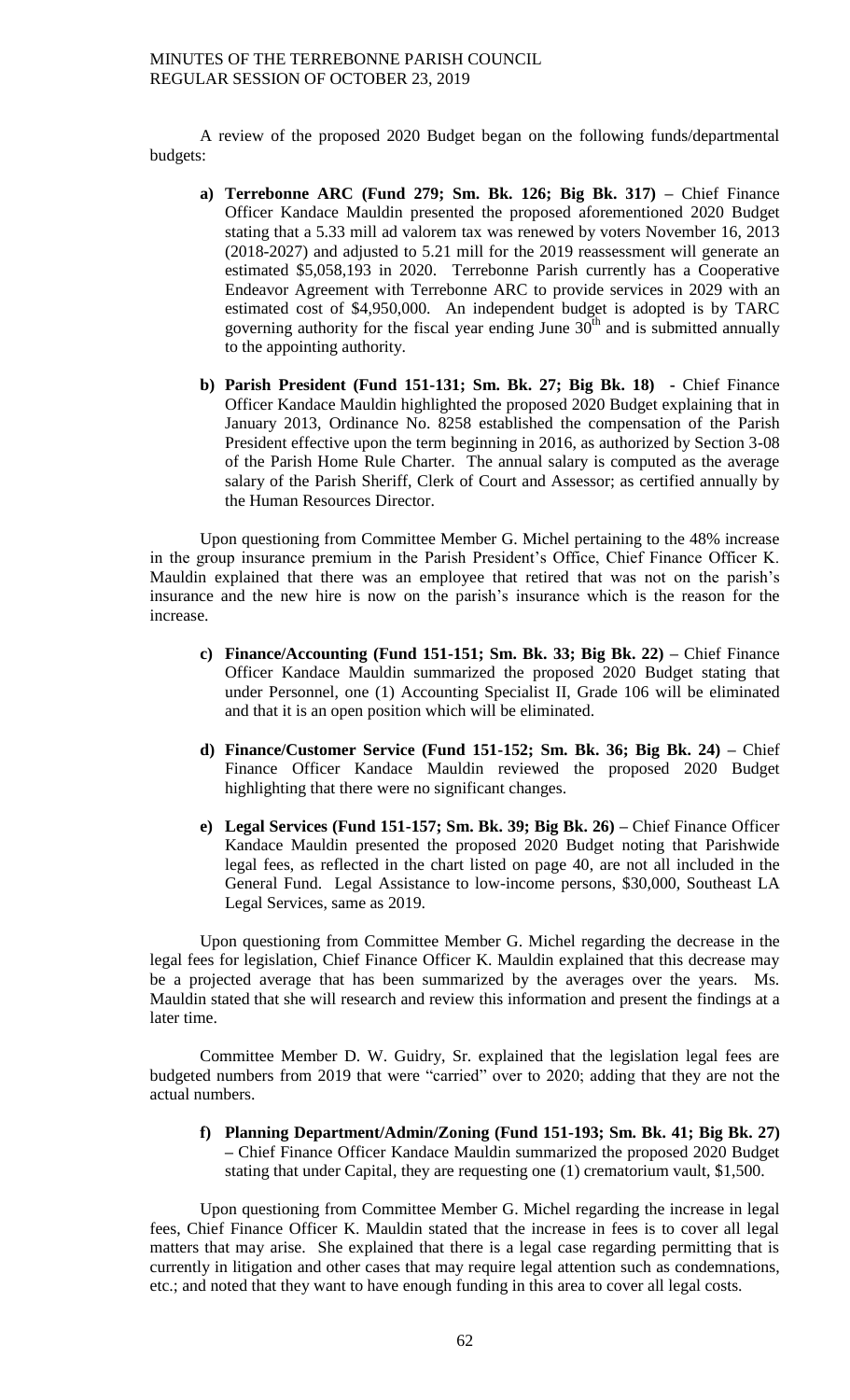Upon questioning from the Vice-Chairwoman C. Duplantis-Prather regarding the crematorium vault, Planning and Zoning Director C. Pulaski explained that the vault is to provide a proper burial place for pauper burials; and stated that the vault will be at Halfway Cemetery.

- **g) Planning Department/Code Violation/Compliance (Fund 151-195; Sm. Bk. 47; Big Bk. 32) -** Chief Finance Officer Kandace Mauldin reviewed that the proposed 2020 Budget stating that there were no significant changes.
- **h) Coroner's Office (Fund 151-205; Sm. Bk. 51/298; Big Bk. 36)** Chief Finance Officer Kandace Mauldin presented the proposed 2020 Budget noting that there were no significant changes.
- **i) Planning Department/Museums (Fund 151-560; Sm. Bk. 60; Big Bk. 44)**  Chief Finance Officer Kandace Mauldin highlighted the proposed 2020 Budget explaining that self generated revenue through the gift shop, concessions, commissions, rentals, admissions, membership fees and donations are projected for 2020 to be \$500. Publicity and promotions, \$2,000.

Upon questioning from Committee Member G. Michel regarding the 35% in group health insurance, Chief Finance Officer K. Mauldin explained that she would have to verify and/or research this matter and present the information at a later date.

**j) Publicity (Fund 151-651; Sm. Bk. 63; Big Bk. 46)** - Chief Finance Officer Kandace Mauldin summarized the proposed 2020 Budget highlighting that Holiday Expenses/Parades, \$40,000, which is the same amount budgeted in 2019, Beautification Program, \$10,000, same as 2019, Tree Board, \$5,000, an *increase* of \$5,000 from 2019, Co-sponsorships of various events, same as 2019, Senior Olympics, \$10,000, same as 2019, Various Festivals/Celebrations, \$40,000 (Independence Day, Rougarou, Juice Fest), NAACP Terrebonne Youth Council After School Program, \$10,000.

Committee Member G. Michel suggested that the Terrebonne Parish School Board may want to consider funding the NAACP Terrebonne Youth Council After School Program.

Committee Member D.W. Guidry, Sr. informed the Council that he is working with Mr. Patterson and the organizers of the Juice Fest to obtain non-profit status.

Upon questioning from Committee Member A. Williams pertaining to the NAACP Terrebonne Youth Council After School Program, Chief Finance Officer K. Mauldin explained that the aforementioned After School Program is parishwide; noting that this verbiage (parishwide) can be place in the agreement before the funding is dispersed.

- **k) Planning Department/Marina (Fund 151-680; Sm. Bk. 69; Big Bk. 53)** Chief Finance Officer Kandace Mauldin presented the proposed 2020 Budget explaining that there were no significant changes.
- **l) Emergency Preparedness (Fund 151-912; Sm. Bk. 70; Big Bk. 54)** Chief Finance Officer Kandace Mauldin highlighted the proposed 2020 Budget noting stating that under Personnel, they are eliminating one (1) Admin. Tech. I, parttime, Grade 101; stating that this is an open position that they are eliminating.

Upon questioning from Committee Member G. Michel regarding the increase in other contracts and rentals, Chief Finance Officer K. Mauldin explained that this increase is due to new equipment being installed in the new safe room.

Office of Emergency Preparedness and Homeland Security Director Earl Eues explained that the increase in contracts and rentals is due to the increase in telephone services and the maintenance of the titanium software. He continued that the software is the Emergency Preparedness software.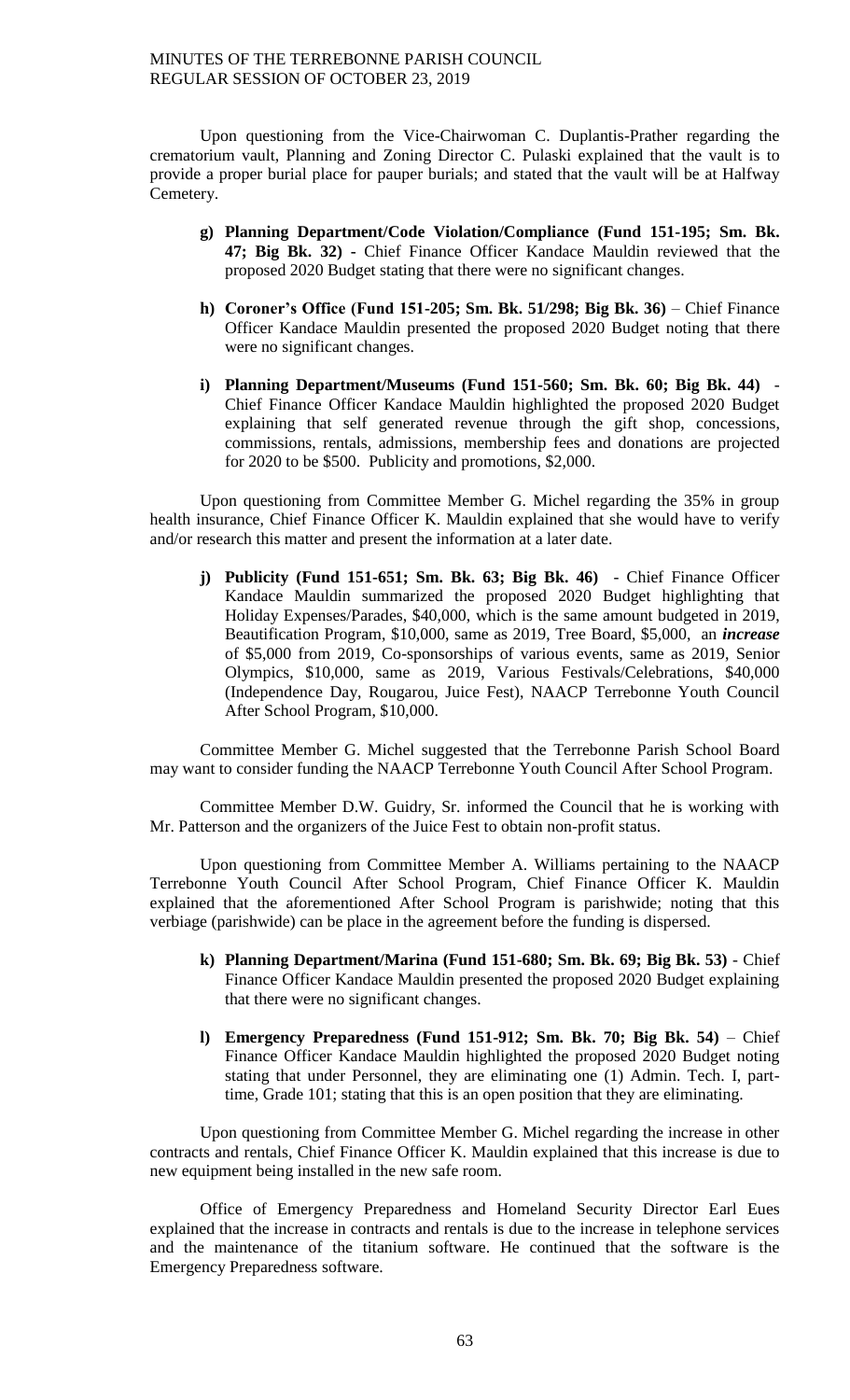Vice-Chairwoman C. Duplantis-Prather and Committee Member A. Williams thanked Mr. E. Eues and his staff for all of the work that they do in keeping Terrebonne Parish safe during storm and/or rain event.

Committee Member A. Williams stated that the current Office of Emergency Preparedness (OEP) Center is being used as a model for other parishes in regards to the Unified Command Center.

**m) Juvenile Detention Center (Fund 202-122; Sm. Bk. 79; Big Bk. 61)** – Chief Finance Officer Kandace Mauldin summarized the proposed 2020 Budget highlighting that ad valorem taxes are levied 20 years through a .96-mill tax renewed by voters on November 16, 2013 (2013-2032) and adjusted for 2019 reassessment and .94 mills through special state legislation (RS15:1099), renewed November 16, 2013 (2013-2032), and adjusted for 2019 reassessment. \$1,844,519 is proposed for 2020. Revenue generated from housing state DOC juveniles and from the Office of Youth Development is estimated at \$48,000 for 2020. Revenue generated from housing out of parish juveniles is estimated at \$300,000 for 2020. General Fund Supplement, \$610,000, an *increase* of \$147,000. Single Point Assessment and Resources Center (SPARC) - \$250,000, transfers to Criminal Court Fund. Under Personnel, they are eliminating one (1) part-time Cook, Grade 104. Under Capital, they are requesting, computers, \$16,500 and engine, \$10,000.

Upon questioning from Committee Member S. Dryden regarding the statistical numbers and/or success rate for the SPARC program, Chief Finance Officer K. Mauldin explained that she may be able to get a representative from the Criminal Court Fund to attend a meeting to present that information.

**n) Recreation Department (Fund 280; Sm. Bk. 129; Big Bk. 321)** – Chief Finance Officer Kandace Mauldin reviewed the proposed 2020 Budget explaining that a 2.21 mill ad valorem tax for years 2011-2020 was approved by the voters November 4, 2008, and was adjusted to 2.07 mills for the 2019 reassessment mills, \$2,013,952 in 2020. Registration Fees proposed will generate an estimate \$136,298 in 2020. Special Olympics, \$27,185. Summer Camps, \$200,000. Under Capital, TPR Administration is requesting computers, \$8,000. Under Sports Officials, wages and fringes of \$406,832 are allocated to the various sports programs. Under Quality of Life Programs, the Parish Arts Funding Program is \$7,500. Under Special Olympics, there were no significant changes. Under Summer Camps, Summer Camp Programs are initiated through a Cooperative Endeavor Agreement at a cost of \$200,000. Under Tennis Courts, there were no significant changes and additionally there is \$5,000 under Operating Supplies that was omitted from the budget and should be added.

Vice-Chairwoman C. Duplantis-Prather thanked Recreation Director R. Lerrille and his staff for creating activities and/or adapted sports for the disabled and special need children of Terrebonne Parish.

- **o) Parks & Grounds (Fund 205-501; Sm. Bk. 99; Big Bk. 93)**  Chief Finance Officer Kandace Mauldin presented the proposed 2020 Budget noting that the Maintenance Contract – Grass cutting and park maintenance, \$122,000, same as 2019. Under Capital, they are requesting playground equipment (Coteau Park and Presque Isle Park), \$27,000.
- **p) Finance/Purchasing-Warehouse (Fund 380-154; Sm. Bk. 201; Big Bk. 436)** Chief Finance Officer Kandace Mauldin explained the proposed 2020 Budget highlighting that the Purchasing Division is funded by an allocation charge to all departments that process purchase orders and requisitions and 6% of adjudicated property sales. Total allocated revenues projected for 2020, \$953,369. Under Capital, they are requesting building repairs (roof), \$900,000, forklift, \$35,000. The correct amount for the building repairs is \$90,000. *(\$900,000 is a typographical error)*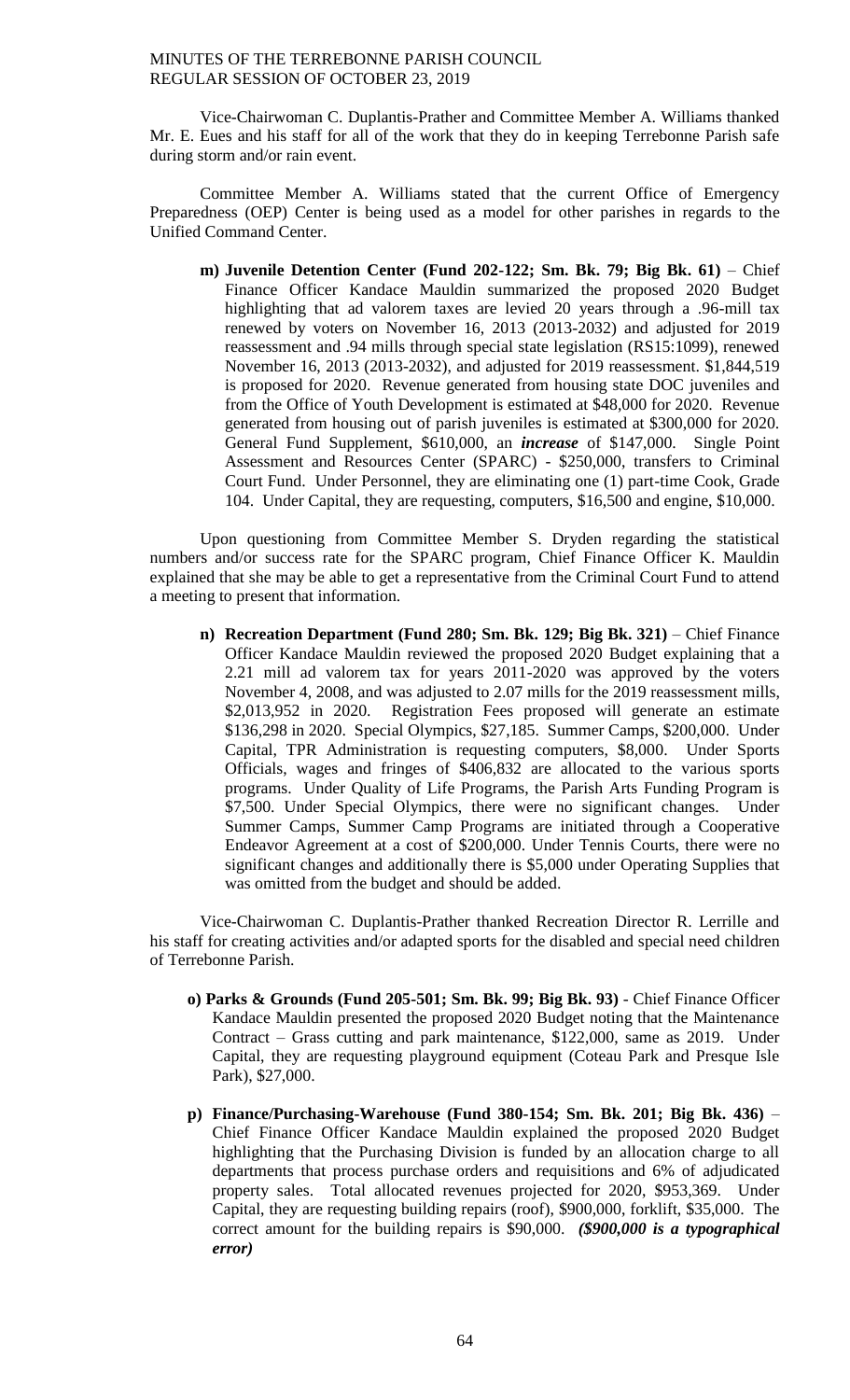**q) Finance/Information Technology (Fund 390-192; Sm. Bk. 204; Big Bk. 447)** – Chief Finance Officer Kandace Mauldin presented the proposed 2020 Budget noting that the Information Systems Fund derives revenues from the departments that it services. 2020 projected user fees, \$2,180,098. Under Personnel, they are eliminating one (1) Software Developer Analyst, Grade, 209. Under Capital (\$104,800), they are requesting Computers, \$8,500, A/C Repairs, \$18,000, Server, \$15,000, Printers, \$4,300, Phone Sever, \$7,000, Firewall, \$30,000, Vehicle, \$22,000.

Committee Member D. W. Guidry, Sr. requested that the IT Department try to improve the quality of the meeting(s) coverage and the audio; suggesting that they may possibly be able to hire part-time personnel to help with switching the channels and/or cameras.

Committee Member D. J. Guidry stated that Charter Communications Channel 197, the local parish news channel, is not working. He suggested that the IT Department research and/or review this matter to gets this channel working for the residents of Terrebonne Parish.

Mr. D. W. Guidry, Sr. moved, seconded by Mr. G. Michel, "THAT, there being no further business to come before the Budget & Finance Committee, the meeting be adjourned."

The Vice-Chairwoman called for the vote on the motion offered by Mr. D. W. Guidry, Sr.

THERE WAS RECORDED:

YEAS: A. Williams, G. Michel, S. Dryden, C. Duplantis-Prather, D. W. Guidry, Sr., A. Marmande and D. J. Guidry.

NAYS: None.

ABSENT: J. Navy and S. Trosclair.

The Vice-Chairwoman declared the motion adopted and the meeting was adjourned at 6:48 p.m.

Christa Duplantis-Prather, Vice-Chairwoman

Tammy E. Triggs, Sr. Minute Clerk

Ms. C. Duplantis-Prather moved, seconded by Mr. G. Michel, "THAT the Council accept and ratify the minutes of the Budget and Finance Committee meeting held on 10/21/19."

The Chairwoman called for a vote on the motion offered by Ms. C. Duplantis-Prather. THERE WAS RECORDED: YEAS: A. Williams, G. Michel, S. Dryden, C. Duplantis-Prather, D. W. Guidry, Sr., A. Marmande, D. J. Guidry, and S. Trosclair. NAYS: None. ABSENT: J. Navy The Chairwoman declared the motion adopted.

The Chairwoman called for a report on the Policy, Procedure, and Legal Committee meeting held on 10/21/19, whereupon the Committee Chairwoman rendered the following:

## **POLICY, PROCEDURE, & LEGAL COMMITTEE**

#### **OCTOBER 21, 2019**

The Chairwoman, Christa Duplantis-Prather, called the Policy, Procedure, & Legal Committee meeting to order at 6:50 p.m. in the Terrebonne Parish Council Meeting Room with an Invocation offered by Committee Member G. Michel and the Pledge of Allegiance led by Committee Member D. J. Guidry. Upon roll call, Committee Members recorded as present were: A. Williams, C. Michel, S. Dryden, C. Duplantis-Prather, D. W. Guidry, Sr., A. Marmande, and D. J. Guidry. Committee Members J. Navy and S. Trosclair were recorded as absent. A quorum was declared present.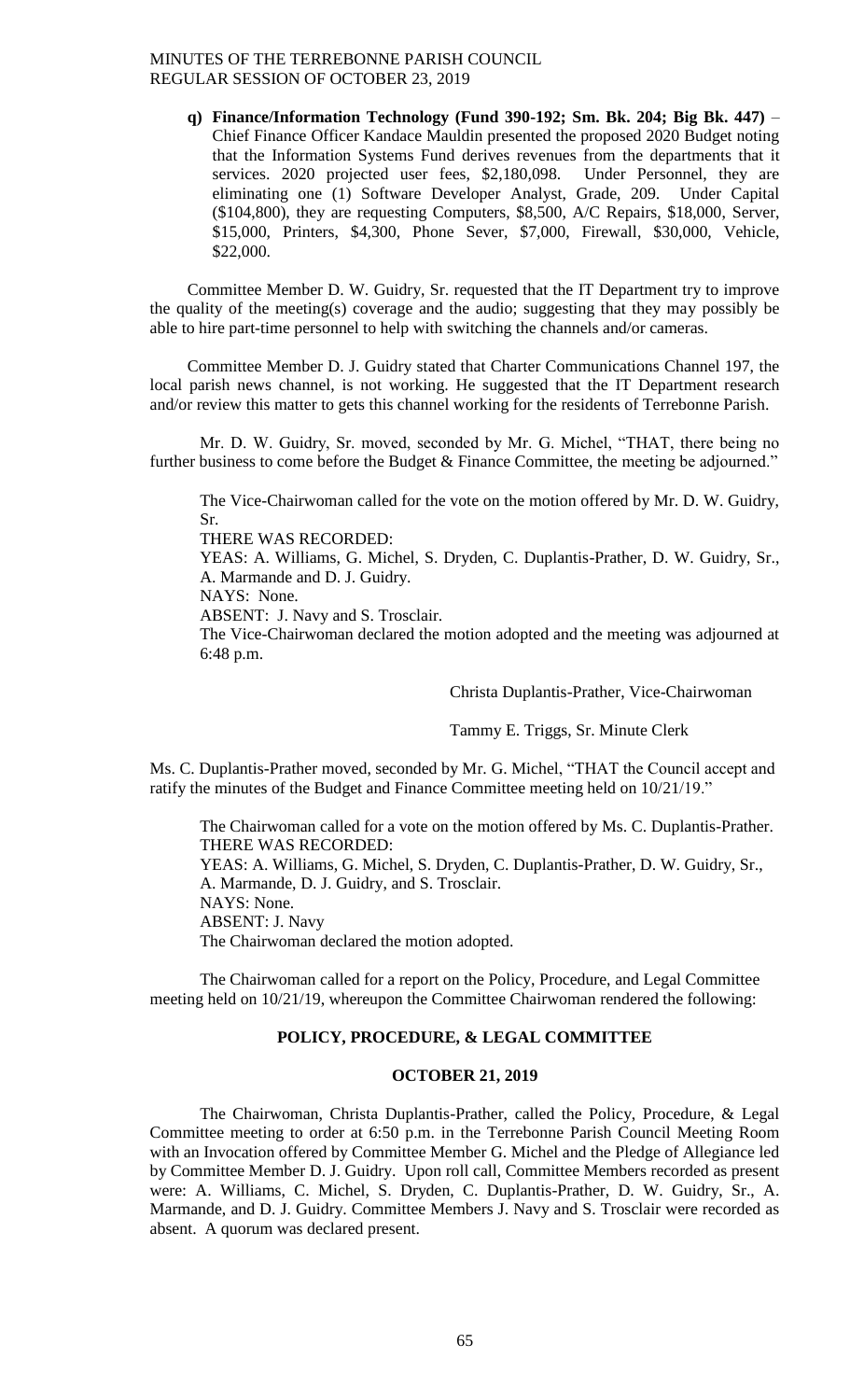Mr. D. J. Guidry moved, seconded by Mr. D. W. Guidry, Sr., "THAT, the Policy, Procedure, & Legal Committee approve the co-sponsorship request for the Girls on the Run Bayou Region 5K event on 12/08/19 at Southdown Plantation."

The Chairwoman called for the vote on the motion offered by Mr. D. J. Guidry. THERE WAS RECORDED: YEAS: A. Williams, G. Michel, S. Dryden, C. Duplantis-Prather, D. W. Guidry, Sr., A. Marmande, and D. J. Guidry. NAYS: None. ABSENT: J. Navy and S. Trosclair. The Chairwoman declared the motion adopted.

OFFERED BY: MS. A. WILLIAMS SECONDED BY: MR. D. W. GUIDRY, SR.

#### **RESOLUTION NO. 19-389**

RENEWAL OF 2018-2019 PRODUCER OF RECORD CONTRACT IN PLACE WITH ANTHONY J. ALFORD INSURANCE **COMPANY** 

**WHEREAS**, Terrebonne Parish Consolidated Government (TPCG) is authorized to provide Employee Group Health Insurance Coverage through its Department of Risk Management; and

**WHEREAS**, Administration and the Risk Management Department would like to recommend the continuance and renewal of services for Producer of Record Contract in place with Anthony J. Alford Insurance Company for employee Group Health Insurance/ Selffunded and Re-insurance Contract for Medical, Dental, and Pharmacy Benefits for 2020, per Ordinance Number 8913; and

**WHEREAS,** such services would begin January 1, 2020 through December 31, 2020.

**NOW THEREFORE BE IT RESOLVED**, by the Terrebonne Parish Council (Policy, Procedure and legal Committee) on behalf of the Terrebonne Parish Consolidated Government is hereby authorized to accept the recommendation of Administration and the Risk Management Department to continue the contract in place with Anthony J. Alford Insurance Company for Producer of Record to commence on January 1, 2020 through December 31, 2020.

#### **THERE WAS RECORDED:**

YEAS: A. Williams, G. Michel, S. Dryden, C. Duplantis-Prather, D. W. Guidry, Sr., A. Marmande, Sr., and D. J. Guidry. NAYS: None. ABSTAINING: None. ABSENT: J. Navy and S. Trosclair. The Chairwoman declared the resolution adopted on this the  $21<sup>st</sup>$  day of October 2019.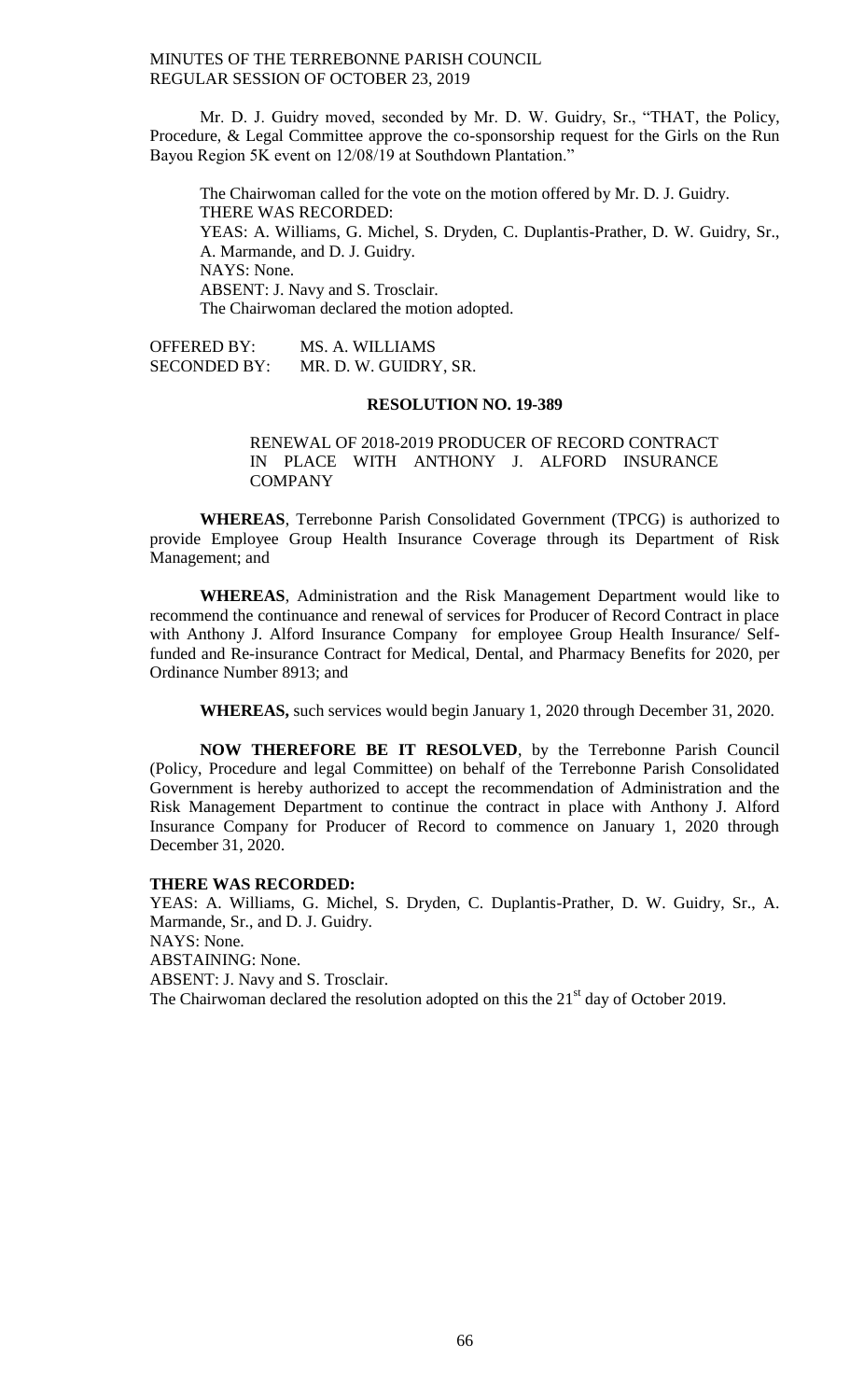OFFERED BY: MR. S. DRYDEN SECONDED BY: MR. D. J. GUIDRY

#### **RESOLUTION NO. 19-390**

RENEWAL OF 2018-2019 PRODUCER OF RECORD CONTRACT IN PLACE WITH LARIS INSURANCE AGENCY, LLC

**WHEREAS,** Terrebonne Parish Consolidated Government (TPCG) is authorized to provide Casualty Insurance Coverage through its Department of Risk Management; and

**WHEREAS**, Administration and the Risk Management Department would like to recommend the continuance and renewal of services for Producer of Record Contract in place with Laris Insurance Agency, LLC for Casualty Insurance coverage, per Ordinance Number 8802; and

**WHEREAS**, such services would begin April 1, 2020 through March 31, 2021.

**NOW THEREFORE BE IT RESOLVED**, by the Terrebonne Parish Council (Policy, Procedure and legal Committee) on behalf of the Terrebonne Parish Consolidated Government is hereby authorized to accept the recommendation of Administration and the Risk Management Department to continue the contract in place with Laris Insurance Agency, LLC for Producer of Record to commence on April 1, 2020 through March 31, 2021.

#### **THERE WAS RECORDED:**

YEAS: A. Williams, G. Michel, S. Dryden, C. Duplantis-Prather, D. W. Guidry, Sr., A. Marmande, Sr., and D. J. Guidry. NAYS: None. ABSTAINING: None. ABSENT: J. Navy and S. Trosclair. The Chairwoman declared the resolution adopted on this the  $21<sup>st</sup>$  day of October 2019.

OFFERED BY: MR. S. DRYDEN SECONDED BY: MR. D. J. GUIDRY

#### **RESOLUTION NO. 19-391**

RENEWAL OF 2018-2019 PRODUCER OF RECORD CONTRACT IN PLACE WITH THE LEDET CORPORATION DBA/ LEDET INSURANCE AGENCY

**WHEREAS**, Terrebonne Parish Consolidated Government (TPCG) is authorized to provide Comprehensive Fireman's Insurance coverage and Boiler and Machinery insurance Coverage through its Department of Risk Management; and

**WHEREAS**, Administration and the Risk Management Department would like to recommend the continuance and renewal of services for Producer of Record Contract in place with the Ledet Corporation dba Ledet Insurance Agency for Comprehensive Fireman's Insurance coverage and Boiler and Machinery Insurance coverage, per Ordinance Number 8803; and

**WHEREAS**, such services would begin April 1, 2020 through March 31, 2019.

**NOW THEREFORE BE IT RESOLVED**, by the Terrebonne Parish Council (Policy, Procedure and legal Committee) on behalf of the Terrebonne Parish Consolidated Government is hereby authorized to accept the recommendation of Administration and the Risk Management Department to continue the contract in place with Ledet Corporation dba/Ledet Insurance Agency for Producer of Record to commence on April 1, 2020 through March 31, 2021.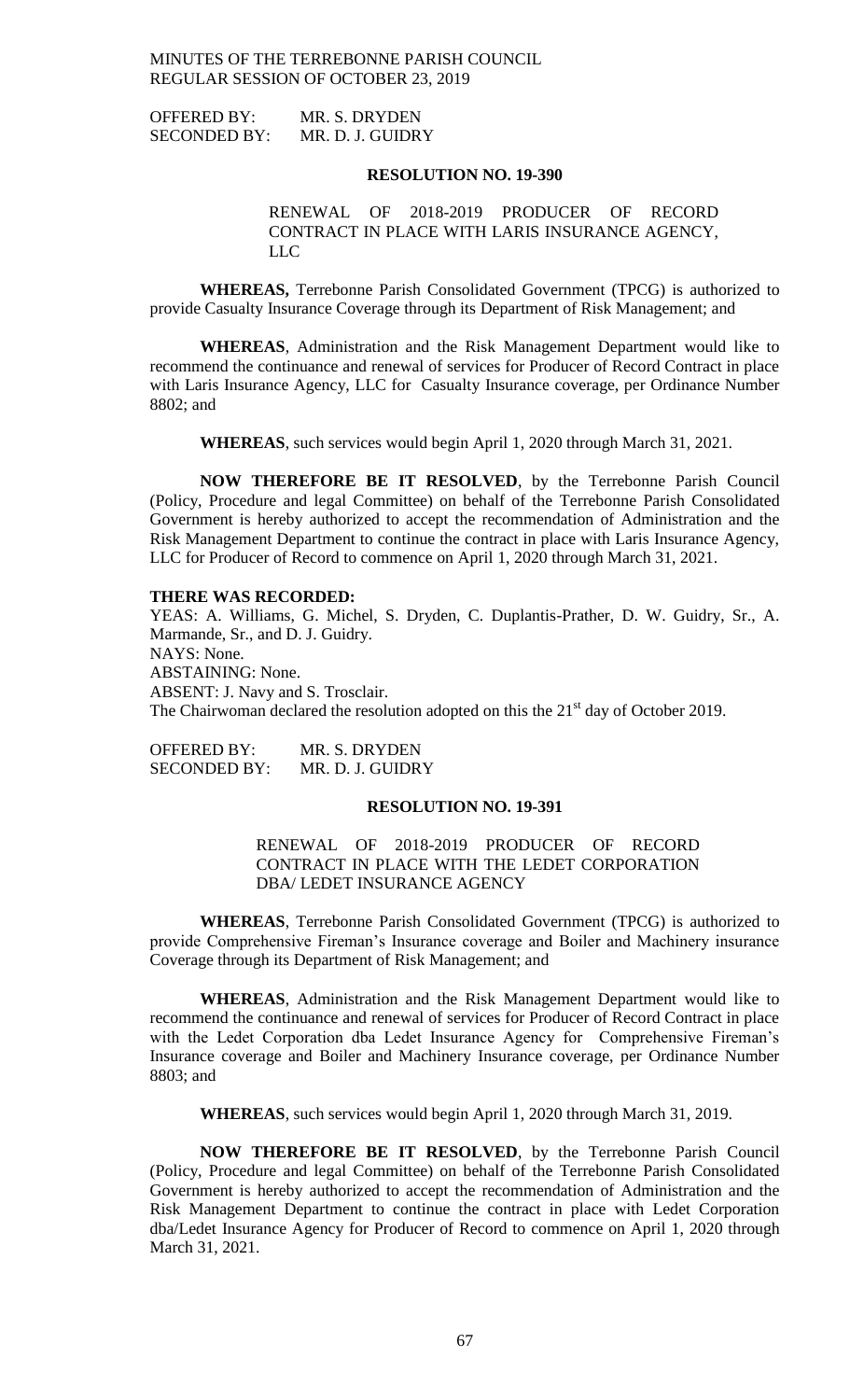#### **THERE WAS RECORDED:**

YEAS: A. Williams, G. Michel, S. Dryden, C. Duplantis-Prather, D. W. Guidry, Sr., A. Marmande, Sr., and D. J. Guidry. NAYS: None. ABSTAINING: None. ABSENT: J. Navy and S. Trosclair. The Chairwoman declared the resolution adopted on this the  $21<sup>st</sup>$  day of October 2019.

OFFERED BY: MR. G. MICHEL SECONDED BY: MR. D. J. GUIDRY AND MR. MR. A. MARMANDE

#### **RESOLUTION NO. 19-392**

## RENEWAL OF 2018-2019 PRODUCER OF RECORD CONTRACT WITH PAUL'S AGENCY, LLC

**WHEREAS**, Terrebonne Parish Consolidated Government (TPCG) is authorized to provide Property Insurance, Special Equipment Floater, and Inland Marine Coverage through its Department of Risk Management; and

**WHEREAS**, Administration and the Risk Management Department would like to recommend the continuance and renewal of services for Producer of Record Contract with Paul's Agency, LLC for Property Insurance, Special Equipment Floater, and Inland Marine Insurance coverage, per Ordinance Number 8801; and

**WHEREAS**, such services would begin March 1, 2020 through February 28, 2021.

**NOW THEREFORE BE IT RESOLVED**, by the Terrebonne Parish Council (Policy, Procedure and legal Committee) on behalf of the Terrebonne Parish Consolidated Government is hereby authorized to accept the recommendation of Administration and the Risk Management Department to continue the contract in place with Paul's Agency, LLC for Producer of Record to commence on March 1, 2020 through February 28, 2021.

#### **THERE WAS RECORDED:**

YEAS: A. Williams, G. Michel, S. Dryden, C. Duplantis-Prather, D. W. Guidry, Sr., A. Marmande, Sr., D. J. Guidry, and S. Trosclair. NAYS: None. ABSTAINING: None. ABSENT: J. Navy. The Chairwoman declared the resolution adopted on this the  $21<sup>st</sup>$  day of October 2019.

Mr. D. J. Guidry moved, seconded by Mr. S. Dryden, "THAT, the Council, pursuant to La. R.S. 42:16,17A (2), 19, convene into Executive Session at 6:53 p.m. and invited into said session, Parish President G. Dove, Parish Manager M. Toups, Parish Attorney J. Hebert, Assistant Parish Attorney M. Neil, Chief Financial Officer K. Mauldin, and all Council Members in order to discuss the following litigation and strategy as it relates to:

Houma Firefighters Local 1405 et al vs Terrebonne Parish Consolidated Government Case Number 2:19-cv12190-CJB-DMD-US District Court Eastern District Louisiana.

The Chairwoman called for the vote on the motion offered by Mr. D. J. Guidry. THERE WAS RECORDED: YEAS: A. Williams, G. Michel, S. Dryden, C. Duplantis-Prather, D. W. Guidry, Sr., A. Marmande, and D. J. Guidry. NAYS: None. ABSENT: J. Navy and S. Trosclair. The Chairwoman declared the motion adopted.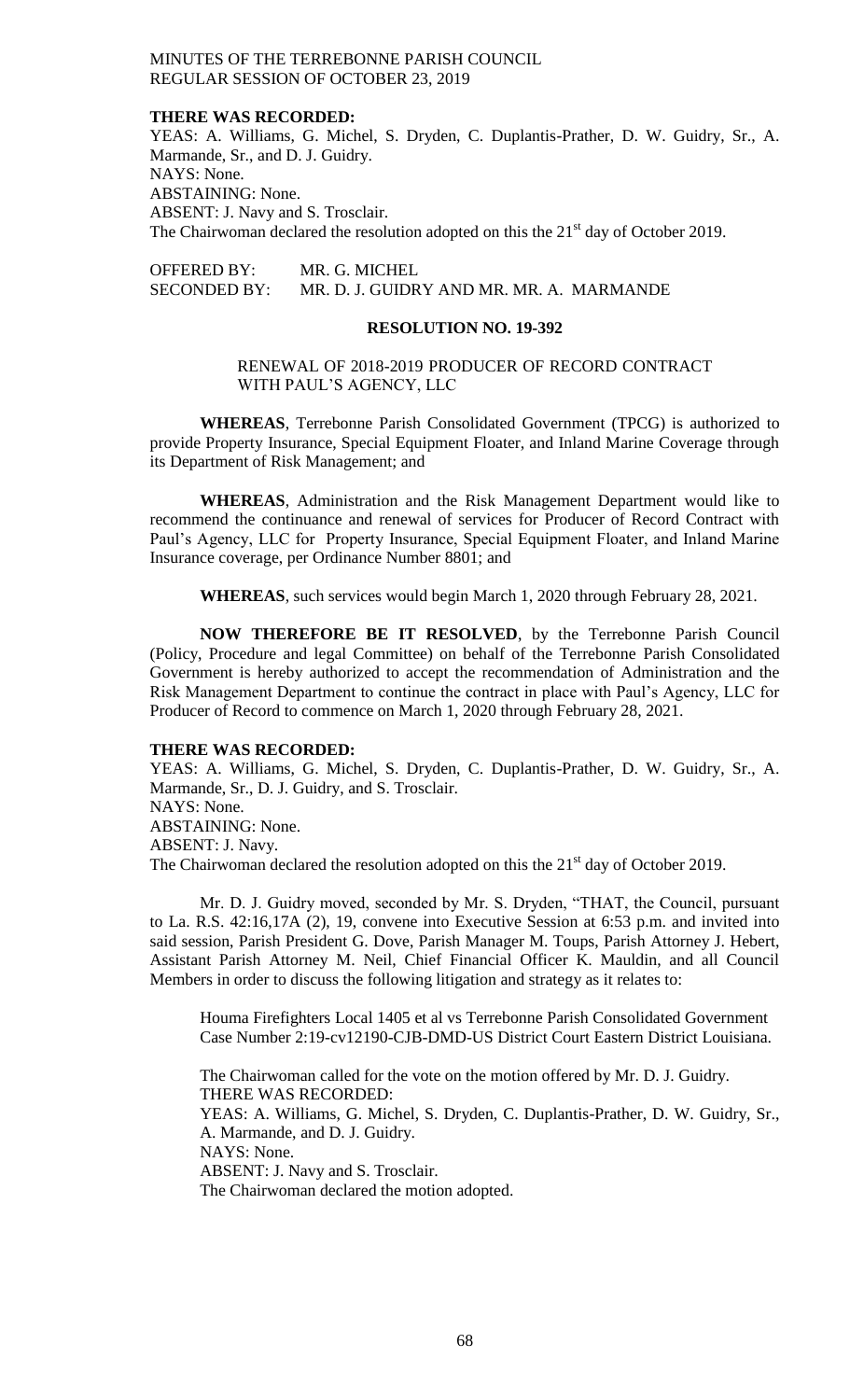Mr. G. Michel moved, seconded by Ms. A. Williams, "THAT, the Council reconvene into regular order of business, as per written agenda at 7:06 p.m."

The Chairwoman called for the vote on the motion offered by Mr. G. Michel. THERE WAS RECORDED: YEAS: A. Williams, G. Michel, S. Dryden, C. Duplantis-Prather, D. W. Guidry, Sr., A. Marmande, and D. J. Guidry. NAYS: None. ABSENT: J. Navy and S. Trosclair. The Chairwoman declared the motion adopted.

Mr. D. W. Guidry, Sr. moved, seconded by Mr. D. J. Guidry, "THAT, the Council concur with the recommendation of the legal and finance departments in the matter of:

Houma Firefighters Local 1405 et al vs Terrebonne Parish Consolidated Government Case Number 2:19-cv12190-CJB-DMD-US District Court Eastern District Louisiana.

The Chairwoman called for the vote on the motion offered by Mr. D. W. Guidry, Sr. THERE WAS RECORDED:

YEAS: A. Williams, G. Michel, S. Dryden, C. Duplantis-Prather, D. W. Guidry, Sr., A. Marmande, and D. J. Guidry.

NAYS: None.

ABSENT: J. Navy and S. Trosclair.

The Chairwoman declared the motion adopted.

Mr. D. J. Guidry moved, seconded by Mr. G. Michel, "THAT, there being no further business to come before the Policy, Procedure, & Legal Committee, the meeting be adjourned."

The Chairwoman called for the vote on the motion offered by Mr. D. J. Guidry. THERE WAS RECORDED:

YEAS: A. Williams, G. Michel, S. Dryden, C. Duplantis-Prather, D. W. Guidry, Sr., A. Marmande, and D. J. Guidry.

NAYS: None.

ABSENT: J. Navy and S. Trosclair.

The Chairwoman declared the motion adopted and the meeting was adjourned at 7:07 p.m.

Christa Duplantis-Prather, Chairwoman

Tammy E. Triggs, Minute Clerk

Ms. C. Duplantis-Prather moved, seconded by Mr. G. Michel, "THAT the Council accept and ratify the minutes of the Policy, Procedure, and Legal Committee meeting held on 10/21/19."

The Chairwoman called for a vote on the motion offered by Ms. C. Duplantis-Prather. THERE WAS RECORDED:

YEAS: A. Williams, G. Michel, S. Dryden, C. Duplantis-Prather, D. W. Guidry, Sr., A. Marmande, D. J. Guidry, and S. Trosclair. NAYS: None.

ABSENT: J. Navy

The Chairwoman declared the motion adopted.

Ms. C. Duplantis-Prather moved, seconded by Mr. G. Michel, "THAT the Council approve the following street light list:

## **STREET LIGHT LIST 10-23-19**

# INSTALL 100-WATT STREET LIGHT ON EXISTING POLE AT 4021 BAYOUSIDE DRIVE, BOURG; ENTERGY; RLD #5; STEVE TROSCLAIR; DISTRICT 9."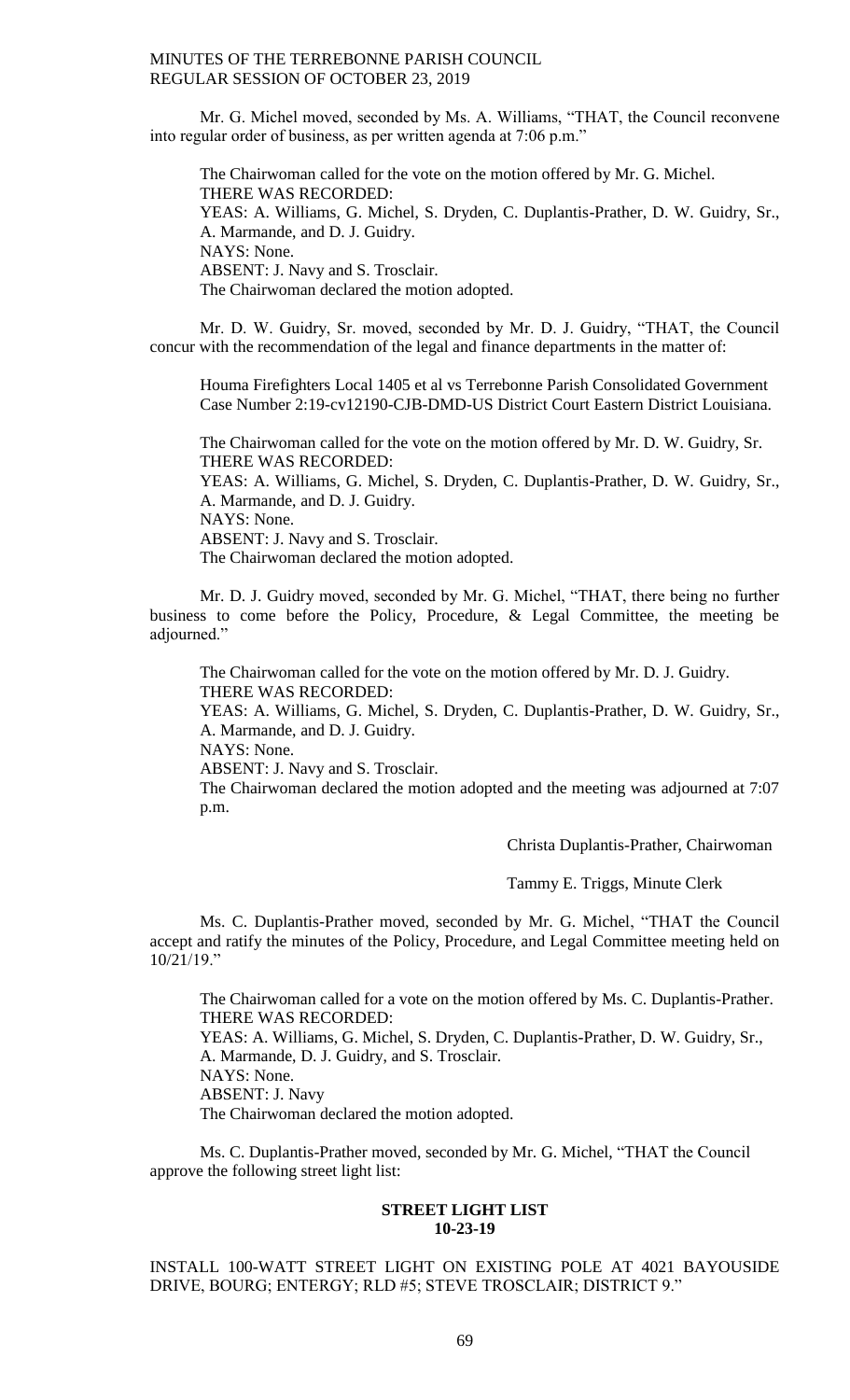The Chairwoman called for a vote on the motion offered by Ms. C. Duplantis-Prather. THERE WAS RECORDED: YEAS: A. Williams, G. Michel, S. Dryden, C. Duplantis-Prather, D. W. Guidry, Sr., A. Marmande, D. J. Guidry, and S. Trosclair. NAYS: None. ABSENT: J. Navy The Chairwoman declared the motion adopted.

Ms. C. Duplantis-Prather moved, seconded by Mr. G. Michel, "THAT the Council hold nominations open for the one vacancy on the Bayou Blue Fire Protection District Board."

The Chairwoman called for a vote on the motion offered by Ms. C. Duplantis-Prather. THERE WAS RECORDED: YEAS: A. Williams, G. Michel, S. Dryden, C. Duplantis-Prather, D. W. Guidry, Sr., A. Marmande, D. J. Guidry, and S. Trosclair. NAYS: None. ABSENT: J. Navy The Chairwoman declared the motion adopted.

Mr. D. W. Guidry, Sr. moved, seconded by Mr. G. Michel, "THAT the Council hold nominations open for the one vacancy on the Bayou Cane Fire Protection District Board."

The Chairwoman called for a vote on the motion offered by Mr. D. W. Guidry, Sr. THERE WAS RECORDED: YEAS: A. Williams, G. Michel, S. Dryden, C. Duplantis-Prather, D. W. Guidry, Sr., A. Marmande, D. J. Guidry, and S. Trosclair. NAYS: None. ABSENT: J. Navy The Chairwoman declared the motion adopted.

Ms. C. Duplantis-Prather moved, seconded by Mr. G. Michel, "THAT the Council hold nominations open for the three vacancies on the Terrebonne Parish Tree Board."

The Chairwoman called for a vote on the motion offered by Ms. C. Duplantis-Prather. THERE WAS RECORDED: YEAS: A. Williams, G. Michel, S. Dryden, C. Duplantis-Prather, D. W. Guidry, Sr., A. Marmande, D. J. Guidry, and S. Trosclair. NAYS: None. ABSENT: J. Navy The Chairwoman declared the motion adopted.

Mr. G. Michel moved, seconded by Mr. D. J. Guidry, "THAT the Council accept nominations for two of the expiring terms on the Houma Area Convention and Visitors' Bureau and re-appoint Ms. Katherine Gilbert (nominated by Terrebonne Economic Development Authority) and Ms. Cheri Blanchard (nominated by Harvest Cathedral Ministries) to serve another term on the aforementioned board." (\*\*MOTION ADOPTED AFTER BRIEF DISCUSSION)

The Chairwoman recognized Ms. Katherine Gilbert who thanked the Council for the reappointment and shared her optimism for data currently being compiled regarding tourism and visitors to the parish and its potential benefits once reviewed.

The Chairwoman called for a vote on the motion offered by Mr. G. Michel. THERE WAS RECORDED: YEAS: A. Williams, G. Michel, S. Dryden, C. Duplantis-Prather, D. W. Guidry, Sr., A. Marmande, D. J. Guidry, and S. Trosclair. NAYS: None. ABSENT: J. Navy The Chairwoman declared the motion adopted.